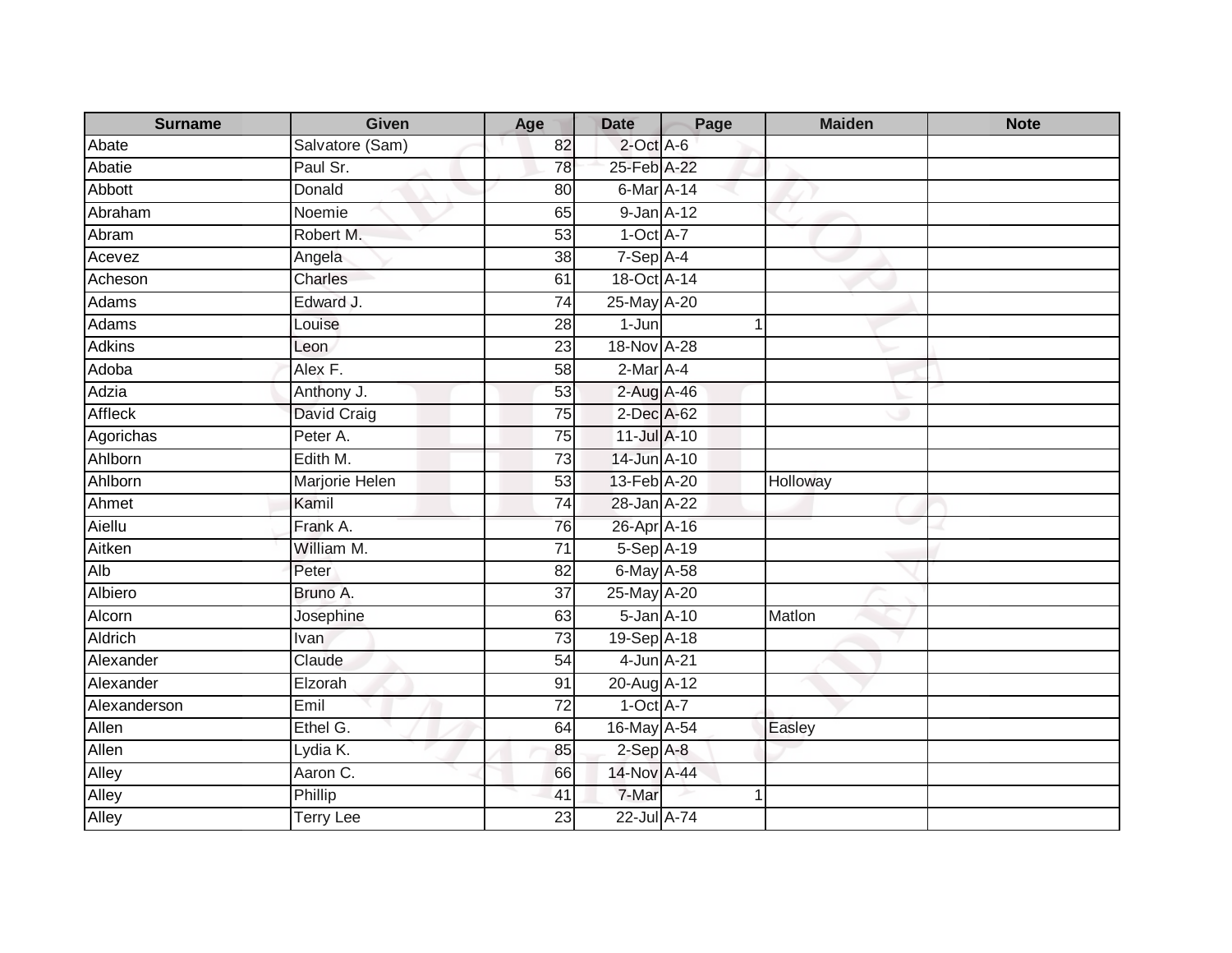| Alli       | Elizabeth          | 69              | 28-Jan A-22      |               |  |
|------------|--------------------|-----------------|------------------|---------------|--|
| Ambos      | John L.            |                 | 1-Jun A-10       |               |  |
| Ancich     | <b>Mary Ruth</b>   | 52              | 15-Aug A-10      |               |  |
| Andersen   | David C.           | 20              | 15-Jun A-16      |               |  |
| Anderson   | Arthur M.          | 89              | 20-Jun A-22      |               |  |
| Anderson   | Arvid C. Sr.       | $\overline{74}$ | 15-May A-6       |               |  |
| Anderson   | Carl S.            | 75              | 29-May A-18      |               |  |
| Anderson   | Edgar              | 69              | 10-Dec A-10      |               |  |
| Anderson   | Edward O.          | 65              | 19-Nov A-21      |               |  |
| Anderson   | Ehrman             | $\overline{74}$ | 31-Jan A-20      |               |  |
| Anderson   | Ella E.            | 61              | 22-Apr A-28      |               |  |
| Anderson   | George B.          | 55              |                  | 31-Jul 1, A-6 |  |
| Anderson   | Hazel              | 61              | 25-Jan A-35      |               |  |
| Anderson   | Jennie C.          | 86              | 22-Feb A-24      |               |  |
| Anderson   | Joseph A.          | $\overline{81}$ | 19-Dec A-28      |               |  |
| Anderson   | Nellie E.          | 87              |                  | 5-Apr A-20    |  |
| Anderson   | Sophia Dorothy     | $\overline{77}$ | 8-Aug A-53       |               |  |
| Anderson   | Sven               | 61              | 5-Nov A-21       |               |  |
| Anderson   | William B.         | 76              | 14-Feb A-52      |               |  |
| Anderson   | William L.         | 69              | 30-Apr A-4       |               |  |
| Andres     | <b>Teena Marie</b> | 15              | 9-Dec A-20       |               |  |
| Andrew     | Nicholas           | 78              | 1-Nov A-42       |               |  |
| Andrews    | Georgina           | 70              | 23-Mar A-6       |               |  |
| Andy       | <b>John</b>        | $\overline{77}$ | 26-Jan A-15      |               |  |
| Angarola   | Robert V. Sr.      | 35              | 11-Apr A-34      |               |  |
| Angel      | Irvin H. S. (Rev.) | 50              | 20-Aug A-12      |               |  |
| Angus      | Clarence R.        | 63              | $6$ -Jun $A$ -37 |               |  |
| Anker      | Corneius W.        | 75              | 30-Apr A-4       |               |  |
| Antkowicz  | Helen              | 83              | 5-Apr A-20       |               |  |
| Antonaitis | Anthony J.         | 73              | 21-Oct A-28      |               |  |
| Antu       | Angela             | 49              | 11-Dec A-12      |               |  |
| Ardelean   | Martha             |                 | 17-Jan A-26      |               |  |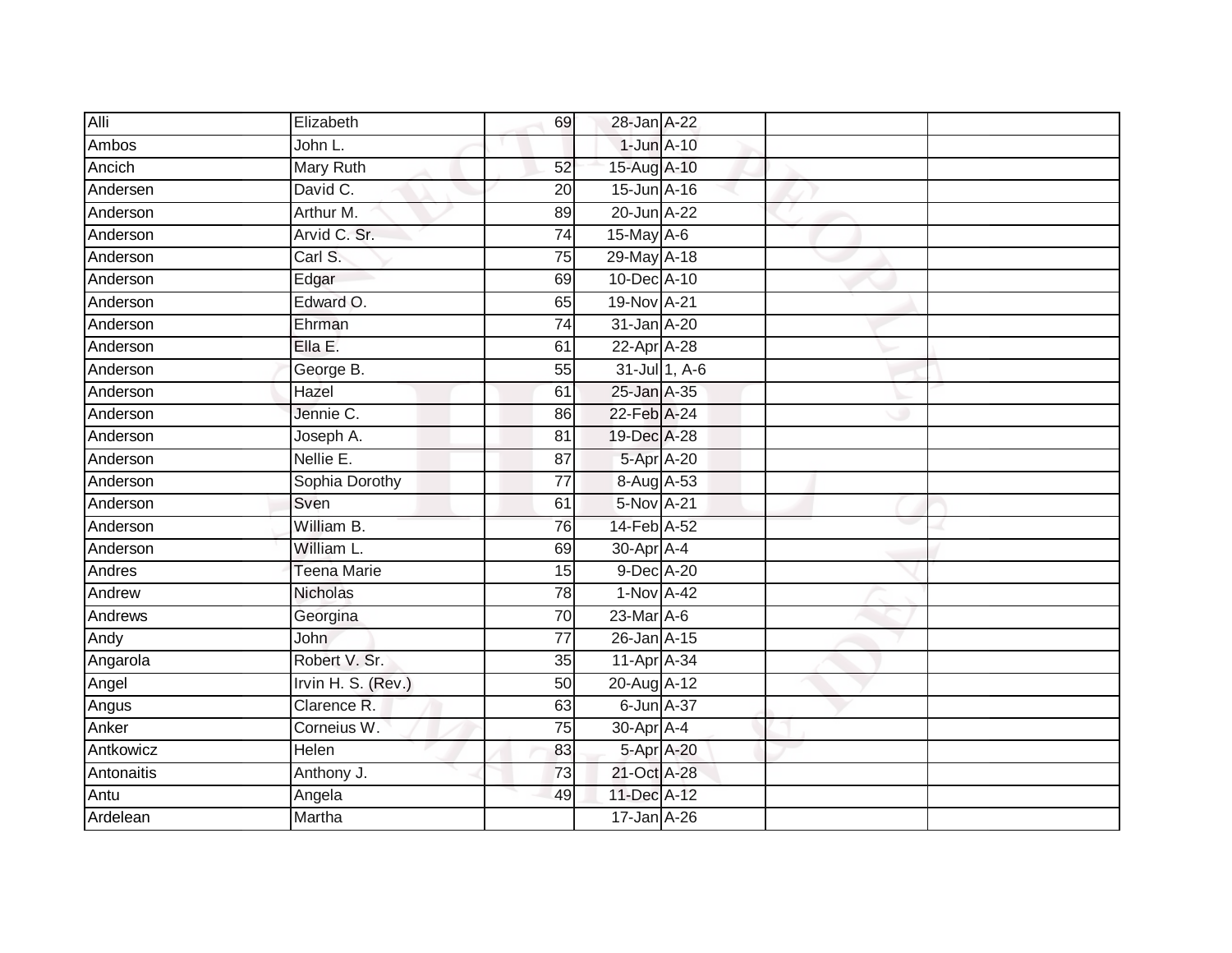| Armstrong       | Arthur             | 55              |                 | 18-Oct 1, A-14  |                |                          |
|-----------------|--------------------|-----------------|-----------------|-----------------|----------------|--------------------------|
| Armstrong       | Joan M.            | 38              | 13-Mar A-4      |                 | Prange         |                          |
| Armstrong       | Marcell Wayne      | $\overline{28}$ | 13-Jun A-16     |                 |                |                          |
| Arrigo          | Raymond J. Sr.     | 26              | $2$ -Jul $A-4$  |                 |                |                          |
| Artibey         | David L.           | $\overline{31}$ | 30-May A-24     |                 |                |                          |
| Asher           | Leona              | $\overline{71}$ | 15-May A-6      |                 |                |                          |
| Asher           | Robert D.          | 41              | 5-Mar A-6       |                 |                |                          |
| Ashlock         | Ruth I.            | 61              | $4$ -Oct $A$ -8 |                 |                |                          |
| Askew           | Viola              | 37              | 6-May A-58      |                 |                |                          |
| Ason            | John H.            | $\overline{77}$ | 9-Nov A-6       |                 |                |                          |
| Ason            | Thomas F. Jr.      | 42              | 17-Jun A-26     |                 |                |                          |
| Atchely         | Infant             | Infant          | 10-Apr A-12     |                 |                |                          |
| Atherton        | Burton O.          | 72              | 9-Mar A-15      |                 |                |                          |
| Aubert          | Alice              | 55              | 22-Mar A-20     |                 |                |                          |
| Austgen         | Catherine          | $\overline{82}$ | 15-Jan A-4      |                 |                |                          |
| Austgen         | Evelyn L.          | 69              | 27-Sep A-4      |                 |                |                          |
| Austgen         | Helen              | 92              | 18-Jun A-14     |                 |                |                          |
| Austin          | Gordon             | 54              |                 | 3-Jun A-36      |                |                          |
| Austin          | William A.         | 61              | 28-Dec A-4      |                 |                |                          |
| <b>Baacke</b>   | Rudolph Sr.        | 79              | 19-Nov A-21     |                 |                |                          |
| <b>Babic</b>    | Matejka            | 80              |                 | 5-Jun A-14      |                |                          |
| <b>Babush</b>   | James I. Sr.       | 83              |                 | 5-Jan A-10      |                | Also listed as Babusiak. |
| <b>Babusiak</b> | Joanne M.          | 25              | 29-Aug A-16     |                 | Teliga         |                          |
| Bach            | Louis (Bac)        | 83              | 25-Oct A-28     |                 |                |                          |
| Bacon           | Charles H.         | 70              |                 | $6$ -Jul $A-18$ |                |                          |
| Bacon           | Ella               | $\overline{70}$ |                 | 7-Jan A-64      | <b>Shields</b> |                          |
| Baczynski       | Anton M.           | $\overline{87}$ | $10-Sep$ A-4    |                 |                |                          |
| Badar           | Helen              | 82              | $5$ -Jul $A$ -8 |                 |                |                          |
| <b>Bader</b>    | C. W. (Chick)      | 75              | 22-Oct A-16     |                 |                |                          |
| <b>Bailey</b>   | Edge               | 81              | 7-Jan A-64      |                 |                |                          |
| <b>Bailey</b>   | Fred D. Sr.        | 69              | 4-Sep A-14      |                 |                |                          |
| Bajenski        | Dorothy V. (Bells) | 51              | 18-Nov A-28     |                 |                |                          |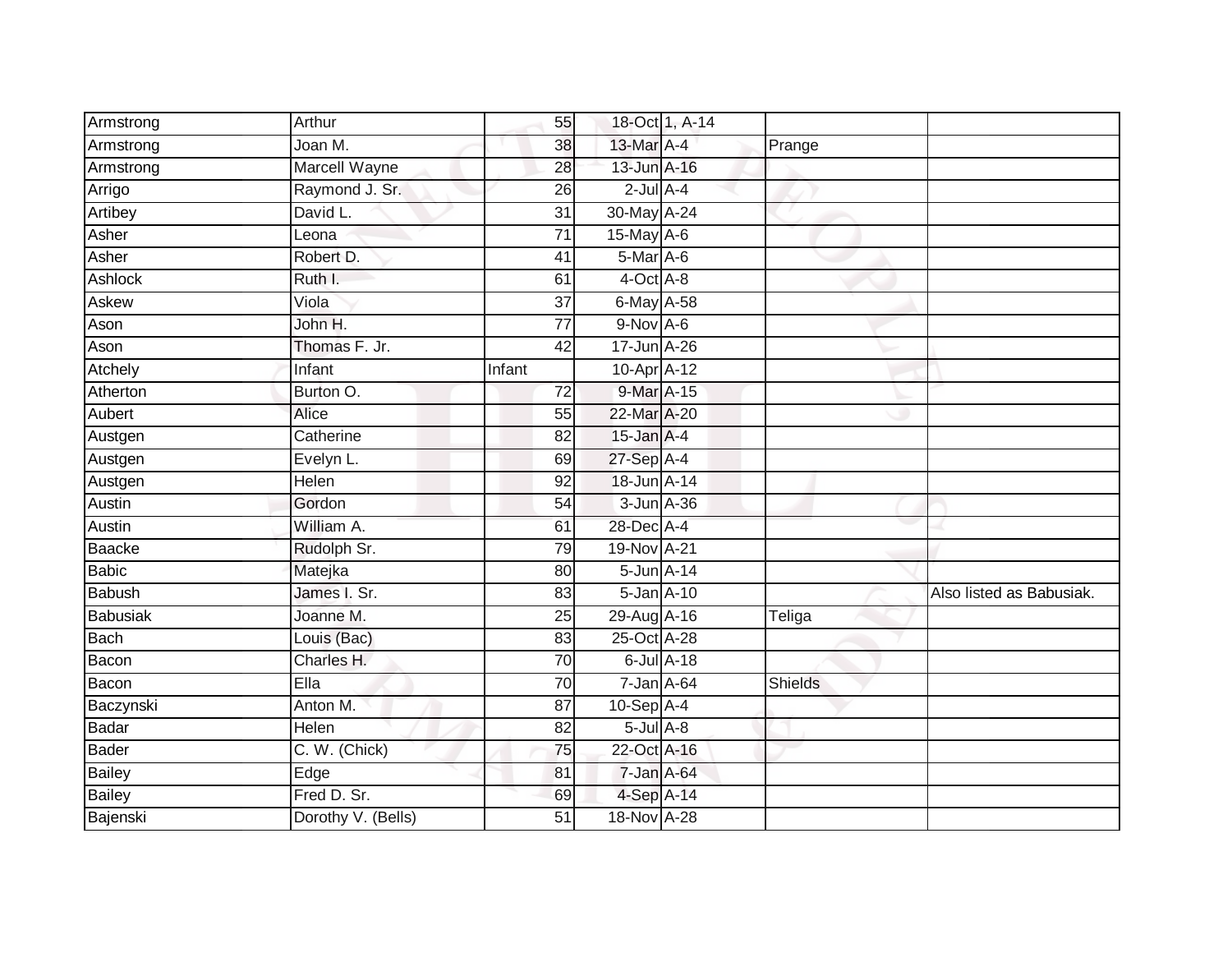| Baker          | Aaron D.       | 60              | 25-Apr A-20      |         |                           |
|----------------|----------------|-----------------|------------------|---------|---------------------------|
| Bakowski       | Joseph Sr.     | 77              | 7-Nov A-8        |         |                           |
| <b>Balas</b>   | Mary           | $\overline{72}$ | 6-Sep A-10       |         |                           |
| <b>Bales</b>   | Altha B.       | 69              | 18-Nov A-28      |         |                           |
| Balicki        | Mary A.        | 63              | 18-Feb A-58      | Machota |                           |
| <b>Balint</b>  | Louis A.       | 63              | 31-Dec A-20      |         |                           |
| Balitewicz     | Stanley W.     | 66              | $2$ -Jan $A-16$  |         | Also listed as Baltovitz. |
| Balkema        | John           | 62              | $31$ -Jul A-6    |         |                           |
| Ballard        | Luke           | 84              | 31-May A-18      |         |                           |
| Ballon         | Charles P.     | 62              | 17-Apr A-21      |         |                           |
| Balzer         | Michael T.     | 65              | 13-Mar A-4       |         |                           |
| <b>Banas</b>   | Katrina        | 5               | $23$ -Jul $A-35$ |         |                           |
| <b>Bander</b>  | Joseph         | 67              | $9$ -Jul $A$ -8  |         |                           |
| <b>Banik</b>   | Mary           | 77              | 15-Mar A-20      |         |                           |
| <b>Bank</b>    | Louis Sr.      | 81              | 2-Mar A-4        |         |                           |
| Banks          | Earl Sr.       | 55              | 7-Mar A-20       |         |                           |
| <b>Banks</b>   | Ralston P.     | $\overline{70}$ | 27-Sep A-4       |         |                           |
| <b>Banks</b>   | Willie         | 61              | 27-Dec A-15      |         |                           |
| Banner         | Sidney         | 89              | 25-Nov A-66      |         |                           |
| Bara           | Sofia          | 55              | 15-Feb A-12      |         |                           |
| <b>Barak</b>   | Michael        | 91              | $12$ -Nov $A-8$  |         |                           |
| Baralli        | Vincent        | 50              | 6-Apr A-6        |         |                           |
| Barclay        | John E.        | 66              | 15-Aug A-10      |         |                           |
| Barlo          | Julia Marie    |                 | 18-Mar A-44      |         |                           |
| Barna          | Bari           | 85              | 26-Jul A-51      |         |                           |
| <b>Barnett</b> | Dorothy M.     | 61              | 21-Oct A-28      |         |                           |
| Baron          | Evelyn L.      | 62              | 20-Apr A-6       |         |                           |
| Barr           | Fern           | 75              | $20$ -Feb $A$ -4 |         |                           |
| Barrell        | Mary E.        | 64              | 10-Jan A-42      |         |                           |
| Barrentine     | Oather (Boots) | 59              | 16-Oct A-8       |         |                           |
| Barschdorf     | John E.        | 47              | 20-Mar A-13      |         |                           |
| <b>Barta</b>   | <b>Steve</b>   | 79              | 2-Mar A-4        |         |                           |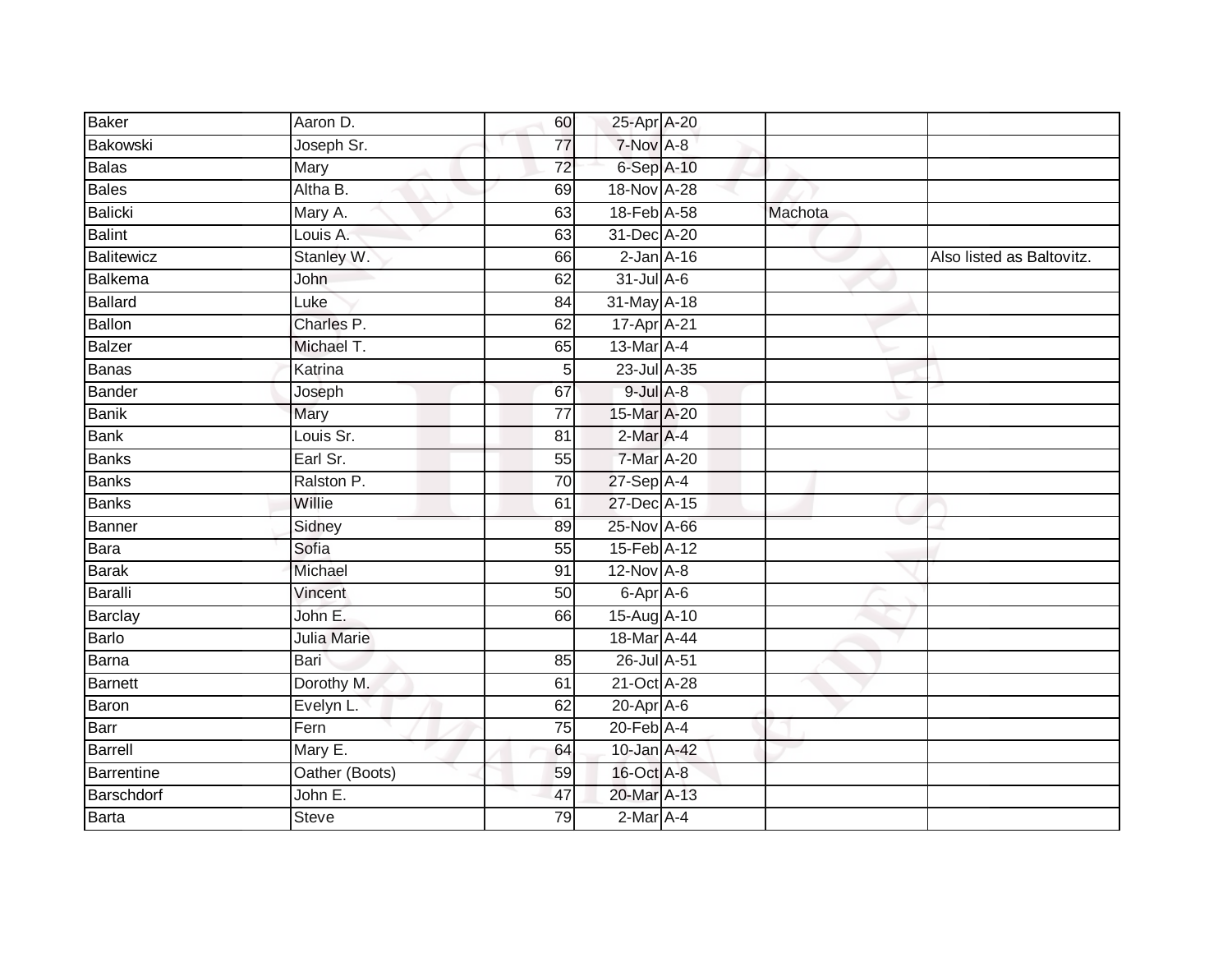| Barth           | Ervin W.       | 67              | 8-Apr A-42       |         |  |
|-----------------|----------------|-----------------|------------------|---------|--|
| <b>Bartley</b>  | Robert (Bones) | 44              | 9-Mar A-15       |         |  |
| Bartochowski    | Mary A.        | 53              | 23-May A-16      | Skura   |  |
| <b>Barton</b>   | Donald L.      | 54              | 18-Nov A-28      |         |  |
| Barton          | Emma           | 62              | 21-Sep A-13      |         |  |
| Bashore         | Scott D.       | 21              | 24-Oct A-37      |         |  |
| Basko           | Cecelia B.     | 56              | 12-Aug A-18      |         |  |
| <b>Bass</b>     | Harold S.      | 59              | 29-Jul A-26      |         |  |
| <b>Bass</b>     | Thomas L.      | 58              | 9-Jan A-12       |         |  |
| Batcheller      | Robert O.      | 66              | 22-Jul A-74      |         |  |
| Batterman       | Ella           | 78              | 20-Aug A-12      |         |  |
| <b>Batty</b>    | R. Parker      | 46              | 18-Dec A-16      |         |  |
| Baugh           | Ethel M.       | 68              | 27-May A-26      |         |  |
| Baughard        | Nannie Rayburn | 84              | 14-Dec A-44      |         |  |
| Baumgartner     | Elsie A.       | 66              | 2-Apr A-8        |         |  |
| Baumwohl        | Ida            | 84              | 6-Feb A-14       |         |  |
| <b>Bauner</b>   | Barbara A.     | 83              | 23-Feb A-30      |         |  |
| <b>Baxter</b>   | Herman B. Sr.  | $\overline{75}$ | $1$ -Jun $A-10$  |         |  |
| <b>Baxter</b>   | Mary E.        | 88              | 5-Mar A-6        |         |  |
| <b>Bayer</b>    | <b>Stasia</b>  | 66              | 25-Nov A-66      | Raczek  |  |
| Beach           | Emma           |                 | 25-Nov A-66      |         |  |
| Bean            | Henry W.       | 68              | 6-Dec A-33       |         |  |
| Bean            | Mary F.        | 45              | 22-Jun A-10      |         |  |
| <b>Becker</b>   | Mable I.       | 70              | 29-Apr A-22      |         |  |
| Beckman         | Lenore E.      | 68              | 23-Dec A-24      |         |  |
| <b>Beckwith</b> | Alice          | 63              | $24$ -Apr $A$ -4 |         |  |
| <b>Becky</b>    | Evelyn T.      | 52              | 7-Jan A-64       |         |  |
| Bednar          | Anna           | 64              | 11-Dec A-12      |         |  |
| Beebe           | Clara J.       | 92              | 11-Feb A-36      |         |  |
| <b>Beehn</b>    | Harold         | 62              | 11-Apr A-34      |         |  |
| Beier           | Donald         | 19              | 19-Nov           |         |  |
| <b>Beilby</b>   | Marie E.       | $\overline{71}$ | 15-Nov A-26      | Hanchar |  |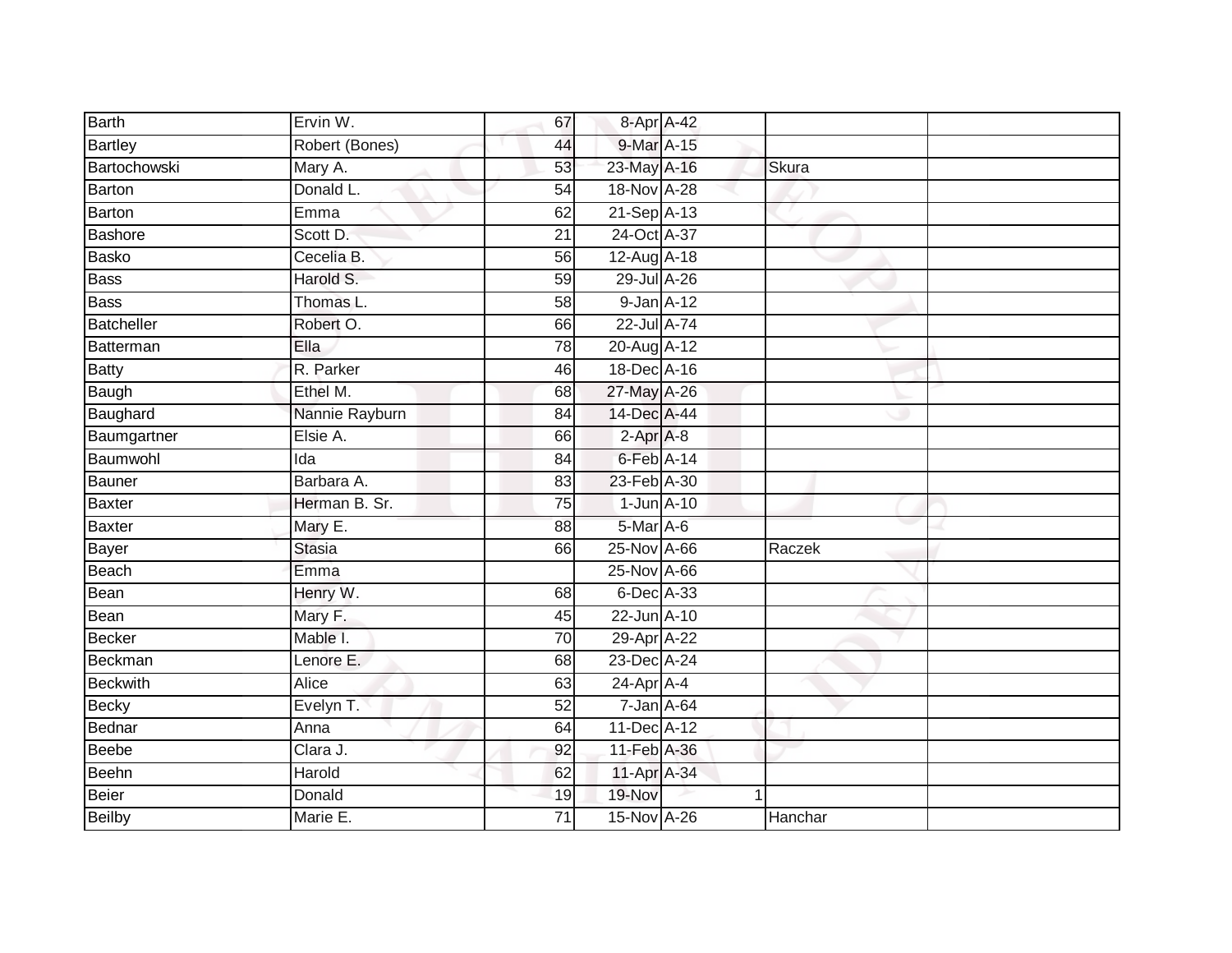| <b>Beilfuss</b> | Ruth C.                | 70              | 30-Oct A-6       |             |           |  |
|-----------------|------------------------|-----------------|------------------|-------------|-----------|--|
| <b>Bekizo</b>   | Joseph P.              | 62              | 26-Dec A-18      |             |           |  |
| <b>Belcher</b>  | Eleanor (Sons)         | 46              | 17-Sep A-16      |             |           |  |
| <b>Belko</b>    | Mary A.                |                 | 30-Jul A-25      |             |           |  |
| Bell            | Epham                  | 80              | 13-Jun A-16      |             |           |  |
| Bell            | Rob Norman             | 15              | 17-Jun           | $\mathbf 1$ |           |  |
| Bell            | <b>William Preston</b> | 80              | $20$ -Feb $A$ -4 |             |           |  |
| Bellamy         | Pearl B.               | 73              | 18-Oct A-14      |             |           |  |
| <b>Bellan</b>   | Josephine E.           | 55              | 13-Feb A-20      |             |           |  |
| Belmonte        | Umile S.               | 79              | 6-May A-58       |             |           |  |
| Belshaw         | Bernice G.             | 69              | 19-Mar A-6       |             |           |  |
| Belzeski        | Clarence I.            | 49              | 8-Nov A-23       |             |           |  |
| Benacka         | Mary                   | 66              | 28-Aug A-18      |             |           |  |
| <b>Benak</b>    | George                 | 63              | 15-Oct A-8       |             |           |  |
| Benda           | Stanley L.             | $\overline{38}$ | 25-Feb A-22      |             |           |  |
| <b>Bendel</b>   | Celia                  | $\overline{77}$ | 27-Jul A-7       |             | Grabowski |  |
| Beneake         | Otto F.                | $\overline{77}$ | 15-Nov A-26      |             |           |  |
| <b>Bennett</b>  | Clarence J.            | $\overline{71}$ | 13-Apr A-18      |             |           |  |
| <b>Bennett</b>  | Edwin                  | 69              | 12-Sep A-12      |             |           |  |
| <b>Bennett</b>  | Grace                  | $\overline{76}$ | 5-Apr A-20       |             |           |  |
| <b>Bennett</b>  | Martha M.              | 89              | 27-May A-26      |             |           |  |
| <b>Bennett</b>  | Robert P.              | 70              | 13-Mar A-4       |             |           |  |
| <b>Bennett</b>  | Sallie Milner          | 111             | $1-Nov A-42$     |             |           |  |
| <b>Bennett</b>  | Thelma                 | 68              | 19-Dec A-28      |             |           |  |
| <b>Bennett</b>  | Ward O.                | 80              | 20-Aug A-12      |             |           |  |
| Benny           | Louis                  | 72              | 27-Dec A-14      |             |           |  |
| Berard          | Blanche L.             | $\overline{75}$ | 23-Nov A-58      |             |           |  |
| Berg            | Bernard J.             | 65              | 30-Nov A-30      |             |           |  |
| Berge           | Louis V.               | 57              | 23-Nov A-58      |             |           |  |
| Berger          | Marie M.               | 68              | 6-Aug A-19       |             |           |  |
| Bergin          | Edith F.               | 39              | 28-Oct A-62      |             |           |  |
| <b>Bernal</b>   | Samuel A.              | $\overline{21}$ | 16-Dec A-28      |             |           |  |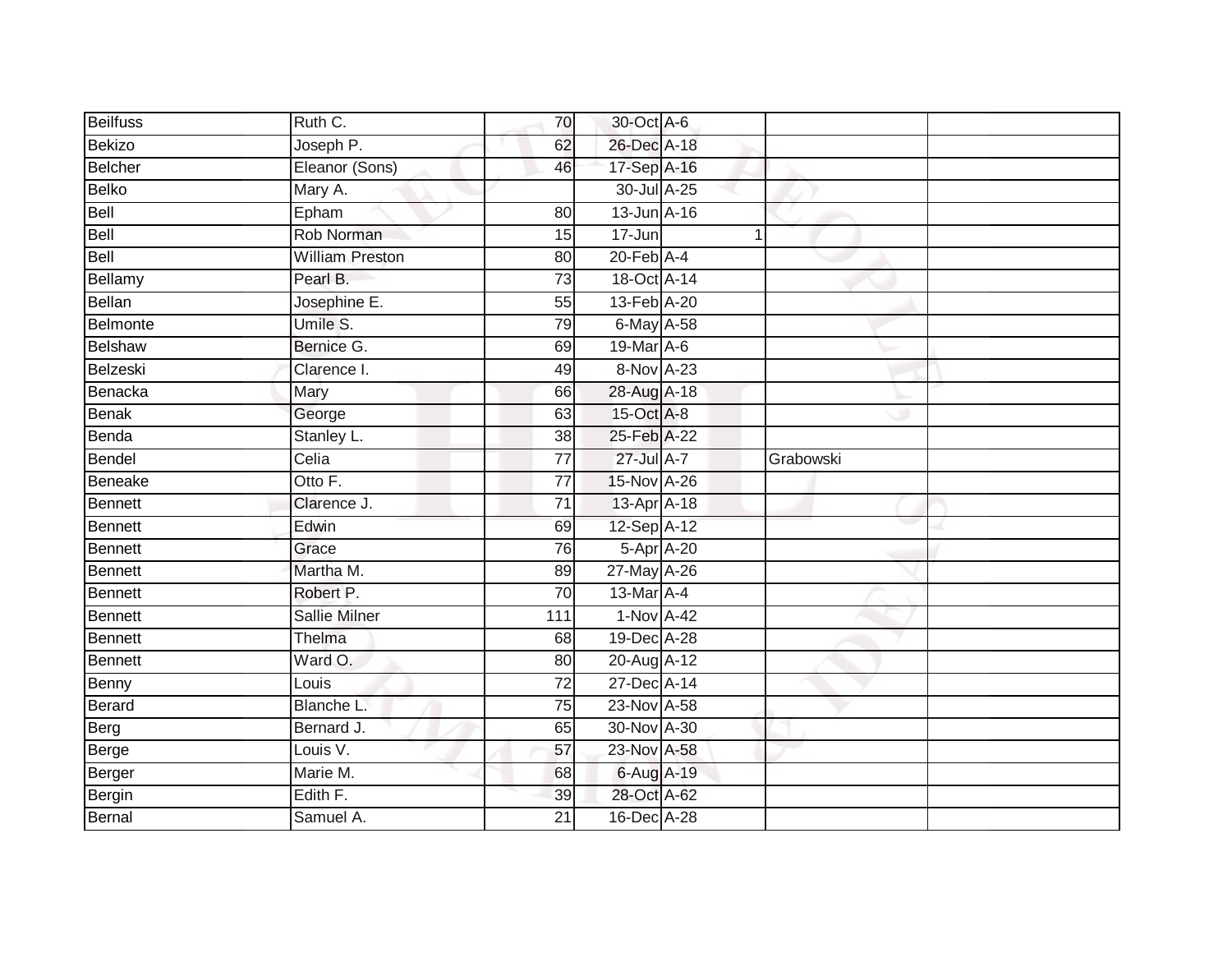| Berry            | Jessie L. Jr.     | 56              | 17-Apr A-21      |          |                   |
|------------------|-------------------|-----------------|------------------|----------|-------------------|
| Berry            | Randall L.        | 21              | 23-Dec A-24      |          |                   |
| Berta            | Paul F.           | 59              | 28-Nov A-20      |          |                   |
| Betustak         | Anthony Sr.       | 65              | 26-Dec A-18      |          |                   |
| Betustak         | Steve A.          | 56              | 23-Sep A-60      |          |                   |
| Beuhler          | Carl W.           | $\overline{21}$ | 26-Aug A-18      |          |                   |
| Bickerstaff      | Robert Sr.        | 66              | $10-Sep$ A-4     |          |                   |
| Biernat          | Mary              | 85              | 13-Dec A-30      | Debski   |                   |
| Biesboer         | Edward            | 80              | 30-Jul A-25      |          |                   |
| Biesen           | Herman E.         | 82              | 24-Aug A-10      |          |                   |
| Biesen           | Minnie E. (Betty) | 86              | 4-May A-30       |          |                   |
| <b>Biggs</b>     | Carrie M.         | 79              | 14-Jan A-40      |          |                   |
| Bihlman          | Frank A.          | 39              | $7-Sep$ A-4      |          |                   |
| Binhammer        | Carl A.           | 67              | 19-Jul 1, A-8    |          | Picture included. |
| <b>Bisbee</b>    | Hugh A.           | 63              | 19-Jun A-20      |          |                   |
| <b>Bish</b>      | Gloria Denise     | 17              | 6-Jun A-37       |          |                   |
| <b>Bjorklund</b> | <b>Herman</b>     | 68              | $27$ -Apr $A$ -8 |          |                   |
| Blaauw           | Jacob (Mrs.)      |                 | 18-Mar A-44      |          |                   |
| <b>Black</b>     | Helen L.          | 46              | $2$ -Dec $A$ -62 |          |                   |
| Blahunka         | Apolonia          | 73              | $20$ -Apr $A$ -6 |          |                   |
| Blair            | Florence M.       | 84              | 14-Nov A-44      |          |                   |
| <b>Blake</b>     | Emma              | $\overline{90}$ | 20-May A-28      |          |                   |
| Blaney           | Ruby              | 60              | 30-Nov A-30      |          |                   |
| Blasko           | Mary              | 76              | $2-Feb$ $A-8$    |          |                   |
| Blasky           | Andrew            | 79              | $6$ -May A-58    |          |                   |
| <b>Blastic</b>   | Edith             | 83              | 14-Jan A-40      |          |                   |
| <b>Blastick</b>  | Elizabeth (Betty) | 64              | 15-May A-6       | Pivarnik |                   |
| Blaszkiewicz     | Xavier A.         | 70              | 31-Dec A-20      |          |                   |
| <b>Blink</b>     | Emery             | 66              | 17-Aug 1, A-18   |          |                   |
| <b>Blink</b>     | Jacob             | 97              | 21-Nov A-54      |          |                   |
| Blissmer         | Leona Pearl       | 82              | 4-Feb A-22       |          |                   |
| Blocker          | Mayme V.          |                 | $13-Sep$ A-8     |          |                   |
|                  |                   |                 |                  |          |                   |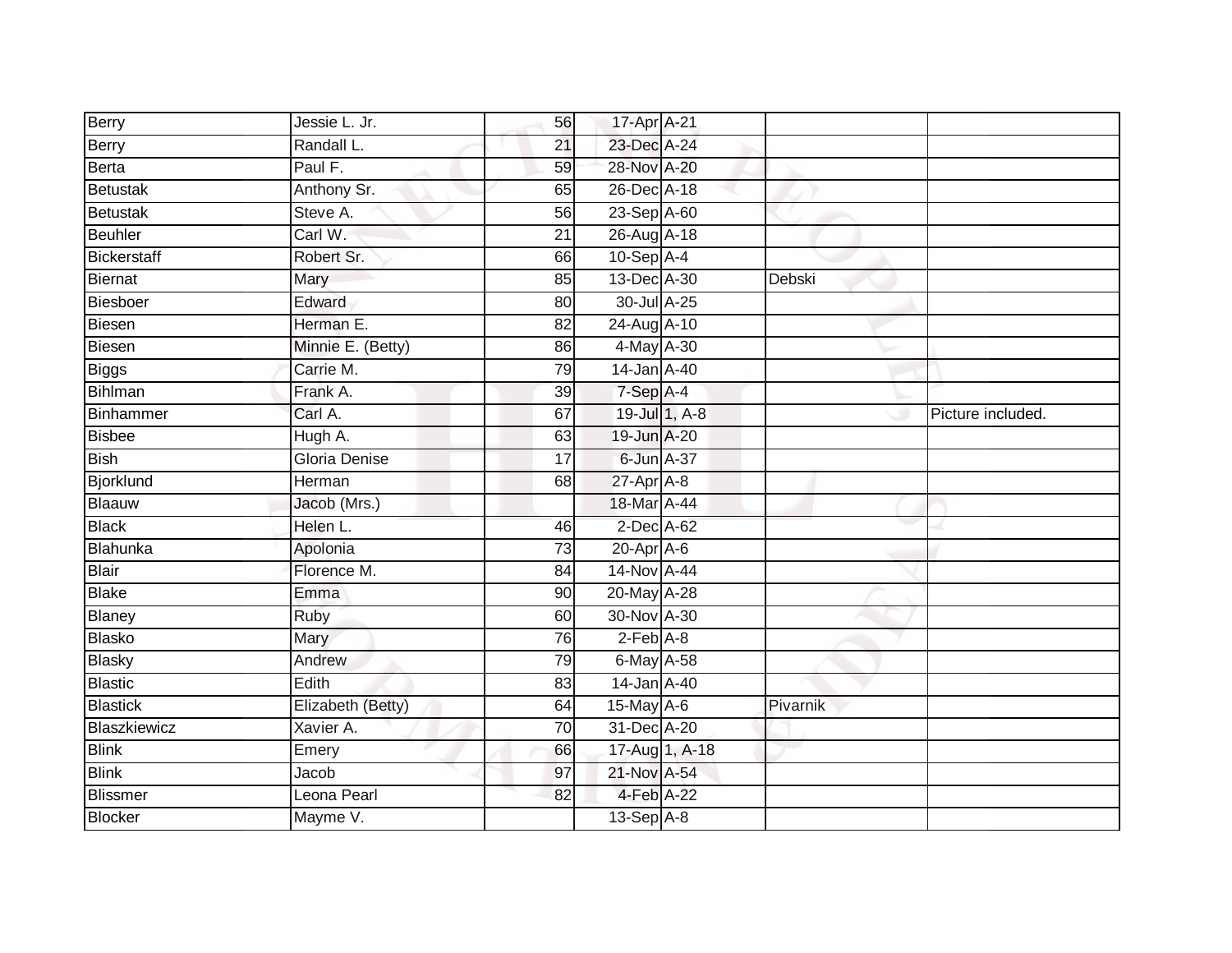| Blondeel        | Daniel Lee              | 3 months        | 19-Nov A-21        |            |                |  |
|-----------------|-------------------------|-----------------|--------------------|------------|----------------|--|
| Blumenthal      | Gertrude                |                 | 23-Oct A-21        |            | Given          |  |
| Boardway        | Raymond C.              | 89              | 29-Aug A-16        |            |                |  |
| Boatright       | Carl E.                 | 63              | $3$ -Jun $A$ -36   |            |                |  |
| Boca            | Helen                   | $\overline{74}$ | 26-Oct A-26        |            |                |  |
| <b>Bochenek</b> | Marion J. Sr.           | 59              | $10$ -Jul $A-6$    |            |                |  |
| Bodeman         | Oscar F.                | 86              | 23-Nov A-58        |            |                |  |
| <b>Body</b>     | Louis (Bodie)           | 87              | 10-Dec A-10        |            |                |  |
| <b>Boer</b>     | Gertrude                | 68              | 24-Jul A-15        |            |                |  |
| <b>Boerst</b>   | John H.                 | 75              | 24-May A-6         |            |                |  |
| <b>Boesch</b>   | Angela Yvonne           | 9 months        | 21-Jan A-22        |            |                |  |
| <b>Bogusz</b>   | Martha                  |                 | 22-Jul A-74        |            | Gonsiorowski   |  |
| Bohannon        | Frank                   | 71              | 4-Mar A-70         |            |                |  |
| <b>Bohling</b>  | Emma                    | 81              | $10$ -Jul A-6      |            |                |  |
| <b>Bohnen</b>   | Sally                   | 41              |                    | 1-Jul A-70 |                |  |
| <b>Bojda</b>    | Joseph $\overline{S}$ . | 60              | 16-Apr A-30        |            |                |  |
| <b>Bokowy</b>   | Walter P.               | $\overline{57}$ | $21$ -May $A-8$    |            |                |  |
| <b>Bol</b>      | Mildred E.              | 56              | 23-Sep A-60        |            |                |  |
| <b>Boland</b>   | Marjorie Mae            | 38              | 16-Mar A-6         |            | <b>McCarty</b> |  |
| Bolanowski      | David                   | $\overline{18}$ | 23-Aug A-20        |            |                |  |
| <b>Bolda</b>    | Clement F.              | 63              | $6$ -Feb $A$ -14   |            |                |  |
| <b>Bolda</b>    | Leonard A.              | 62              | 12-Jan A-28        |            |                |  |
| <b>Boling</b>   | Lorena C.               | 82              | $3$ -Dec A-24      |            |                |  |
| Bolsega         | Simon (Sam)             | 88              | 18-Feb A-58        |            |                |  |
| Bonaventura     | Palmira                 | 75              | $9 - Apr$ $A - 18$ |            |                |  |
| <b>Boncela</b>  | Florence                |                 | 26-Sep A-38        |            |                |  |
| Bonczyk         | <b>Nettie</b>           | $\overline{82}$ | 18-Mar A-44        |            | Mezydlo        |  |
| <b>Bond</b>     | Jessie                  | 90              | 20-Aug A-12        |            |                |  |
| <b>Bond</b>     | <b>Thomas Weldon</b>    | 63              | 9-Mar A-15         |            |                |  |
| Bonechi         | Paul                    | 77              | 22-Aug A-6         |            |                |  |
| <b>Bonham</b>   | Marion F.               | 61              | 26-Dec A-18        |            |                |  |
| <b>Bonilla</b>  | Otilia Sandoval         | 72              | $3 - Jun$ $A - 36$ |            |                |  |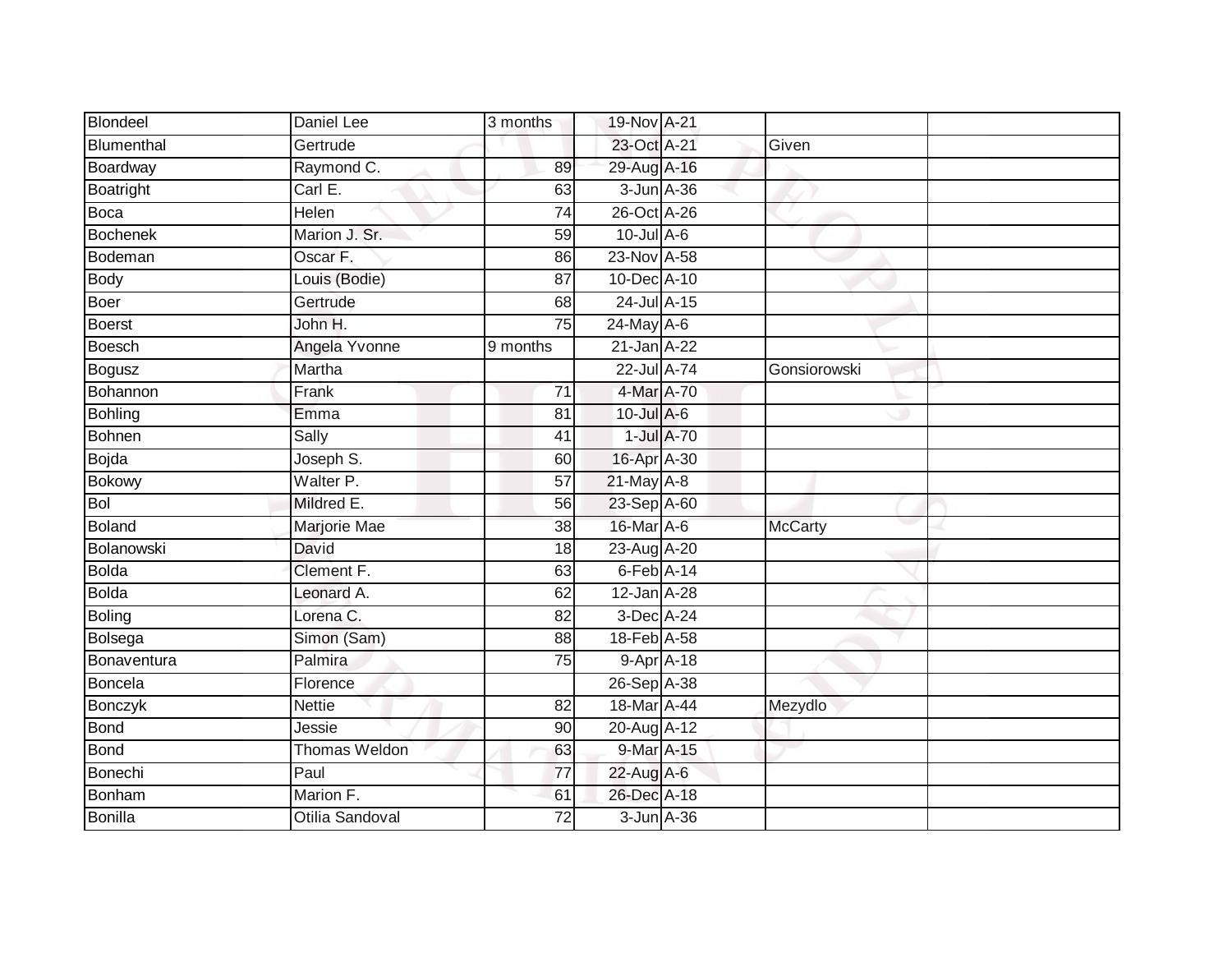| Bonini          | Angelo J.       | 59               | 25-Oct A-28     |               |         |  |
|-----------------|-----------------|------------------|-----------------|---------------|---------|--|
| <b>Bonner</b>   | Coy Ezra        | 82               | 27-Mar A-12     |               |         |  |
| Boomsma         | <b>Kurtis</b>   | 15               | 5-Jan A-10      |               |         |  |
| <b>Booth</b>    | John            | 58               | $1-May$ A-6     |               |         |  |
| <b>Borbely</b>  | Louis           | 61               | 15-Jun A-16     |               |         |  |
| <b>Boren</b>    | Alice           | 88               | 3-Jun A-36      |               |         |  |
| <b>Borjas</b>   | Tito            | 47               | $10-Sep$ A-4    |               |         |  |
| Borkowski       | Kazmiera        | 75               | 4-Dec A-26      |               |         |  |
| Borowski        | Georgene L.     | 56               | 9-Nov A-6       |               | Langohr |  |
| <b>Borsato</b>  | Doris M.        | 62               | $6$ -Jul $A-18$ |               | Cole    |  |
| <b>Boss</b>     | Martha S.       | 60               | 6-Aug           |               |         |  |
| <b>Bossard</b>  | <b>Max Paul</b> | 80               | 18-Mar A-44     |               |         |  |
| Bostonich       | Joseph          | 61               | 23-Dec A-24     |               |         |  |
| <b>Bothwell</b> | Gladys L.       | 76               | 4-Apr A-28      |               |         |  |
| <b>Botman</b>   | George III      | 23               | 6-Apr A-6       |               |         |  |
| Bourrell        | Myrtle M.       | 65               | 2-Mar A-4       |               |         |  |
| Bowen           | Kimberly        | $\boldsymbol{9}$ | 26-Jul A-51     |               |         |  |
| <b>Bowen</b>    | Wilbur          | 70               | 13-Dec A-30     |               |         |  |
| <b>Bowker</b>   | Orval           | 66               | 16-Jul A-6      |               |         |  |
| Bowman          | Dawn Elaine     | 25               |                 | 4-Feb 1, A-22 |         |  |
| Bowman          | Margaret        | 79               | 18-Mar A-44     |               |         |  |
| Bowman          | Norman (Dr.)    | 53               | 5-Nov A-21      |               |         |  |
| Boyan           | John George     | 88               | 22-Oct A-16     |               |         |  |
| Boyd            | Arthur          | 87               | 7-Dec A-18      |               |         |  |
| Boyer           | Kenneth         | 26               | 4-May A-30      |               |         |  |
| <b>Boyle</b>    | <b>Bridget</b>  | 76               | 25-Oct A-28     |               |         |  |
| <b>Bozak</b>    | Ruth M.         | 47               | 4-Apr A-28      |               |         |  |
| <b>Bozek</b>    | Walter          | 88               | 11-Dec A-12     |               |         |  |
| <b>Bradbury</b> | Gus S.          | 91               | 28-Oct A-62     |               |         |  |
| <b>Bradbury</b> | Lillian         | 77               | 16-Feb A-18     |               |         |  |
| <b>Bradley</b>  | Abe             | 86               | 23-Nov A-58     |               |         |  |
| <b>Brady</b>    | Ida L.          | $\overline{83}$  | $28-SepA-15$    |               |         |  |
|                 |                 |                  |                 |               |         |  |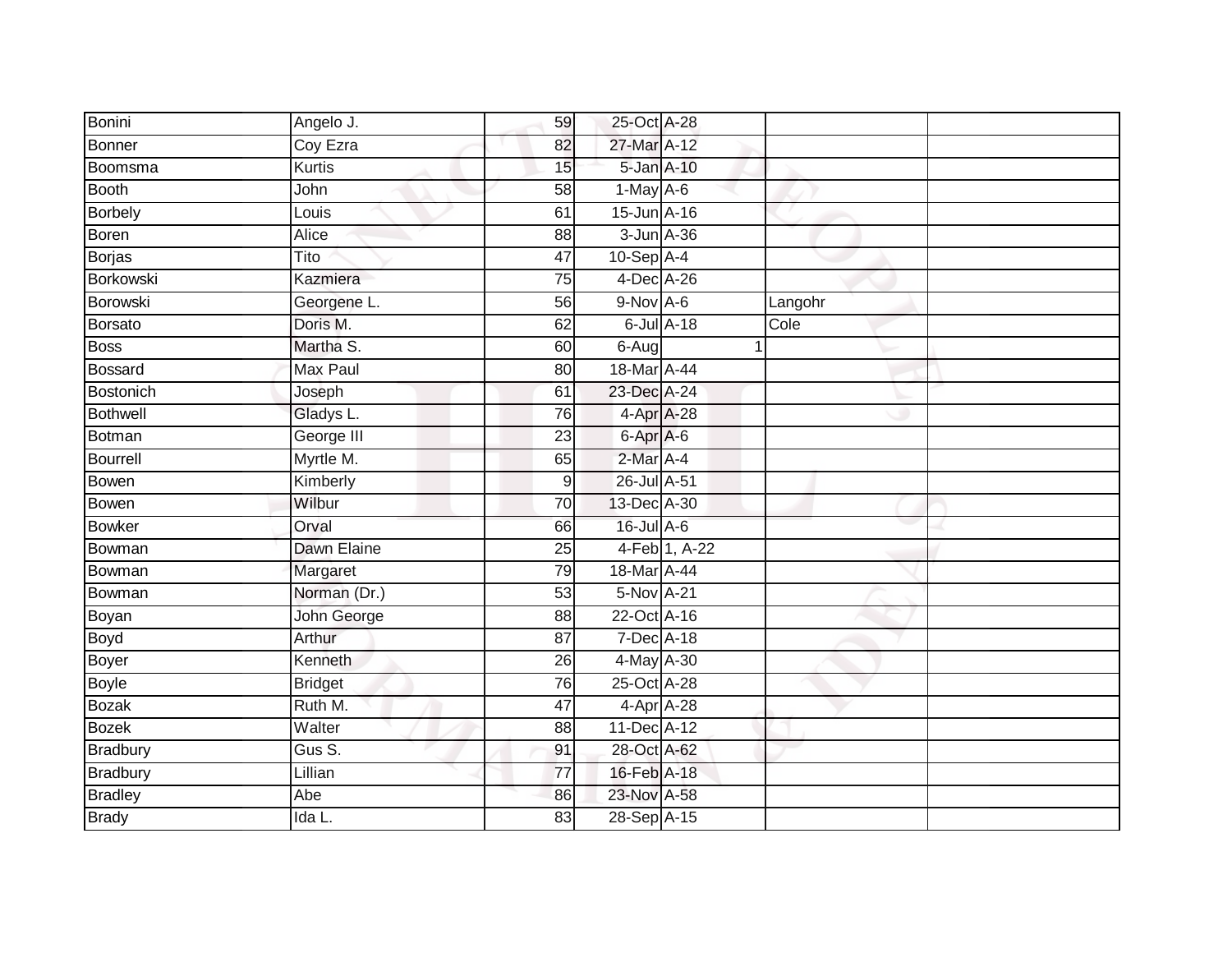| <b>Brainer</b>     | Ralph                  | 74              | 30-Aug A-14     |                |     |  |
|--------------------|------------------------|-----------------|-----------------|----------------|-----|--|
| Brandner           | John                   | 85              | 8-Mar A-6       |                |     |  |
| Braner             | Robert C.              | $\overline{21}$ | 13-Aug A-16     |                |     |  |
| <b>Branik</b>      | <b>Anne Marie</b>      | 57              | 18-Nov A-28     |                |     |  |
| Branson            | William O. (Oscar)     | 79              | 26-Apr A-16     |                |     |  |
| <b>Brawner</b>     | Ronald W.              | 23              | 21-Jan A-22     |                |     |  |
| Breaz              | Victoria               | 73              | 6-Aug A-19      |                |     |  |
| <b>Breclaw</b>     | Andrew                 | 73              | 23-Feb A-30     |                |     |  |
| Brenner            | Stella R.              | 80              | $18-SepA-8$     |                |     |  |
| <b>Brewer</b>      | Lynn Rae               | $\overline{20}$ | 19-Jul A-8      |                | Lee |  |
| Brezinski          | Aloysious (AI)         | 63              | 4-Oct A-8       |                |     |  |
| Brezinski          | Julia                  | 80              | 10-Jan A-42     |                |     |  |
| <b>Bricker</b>     | Robert B.              | 16              |                 | 22-Jun 1, A-10 |     |  |
| Bridegroom         | Kenneth C. Sr.         | 66              | $31$ -Jul A-6   |                |     |  |
| Bridgeman          | Ernest                 | 79              | 30-Aug A-14     |                |     |  |
| Brietzke           | Helen M.               | 66              | 22-Apr A-28     |                |     |  |
| <b>Bright</b>      | Gerald L.              | 46              | 2-Dec A-62      |                |     |  |
| <b>Bristol</b>     | Roy B.                 | 80              | 25-Apr A-20     |                |     |  |
| <b>Britton</b>     | Jeffrey L.             | 28              | $11 -$ Jul      | 1              |     |  |
| Britton            | <b>Ross</b>            | $\overline{77}$ | $21-Feb$        |                |     |  |
| Brkljacic          | Manda                  |                 | 6-Jun A-37      |                |     |  |
| <b>Broderick</b>   | Robert M.              | 66              | 16-Dec A-28     |                |     |  |
| Brodowski          | J. Harman (Hap)        | 52              | 29-May A-18     |                |     |  |
| Broezel            | Edward F.              |                 | 5-Nov A-21      |                |     |  |
| <b>Broms</b>       | Carl P.                | 78              | 21-Oct A-28     |                |     |  |
| <b>Brooks</b>      | Lonnie                 | 65              | 11-Jul A-10     |                |     |  |
| <b>Broomfield</b>  | Maggie                 | 73              | 7-Mar A-20      |                |     |  |
| <b>Brothers</b>    | Chester                | 57              | $24$ -May $A-6$ |                |     |  |
| <b>Brouillette</b> | Alfred G. (Fat)        | 63              | $7-Sep$ A-4     |                |     |  |
| <b>Browers</b>     | Jacob C.               | 91              | 30-Oct A-6      |                |     |  |
| <b>Brown</b>       | Alyce M.               | 61              | 3-Jun A-36      |                |     |  |
| <b>Brown</b>       | <b>Brenda Paulette</b> | 25              | 15-Feb A-12     |                |     |  |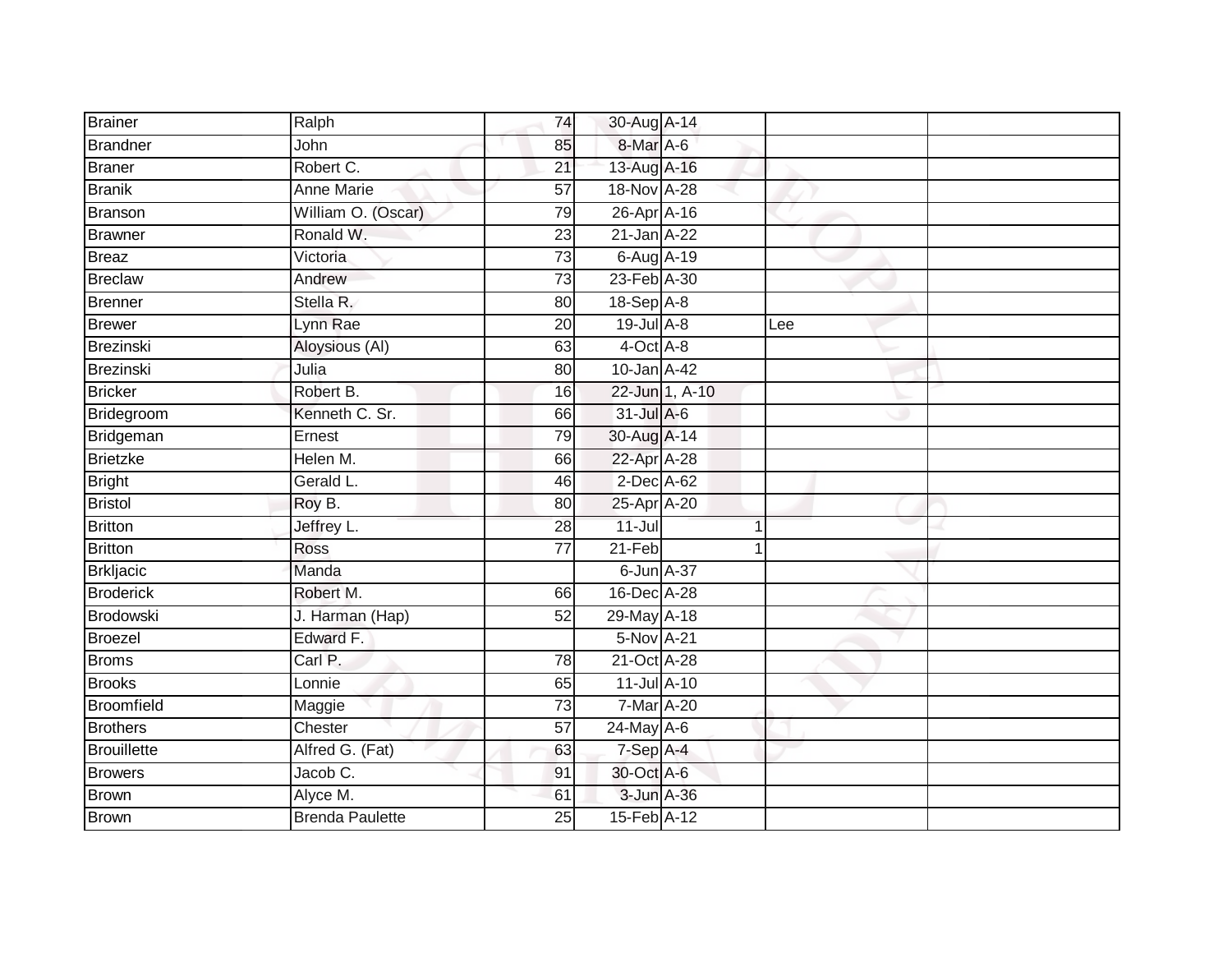| Brown             | Catherine J.           | 38              | 23-May A-16                 |               |       |  |
|-------------------|------------------------|-----------------|-----------------------------|---------------|-------|--|
| <b>Brown</b>      | Eldon J.               | 56              | 15-Oct A-8                  |               |       |  |
| <b>Brown</b>      | Grace B.               | 89              | 1-May A-6                   |               |       |  |
| <b>Brown</b>      | Hazel M.               | 83              | 9-Mar A-15                  |               |       |  |
| <b>Brown</b>      | Herman                 | 69              | 26-Nov A-8                  |               |       |  |
| <b>Brown</b>      | Johanna M.             | $\overline{75}$ | 8-Oct A-15                  |               |       |  |
| <b>Brown</b>      | Lillian                | 69              | 4-Mar A-70                  |               |       |  |
| Brown             | Richard M. (Dick)      | 68              | 7-Jan A-64                  |               |       |  |
| <b>Brown</b>      | Robert G.              | 52              | 14-Oct A-41                 |               |       |  |
| <b>Brown</b>      | Sylvester Thomas (Bud) |                 | 17-Jun A-26                 |               |       |  |
| <b>Brown</b>      | Tommy                  | 87              | $19$ -Feb $\overline{A}$ -6 |               |       |  |
| <b>Brown</b>      | William Elliott Sr.    | 60              | 29-Apr A-22                 |               |       |  |
| <b>Bruich</b>     | Milan                  | 44              | 8-Apr A-42                  |               |       |  |
| <b>Brunkhurst</b> | Ada                    | 85              | 4-May A-30                  |               | Kruis |  |
| <b>Bryant</b>     | Byron B.               | 76              | 27-Sep A-4                  |               |       |  |
| <b>Bryja</b>      | Frank M.               | 55              |                             | 2-May 1, A-19 |       |  |
| <b>Bryja</b>      | Lillian                | $\overline{57}$ |                             | 2-May 1, A-19 |       |  |
| <b>Brys</b>       | Mary M.                | $\overline{71}$ | 22-Jul A-74                 |               |       |  |
| Brzezinski        | John L.                | 20              | 19-Mar A-6                  |               |       |  |
| <b>Bubala</b>     | <b>Charles</b>         | 64              | 4-Jan A-30                  |               |       |  |
| <b>Bublis</b>     | Anthony (Tony)         | 62              | 10-Apr A-12                 |               |       |  |
| Buchanan          | Max                    | $\overline{22}$ | 6-Aug                       | 1             |       |  |
| <b>Buckham</b>    | Dolores G.             | 62              | 6-Aug A-19                  |               |       |  |
| Buckmaster        | Elsie J.               | 85              | 16-Jan A-20                 |               |       |  |
| <b>Bucur</b>      | Troen (John)           | 59              | 17-May A-55                 |               |       |  |
| <b>Budd</b>       | Joseph F.              | 65              | 19-Mar A-6                  |               |       |  |
| <b>Budzik</b>     | Gratian (Rev. Father)  | 61              | 25-Oct A-28                 |               |       |  |
| Budzowski         | John                   | 81              | $10$ -Jul $A$ -6            |               |       |  |
| <b>Buege</b>      | Frank                  | 81              | 16-Feb A-18                 |               |       |  |
| Bugajski          | Peter J.               | 90              | 21-Jun A-18                 |               |       |  |
| <b>Buhring</b>    | Marvin R.              | 61              | 9-Nov A-31                  |               |       |  |
| <b>Bultema</b>    | Cornelius              |                 | 23-Aug A-20                 |               |       |  |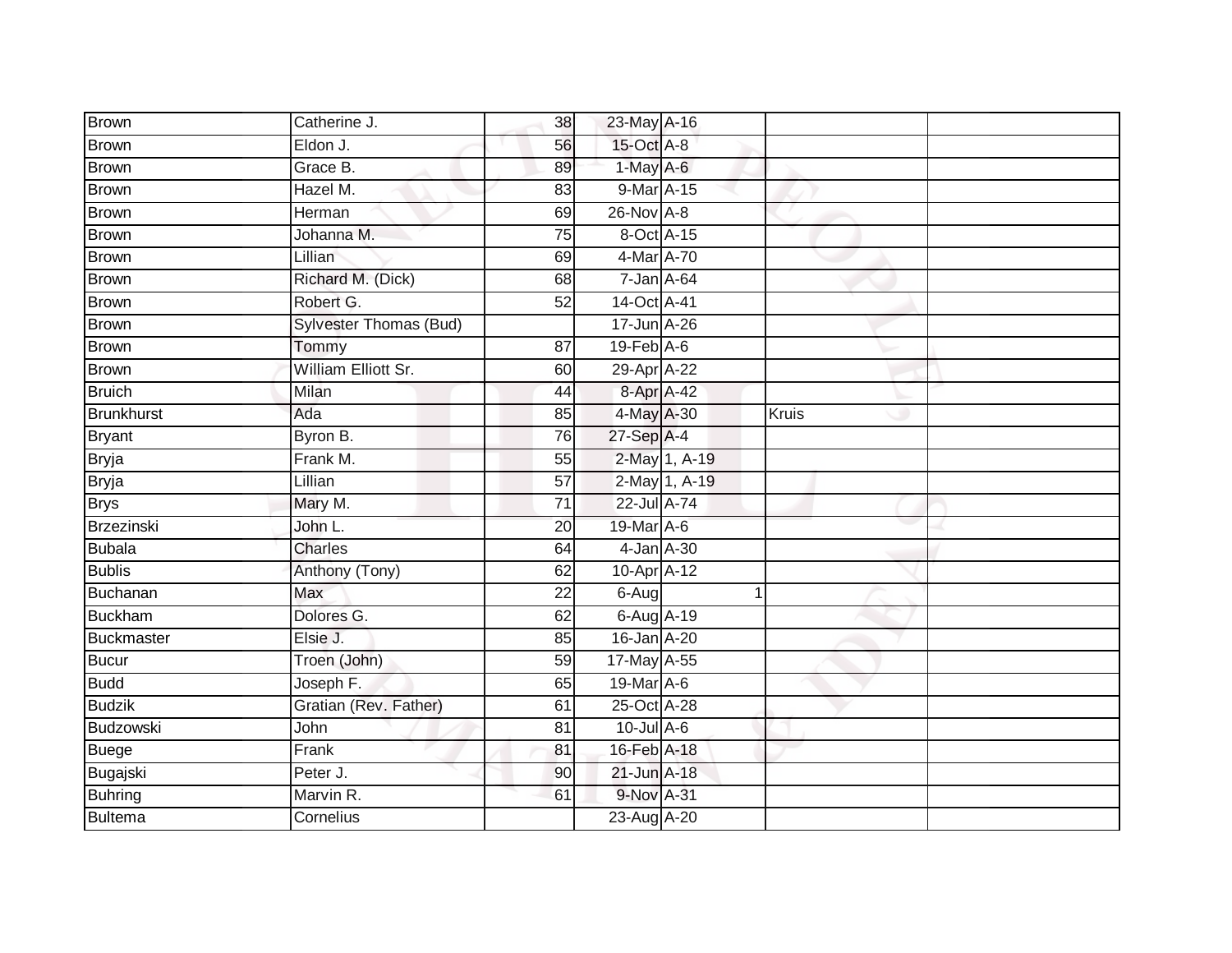| Bultema         | Herman R.        | 57              | 20-Nov A-6      |             |              |  |
|-----------------|------------------|-----------------|-----------------|-------------|--------------|--|
| Bumbaugh        | Ella L.          | 77              | 12-Jan A-28     |             |              |  |
| <b>Bunger</b>   | Fred             | 70              | 24-Jan A-22     |             |              |  |
| <b>Burek</b>    | Walter S.        | 52              | 4-Jun A-21      |             |              |  |
| <b>Burke</b>    | Owen J.          | $\overline{51}$ | 7-Aug A-14      |             |              |  |
| <b>Burley</b>   | Frank O.         |                 | 18-Jan A-28     |             |              |  |
| <b>Burnett</b>  | Jesse (Jack)     | 65              | 27-Mar A-12     |             |              |  |
| Burns           | Veronica         | 3 months        | $31 -$ Jul      | $\mathbf 1$ |              |  |
| <b>Busanic</b>  | Paul L.          | 63              | 30-Sep A-38     |             |              |  |
| <b>Busch</b>    | <b>Bertha</b>    | 64              | 18-Feb A-58     |             |              |  |
| <b>Buse</b>     | George F.        | 67              | $5-Nov$ A-21    |             |              |  |
| Busich          | Julia            | 65              | 4-Oct A-8       |             | Speller      |  |
| Buster          | John J.          | 66              | 29-May A-18     |             |              |  |
| <b>Butchart</b> | Helen            | 47              | $22$ -Jan A-6   |             | Gombos       |  |
| <b>Butkus</b>   | John W. Sr.      | 81              | 1-Feb A-40      |             |              |  |
| <b>Butkus</b>   | Vetold J.        | 55              | 6-Jun A-37      |             |              |  |
| <b>Butler</b>   | George W.        | 61              | $9$ -Feb $A$ -8 |             |              |  |
| Butler          | Terrence J.      | $\overline{34}$ | 30-Jul A-25     |             |              |  |
| Butler          | Tom              | 57              | 8-Oct A-15      |             |              |  |
| Butorac         | Mary             |                 | 21-Feb A-44     |             | <b>Banas</b> |  |
| <b>Buttram</b>  | Rose             | 63              | 20-Jun A-22     |             | Peters       |  |
| <b>Butynski</b> | Kenneth P.       | 17              | 13-Jun A-16     |             |              |  |
| <b>Byers</b>    | Katherine Chapin |                 | 15-Apr A-79     |             |              |  |
| <b>Byrd</b>     | Naomi R.         | 38              | 6-Sep A-10      |             |              |  |
| Byrnas          | Frank J.         | 80              | $2$ -Oct $A$ -6 |             |              |  |
| Bysinski        | Frank T.         | 76              | 31-Jan A-20     |             |              |  |
| Caban           | Mary             | 82              | $2$ -Jan $A-16$ |             |              |  |
| Cadle           | George E. Sr.    | 69              | 11-Dec A-12     |             |              |  |
| Caillouette     | Adrian Y.        | 30              | 23-Oct A-21     |             |              |  |
| Cain            | Floyd J.         | 69              | 31-Jan A-20     |             |              |  |
| Cain            | R. L.            | 68              | 1-Jun A-10      |             |              |  |
| Calder          | Max W.           | $\overline{73}$ | 10-Oct A-33     |             |              |  |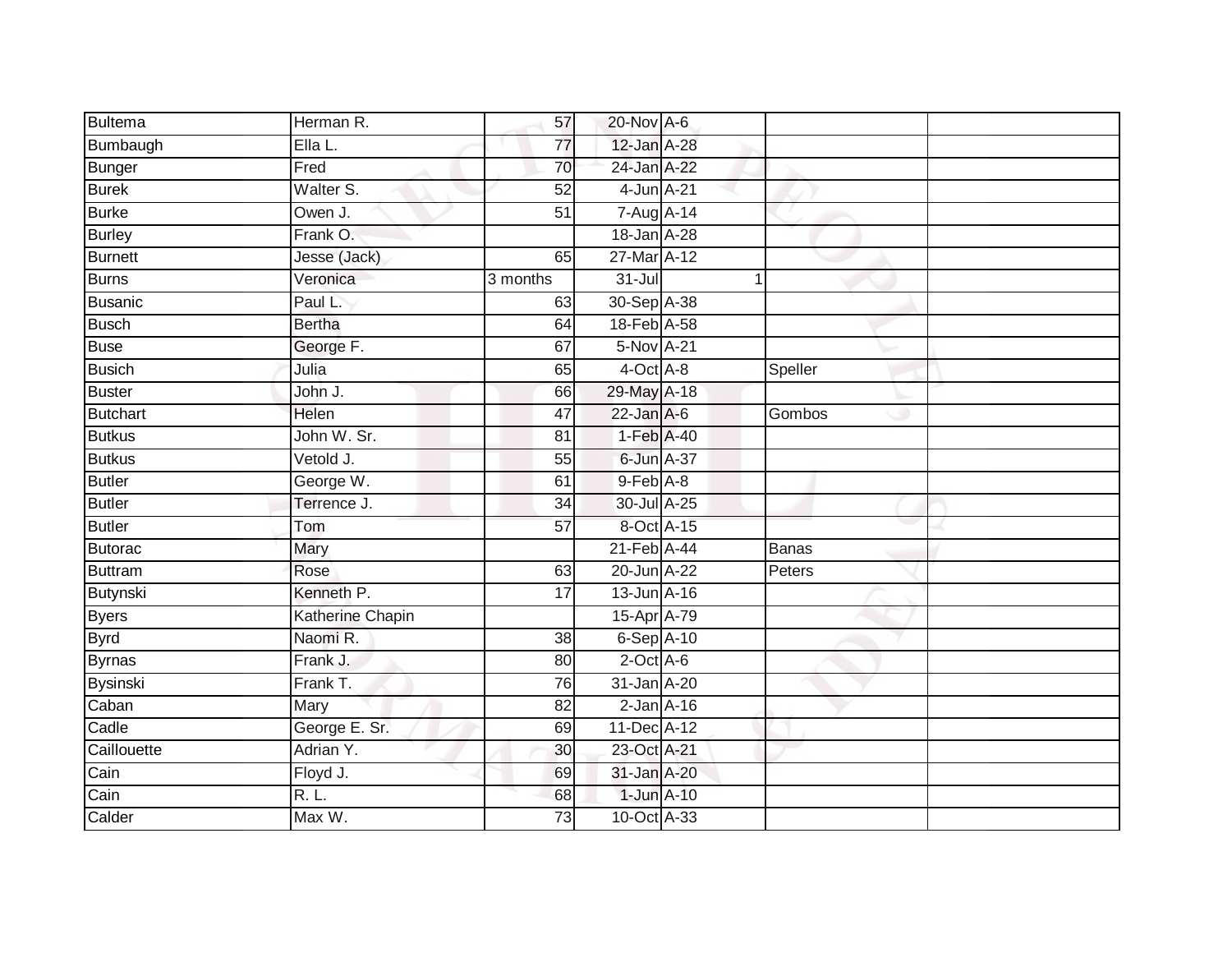| Calderone                | Michael A.       | 21              | 16-Dec A-28                  |                |            |                                  |
|--------------------------|------------------|-----------------|------------------------------|----------------|------------|----------------------------------|
| Calhoun                  | Robert (Don)     | 67              | 17-Sep A-16                  |                |            |                                  |
| Callahan                 | Margaret D.      | 74              | 21-Nov A-54                  |                |            |                                  |
| Calpino                  | Sam              | 57              | 4-Oct A-8                    |                |            |                                  |
| Calvert                  | Mable            |                 | 18-Jan A-28                  |                |            |                                  |
| Cambell                  | Dwayne           | $\overline{37}$ | $23 -$ Jul                   | 1              |            |                                  |
| Campbell                 | Clyde            | 22              | 30-Jan                       |                |            | Picture of incident<br>included. |
| Campbell                 | Faith P.         | 66              | $22$ -Jan $A-6$              |                |            |                                  |
| Campbell                 | Guy F. Sr.       | 90              | $21$ -Feb $\overline{A}$ -45 |                |            |                                  |
| Campbell                 | John L.          | 90              | 15-Feb A-12                  |                |            |                                  |
| Campbell                 | Kathryn E.       | 82              | 6-Nov A-10                   |                |            |                                  |
| Campbell                 | Walter R.        | 70              | 17-Sep A-16                  |                |            |                                  |
| Canamar                  | Carmen           | $\overline{55}$ | 10-Oct A-33                  |                |            |                                  |
| Cannon                   | Dennis E.        | 48              | 15-Jun A-16                  |                |            |                                  |
| Cantwell                 | Glen Jr. (Sonny) | $\overline{37}$ |                              | 16-Sep 1, A-59 |            |                                  |
| Caparros                 | Irene A.         | 42              | 24-Sep A-9                   |                |            |                                  |
| Carbaugh                 | George Harry     | 44              | 25-Feb A-22                  |                |            |                                  |
| Carlson                  | Eldeen C.        | 55              | 25-Jan A-35                  |                |            |                                  |
| Carlson                  | Lorraine H.      | 37              | 19-Aug A-22                  |                | Jakubowski |                                  |
| Carpenter                | Paul P.          | 51              | $1-Feb$ A-40                 |                |            |                                  |
| $\overline{\text{Carr}}$ | Henry (Hank)     | 74              | 20-Aug A-12                  |                |            |                                  |
| Carr                     | James W.         | 67              | $12$ -Jan A-28               |                |            |                                  |
| Carrier                  | Prudence E.      | 79              | $9$ -Jul $A$ -8              |                |            |                                  |
| Carroll                  | Mildred          | 53              | 27-May A-26                  |                |            |                                  |
| Carstein                 | Harold D.        | 69              | 9-Apr A-18                   |                |            |                                  |
| Carter                   | Francis          | 30              | 9-Feb A-8                    |                |            |                                  |
| Carter                   | Harriet M.       | 58              | 23-Feb A-30                  |                |            |                                  |
| Carter                   | Mary V. (Marie)  | 77              | 4-Sep A-14                   |                |            |                                  |
| Carter                   | William          | 65              | 12-Mar A-22                  |                |            |                                  |
| Case                     | Evelyn B.        | 66              | 15-Jul A-36                  |                |            |                                  |
| Caster                   | Clara            | 73              | 10-Sep A-4                   |                |            |                                  |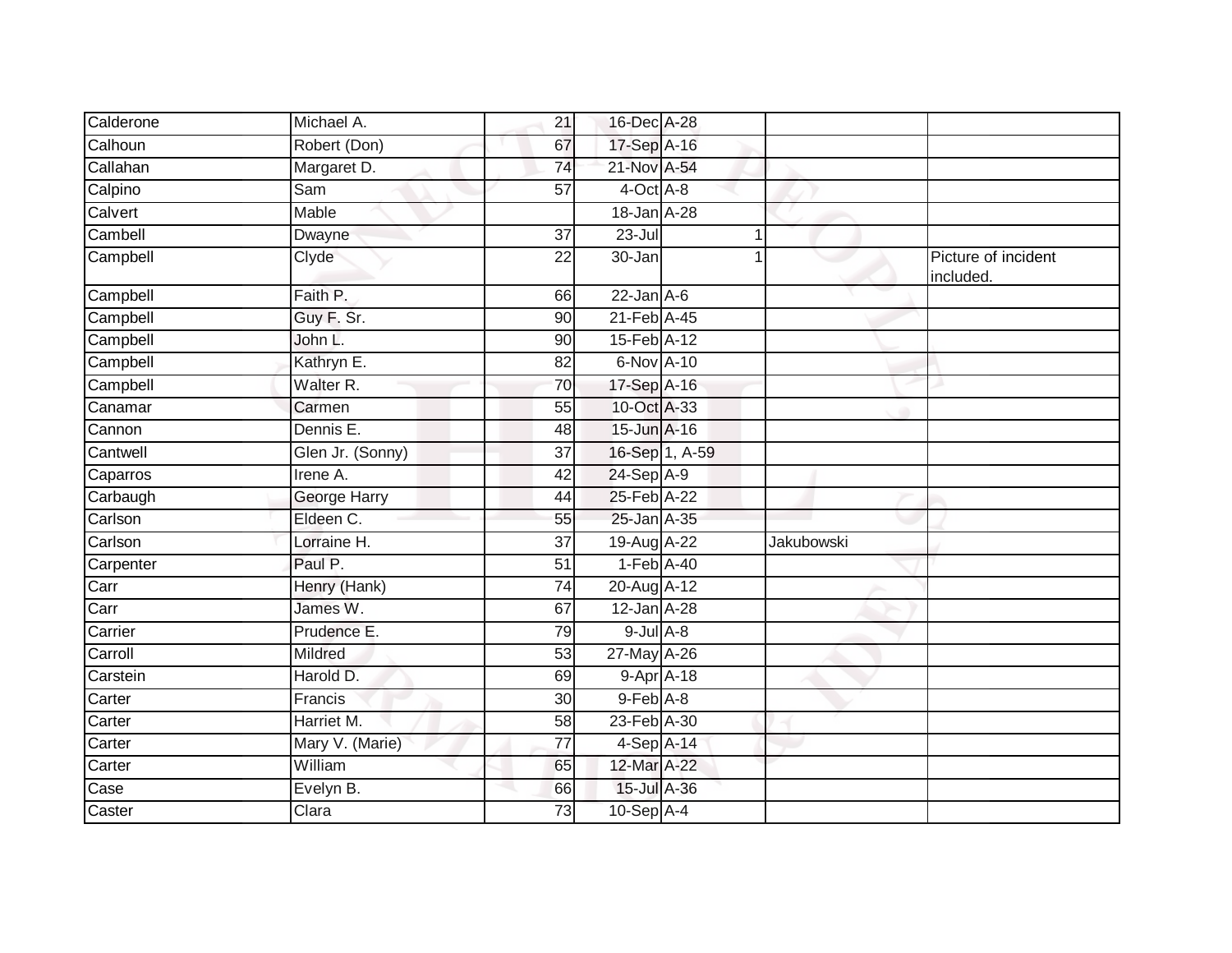| Castro      | Nato                  | 59              | 31-Oct A-39     |            |   |  |
|-------------|-----------------------|-----------------|-----------------|------------|---|--|
| Cathcart    | Charles E. (Lt. Col.) | 48              | 15-Nov A-26     |            |   |  |
| Catterton   | Glenn W.              | 60              | 27-Apr A-8      |            |   |  |
| Cavan       | Maude                 | 93              | 9-Sep A-34      |            |   |  |
| Cearing     | Agnes E.              | 67              | 16-Sep A-59     |            |   |  |
| Ceasor      | Joe M. Jr.            | 22              | $9$ -Feb $A$ -8 |            |   |  |
| Cerajewski  | Elizabeth B.          | 78              | 14-Jun A-10     |            |   |  |
| Cerda       | Jose V.               | 73              | $1-May$ A-6     |            |   |  |
| Challman    | Margaret              | 62              | 23-Oct A-21     |            |   |  |
| Chambers    | Amelia                | 79              | 23-May A-16     |            |   |  |
| Chambers    | Carl C.               | 63              | 29-Nov A-20     |            |   |  |
| Chamnik     | <b>Paul Robert</b>    | 45              | 10-May          |            | 1 |  |
| Chance      | Gladys                | 38              | 27-Jun A-42     |            |   |  |
| Chandler    | Charles W.            | 82              | 15-Apr A-79     |            |   |  |
| Chandos     | Elaine A.             | 53              | 28-Jun A-24     |            |   |  |
| Chartier    | Ethel H.              | $\overline{77}$ | 5-Apr A-20      |            |   |  |
| Chasalevris | Angeline              | 40              | 8-Apr A-42      |            |   |  |
| Chavez      | Ignacio               | 70              | 4-Mar A-70      |            |   |  |
| Chavez      | Isaias                | 15              | 10-Jan A-42     |            |   |  |
| Chelf       | Margarete             | 73              | 12-Jul A-22     |            |   |  |
| Chermak     | Meri                  | 86              | $9-Nov$ A-6     |            |   |  |
| Chernan     | Anthony               | 63              | 15-Feb A-12     |            |   |  |
| Cherney     | Caroline L.           | 89              | 21-Jan A-22     |            |   |  |
| Child       | Wayne A. (Rev.)       | 62              | $7-Sep$ A-4     |            |   |  |
| Childres    | Earl W.               | 35              | 1-Nov A-42      |            |   |  |
| Chizmadia   | Sophia                | 95              | $9$ -Feb $A$ -8 |            |   |  |
| Chlebek     | Rose A.               | $\overline{70}$ | 30-May A-24     |            |   |  |
| Choate      | Andrea                | 14 months       | $2$ -May $A-19$ |            |   |  |
| Christenson | Charles A.            | 85              | 23-Jan A-14     |            |   |  |
| Christof    | John J.               | 42              | 16-Jan A-20     |            |   |  |
| Chruby      | Josephine             | 77              |                 | 8-Jul A-36 |   |  |
| Chupp       | Annie K.              | $\overline{38}$ | 29-Apr A-22     |            |   |  |
|             |                       |                 |                 |            |   |  |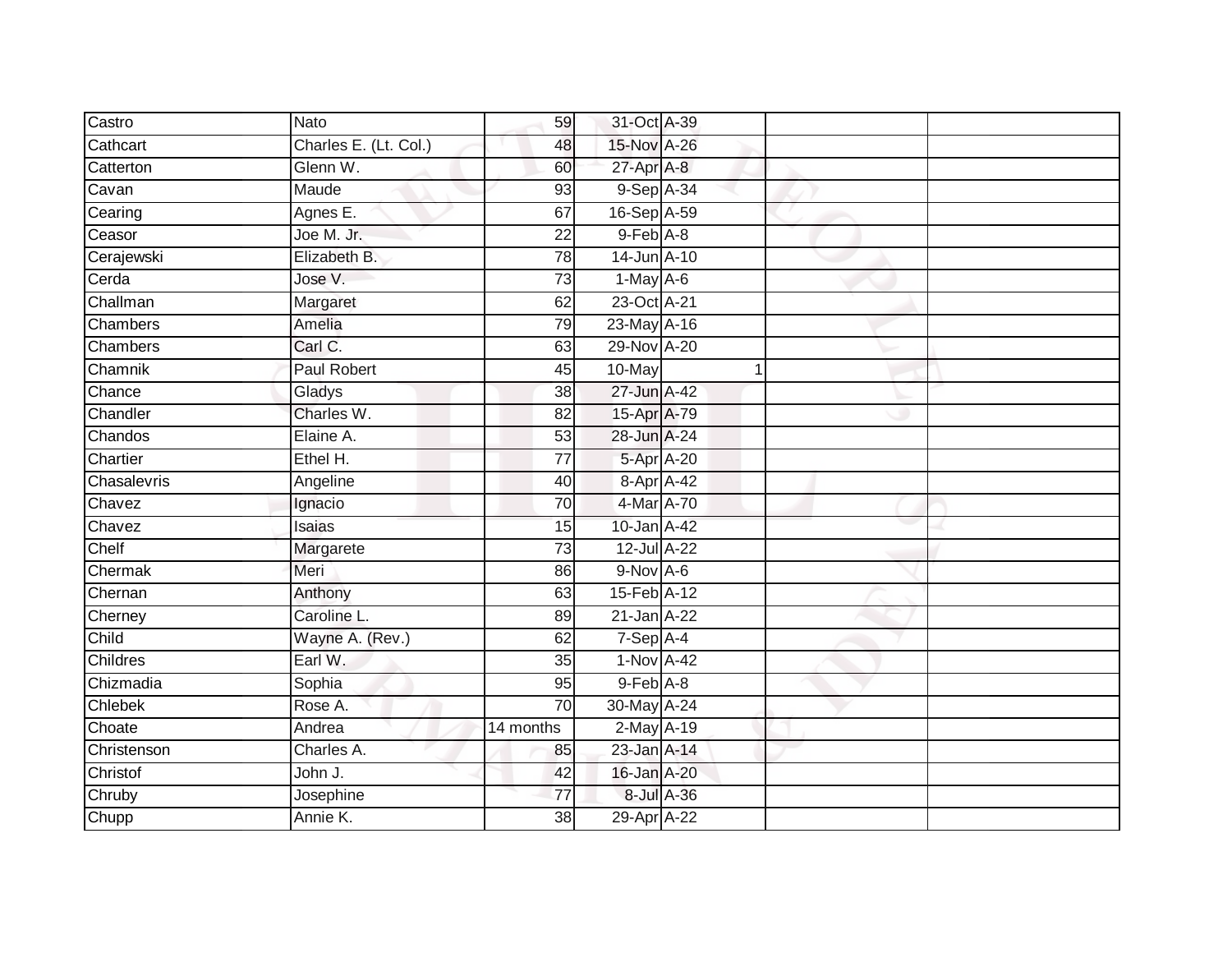| Church      | Dorothy H.            | 61 | 27-Feb A-12                 |               |                |  |
|-------------|-----------------------|----|-----------------------------|---------------|----------------|--|
| Chwastowicz | Eugene Sr.            | 62 | 16-Jul A-6                  |               |                |  |
| Ciardetti   | Isola                 | 76 | $21$ -Aug A-4               |               |                |  |
| Cicero      | Joseph                | 76 | 8-Nov A-23                  |               |                |  |
| Ciciora     | Charles (Slim)        | 63 | $19$ -Feb $\overline{A}$ -6 |               |                |  |
| Ciszczon    | Corrine               | 57 | 27-May A-26                 |               | <b>Bachusz</b> |  |
| Clancy      | Laurence J.           | 59 | 13-Jun A-16                 |               |                |  |
| Clark       | Charles E.            | 36 | 9-Oct A-6                   |               |                |  |
| Clark       | John F.               | 67 | 17-Oct A-20                 |               |                |  |
| Clark       | Nettie A.             | 68 | 5-Oct A-22                  |               |                |  |
| Clarke      | Olive (Betty)         | 78 | 9-Sep A-34                  |               |                |  |
| Claus       | Clara                 | 65 | 27-Mar A-12                 |               |                |  |
| Claus       | Wilbert Jr.           | 39 | 10-Aug A-10                 |               |                |  |
| Claussen    | <b>Michael Edward</b> | 17 |                             | 4-Feb 1, A-22 |                |  |
| Clayton     | Charles B.            | 53 | 13-Sep A-8                  |               |                |  |
| Clayton     | <b>Mary Patricia</b>  | 55 | 12-Mar A-22                 |               |                |  |
| Clifton     | Eleanore D.           |    | 15-Aug A-10                 |               |                |  |
| Clinton     | Earl W.               | 87 | 15-Apr A-79                 |               |                |  |
| Clodfelter  | Everette E.           | 48 | 11-Feb A-36                 |               |                |  |
| Clouse      | Ellen                 | 63 | 8-Nov A-23                  |               |                |  |
| Coats       | Algerine L.           | 63 | 31-Dec A-20                 |               |                |  |
| Coats       | Grace A.              | 83 | 30-Dec A-54                 |               |                |  |
| Coberg      | Joseph G.             | 53 | $2$ -Jan $A-16$             |               |                |  |
| Cocovan     | Charles               | 81 | 28-Mar A-22                 |               |                |  |
| Cody        | <b>Bulah</b>          | 61 | 17-Dec A-16                 |               |                |  |
| Cogdill     | Esco                  | 62 | 20-Aug A-12                 |               |                |  |
| Colburn     | John I.               | 56 | $2-Feb$ $A-8$               |               |                |  |
| Cole        | $\overline{O}$ la     |    | 8-Feb A-14                  |               |                |  |
| Cole        | Veronice (Fronie)     | 74 | 28-Aug A-18                 |               |                |  |
| Collins     | Leonard D.            | 53 | 7-Sep A-4                   |               |                |  |
| Collins     | Virgil L.             | 56 | 25-Nov A-66                 |               |                |  |
| Colyer      | Virginia              | 50 | 13-Apr A-18                 |               |                |  |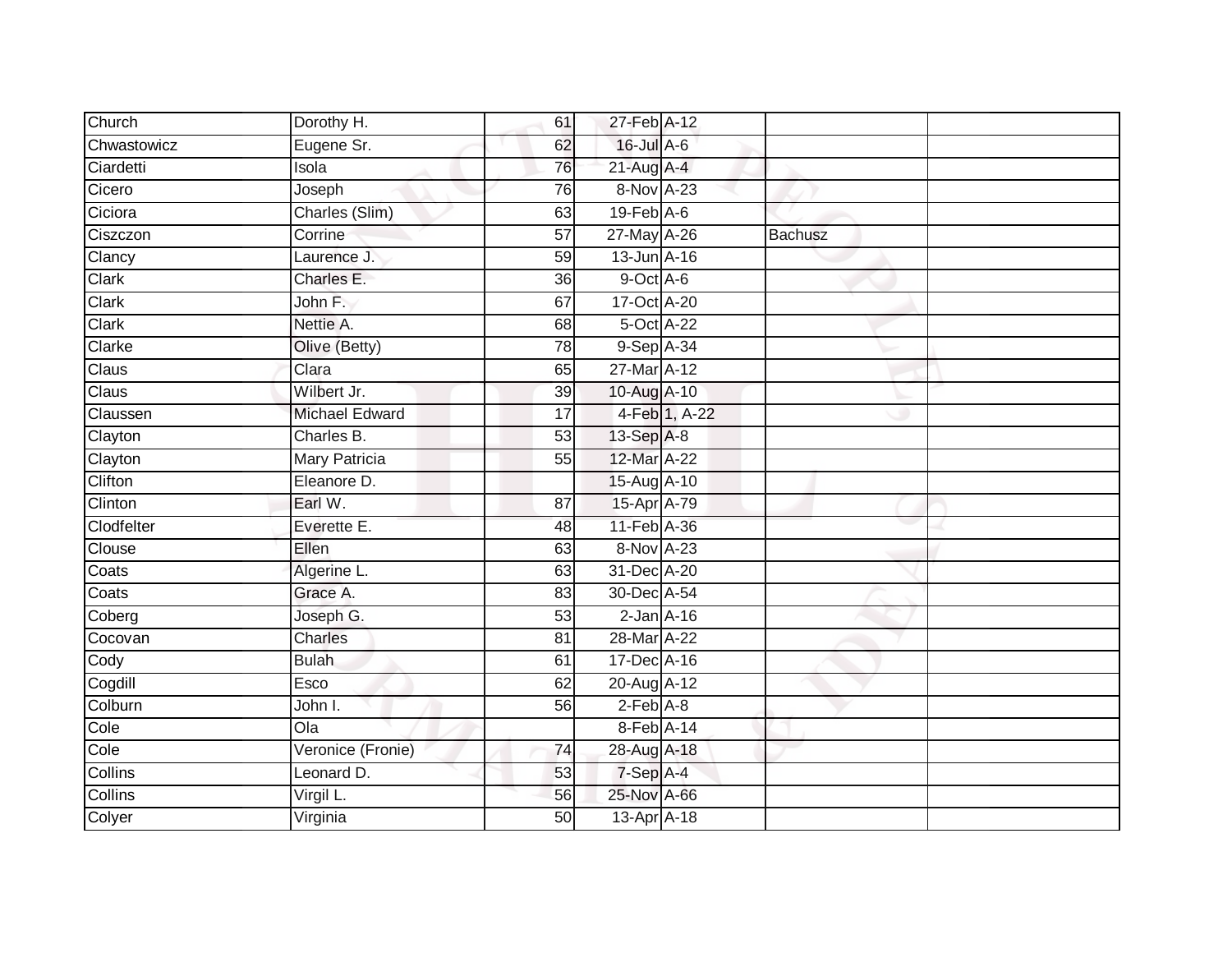| Comer                    |                    |                 |                  |  |  |
|--------------------------|--------------------|-----------------|------------------|--|--|
|                          | William E. Jr.     | 41              | $11$ -Jan $A-16$ |  |  |
| Comings                  | Lindy              | 62              | 8-Apr A-42       |  |  |
| Conant                   | Allen J. Jr. (Bud) | 48              | 20-Nov A-6       |  |  |
| Conder                   | Richard            | 64              | 8-Mar A-6        |  |  |
| Condo                    | Alexandria         | 62              | 22-Mar A-20      |  |  |
| $\overline{\text{Conn}}$ | Doris              | 50              | 7-May A-14       |  |  |
| $\overline{\text{Conn}}$ | Jessie M.          | 92              | 28-Nov A-20      |  |  |
| Connelly                 | Toney              | 83              | 24-Aug A-10      |  |  |
| Connery                  | Mildred C.         | 60              | 22-Oct A-16      |  |  |
| Connolly                 | <b>John</b>        | 81              | $11$ -Jun $A$ -6 |  |  |
| Connor                   | Lyle R.            | 65              | 10-Aug A-10      |  |  |
| Conrad                   | Berlin V.          | 63              | 29-Oct A-4       |  |  |
| Conrad                   | Elmer              | 38              | 6-Mar A-14       |  |  |
| Conway                   | Walter T.          | 66              | 29-Jul A-26      |  |  |
| Cook                     | Abraham            | 50              | 25-Nov A-66      |  |  |
| Cook                     | Eulala             |                 | $3$ -Apr $A$ -4  |  |  |
| Cook                     | Lawrence H.        | 80              | 18-Jan A-28      |  |  |
| Cooke                    | Desiree L.         | 18              | 19-Sep           |  |  |
| Coon                     | Alfred E.          | 54              | 30-May A-24      |  |  |
| Coon                     | Donald E.          | $\overline{48}$ | $1-Mar A-8$      |  |  |
| Cooper                   | Helen M.           | 79              | 7-Dec A-18       |  |  |
| Coopwood                 | R. V.              | $\overline{38}$ | $5 -$ Jul        |  |  |
| Coppage                  | Mattie Z.          | 79              | 23-Feb A-30      |  |  |
| Corman                   | George W. Sr.      | $\overline{77}$ | 4-Jan A-30       |  |  |
| Cornelison               | David H.           | 59              | 22-Mar A-20      |  |  |
| Cory                     | John F.            | 80              | $21$ -Aug A-4    |  |  |
| Cosgrove                 | Mary G.            | 90              | $2-AprA-8$       |  |  |
| Costanzo                 | Joseph             | 78              | 29-Jan A-16      |  |  |
| Courier                  | Stanley            | 65              | 5-Aug A-45       |  |  |
| Couwenhoven              | Henrietta          | 79              | 24-Oct A-37      |  |  |
| Cox                      | Adeline L.         | 58              | 23-Jan A-14      |  |  |
| Cox                      | Elsie L.           | 79              | 8-Mar A-6        |  |  |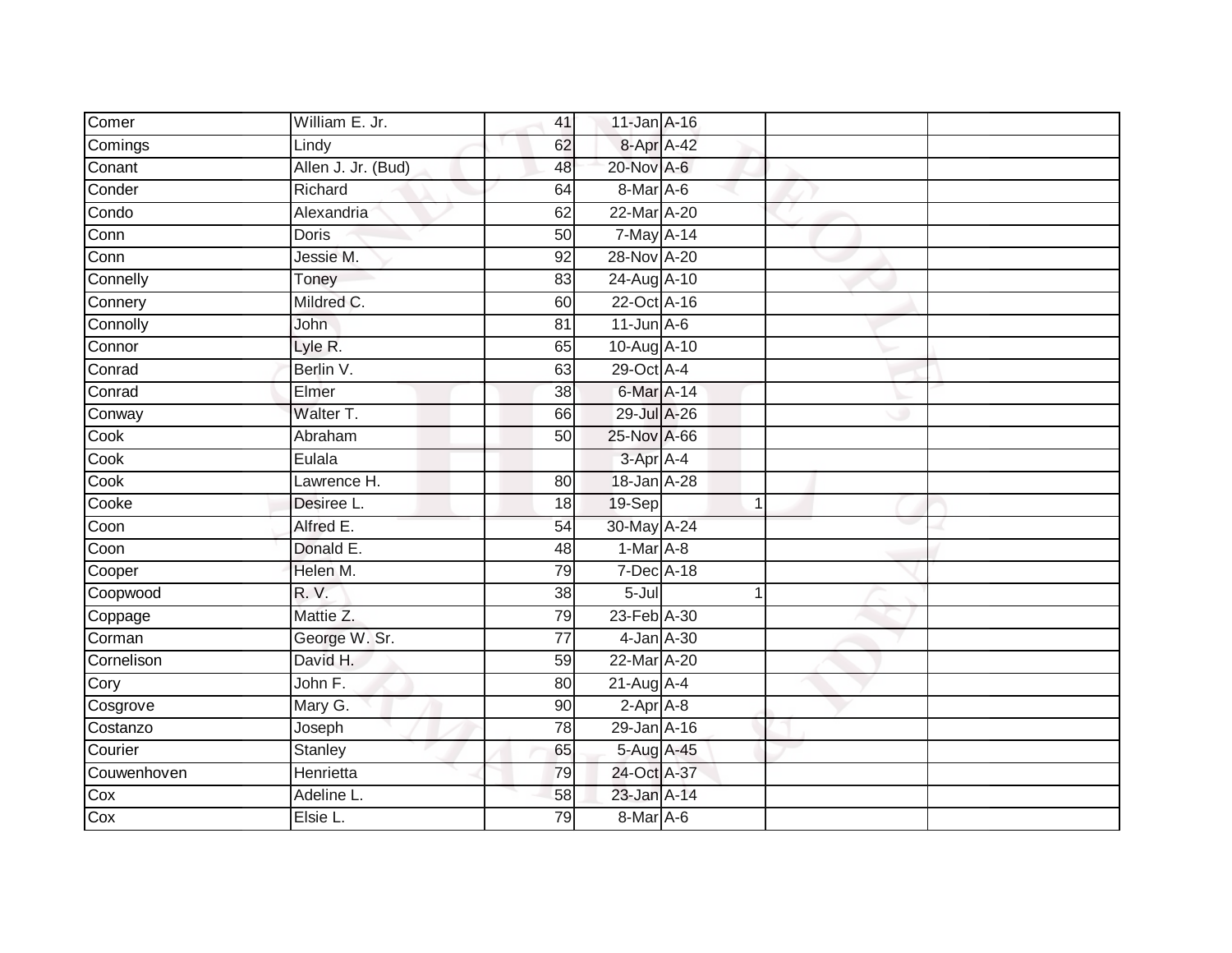| Cozad         | Gertrude               | 76              | 28-Sep A-15      |                |           |  |
|---------------|------------------------|-----------------|------------------|----------------|-----------|--|
| Craft         | Stella L.              | 68              | 24-Jul A-15      |                |           |  |
| Crago         | Ethel M.               | $\overline{72}$ | 6-Feb A-14       |                |           |  |
| Craig         | Marion                 | 44              | 5-Nov            | 1              |           |  |
| Crane         | Cary P.                | 66              | $29$ -Jun $A-6$  |                |           |  |
| Crary         | Charles H.             | 76              | 12-Jul A-22      |                |           |  |
| Crary         | Lyn Ellen              | 19              | 23-Nov A-58      |                |           |  |
| Crawford      | Anna K.                | 98              | 5-Jun A-14       |                |           |  |
| Crawford      | Dewey M.               | $\overline{75}$ | 24-May A-6       |                |           |  |
| Crawford      | Letha Mae              | 74              | 21-Sep A-13      |                |           |  |
| Creamer       | William                | 65              | 18-Sep A-8       |                |           |  |
| Creasbaum     | Emma M.                | 83              | 16-Jan A-20      |                |           |  |
| Creswell      | <b>Shirley Jewett</b>  | 47              | 16-Nov A-8       |                |           |  |
| Crews         | <b>Russel Ray</b>      | 14              |                  | 13-Jun 1, A-16 |           |  |
| Crews         | Wilburn J.             | 53              | 9-Mar A-15       |                |           |  |
| Criss         | James S.               | 76              | 21-Sep A-13      |                |           |  |
| Crist         | Charles D.             | 83              | 25-Nov A-66      |                |           |  |
| Crist         | <b>Minnie Beatrice</b> | 84              | 28-Aug A-18      |                |           |  |
| Crockett      | George                 | 63              | 2-Dec A-62       |                |           |  |
| Croley        | <b>William Don</b>     | $\overline{53}$ | 29-May A-18      |                |           |  |
| Croner        | Samuel J.              | 80              | $19$ -Feb $A$ -6 |                |           |  |
| Cronquist     | <b>Marie Frances</b>   | 79              | $1-May$ A-6      |                |           |  |
| Cropp         | Rose M.                | 75              | 8-Jul A-36       |                | Volbrecht |  |
| Crowe         | Douglas B.             | 55              | 31-May A-18      |                |           |  |
| Crowe         | Marjorie E.            | 48              | 23-Nov A-58      |                |           |  |
| Cruse         | Eleanor E.             | 59              | 29-Nov A-20      |                |           |  |
| Csikos        | <b>Balazs</b>          | 91              | 30-Aug A-14      |                |           |  |
| Csiszar       | Mary                   | 81              | $11$ -Jun $A$ -6 |                |           |  |
| Cunningham    | David P.               | 44              | $3$ -Dec A-24    |                |           |  |
| Cunningham    | Robert C.              | 51              | 26-Jan A-15      |                |           |  |
| Currier       | Charles W.             | 39              | 7-Oct A-34       |                |           |  |
| <b>Curtis</b> | Fern                   | $\overline{87}$ | 29-May A-18      |                |           |  |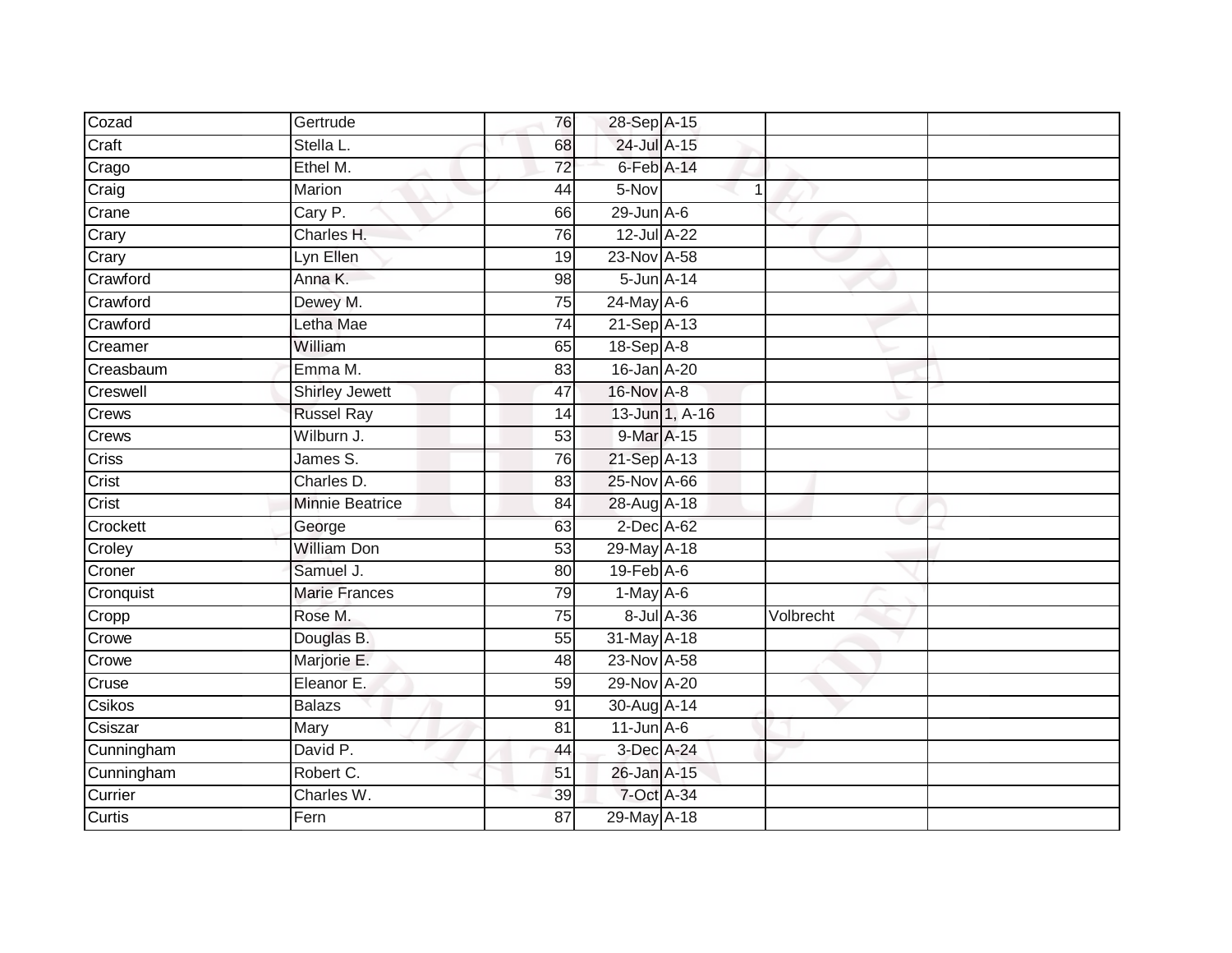| Curtis         | John Delmond          | 89              | 16-Mar A-6       |            |  |
|----------------|-----------------------|-----------------|------------------|------------|--|
| Curtis         | June M.               | 59              | 23-Apr A-6       |            |  |
| Cuzzo          | Frank J.              | 62              | 7-Jun A-10       |            |  |
| Cvitkovich     | Aileen                | $\overline{54}$ | 21-Jan A-22      |            |  |
| Cwik           | Michael               | 73              | 25-Sep A-25      |            |  |
| Cylik          | Stephen               | 76              | 2-Dec A-62       |            |  |
| Czagany        | Anna                  | $\overline{72}$ | 13-May A-38      |            |  |
| Czapla         | Stanley Sr.           | 61              | 13-Feb A-20      |            |  |
| Czegladi       | <b>Martin</b>         | 64              | 6-Jun A-37       |            |  |
| Czerwinski     | Eugene                | 49              | 27-May A-26      |            |  |
| Czerwinski     | Frank (Skivers)       | $\overline{73}$ | $21$ -Aug $A$ -4 |            |  |
| Czlonka        | John T.               | 62              | 15-Apr A-79      |            |  |
| Czuba          | Anna                  | 70              | 8-Jan A-8        |            |  |
| Czysczon       | Joseph D.             | 61              | 10-Oct A-33      |            |  |
| Czyzniejewski  | <b>Caroline Marie</b> | $\overline{27}$ | 13-Mar A-4       |            |  |
| Dabrowski      | Robert                | 80              | 14-Feb A-52      |            |  |
| Dahlke         | Mary                  | 80              | 17-Jan A-26      |            |  |
| Dail           | William               | 45              | 4-Nov A-45       |            |  |
| Daily          | Carl G.               | 69              | $22$ -Jan $A-6$  |            |  |
| Daily          | Clara                 | 95              | 27-Sep A-4       |            |  |
| Dalby          | Harry A.              | 91              | 9-Feb A-8        |            |  |
| Daley          | Theresa B. (Tess)     | 64              | 15-Nov A-26      | Kundrat    |  |
| Dalton         | Richard E.            | 44              | 14-Jan A-40      |            |  |
| Dan            | Mary                  | 76              | 3-Oct A-14       |            |  |
| Dan            | <b>Rose Marie</b>     | 49              | 12-Jan A-28      | Baranowski |  |
| Dancisak       | Anna                  | 91              | 27-Dec A-14      |            |  |
| Daniels        | Edward                | 68              | 4-Apr A-28       |            |  |
| Daniels        | Helen E.              | 73              | 17-Apr A-21      |            |  |
| Daniels        | Margaret Josephine    | 51              | 18-Mar A-44      |            |  |
| <b>Daniels</b> | Omar                  | 50              | 12-Apr A-14      |            |  |
| Daniszewski    | Frank                 | 85              | 9-Jan A-12       |            |  |
| Darling        | Elizabeth             | 32              | 30-May A-24      | Conde      |  |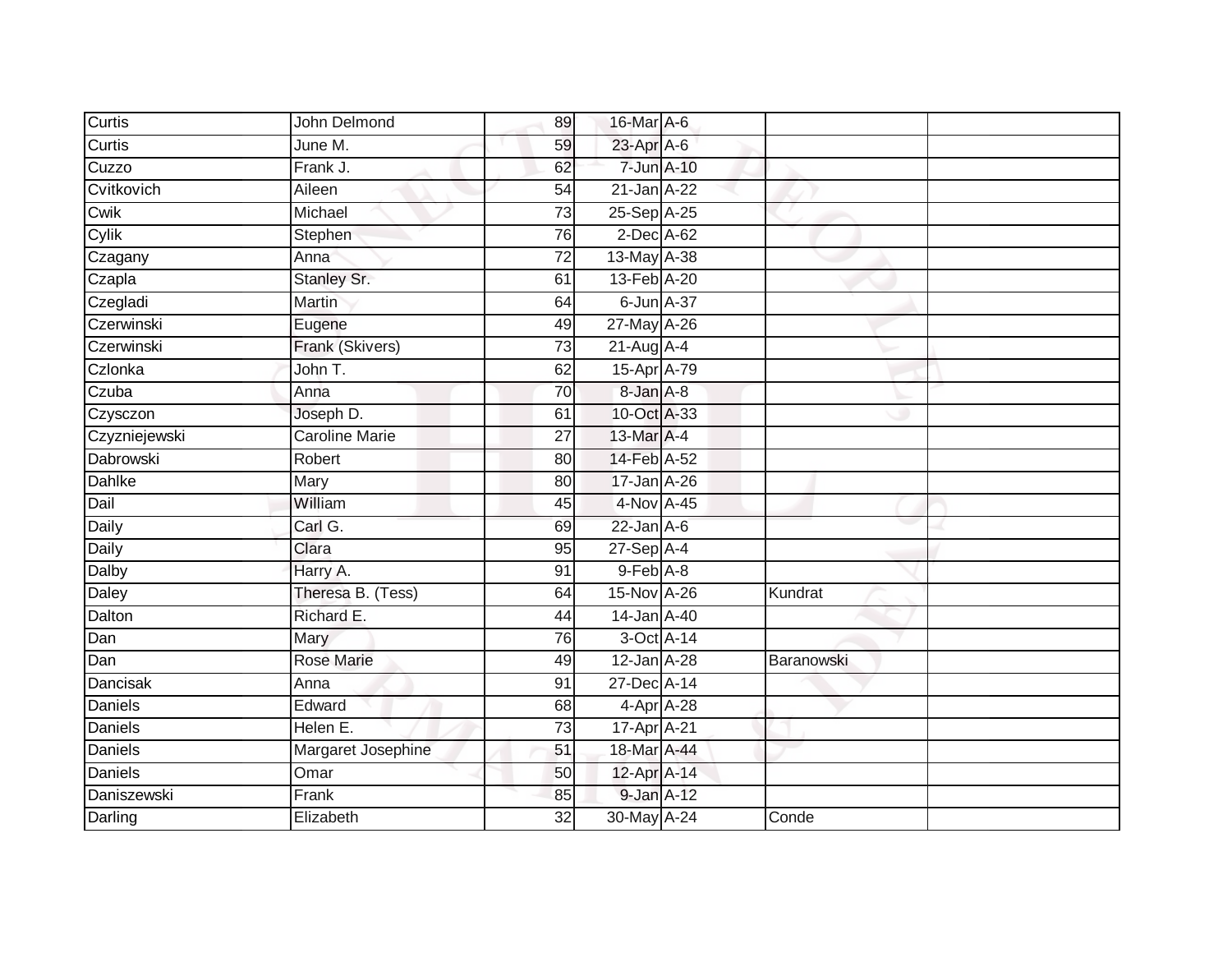| Dauber         | Sarah J.             | 86              | 5-Dec A-18        |           |  |
|----------------|----------------------|-----------------|-------------------|-----------|--|
| Daugherty      | <b>Alna Darrell</b>  | 47              | $2$ -Oct A-6      |           |  |
| Davidson       | Dan                  | 64              | 4-Oct A-8         |           |  |
| Davies         | Inga                 | 90              | $21$ -Oct $A$ -28 | Raduenzel |  |
| Davis          | Benjamin Franklin    | 64              | 15-Jun A-16       |           |  |
| Davis          | <b>Debirley</b>      | 68              | 4-Jan A-30        |           |  |
| Davis          | Edgar J.             | $\overline{77}$ | 30-Apr A-4        |           |  |
| Davis          | Eupora (Nina)        | 67              | 23-Jan A-14       |           |  |
| Davis          | Harry B. (Scoop)     | 61              | 3-Jun A-36        |           |  |
| Davis          | <b>Helen</b>         | 64              | $20$ -Apr $A$ -6  |           |  |
| Davis          | Howard Sr.           | 76              | 14-Jan A-40       |           |  |
| Davis          | Nell                 | 83              | $9$ -Dec $A$ -20  |           |  |
| Dawes          | Ralph C.             | 76              | 26-Nov A-8        |           |  |
| De Martino     | John                 | 82              | 4-Mar A-70        |           |  |
| De Valk        | <b>Oliver Albert</b> | 78              | 22-Jun A-10       |           |  |
| Deakin         | Harry                | 64              | 25-Oct A-28       |           |  |
| Dearth         | Thomas H.            | $\overline{70}$ | 13-Apr A-18       |           |  |
| Debski         | Edward J.            | 60              | 6-Mar A-14        |           |  |
| Decker         | Fred J.              | 90              | $19$ -Feb $A$ -6  |           |  |
| Deering        | George J.            | 56              | 6-Aug A-19        |           |  |
| DeFoe          | Francis              | 42              | 20-Mar A-13       |           |  |
| <b>DeFrier</b> | Frank                | 79              | 13-Aug A-16       |           |  |
| DeGroot        | <b>Bertha</b>        | 84              | 15-Feb A-12       |           |  |
| Deguara        | Emanuel              | 67              | 13-Aug A-16       |           |  |
| Deleget        | Stanley              | 65              | $22$ -Jan A-6     |           |  |
| <b>Delich</b>  | Milan                | 72              | 30-Jan A-12       |           |  |
| Delitko        | Raymond J.           | 45              | 13-Jun A-16       |           |  |
| Dell           | Ellen                | 68              | $19$ -Feb $A$ -6  |           |  |
| <b>DeMass</b>  | Gussie H.            | 91              | 18-Jun A-14       |           |  |
| Dembowski      | Russell A.           | 22 months       | 6-Feb A-14        |           |  |
| <b>Demiduk</b> | <b>Mike</b>          | $\overline{77}$ | 14-Aug A-6        |           |  |
| Demyduk        | <b>Stella</b>        |                 | 14-Aug A-6        |           |  |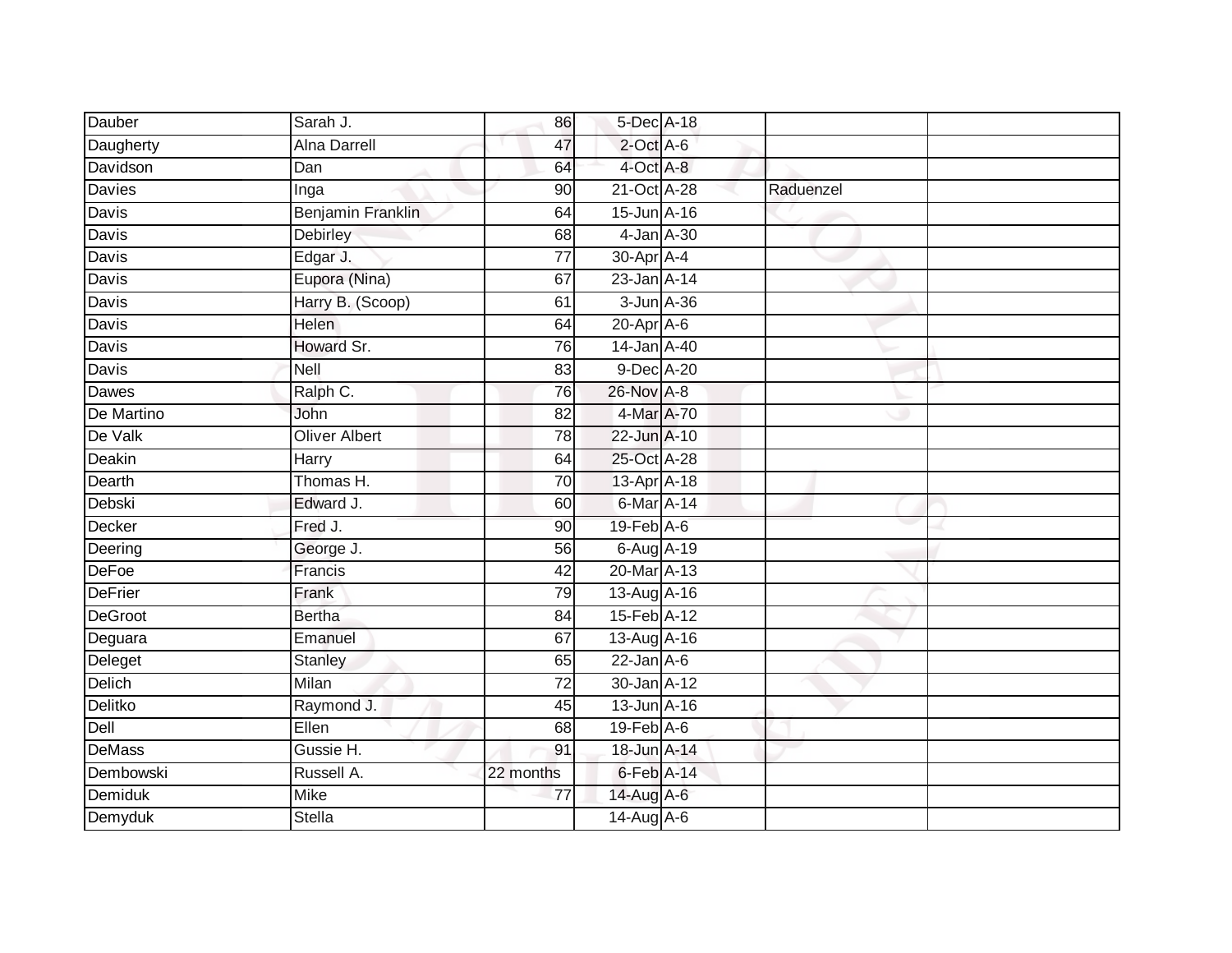| Denney         | Curtis                 | 43              | 14-Oct A-41     |                 |            |  |
|----------------|------------------------|-----------------|-----------------|-----------------|------------|--|
| Dennis         | Harlan T.              | 67              | 2-May A-19      |                 |            |  |
| Denson         | LaDona                 | $\overline{71}$ | 26-Aug A-18     |                 |            |  |
| Dentz          | Anna                   | 72              | 31-May A-18     |                 |            |  |
| Denys          | Ann                    | $\overline{75}$ |                 | $3$ -Jul $A-18$ | Minninger  |  |
| Depa           | Alfred E.              | 52              | $6$ -Feb $A-14$ |                 |            |  |
| DePorter       | Michelle R.            |                 | $21$ -Jun A-18  |                 |            |  |
| Derengowski    | Andrew R.              | 1 months        | 9-Aug A-30      |                 |            |  |
| Derner         | Anabel L.              | 76              | 29-Apr A-22     |                 |            |  |
| DeRolf         | Roland J.              | 46              | 26-Apr A-16     |                 |            |  |
| DeRose         | Robert                 | 58              |                 | 4-Jan A-30      |            |  |
| Derosier       | Vernon N.              | $\overline{68}$ | $2-Sep$ A-8     |                 |            |  |
| DeRousse       | Duyane (Dewey)         | $\overline{71}$ | 19-Apr A-10     |                 |            |  |
| Desatnick      | Elizabeth              | 68              | 23-Jan A-14     |                 |            |  |
| <b>Detlaff</b> | Joseph                 | 83              | 12-Jul A-22     |                 |            |  |
| Detloff        | Joseph A.              | 76              | 23-Mar A-6      |                 |            |  |
| Deveney        | Nancy F.               | 63              | 14-Nov A-44     |                 |            |  |
| Devine         | Barbara                | 28              | 27-Jul A-7      |                 |            |  |
| DeVore         | Andrew T.              |                 | 24-Oct A-37     |                 |            |  |
| Devries        | Clara                  | 68              | 29-Jan A-16     |                 |            |  |
| Dewar          | Augusta J.             | 85              | 27-May A-26     |                 |            |  |
| Dewey          | Clyde E.               | 82              | 9-Aug A-30      |                 |            |  |
| Dewitt         | <b>Sherry Ann</b>      | Infant          | 15-Jul A-36     |                 |            |  |
| Dezamko        | Deborah                | 22              | $15 -$ Jul      |                 |            |  |
| Diamond        | Elizabeth (Libby)      | $\overline{72}$ | 31-Aug A-10     |                 |            |  |
| Diaz           | Lucille                | 61              | $1-Mar A-8$     |                 | Montgomery |  |
| Dickens        | <b>Charles Everett</b> | $\overline{77}$ | 22-Jun A-10     |                 |            |  |
| Dickens        | Grace M.               | 18              | 20-Apr A-6      |                 |            |  |
| <b>Dickes</b>  | Herman W.              | 81              | 23-Jul A-35     |                 |            |  |
| Dickmeyer      | Herbert H.             | 61              | 29-Mar A-12     |                 |            |  |
| Diehl          | Wandaline              | 62              | 24-Dec A-10     |                 |            |  |
| Diener         | Agnes                  |                 | 13-Jul A-10     |                 |            |  |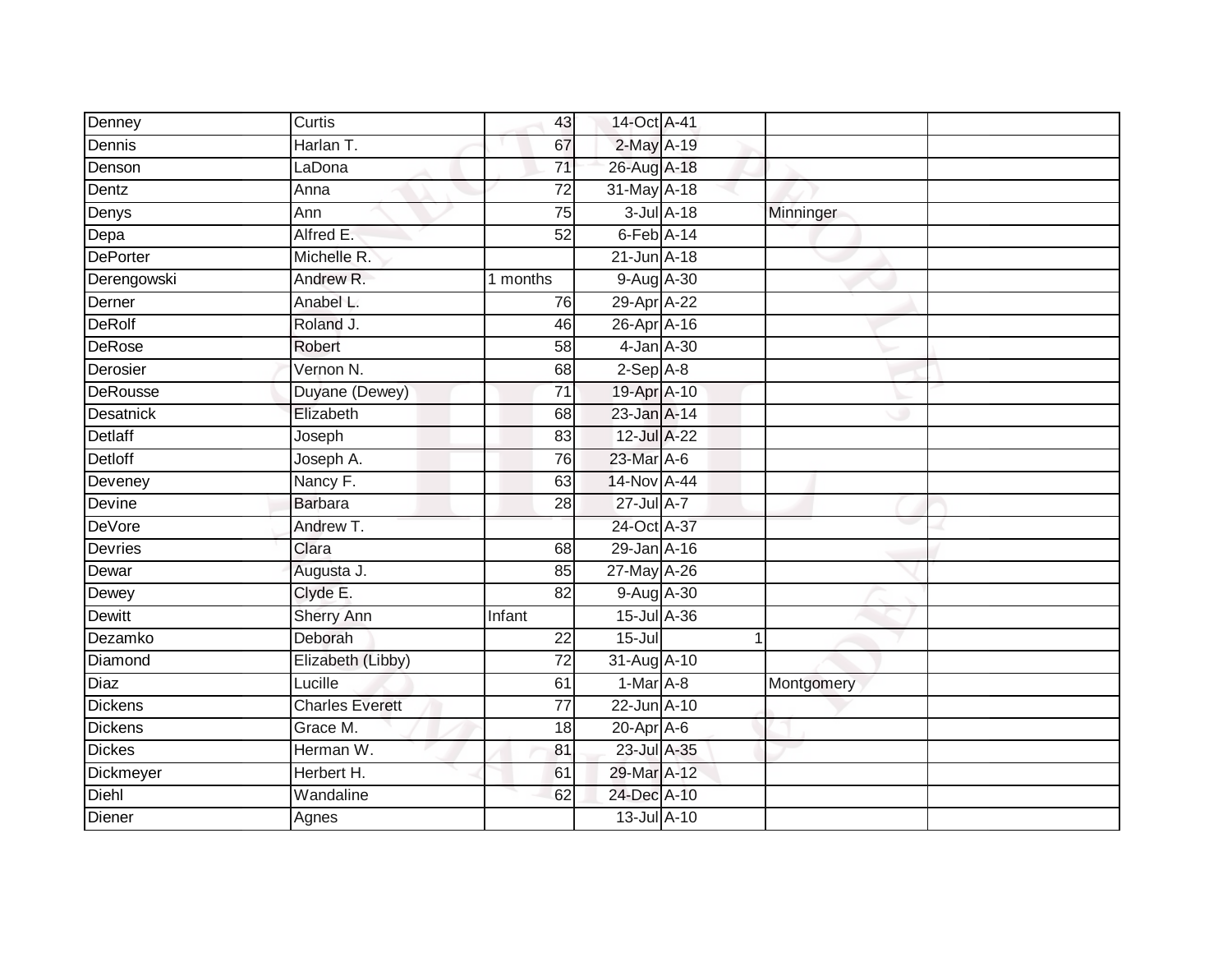| <b>Dietel</b>   | Edward L.        | 73              | 26-Jan A-15      |                      |                 |  |
|-----------------|------------------|-----------------|------------------|----------------------|-----------------|--|
| <b>Dietrich</b> | John F.          | 65              | 17-Jan A-26      |                      |                 |  |
| Dietz           | August           | 80              | 6-Aug            | $\mathbf{1}$         |                 |  |
| Dietz           | Martha           | 75              | $6-Aug$          | $\blacktriangleleft$ |                 |  |
| Dietz           | Mary A.          | 49              | 19-Apr A-10      |                      |                 |  |
| Diggs           | Charles A. (Red) | 51              | 12-Jan A-28      |                      |                 |  |
| Dill            | Leslie R.        | 59              | 4-Jan A-30       |                      |                 |  |
| Dillon          | Thomas L.        | 52              | 30-May A-24      |                      |                 |  |
| Dionne          | Moses Joseph     | 85              | 16-Dec A-28      |                      |                 |  |
| Dirindin        | Peter R.         | 59              | 25-Mar A-28      |                      |                 |  |
| <b>Dittrich</b> | Hattie W.        | 78              | 26-Aug A-18      |                      |                 |  |
| Doan            | <b>Bertha</b>    | 79              | 16-Apr A-30      |                      |                 |  |
| Doan            | Rena L.          | 73              | 29-Oct A-4       |                      |                 |  |
| Dobrzynski      | Minnie           | 76              | 24-Sep A-9       |                      |                 |  |
| Dockweiler      | John W.          | $\overline{74}$ | $2$ -Jan $A-16$  |                      |                 |  |
| Dodge           | Merril           | $\overline{71}$ | 15-Jul A-36      |                      |                 |  |
| Doe             | Elizabeth J.     | 79              | 24-May A-6       |                      |                 |  |
| Doerr           | Mary             | 59              | 12-Mar A-22      |                      | <b>Benedict</b> |  |
| <b>Doktysz</b>  | Estelle R.       |                 | 7-Sep A-4        |                      |                 |  |
| <b>Dolnics</b>  | <b>Charles</b>   | 70              | 29-Aug A-16      |                      |                 |  |
| Domasica        | Mary             |                 | 25-Jan A-35      |                      |                 |  |
| Dombrowski      | John T.          | 85              | 12-Jul A-22      |                      |                 |  |
| Dombrowski      | Katherine        | 68              | 15-Jun A-16      |                      | <b>Mroz</b>     |  |
| Dombrowski      | Virginia M.      | 75              | $1$ -Jul $A$ -70 |                      |                 |  |
| Dominguez       | Ernesto          | 62              | 15-Mar A-20      |                      |                 |  |
| Donahue         | Harry R.         | 62              | 5-Oct A-22       |                      |                 |  |
| Donald          | Alexander        |                 | $2-Apr$ A-8      |                      |                 |  |
| Donko           | Ernest W.        | 43              | 1-Nov A-42       |                      |                 |  |
| Donovan         | Edward C.        | 67              | 17-Jan A-26      |                      |                 |  |
| Dorse           | Felix Jr.        | 79              | 6-May A-58       |                      |                 |  |
| Dougherty       | Agnes R.         | 74              | 1-May A-6        |                      |                 |  |
| Dougherty       | Richard J.       | $\overline{58}$ | 26-Mar A-12      |                      |                 |  |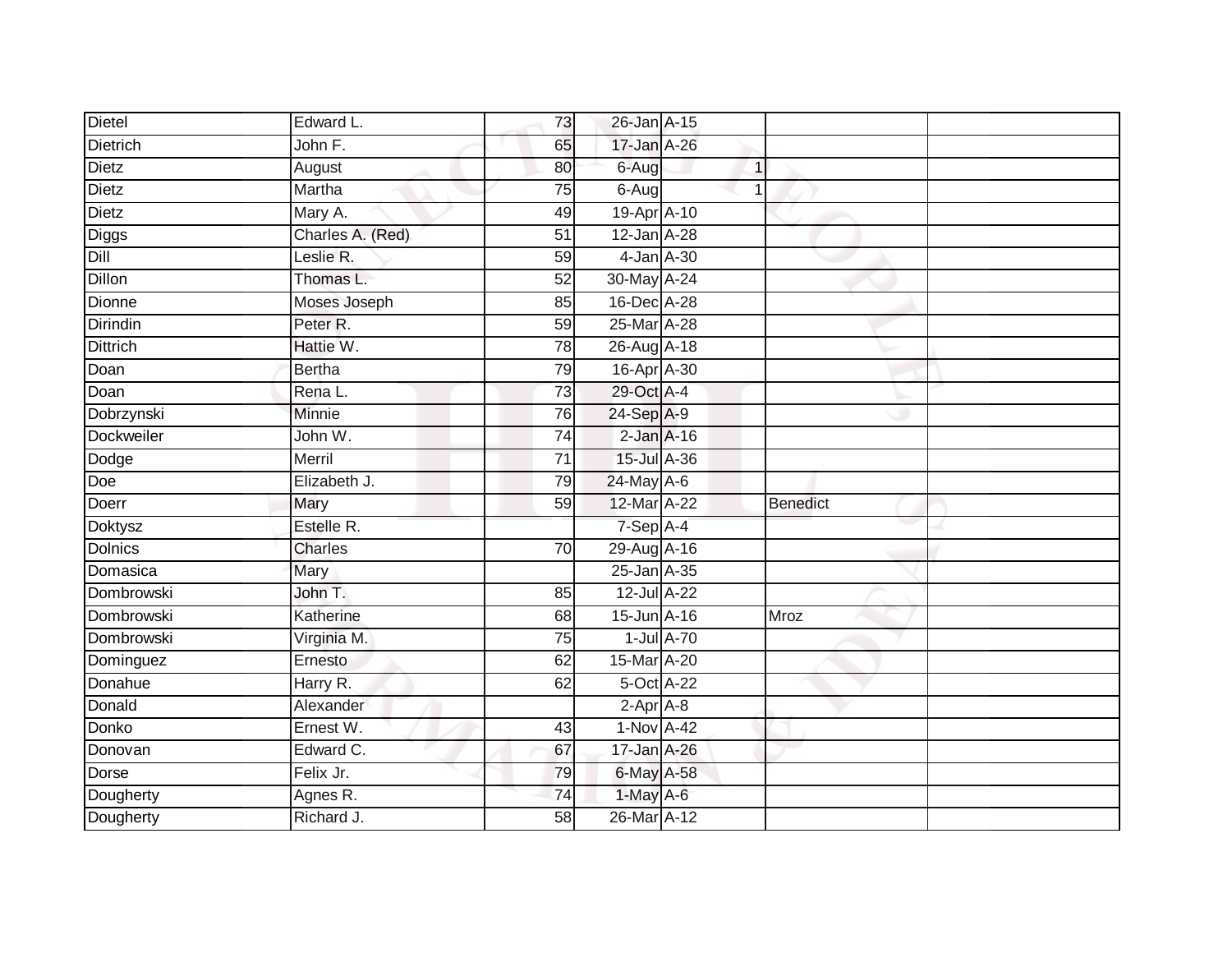| Douma          | Nellie                | 78              | 25-Jul A-39      |            | Oostman |  |
|----------------|-----------------------|-----------------|------------------|------------|---------|--|
| Dover          | Esther                | 61              | 30-Dec A-54      |            |         |  |
| Dovichi        | Joseph P.             | 63              | $2$ -Jul $A-4$   |            |         |  |
| Downing        | Mary Evelyn           | 70              | 24-Jun A-26      |            |         |  |
| <b>Downs</b>   | Winnie (Kats)         | 80              | 11-Nov A-22      |            |         |  |
| Doyle          | Jean C.               | 74              | 21-Oct A-28      |            |         |  |
| Drabenstot     | Cordia M.             | 76              | 13-Feb A-20      |            |         |  |
| <b>Drach</b>   | Paul J. Sr.           | $\overline{72}$ | $23$ -Mar $A$ -6 |            |         |  |
| <b>Drake</b>   | Billy L.              | 36              | 9-Dec A-20       |            |         |  |
| Drangmeister   | Bruno E.              | 64              | $2-Sep$ $A-8$    |            |         |  |
| Drapeau        | Mary Elizabeth        | 66              | 25-Jul A-39      |            |         |  |
| Drees          | Leo F.                | $\overline{72}$ | 23-Dec A-24      |            |         |  |
| Drevyanko      | Emma                  | 66              |                  | 9-Apr A-18 |         |  |
| Drewniak       | Victoria              | 79              | 15-Feb A-12      |            |         |  |
| <b>Drexler</b> | <b>Michael Curtis</b> | 2 days          | 1-Mar A-8        |            |         |  |
| Drezynek       | Helen                 | 77              | 1-Aug A-55       |            |         |  |
| Drozda         | Elizabeth             | 85              | $2$ -Dec $A$ -62 |            |         |  |
| <b>Drwal</b>   | Genevieve             | 63              | 29-Mar A-12      |            | Sobata  |  |
| <b>Drykos</b>  | Theresa               | 20              | 27-May           |            |         |  |
| <b>Dubeck</b>  | Ignatius Sr. (Jim)    | $\overline{81}$ | 17-Dec A-16      |            |         |  |
| <b>Dudas</b>   | Michael               | $\overline{73}$ | 16-Jan A-20      |            |         |  |
| <b>Dudley</b>  | <b>Ethel Mae</b>      | 53              | 8-Feb A-14       |            |         |  |
| <b>Dufrane</b> | Neal H.               | 68              | 23-Dec A-24      |            |         |  |
| Duga           | Anna                  |                 | 15-Jul A-36      |            |         |  |
| Duga           | Katherine             | 73              | 5-Aug A-45       |            | Scasny  |  |
| Dukas          | Thomas J.             | 79              | 26-Aug A-18      |            |         |  |
| Duncan         | Carrie Louise         | 12              | 28-Sep           |            |         |  |
| Duncan         | Connis (Jim)          | 59              | 30-Aug A-14      |            |         |  |
| Duncan         | Pauline R.            | 66              |                  | 1-Jul A-70 |         |  |
| <b>Dunck</b>   | John L. Sr.           | 75              | 18-Jul A-22      |            |         |  |
| Dunham         | <b>Arthur Lee</b>     | 34              | 22-Oct A-16      |            |         |  |
| Dunlap         | James G. Sr.          | 66              | 4-Oct A-8        |            |         |  |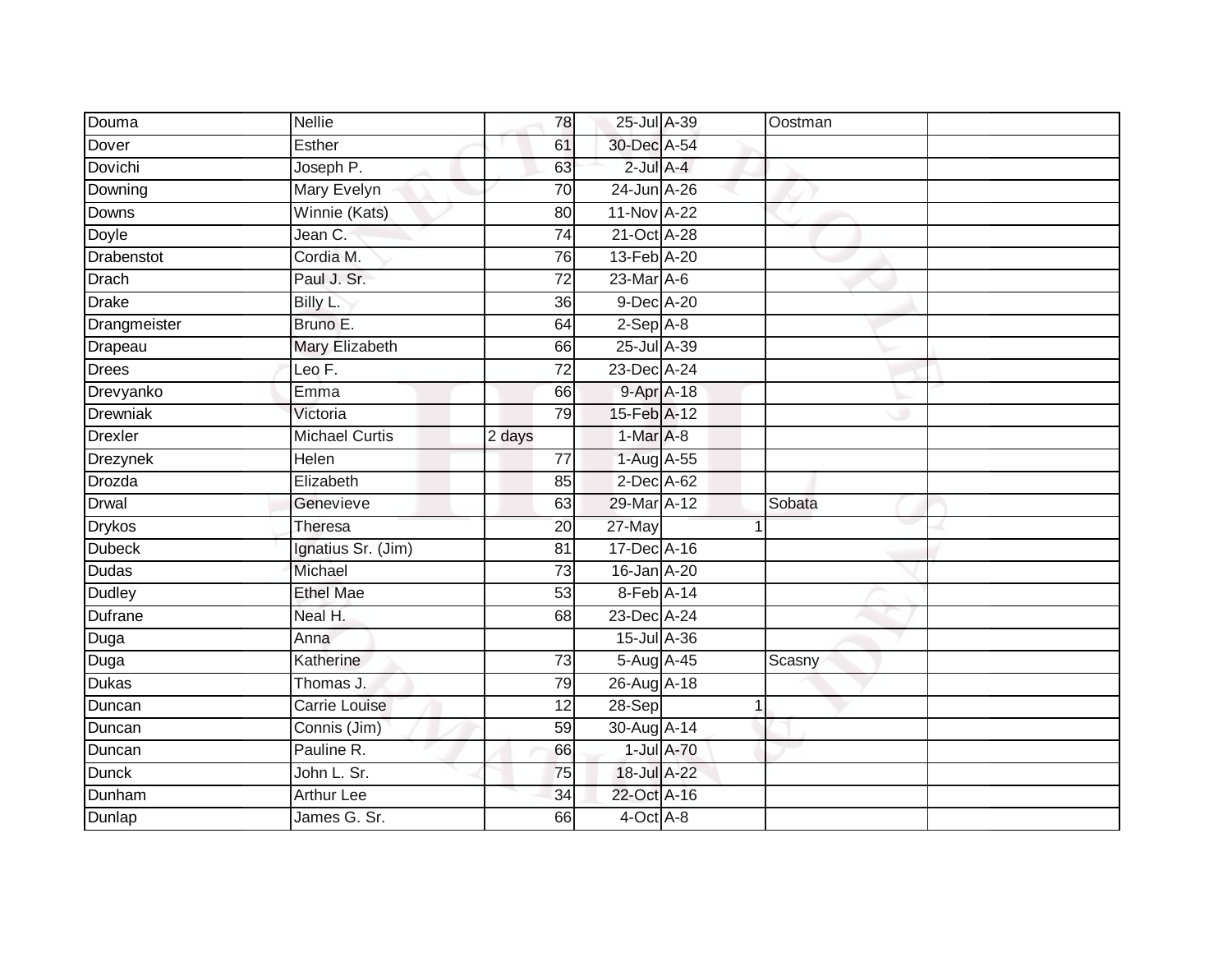| Dunn              | Larry                | 70              | 8-Nov A-23       |           |  |
|-------------------|----------------------|-----------------|------------------|-----------|--|
|                   |                      |                 |                  |           |  |
| Dunning           | Edward F.            | 55              | 29-Oct A-4       |           |  |
| Dupre'            | Anele                | 64              | 26-Jun A-6       |           |  |
| <b>Durbak</b>     | Michael (Mike)       | 74              | 2-Apr A-8        |           |  |
| <b>Durick</b>     | John W.              | 85              | 28-Aug A-18      |           |  |
| Dutz              | Henry                | 69              | 30-Sep A-38      |           |  |
| Dvorscak          | Peter J.             | 75              | $20$ -Apr $A$ -6 |           |  |
| Dvorscak          | Stephen J. (Hie)     | 64              | 17-Sep A-16      |           |  |
| <b>Dworniczek</b> | Anna                 | 73              | 19-Oct A-8       |           |  |
| <b>Dybas</b>      | Frank                | $\overline{58}$ | 1-Feb A-40       |           |  |
| Dykema            | Richard              | 79              | $2$ -Jul $A-4$   |           |  |
| Dykhuizen         | Minnie               | 61              | 4-Jun A-21       |           |  |
| <b>Dykstra</b>    | <b>Tara Beth</b>     | 16 months       | 19-Aug A-22      |           |  |
| Dymora            | Aniela               | 74              | 15-Feb A-12      |           |  |
| Dziepak           | Pauline              | $\overline{77}$ | 29-Nov A-20      |           |  |
| <b>Dziezak</b>    | Martin J.            | 63              | 9-Nov A-31       |           |  |
| Dzurovcak         | Michael J.           | 62              | $15$ -Jan $A-4$  |           |  |
| <b>Dzurovcik</b>  | John                 | 70              | 27-May A-26      |           |  |
| Eaken             | MaryAnn              | 15              | 12-Feb A-16      |           |  |
| Earl              | Ruth A.              |                 | $11$ -Jun $A-6$  | Patterson |  |
| Easley            | Wesley G.            | 21              | 14-Oct A-41      |           |  |
| Easterday         | Victor R.            | 66              | 12-Nov A-8       |           |  |
| Eaton             | <b>Charles David</b> | 25              | 21-Jan A-22      |           |  |
| Echterling        | Edward E.            | 79              | 18-Sep A-8       |           |  |
| Eckstrom          | Irving L.            |                 | $2-Apr$ A-8      |           |  |
| Economous         | George J.            | 61              | 8-Nov A-23       |           |  |
| Edgar             | Charles H.           | 75              | 27-May A-26      |           |  |
| Edger             | John Jr.             | 12              | 16-May A-54      |           |  |
| Edmonds           | Jerry                | 55              | 3-May A-24       |           |  |
| Edwards           | Albert R.            | 72              | 15-Mar A-20      |           |  |
| Edwards           | Gertrude             | 86              | 25-Jul A-39      | Felton    |  |
| Edwards           | John H.              | $\overline{78}$ | $27$ -Apr $A$ -8 |           |  |
|                   |                      |                 |                  |           |  |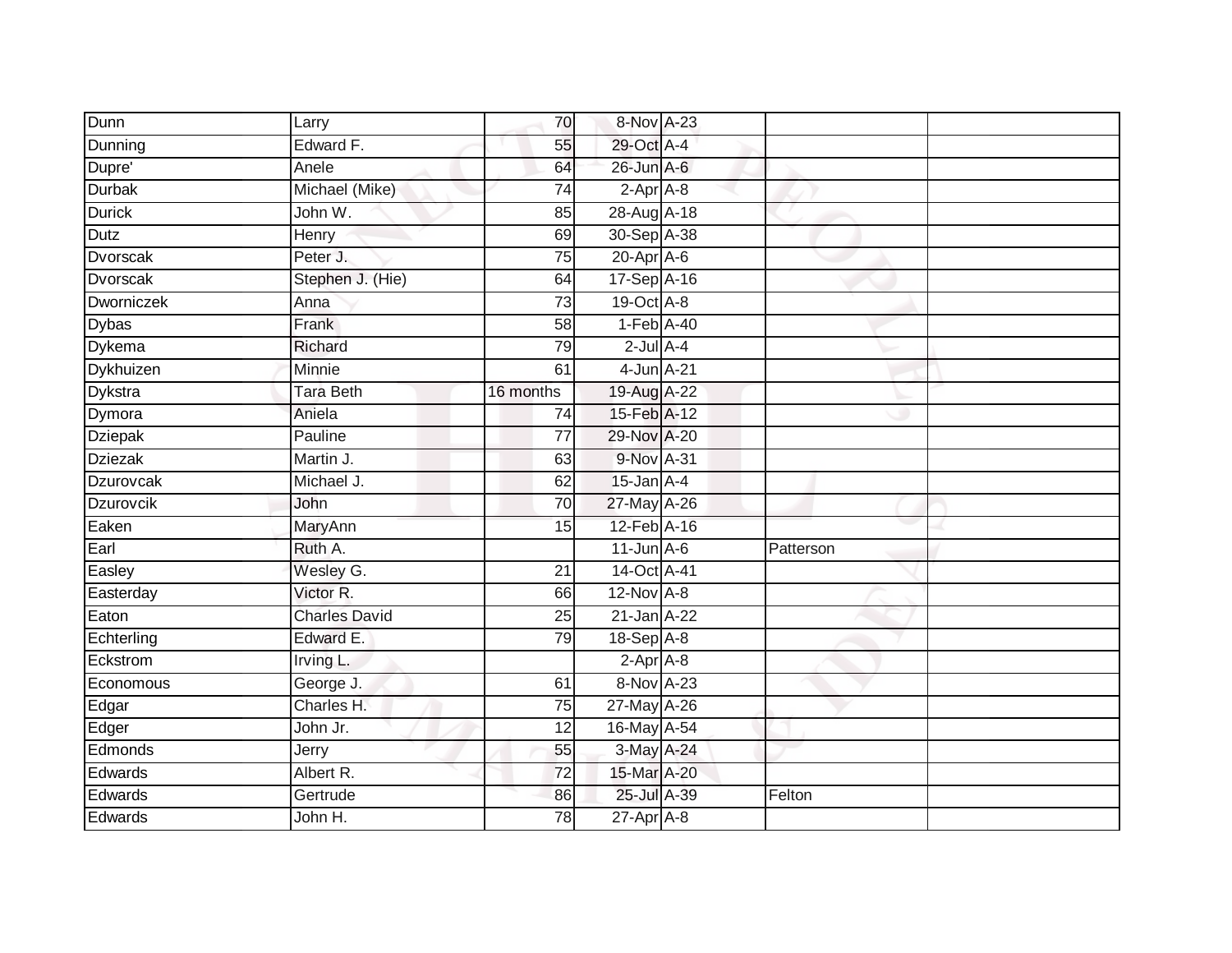| Eggebrecht   | Anna A.              | 67              | 7-Sep A-4        |              |        |  |
|--------------|----------------------|-----------------|------------------|--------------|--------|--|
| Eggers       | Caroline M.          | 80              | 3-Oct A-14       |              |        |  |
| Eggers       | Elmer H.             | 76              | 22-Oct A-16      |              |        |  |
| Eggers       | Martin J.            | 81              | 29-Jan A-16      |              |        |  |
| Egilski      | John J.              | 67              | 26-Apr A-16      |              |        |  |
| Ehlen        | George               | 61              | $16$ -Jul $A-6$  |              |        |  |
| Ehrhart      | <b>Emily May</b>     | 57              | $16$ -Jul $A$ -6 |              |        |  |
| Eifert       | Henry H. Sr.         | 57              | 15-Mar A-20      |              |        |  |
| Einsele      | Marguerite           | 83              | 16-Mar A-6       |              | Moylan |  |
| Elder        | John R.              | $\overline{51}$ | 22-Jul A-74      |              |        |  |
| Elliott      | William M. Sr.       | 72              | 22-Apr A-28      |              |        |  |
| <b>Ellis</b> | William F. Sr.       | 41              | $9$ -Feb $A$ -8  |              |        |  |
| Elman        | <b>Nick</b>          | 57              | 30-May A-24      |              |        |  |
| Embry        | Emerson              | 69              | 25-Oct A-28      |              |        |  |
| Emde         | Agnes                | 96              | 14-Jun A-10      |              |        |  |
| Emerson      | Elsa O.              | 80              | 10-May A-52      |              |        |  |
| Emerson      | John (Archie)        | $\overline{70}$ | 1-Nov A-42       |              |        |  |
| Emery        | Julius               | $\overline{71}$ | 12-Dec A-38      |              |        |  |
| Emshoff      | Carl E.              | 35              | 5-Sep            |              |        |  |
| Engford      | Harry W.             | 68              | 2-Dec A-62       |              |        |  |
| English      | Ruth V.              | 66              | 13-Feb A-20      |              |        |  |
| Englund      | John Carl            | $\overline{71}$ | $17$ -Jul $A$ -6 |              |        |  |
| Engoian      | Margaret             | 77              | 29-Mar A-12      |              |        |  |
| Ennis        | Robert M. Sr.        | 65              | 23-May A-16      |              |        |  |
| Erbe         | Donald E.            | 34              | $15$ -Jan $A-4$  |              |        |  |
| Erfurth      | Carlton J.           | 59              | $4$ -Oct $A$ -8  |              |        |  |
| Erhardt      | Evelyn I.            | 68              | 15-Aug A-10      |              |        |  |
| Ericks       | William J.           | 61              | 10-Sep A-4       |              |        |  |
| Erickson     | Gertrude             | 80              | 15-Apr A-79      |              |        |  |
| Erickson     | Roy J. Jr.           | 18              | 18-Jun           | $\mathbf{1}$ |        |  |
| Erlenbaugh   | Lawrence G. (Curley) | 77              | 28-Mar A-22      |              |        |  |
| Erskine      | William J.           | 88              | 27-Aug A-16      |              |        |  |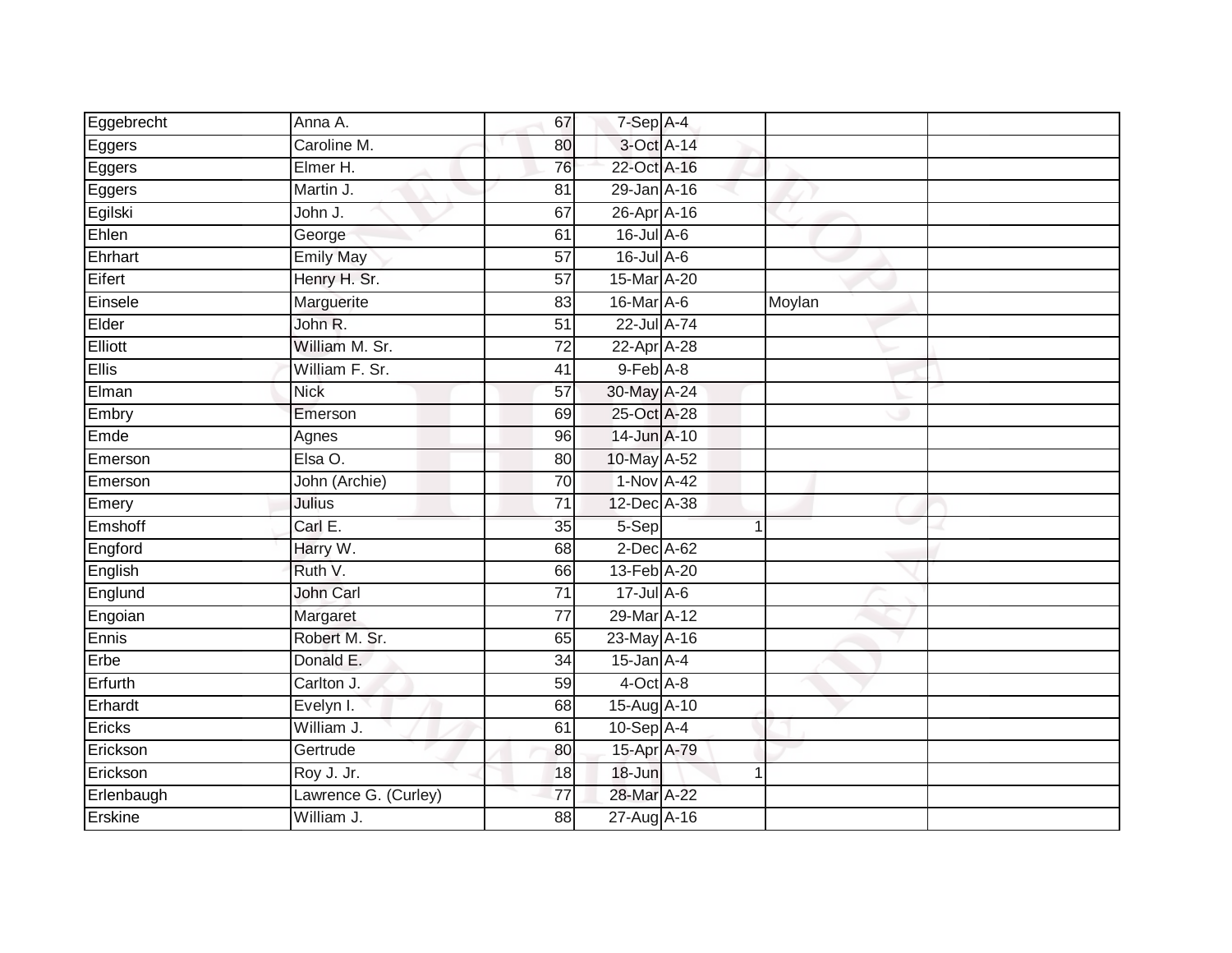| Eschenbach | Walter F.            | 64              | 12-Jul A-22    |            |         |                        |
|------------|----------------------|-----------------|----------------|------------|---------|------------------------|
| Esparsa    | Roman L.             | 49              | 6-Apr A-6      |            |         |                        |
| Eubank     | Norman U. Sr.        | $\overline{74}$ | 4-Dec A-26     |            |         |                        |
| Evan       | Paul                 | 64              | $4-Sep$ A-14   |            |         |                        |
| Evans      | James F.             | 6 weeks         | 19-Nov A-21    |            |         |                        |
| Evans      | Johnny B. Jr.        | 52              | 8-Feb A-14     |            |         |                        |
| Evans      | Oliver               | 69              | 13-Dec A-30    |            |         |                        |
| Ewen       | Elvira J.            | 89              |                | 7-Jun A-10 |         |                        |
| Ewing      | Harry M.             | 55              | 13-May A-38    |            |         |                        |
| Ewing      | Zola E.              | 90              | 16-Aug A-8     |            |         |                        |
| Faber      | <b>Dirk</b>          | 80              | 12-Sep A-12    |            |         |                        |
| Fabris     | Stephanie            | 53              | $7-Sep$ A-4    |            | Krol    |                        |
| Fahlen     | C. Raymond           | 61              | 8-Jan A-8      |            |         |                        |
| Fairris    | Mordecai D.          | 44              | 11-Oct A-35    |            |         |                        |
| Fallowes   | Robert W.            | $\overline{52}$ | $5$ -Jul $A-8$ |            |         |                        |
| Fanizzo    | <b>Ida Marie</b>     |                 | 28-Aug A-18    |            | Blasi   |                        |
| Farbak     | Katherine            |                 | 30-Nov A-30    |            |         |                        |
| Farcus     | Frank (Lefty)        | 54              | 15-Jul A-36    |            |         |                        |
| Farcus     | Frank J. Sr.         | $\overline{77}$ | 25-Mar A-28    |            |         |                        |
| Farkas     | Agatha               | 83              | 7-Dec A-18     |            |         |                        |
| Farnum     | Susan                | 81              |                | 4-Jan A-30 |         |                        |
| Farrow     | Elizabeth R.         | 64              | 4-May A-30     |            | O'Keefe |                        |
| Faught     | Horace E.            | 55              | 7-Aug A-14     |            |         |                        |
| Fauser     | Earl M.              | 79              | $24-Sep$ A-9   |            |         |                        |
| Fauth      | <b>Herman August</b> | 66              | 28-Jan A-22    |            |         |                        |
| Febeck     | Thomas               | 76              | 21-Oct A-28    |            |         | Also listed as Fibick. |
| Fedor      | <b>Steve</b>         | $\overline{57}$ | 30-Apr A-4     |            |         |                        |
| Fedorchak  | Mike P.              | $\overline{51}$ | 9-Nov A-6      |            |         |                        |
| Fedoroff   | Elizabeth E.         | 78              | 3-Dec A-24     |            |         |                        |
| Fehlberg   | Fred                 | 85              | 3-Dec A-24     |            |         |                        |
| Fehlman    | Gerald               | 71              | 4-Jan A-30     |            |         |                        |
| Feldman    | Harry B.             | 65              | 23-Oct A-21    |            |         |                        |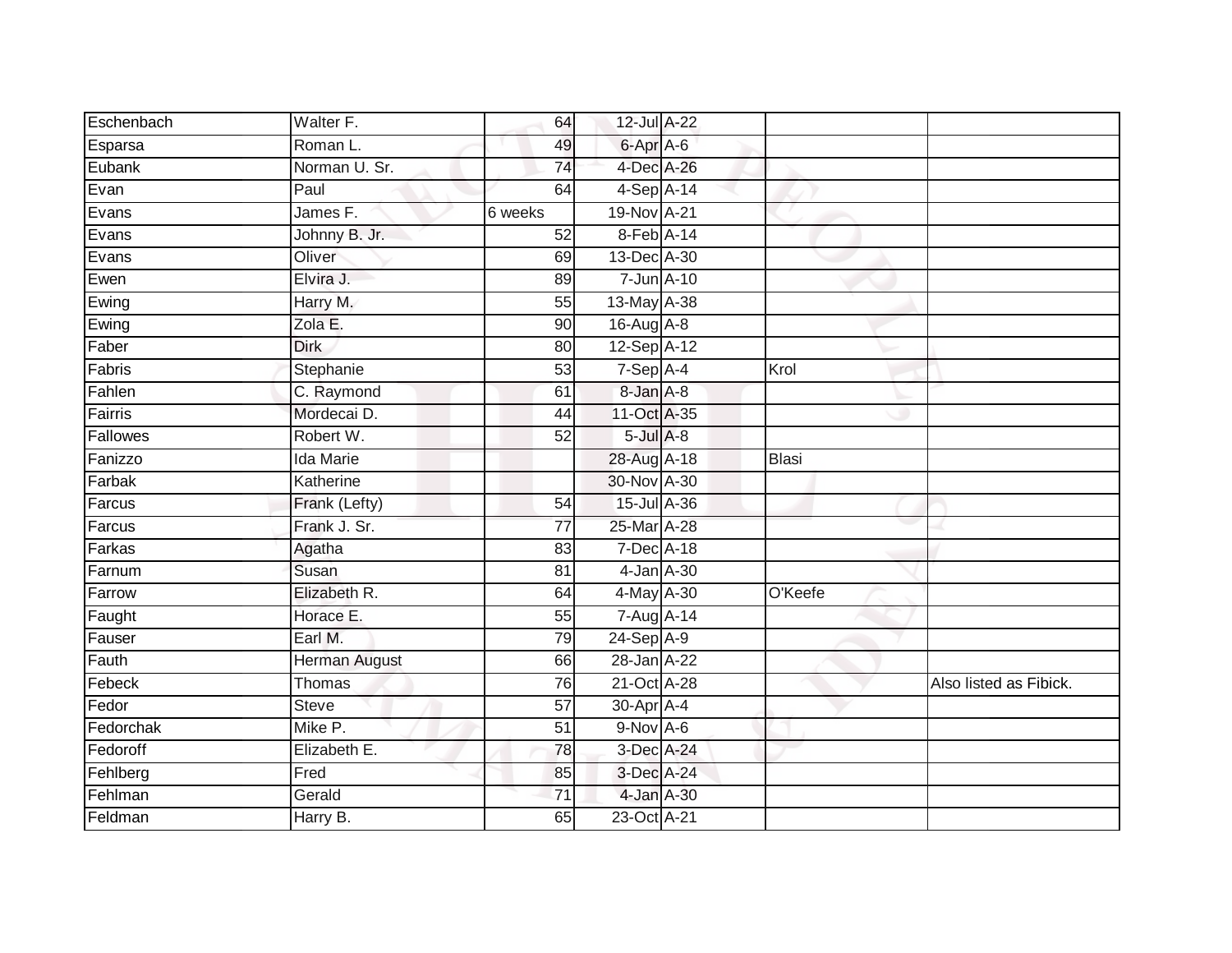| Felker      | Lucille                | 70              | 28-Mar A-22                 |          |  |
|-------------|------------------------|-----------------|-----------------------------|----------|--|
| Felkins     | Oval H.                |                 | $22$ -Aug A-6               |          |  |
| Fellman     | Oris Jake              | 64              | 5-Mar A-6                   |          |  |
| Fender      | Hazel                  |                 | 28-Dec A-4                  | Moriarty |  |
| Fercik      | Mary                   | 77              | 27-Aug A-16                 |          |  |
| Ferguson    | James S.               | 81              | 9-Oct A-6                   |          |  |
| Ferguson    | Letchar D.             | 58              | 15-Apr A-79                 |          |  |
| Ferguson    | Louis                  | 56              | 20-Sep A-16                 |          |  |
| Ferko       | George                 | 53              | 23-May A-16                 |          |  |
| Fernandez   | Carmen                 | 73              | 13-May A-38                 |          |  |
| Ferrell     | Charlie                | $\overline{72}$ | 14-Feb A-52                 |          |  |
| Fessler     | John P.                | 76              | 23-May A-16                 |          |  |
| Fetsch      | Anne L.                | 58              | 18-Mar A-44                 |          |  |
| Fic         | Helen                  |                 | 12-Sep A-12                 | Kaleta   |  |
| Fidanza     | <b>Stella</b>          | $\overline{47}$ | 15-Jan A-4                  |          |  |
| Fiedler     | Pearl L.               | 67              | 11-Apr A-34                 | Bogucki  |  |
| Fiedorowicz | Katherine              | 99              | $2-Feb$ $A-8$               |          |  |
| Fields      | <b>Estelle Luckett</b> | 84              | 14-Jun A-10                 |          |  |
| Fields      | Katherine L.           | 59              | 11-Mar A-46                 |          |  |
| Fifield     | Evelyn                 | $\overline{72}$ | 5-Aug A-45                  |          |  |
| Finke       | Ervin P.               | 64              | 9-Feb A-8                   |          |  |
| Finn        | Hanna F.               | 80              | 24-Jun A-26                 |          |  |
| Finneran    | Harold W. (Hack)       | 59              | 22-Apr A-28                 |          |  |
| Fischer     | Henry P.               | 74              | 18-Jan A-28                 |          |  |
| Fischer     | Mary E.                | 59              | $19$ -Mar $\overline{A}$ -6 |          |  |
| Fiscus      | Gladys D.              | 74              | 20-May A-28                 |          |  |
| Fisher      | Conrad T.              | 55              | 6-May A-58                  |          |  |
| Fitch       | <b>Bessie Glawe</b>    |                 | 28-Sep A-15                 |          |  |
| Fitch       | Bluford H.             | 58              | 19-Aug A-22                 |          |  |
| Fizer       | Mary                   |                 | 5-Sep A-19                  |          |  |
| Flach       | Margaret M.            | 79              | 30-Dec A-54                 |          |  |
| Fladeland   | Obert                  | 69              | 25-Sep A-25                 |          |  |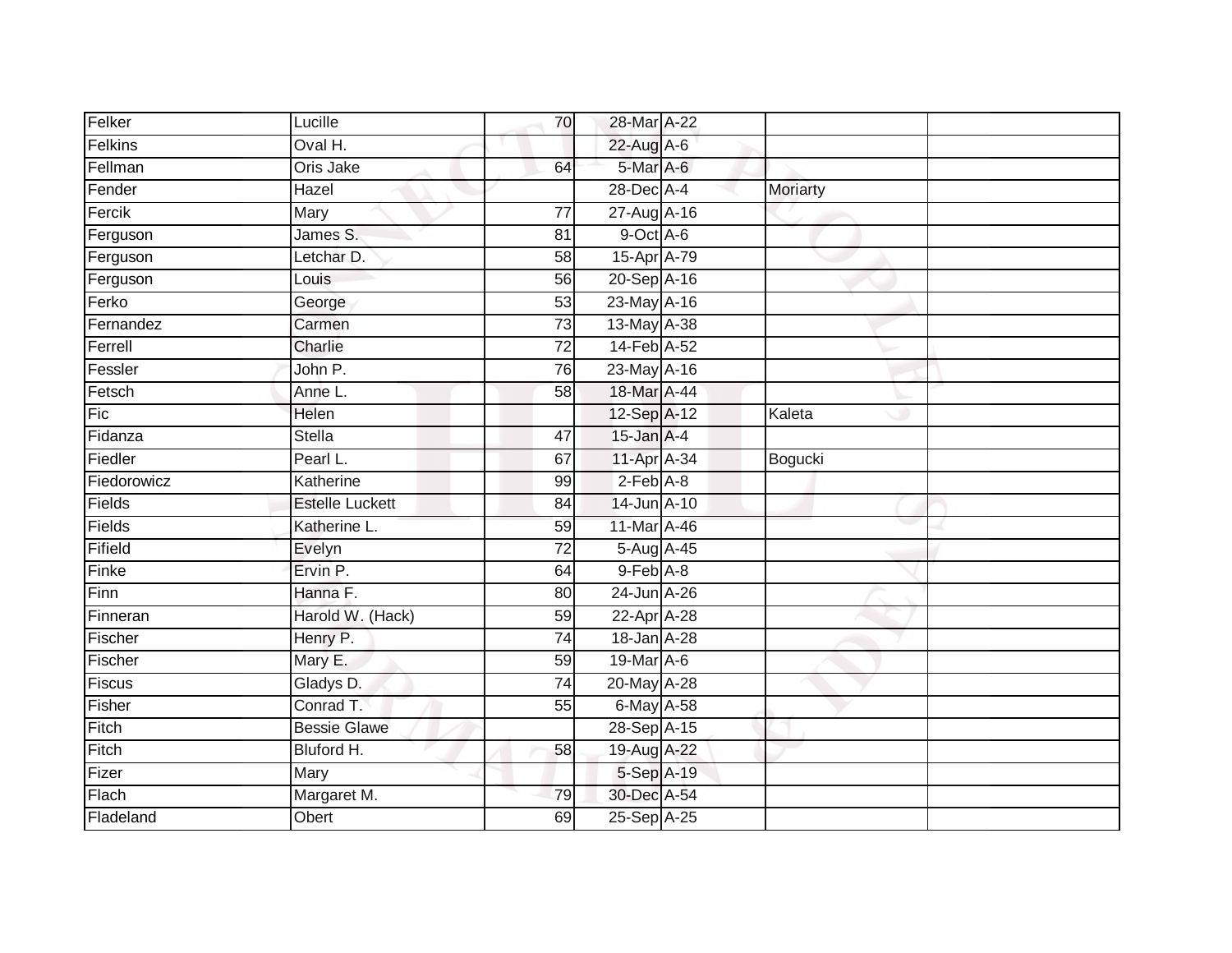| Flagg     | Herbert E.             | 71              | 24-Sep A-9       |               |  |
|-----------|------------------------|-----------------|------------------|---------------|--|
| Fleener   | Orval A.               | 65              | 5-Mar A-6        |               |  |
| Fleming   | Dennis C.              | 18              | 26-Aug           | $\mathbf{1}$  |  |
| Fleming   | Pasco                  | 47              | 15-Oct A-8       |               |  |
| Fletcher  | <b>Nellie</b>          | 84              | 3-Dec A-24       |               |  |
| Fletcher  | Robert                 | 46              | 23-Feb A-30      |               |  |
| Flippo    | John C.                | 20              | 3-Jun A-36       |               |  |
| Flis      | Anthony (Flisy)        | 77              | $1-Mar$ A-8      |               |  |
| Florek    | Joseph                 | 79              | 7-Mar A-20       |               |  |
| Florer    | Elmer                  | 61              | 29-Apr A-22      |               |  |
| Flores    | Rochelle               | 3               | 29-Apr 1, A-22   |               |  |
| Flye      | Vernon Jr.             | 50              | 3-Apr A-4        |               |  |
| Focht     | Florence C.            | 63              | 31-Jan A-20      |               |  |
| Fogarty   | Jerry A.               | 26              | 15-Nov A-26      |               |  |
| Fogle     | Alva T.                | $\overline{17}$ |                  | 4-Feb 1, A-22 |  |
| Foley     | Leo J.                 | 70              | $15$ -Jan $A-4$  |               |  |
| Follin    | <b>Willburn Travis</b> | $\overline{36}$ | 8-May            | $\mathbf{1}$  |  |
| Folz      | Richard E. (Lt. Gov.)  | 61              | 6-Mar A-14       |               |  |
| Fontana   | Pietro                 | $\overline{74}$ | 26-Mar A-12      |               |  |
| Fontanes  | Michael M.             | $\overline{20}$ | 4-Sep A-14       |               |  |
| Foote     | Arthur B.              | 64              | 8-Jul A-36       |               |  |
| Foraker   | Catherine L.           | 81              | 3-Jan A-36       |               |  |
| Forburger | Elanor                 | 69              | $17 -$ Jul A-6   |               |  |
| Forcht    | Stanley S.             | 25              | 24-Dec A-10      |               |  |
| Foreman   | Edith J.               | 80              | 16-Jul A-6       |               |  |
| Forsythe  | Theodore               | 64              | 16-Nov A-8       |               |  |
| Foss      | Gordon E.              | 50              | 14-Feb A-52      |               |  |
| Foster    | Donald                 | 24              | $12$ -Oct $A$ -4 |               |  |
| Foster    | Dorothy M.             | 46              | 12-Feb A-16      |               |  |
| Foster    | Joseph A.              | 48              | 15-Aug A-10      |               |  |
| Foust     | Elmer                  | 78              | 1-Apr A-58       |               |  |
| Foust     | William                | 59              | 21-Oct A-28      |               |  |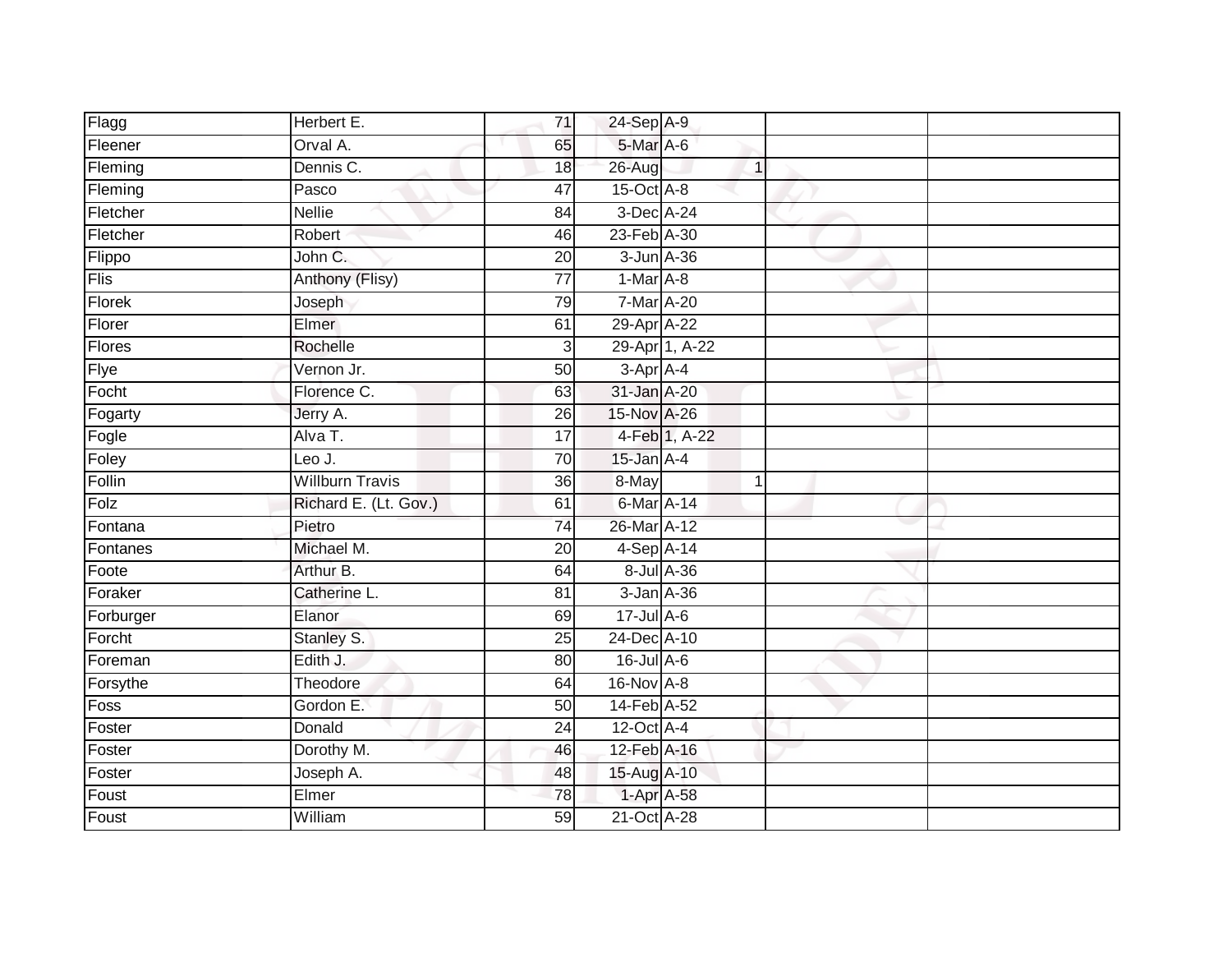| Fowdy       | Jack H.                        | 65              | 17-Apr A-21      |         |  |
|-------------|--------------------------------|-----------------|------------------|---------|--|
| Fowler      | Amanda M.                      | 76              | 24-Jun A-26      |         |  |
| Fowler      | Marion C.                      | 71              | 18-Jan A-28      |         |  |
| Fowler      | Robert N.                      | 76              | 18-Feb A-58      |         |  |
| Fox         | James W.                       | 73              | 4-Nov A-45       |         |  |
| Franciski   | Sigmund M. (Ziggy<br>Francis)  | 62              | 25-Nov A-66      |         |  |
| Frank       | Calvin G.                      | 45              | 24-Oct A-37      |         |  |
| Frankiewicz | Ann M.                         | 55              | 1-Nov A-42       |         |  |
| Frazier     | Lindsey                        | 61              | 26-Sep A-38      | Pipe    |  |
| Frechette   | Aline C.                       | 58              | 14-Dec A-44      |         |  |
| French      | Christena L.                   | 90              | $21-Aug$ A-4     |         |  |
| French      | Romain C.                      | 50              | 20-Jul A-45      |         |  |
| Frigo       | Dorothy M.                     | 46              | 12-Dec A-38      | Flood   |  |
| Friley      | Richard C.                     | $\overline{3}$  | 13-Nov A-4       |         |  |
| Frith       | Lila M.                        | 73              | 24-Dec A-10      |         |  |
| Froehlich   | Raymond                        | 75              | 26-Mar A-12      |         |  |
| Froncek     | John T.                        | 61              | 28-Feb A-24      |         |  |
| Fronville   | Wendell E.                     | 67              | 4-Dec A-26       |         |  |
| Frost       | Rose                           | 62              | $7$ -Dec $A$ -18 |         |  |
| Fruehling   | <b>Louise Hofer</b>            | 86              | 4-Jun A-21       |         |  |
| Fryer       | Betty L.                       | 65              | 16-Nov A-8       |         |  |
| Fryer       | Carlos E.                      | 36              | $6$ -Jun $A$ -37 |         |  |
| Fuhrmark    | Arthur O.                      | $\overline{73}$ | 20-Dec A-46      |         |  |
| Fulea       | Moise (Mike)                   | 83              | 4-Jun A-21       |         |  |
| Full        | Alma Elizabeth                 |                 | 15-Apr A-79      |         |  |
| Fullmar     | Laura M.                       | 80              | 3-Jun A-36       | Carlson |  |
| Funk        | Dorance W.                     | 53              | 4-Jun A-21       |         |  |
| Furiak      | John Sr.                       | 86              | 21-Jan A-22      |         |  |
| Furman      | Harriet C.                     |                 | 11-Feb A-36      |         |  |
| Fusek       | John Milan                     | a.              | 27-Aug A-16      |         |  |
| Futhey      | $\overline{\text{William}}$ C. | 68              | 20-Apr A-6       |         |  |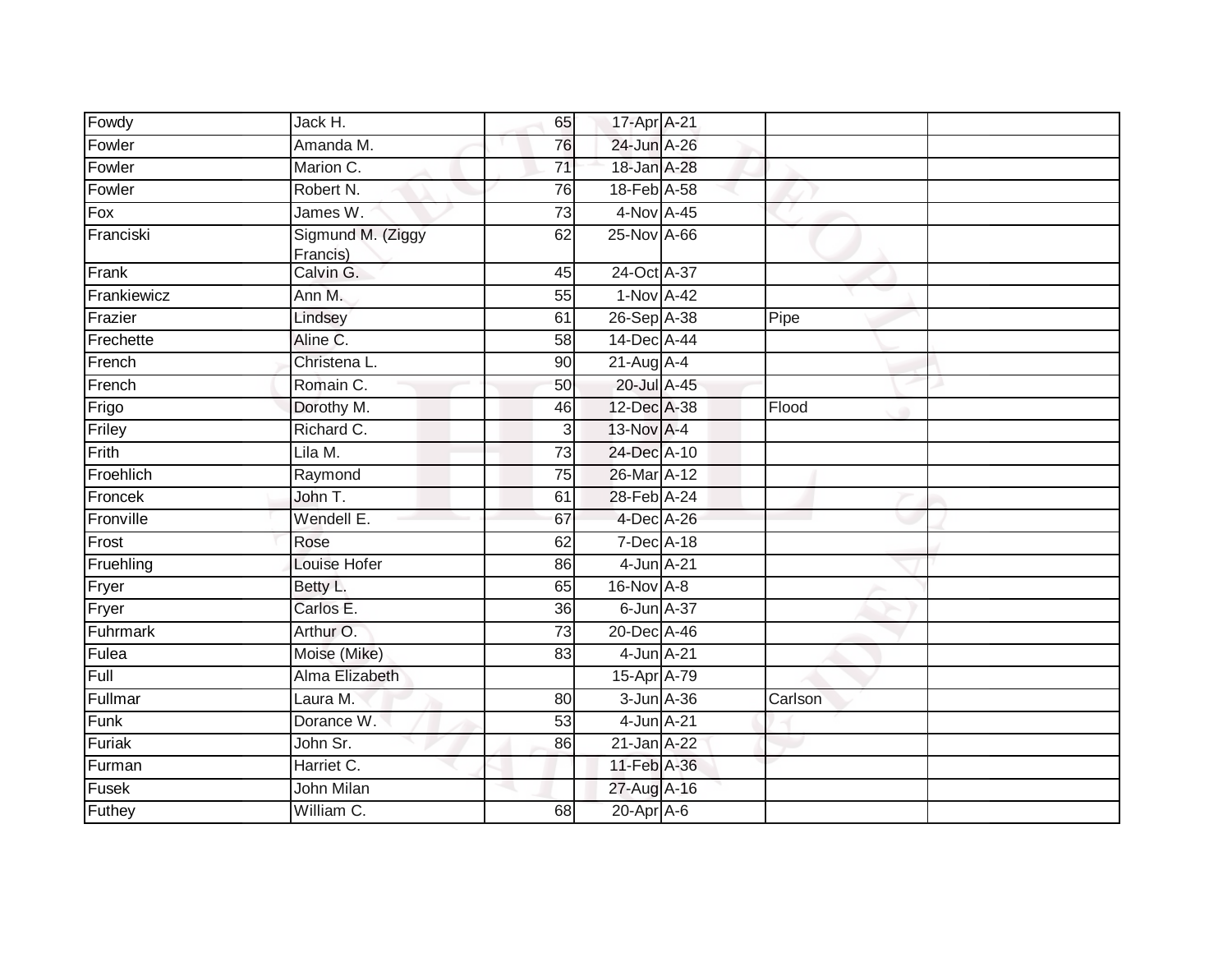| Gabor      | <b>Steve</b>        | 66              | 30-Jul A-25     |   |             |                   |
|------------|---------------------|-----------------|-----------------|---|-------------|-------------------|
| Gabriel    | Charles B.          | 87              | 13-Mar A-4      |   |             |                   |
| Gaburiak   | Theresa P.          | 84              | $2$ -Feb $A-8$  |   |             |                   |
| Gaddis     | Mona Louis          | 55              | 24-Jul A-15     |   |             |                   |
| Gaffney    | Martha              | 79              | 3-Aug A-11      |   |             |                   |
| Gaffney    | Walter E.           | 56              | 26-Nov A-8      |   |             |                   |
| Gagna      | Melba               | 42              | 2-Jan           | 1 |             |                   |
| Gainski    | Mary K.             | 86              | 24-May A-6      |   |             |                   |
| Galipo     | Calogero            | 84              | 21-Dec A-16     |   |             |                   |
| Galka      | Robinette (Trinks)  | $\overline{30}$ | 3-Dec A-24      |   |             |                   |
| Galloway   | Michael W.          | $\overline{22}$ | 21-May 1, A-8   |   |             |                   |
| Galocy     | <b>Michael Emil</b> |                 | 21-Dec A-16     |   |             |                   |
| Gamaleri   | Henry               | 59              | 8-Jul A-36      |   |             |                   |
| Gambini    | Harry               | 58              | 1-Feb A-40      |   |             |                   |
| Gantenbein | Forrest E.          | $\overline{71}$ | 28-Jun A-24     |   |             | Picture included. |
| Gantenbein | Gertrude E. (Betty) | 57              | 12-Feb A-16     |   |             |                   |
| Garcia     | Elizabeth           | $\overline{57}$ | $4-Sep$ A-14    |   |             |                   |
| Garcia     | Guadalupe           | 53              | 31-Jul A-6      |   |             |                   |
| Garcia     | Violet E.           | 61              | 26-Jun A-6      |   |             |                   |
| Gard       | Edward J.           | 86              | $2$ -Nov A-6    |   |             |                   |
| Gard       | Walter F.           | 69              | 8-Aug A-53      |   |             |                   |
| Gardow     | Gustad H.           | $\overline{70}$ | 12-Oct A-4      |   |             |                   |
| Gargos     | Matthew M.          | 53              | $12$ -Jun $A-6$ |   |             |                   |
| Garner     | Claude T.           | 70              | 20-Apr A-6      |   |             |                   |
| Garofalo   | Mary A.             | $\overline{52}$ | 23-Jul A-35     |   |             |                   |
| Gartong    | Glennard L.         | 88              | 12-Dec A-38     |   |             |                   |
| Garvey     | Thomas L.           | 78              | 4-Feb A-22      |   |             |                   |
| Gatlin     | Victoria I.         | 96              | 12-Dec A-38     |   | Christenson |                   |
| Gatz       | Warren L.           | 59              | 27-Nov A-10     |   |             |                   |
| Gaudiose   | Joseph              | 64              | 17-Jan A-26     |   |             |                   |
| Gaul       | Edith E.            | 82              | 16-Nov A-8      |   |             |                   |
| Gauthier   | Paul                | 82              | 15-Apr A-79     |   |             |                   |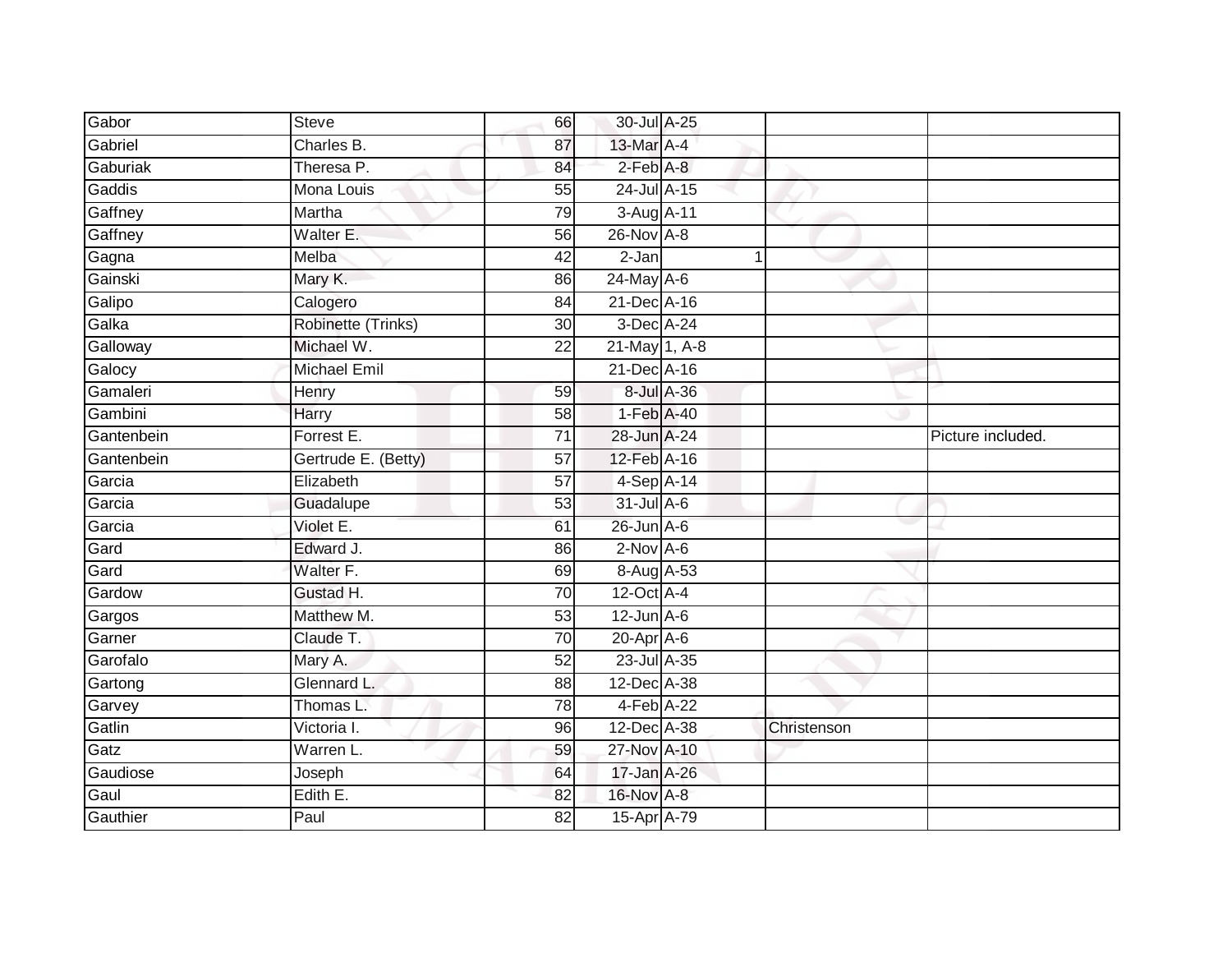| Gayle     | <b>Berdie Margaret</b> |                 | 17-Jun A-26     |                |             |
|-----------|------------------------|-----------------|-----------------|----------------|-------------|
| Geary     | Virgil T.              | 59              | 3-Jun A-36      |                |             |
| Gedroc    | Mildred                | 65              | 16-Oct A-8      |                |             |
| Geeding   | Dorothy E.             | 56              | 8-Jan A-8       |                | Raisor      |
| Geeve     | William A.             | $\overline{84}$ | $10$ -Jul A-6   |                |             |
| Gehrke    | French F.              | 64              | 7-Mar A-20      |                |             |
| Geleta    | Elizabeth H.           | 80              | 16-Dec A-28     |                |             |
| Gelin     | Julia M.               | 72              | 17-Jun A-26     |                |             |
| Genge     | John O.                | 67              | 16-Jan A-20     |                |             |
| Genova    | Joseph J.              | 59              | 15-Feb A-12     |                |             |
| Gentry    | Grace A.               | 70              | 9-Apr A-18      |                |             |
| Georgilis | Michael                | 18              | $23 -$ Jul      | $\mathbf 1$    |             |
| Gerber    | Yetta                  | 81              | 26-Mar A-12     |                |             |
| Gergely   | John                   | 59              | 5-Sep A-18      |                |             |
| Gerichs   | Mary E.                | 62              | 19-Dec A-28     |                |             |
| Gericke   | Edna                   | 64              | 5-Nov A-21      |                |             |
| Gerka     | Anna K.                | 66              | 20-Apr 1, A-6   |                |             |
| Gerken    | Whitey                 | 43              | 9-Oct           | $\mathbf{1}$   |             |
| Gerkin    | Elizabeth              | 66              | 14-Sep A-14     |                | Christopher |
| German    | Golda R.               | $\overline{72}$ | 20-Jun A-22     |                |             |
| Germick   | Robert Joseph          | 48              | $26$ -Jun $A-6$ |                |             |
| Gertos    | Paraskevas             | 77              | $2$ -Mar $A$ -4 |                |             |
| Gething   | Gladys E.              | 72              | 23-Dec A-24     |                |             |
| Geyer     | Margaret               | 94              | 7-Feb A-22      |                |             |
| Gianakos  | Mary                   | 79              | 12-Jul A-22     |                | Valentine   |
| Gibbard   | Sadie                  | 84              | 27-Jun A-42     |                |             |
| Gibbs     | Wilma A.               | 45              | 12-Apr A-14     |                |             |
| Gielazyn  | Alexander              | 44              | 12-Aug A-18     |                |             |
| Gilbert   | James Allen            | 27              |                 | 31-Dec 1, A-20 |             |
| Gilleland | Lillian                | 76              | 17-Jun A-26     |                |             |
| Gilman    | Clifford               | 56              | 15-Apr A-79     |                |             |
| Gilman    | Irene                  | 68              | 15-Apr A-79     |                |             |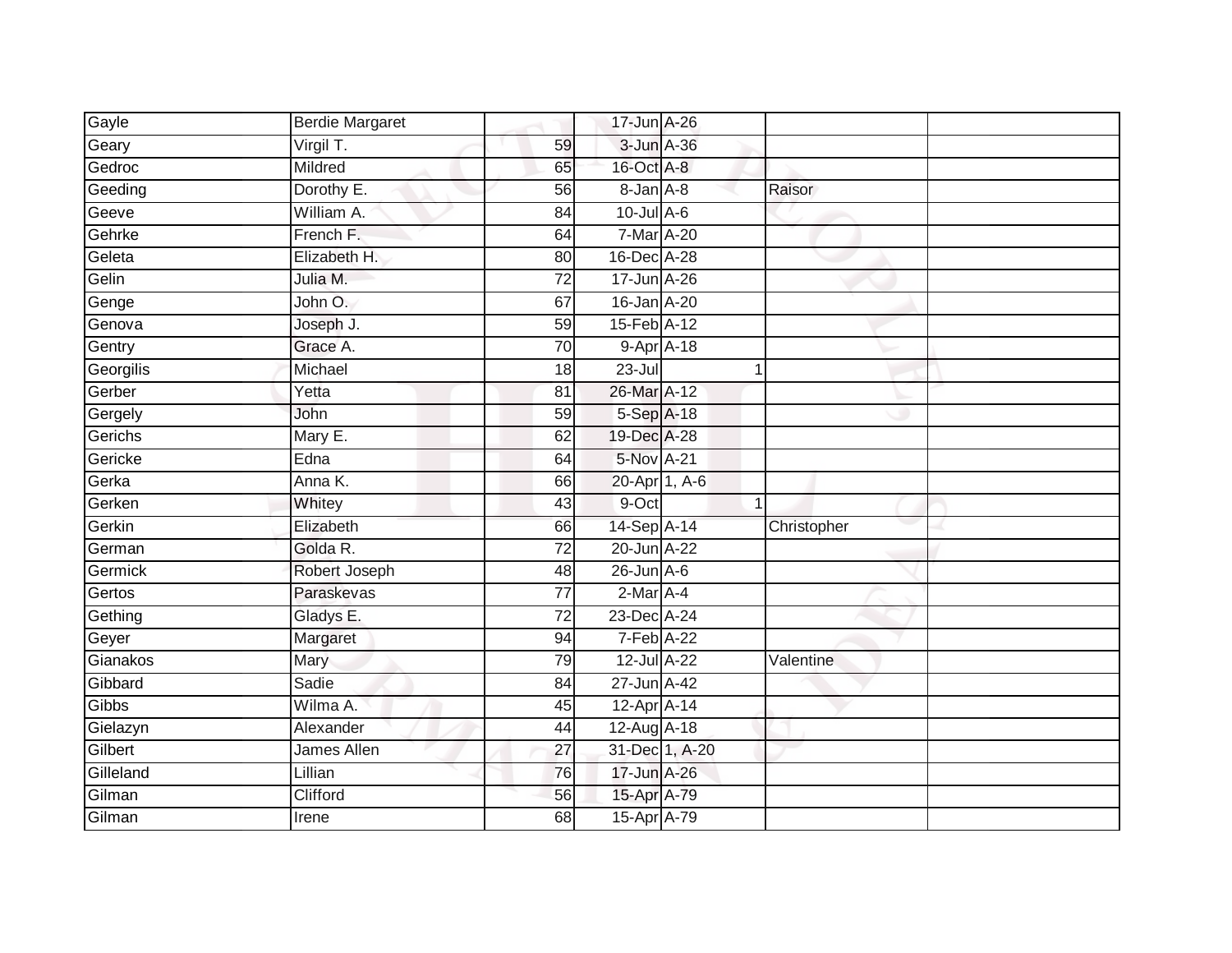| Gilmore      | Clarence J.         | 41              | 2-Nov A-6         |               |  |
|--------------|---------------------|-----------------|-------------------|---------------|--|
| Gilmore      | Rose E.             | 46              | 25-Apr A-20       |               |  |
| Gima         | Andrew Jr.          | 60              | 11-Jan A-16       |               |  |
| Ginalski     | Josephine           | 69              | 30-Sep A-38       |               |  |
| Girard       | Anna T.             | $\overline{75}$ | $11$ -Jan $A-16$  |               |  |
| Girski       | Stanley A.          | 53              | 21-Jan A-22       |               |  |
| Girton       | Bernice C.          | 50              | $9$ -Oct $A$ -6   |               |  |
| Given        | Robert              | 42              | 25-Sep A-25       |               |  |
| Giza         | Joseph Sr.          | 80              | 16-Mar A-6        |               |  |
| Glick        | George F.           | $\overline{72}$ | 20-Nov A-6        |               |  |
| Gobberg      | Ziggie              | 75              | 21-Sep A-13       |               |  |
| Goff         | Harvey B.           | 83              | 7-Mar A-20        |               |  |
| Goff         | Joseph R.           | 72              | 31-Dec A-20       |               |  |
| Goins        | Wilhelmina (Minnie) | 84              | 24-Oct A-37       |               |  |
| Goldasich    | Matt Sr.            | 61              | 26-Apr A-16       |               |  |
| Goldasich    | Tom (Happy)         | 68              | 5-Mar A-6         |               |  |
| Golden       | John R.             | 84              | 21-May A-8        |               |  |
| Golden       | Joseph M.           | 61              | 17-Dec A-16       |               |  |
| Goldy        | Leontina            | $\overline{71}$ | 24-Apr A-4        |               |  |
| Gollner      | Robert E. (Bob)     | 45              | $12$ -Jun $A-6$   |               |  |
| Gollner      | William M.          | $\overline{73}$ | 10-May A-52       |               |  |
| Gonczy       | John Sr.            | 81              | 10-Jun A-28       |               |  |
| Gonsiorowski | Charles J.          | 71              | $20$ -Apr $A$ -6  |               |  |
| Gonzalez     | Estefana            | 47              | 10-Jan A-42       |               |  |
| Gonzalez     | John G.             | 73              | $12$ -Aug $A$ -18 |               |  |
| Gonzalez     | Juan                | 50              |                   | 4-Jun 1, A-21 |  |
| Gonzalez     | Miguel M.           |                 | 18-Jan A-28       |               |  |
| Good         | Harold E. (Pete)    |                 | 10-Aug A-10       |               |  |
| Goodman      | Claude H.           | 74              | 23-Dec A-24       |               |  |
| Goodman      | Henrietta           | 78              | 29-May A-18       |               |  |
| Goodpaster   | Carol               | 40              | 13-Apr A-18       |               |  |
| Goodrich     | <b>Cliffie</b>      |                 | 12-Mar A-22       |               |  |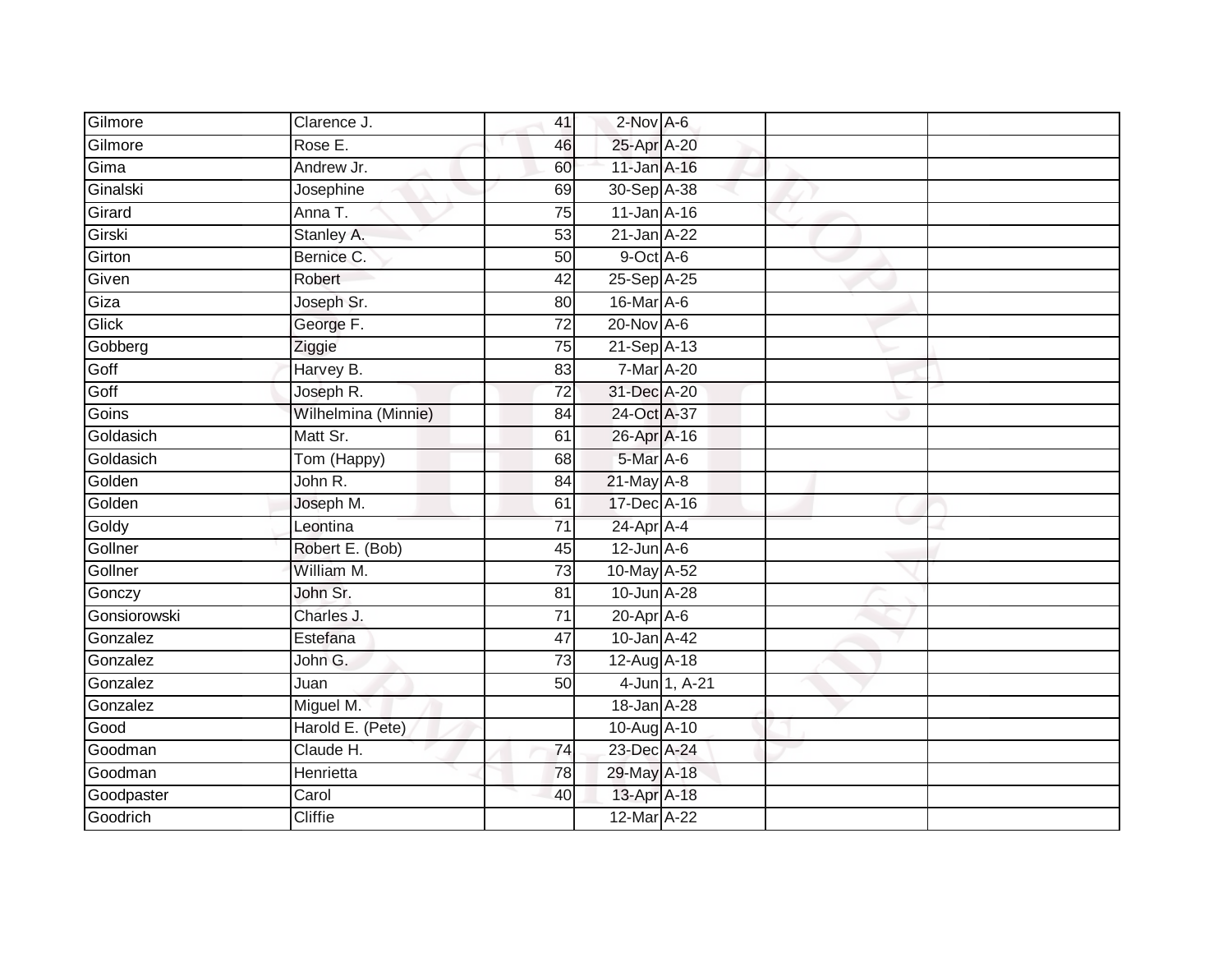| Goodson    | Mary Pauline        | 87              | 28-Nov A-20      |               |             |  |
|------------|---------------------|-----------------|------------------|---------------|-------------|--|
| Goranowski | Michael T.          | 76              | 18-Oct A-14      |               |             |  |
| Gorcsos    | Irene M.            |                 | 20-May A-28      |               |             |  |
| Gordon     | Thomas E.           | 70              | 15-Mar A-20      |               |             |  |
| Gornia     | Andrew T. (Hun)     | $\overline{58}$ | 4-Dec A-26       |               |             |  |
| Gornia     | Elizabeth M.        | 56              | 22-Mar A-20      |               | Caporale    |  |
| Gorondi    | Susan               | 87              | 30-Jul A-25      |               |             |  |
| Gose       | Anton K. Jr. (Skip) | 26              |                  | 1-Aug 1, A-55 |             |  |
| Goudge     | Henry               |                 | $13-Sep$ A-8     |               |             |  |
| Gountanis  | <b>Chris</b>        |                 | $7-Sep$ A-4      |               |             |  |
| Gowens     | Tys I.              | 90              | 12-Mar A-22      |               |             |  |
| Goyke      | Jules A.            | 76              | 11-Feb A-36      |               |             |  |
| Grabowski  | John (Rev.)         | 65              | 5-Mar            |               | $\mathbf 1$ |  |
| Grabski    | Eleanora            | 88              | 29-Jul A-26      |               |             |  |
| Graefe     | William H.          | 55              | 19-Aug A-22      |               |             |  |
| Graff      | John M.             | 19              | 19-Oct A-8       |               |             |  |
| Graham     | Alberta M.          | 55              | 10-Dec A-10      |               |             |  |
| Graham     | <b>John Harvey</b>  | 30              | $6$ -Jul $A$ -18 |               |             |  |
| Graham     | Thomas W.           | 25              | 9-Oct A-6        |               |             |  |
| Granger    | Forest L.           | 67              | 13-Jul A-10      |               |             |  |
| Grant      | Robert L.           | 38              | 20-May A-28      |               |             |  |
| Grant      | Thomas W.           | 44              | $25$ -Jun $A-4$  |               |             |  |
| Grass      | Henry T.            | 74              | 16-May A-54      |               |             |  |
| Gratunik   | <b>Stanley</b>      | 80              | 17-Jun A-26      |               |             |  |
| Graves     | William             | 55              | 30-Apr A-4       |               |             |  |
| Gray       | Doris E.            | 47              | 25-Sep A-25      |               |             |  |
| Gray       | <b>Fannie May</b>   | 83              | $1-Oct$ A-7      |               |             |  |
| Gray       | Lillie              |                 | 11-Feb A-36      |               |             |  |
| Grayson    | Edward M.           | 67              | 5-Nov A-21       |               |             |  |
| Graziani   | Loreto              | 80              | 30-Dec A-54      |               |             |  |
| Green      | Elige               | 72              | 18-Mar A-44      |               |             |  |
| Greenberg  | Benjamin            | 56              | $2-Sep$ $A-8$    |               |             |  |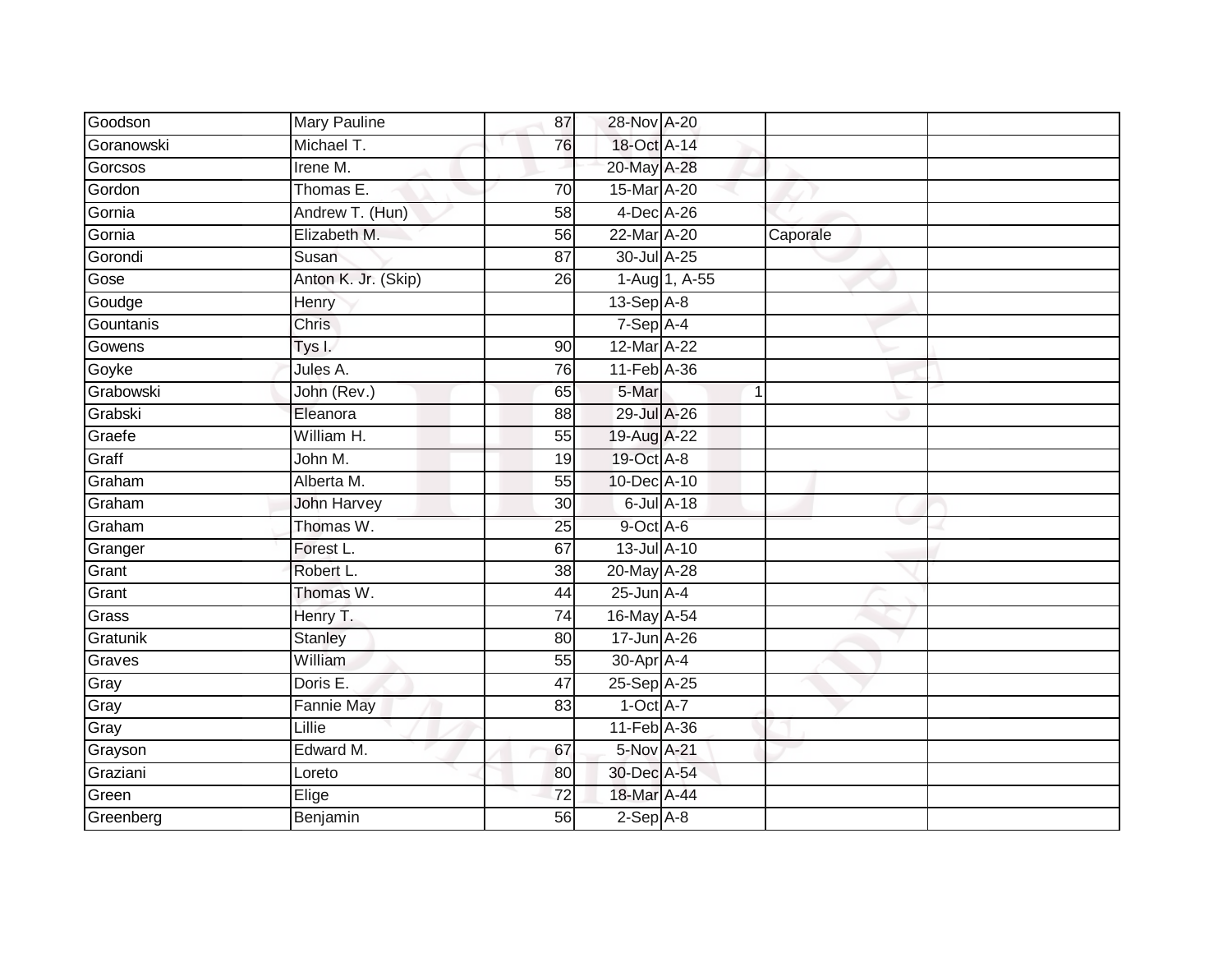| Greger      | Clara D.                              | 62              | 25-Jan A-35     |       |  |
|-------------|---------------------------------------|-----------------|-----------------|-------|--|
| Gregorovich | Ann E.                                | 64              | 5-Jan A-10      |       |  |
| Gregory     | Charles E.                            | 61              | 10-May A-52     |       |  |
| Greig       | Lura                                  | 83              | $17 - Jan$ A-26 |       |  |
| Grella      | Agnes M.                              | $\overline{59}$ | 14-Oct A-41     |       |  |
| Greulich    | Robert P.                             | 29              | 8-Apr A-42      |       |  |
| Grieving    | Carl                                  | 67              | $21$ -May $A-8$ |       |  |
| Griffin     | Helen                                 | 62              | 15-Apr A-79     |       |  |
| Griffin     | Lana K.                               | 19              | 28-Jun A-24     |       |  |
| Griffith    | Cecilia                               | $\overline{72}$ | 11-May A-16     |       |  |
| Griffith    | Floyd (Bud)                           | $\overline{73}$ | 14-Jan A-40     |       |  |
| Grigereit   | Carl N.                               | 67              | 30-Jan A-12     |       |  |
| Griggs      | <b>Barbara</b>                        | 17              | 5-Nov A-21      |       |  |
| Grimmer     | William J.                            | 40              | 24-Apr A-4      |       |  |
| Grippando   | Jannice                               | $\overline{31}$ | 15-Oct A-8      |       |  |
| Grismer     | Bertram (Brother, O.F.M.<br>C. A. P.) | 80              | 14-Sep A-14     |       |  |
| Grismer     | Nancy B.                              | 90              | 19-Sep A-18     |       |  |
| Grismer     | Philip                                | 53              | 26-Jul A-51     |       |  |
| Griswold    | Charles                               | 78              | 4-Feb A-22      |       |  |
| Grman       | <b>Mike</b>                           | 89              | 5-Nov A-21      |       |  |
| Groff       | <b>Ruth</b>                           | 56              | $19$ -Jul $A-8$ | Payne |  |
| Grogan      | Michael J.                            | 65              | 28-Aug A-18     |       |  |
| Gronendyke  | Leah Ida                              | 68              | $1-Oct$ $A-7$   |       |  |
| Groot       | Kate                                  | 74              | 16-May A-54     |       |  |
| Groschmidt  | John                                  | $\overline{75}$ | 19-Apr A-10     |       |  |
| Grose       | Floyd S. Jr.                          | 53              | 14-Mar A-24     |       |  |
| Gross       | Joseph                                | 65              | 27-Aug A-16     |       |  |
| Grothouse   | Joseph F.                             | 64              | 12-Jul A-22     |       |  |
| Grothouse   | Mary C.                               | 92              | 18-Dec A-16     |       |  |
| Grozdanich  | Stojan                                | 64              | 8-Feb A-14      |       |  |
| Grubbs      | Greeley                               | 90              | 4-Dec A-26      |       |  |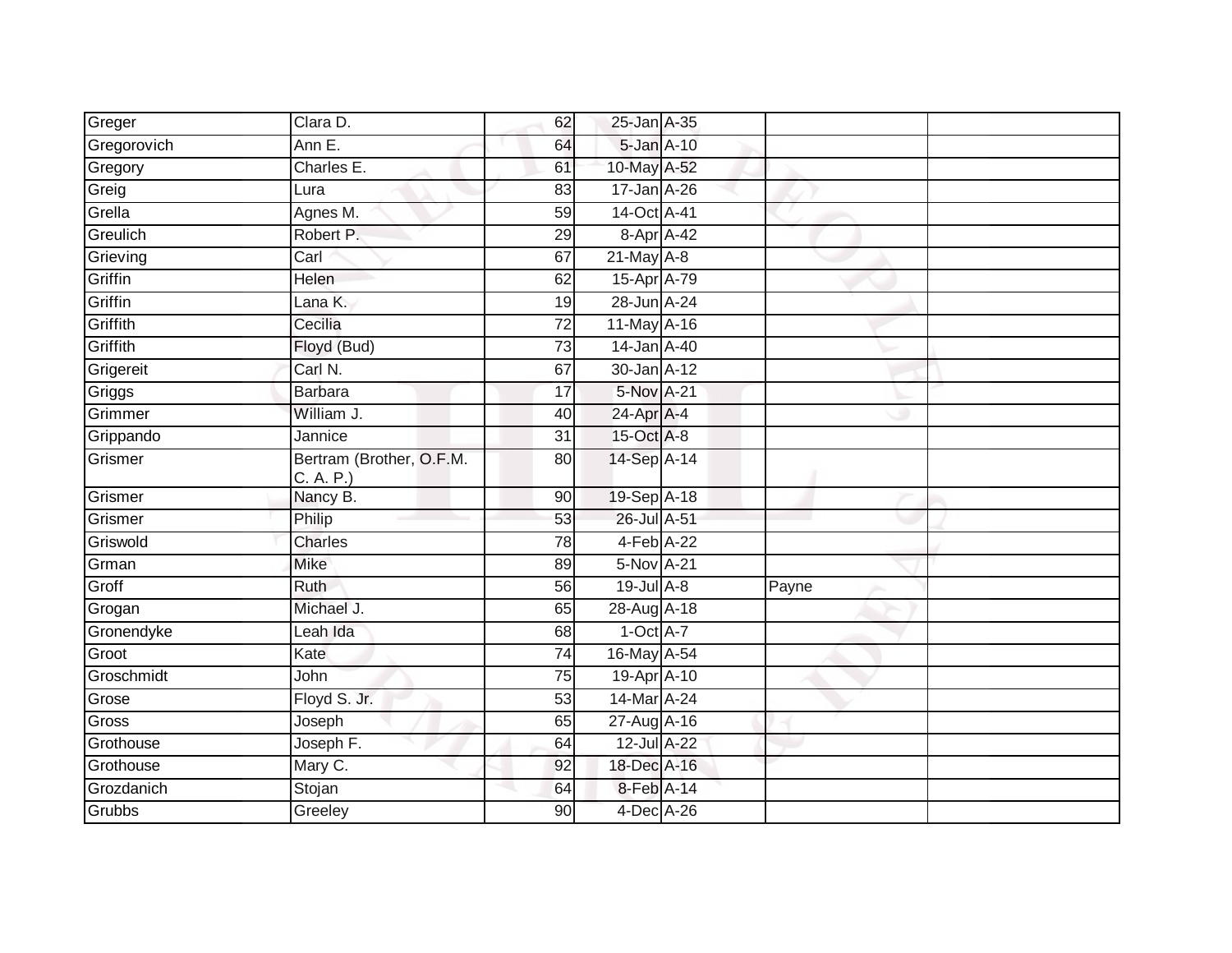|                       | 73              |        |   |                                                                                                                                                                                                                                                                                                                                                                                                                                                                                                      |
|-----------------------|-----------------|--------|---|------------------------------------------------------------------------------------------------------------------------------------------------------------------------------------------------------------------------------------------------------------------------------------------------------------------------------------------------------------------------------------------------------------------------------------------------------------------------------------------------------|
| Marian A.             | 53              |        |   |                                                                                                                                                                                                                                                                                                                                                                                                                                                                                                      |
| Marion                | 85              |        |   |                                                                                                                                                                                                                                                                                                                                                                                                                                                                                                      |
| Katherine             | 87              |        |   |                                                                                                                                                                                                                                                                                                                                                                                                                                                                                                      |
| Gustave               | 65              |        |   |                                                                                                                                                                                                                                                                                                                                                                                                                                                                                                      |
| Elizabeth             | 51              |        |   | Ursa                                                                                                                                                                                                                                                                                                                                                                                                                                                                                                 |
| Loretta Mae           | 17              |        |   |                                                                                                                                                                                                                                                                                                                                                                                                                                                                                                      |
| LaVena                | 57              |        |   |                                                                                                                                                                                                                                                                                                                                                                                                                                                                                                      |
| Felice                | 83              |        |   |                                                                                                                                                                                                                                                                                                                                                                                                                                                                                                      |
| John                  | $\overline{75}$ |        |   |                                                                                                                                                                                                                                                                                                                                                                                                                                                                                                      |
| John                  |                 |        |   |                                                                                                                                                                                                                                                                                                                                                                                                                                                                                                      |
| Lave $\overline{G}$ . | $\overline{72}$ |        |   |                                                                                                                                                                                                                                                                                                                                                                                                                                                                                                      |
| <b>Janet Louise</b>   | 24              | 15-May | 1 |                                                                                                                                                                                                                                                                                                                                                                                                                                                                                                      |
| <b>Gilbert Carrol</b> | 42              |        |   |                                                                                                                                                                                                                                                                                                                                                                                                                                                                                                      |
| Sipriano              | $\overline{75}$ |        |   |                                                                                                                                                                                                                                                                                                                                                                                                                                                                                                      |
| <b>Bertha</b>         | 86              |        |   |                                                                                                                                                                                                                                                                                                                                                                                                                                                                                                      |
| James C.              | $\overline{58}$ |        |   |                                                                                                                                                                                                                                                                                                                                                                                                                                                                                                      |
| <b>Cheryl Ann</b>     | 15              |        |   |                                                                                                                                                                                                                                                                                                                                                                                                                                                                                                      |
| Richard J.            | 28              |        |   |                                                                                                                                                                                                                                                                                                                                                                                                                                                                                                      |
| Anthony               | 88              |        |   |                                                                                                                                                                                                                                                                                                                                                                                                                                                                                                      |
| John                  | 57              |        |   |                                                                                                                                                                                                                                                                                                                                                                                                                                                                                                      |
| <b>Russell</b>        | $\overline{77}$ |        |   |                                                                                                                                                                                                                                                                                                                                                                                                                                                                                                      |
| Mabel                 | 81              |        |   |                                                                                                                                                                                                                                                                                                                                                                                                                                                                                                      |
| <b>Edward George</b>  | 65              |        |   |                                                                                                                                                                                                                                                                                                                                                                                                                                                                                                      |
| Anthony               | 68              |        |   |                                                                                                                                                                                                                                                                                                                                                                                                                                                                                                      |
| Gertrude A.           | 89              |        |   |                                                                                                                                                                                                                                                                                                                                                                                                                                                                                                      |
| Matthias E.           |                 |        |   |                                                                                                                                                                                                                                                                                                                                                                                                                                                                                                      |
| Harry J.              | 78              |        |   |                                                                                                                                                                                                                                                                                                                                                                                                                                                                                                      |
| Elsie L.              | 63              |        |   | Paulik                                                                                                                                                                                                                                                                                                                                                                                                                                                                                               |
| John J.               | 77              |        |   |                                                                                                                                                                                                                                                                                                                                                                                                                                                                                                      |
| Lucy                  | 72              |        |   |                                                                                                                                                                                                                                                                                                                                                                                                                                                                                                      |
| Robert Ray Jr.        | $\overline{18}$ |        |   |                                                                                                                                                                                                                                                                                                                                                                                                                                                                                                      |
|                       | Dorothy M.      |        |   | 2-Mar A-4<br>16-Apr A-30<br>4-Apr A-28<br>25-Nov A-66<br>$2-Sep$ $A-8$<br>13-May A-38<br>8-Jul A-36<br>24-Jan A-22<br>13-Jul A-10<br>$2$ -Dec $A$ -62<br>9-Oct A-6<br>13-Nov A-4<br>$9-Nov$ A-6<br>22-Apr A-28<br>5-Aug A-45<br>25-Feb A-22<br>30-Aug A-14<br>23-Jan A-14<br>20-May A-28<br>4-Dec A-26<br>23-Jan A-14<br>27-Jul A-7<br>$12-Apr\overline{A-14}$<br>4-Nov A-45<br>$2$ -Mar $A$ -4<br>$2-Sep$ $A-8$<br>$20$ -Feb $A$ -4<br>28-Jan A-22<br>22-Apr A-28<br>27-Nov A-10<br>$9$ -Jul 1, A-8 |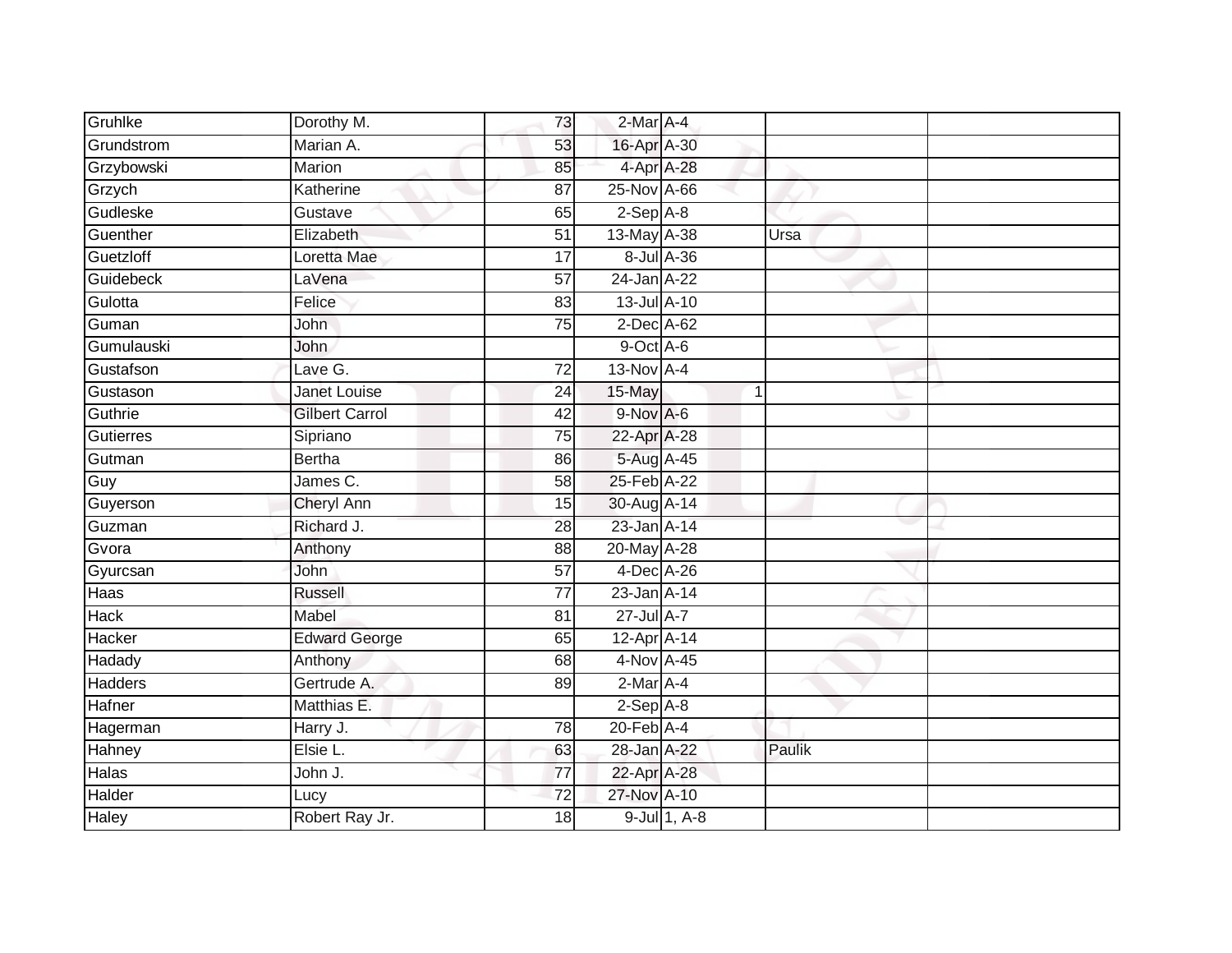| Halil           | Hafiz (Poppy)        | 81              | $10$ -Jul A-6   |                |  |
|-----------------|----------------------|-----------------|-----------------|----------------|--|
| Hall            | Frank A.             | 72              | 9-Dec A-20      |                |  |
| <b>Halleck</b>  | <b>Blanche White</b> |                 | 14-Aug A-6      |                |  |
| Hamel           | Rose                 |                 | 30-May A-24     |                |  |
| Hamer           | Pearl B.             | $\overline{73}$ | 19-Oct A-8      |                |  |
| Hamilton        | Edward D.            | $\overline{71}$ | 31-Dec A-20     |                |  |
| Hammerschmidt   | George L.            | 63              | 16-Dec A-28     |                |  |
| <b>Hamnik</b>   | Veronica (Verona)    | 79              | 5-Apr A-20      |                |  |
| Hampton         | Helen                | 63              | 24-Jan A-22     |                |  |
| Hand            | Eva A.               | 83              | 12-Feb A-16     |                |  |
| Hanes           | Alexander            | 83              | $2$ -Jan $A-16$ |                |  |
| Hanis           | Katherine M.         |                 | 23-Aug A-20     |                |  |
| Hanish          | Joseph A.            | 75              | 17-Aug A-18     |                |  |
| Hanlon          | <b>Marie</b>         | 90              | 16-Mar A-6      |                |  |
| Hanly           | Barbara Jean         | 18              | 26-Oct A-26     |                |  |
| Hannah          | Harry I.             | 82              | 21-May A-8      |                |  |
| Hanseman        | Mable R.             | $\overline{73}$ | 15-Oct A-8      |                |  |
| Hansen          | Clarence             | 81              | 18-Feb A-58     |                |  |
| Hansen          | Rudolph J.           | 81              | 18-Jun A-14     |                |  |
| Hansen          | <b>Ruth</b>          | $\overline{80}$ | 28-Feb A-24     |                |  |
| Hanson          | Jack Lee             | 41              | 10-Jun A-28     |                |  |
| Hap             | Mary                 | 91              | 14-Mar A-24     |                |  |
| <b>Harbison</b> | Patricia             | 51              | 14-Sep A-14     | <b>Herbert</b> |  |
| Harder          | Max V.               | 56              | 7-May A-14      |                |  |
| Hardesty        | Bessie L.            | 71              | 24-Jul A-15     |                |  |
| Hardesty        | Earlean              | 52              | 3-Apr A-4       |                |  |
| <b>Hardwick</b> | Robert A.            | 40              | 10-Dec A-10     |                |  |
| <b>Harkins</b>  | Thomas J.            | 58              | 8-Feb A-14      |                |  |
| Harlow          | Lydia A.             | 80              | 26-Oct A-26     |                |  |
| Harmening       | <b>Clifton</b>       | 57              | 16-Dec A-28     |                |  |
| Harper          | Thelma M.            | 69              | 9-Mar A-15      |                |  |
| <b>Harris</b>   | Emma Mae             | $\overline{38}$ | 25-Mar A-28     |                |  |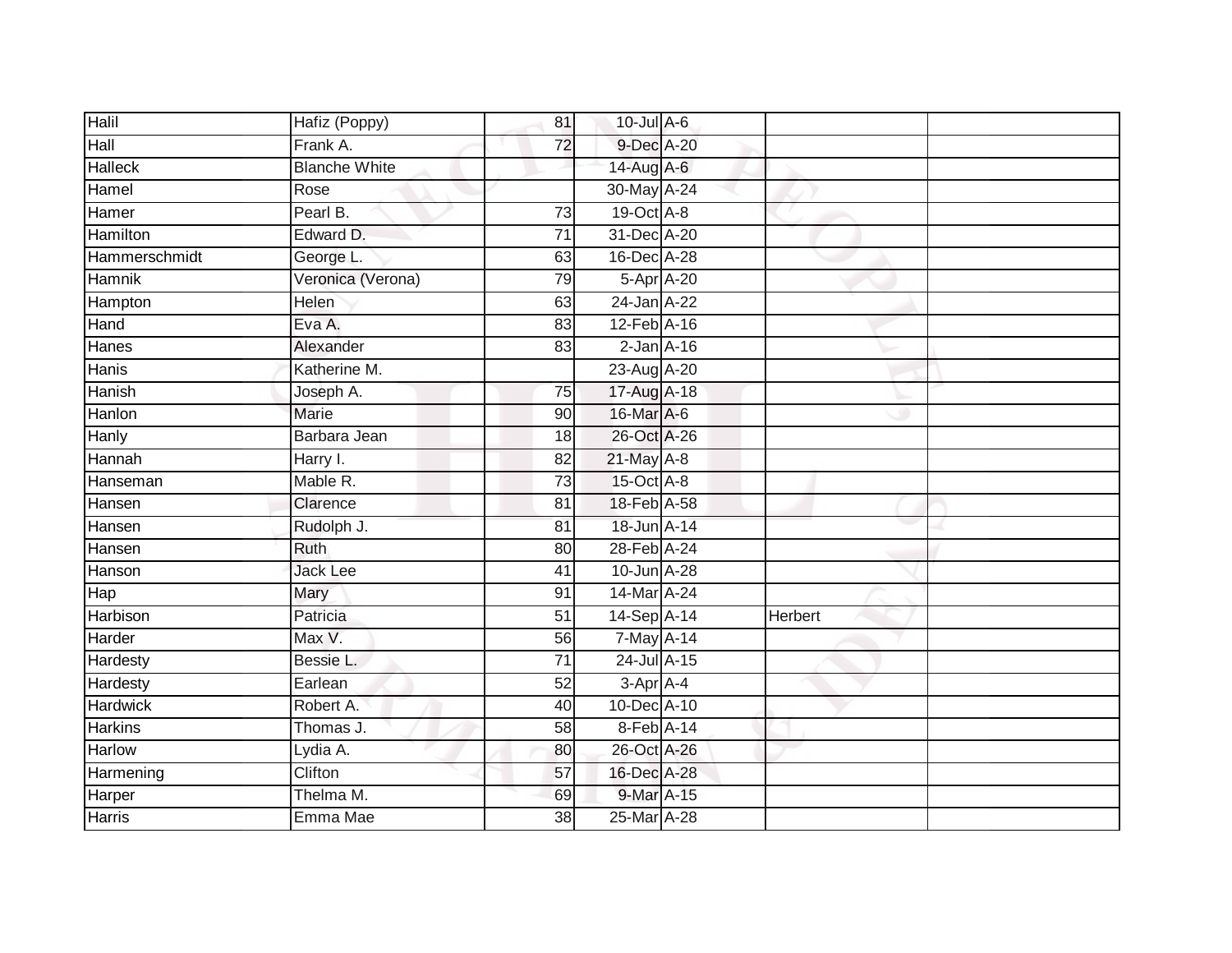| <b>Harris</b>  | Francis (Franklin)    | 59              | 29-Nov A-20     |              |  |
|----------------|-----------------------|-----------------|-----------------|--------------|--|
| Harris         | Gladys Ann            | 53              | 28-Oct A-62     |              |  |
| <b>Harris</b>  | Joseph E. (Bucky)     | $\overline{71}$ | 4-Jun A-21      |              |  |
| Harrison       | <b>Catherine Mary</b> | 2               | 2-Mar A-4       |              |  |
| Harrison       | Donald W.             | $\overline{32}$ | 8-Oct A-15      |              |  |
| Harrison       | Maudie B.             | 68              | 3-Jul A-18      |              |  |
| Harsha         | Minnie                | 92              | 13-Feb A-20     |              |  |
| Hart           | <b>Sallie</b>         | 49              | 27-Mar A-12     |              |  |
| Hartlerode     | Kenneth B.            | 66              | 21-Nov A-54     |              |  |
| Hartlerode     | Otis                  | 50              | 13-Apr A-18     |              |  |
| Hartog         | Henry                 | 87              | 19-Nov A-21     |              |  |
| Hartz          | John E. Sr.           | 80              | 29-May A-18     |              |  |
| Hartz          | Lenora                | $\overline{75}$ | 5-Oct A-22      |              |  |
| Harvey         | Eleanor               | 38              | $2$ -Jul $A$ -4 | Scott        |  |
| Harwell        | Kim                   | $\overline{13}$ | $19 -$ Jul      | $\mathbf{1}$ |  |
| Haryasz        | Sofia                 | 84              | 29-Aug A-16     |              |  |
| <b>Hasiak</b>  | Anna                  | 76              | 25-Oct A-28     |              |  |
| Hatcher        | Bertha                | 84              | 13-Jul A-10     |              |  |
| <b>Hatton</b>  | Monte T.              | 93              | $1-May$ A-6     |              |  |
| Hauser         | Joseph                | 73              | 19-Jun A-20     |              |  |
| Hauter         | Robert                | 45              | 17-Oct A-20     |              |  |
| Havlin         | Lawrence I.           | $\overline{73}$ | 21-Jun A-18     |              |  |
| Havran         | <b>Mary</b>           | 62              | 28-Mar A-22     | Ziemkowski   |  |
| <b>Hawkins</b> | Iver <sub>F.</sub>    | 55              | 31-Jan A-20     |              |  |
| Hayden         | George J.             | 75              | 19-Apr A-10     |              |  |
| Hayes          | Jack L.               | 44              | $26$ -Feb $A-8$ |              |  |
| Hayes          | Marie M.              | 81              | 15-Apr A-79     |              |  |
| Hayes          | Mary                  | 27              | 30-Jul A-25     |              |  |
| Hayes          | William M. Jr.        | 49              | 26-Dec A-18     |              |  |
| Hayman         | Harold                | 64              | 3-Dec A-24      |              |  |
| Hays           | Dalmer H.             | 78              | 16-Oct A-8      |              |  |
| Hazen          | Milda M.              | 88              | 18-Apr A-23     |              |  |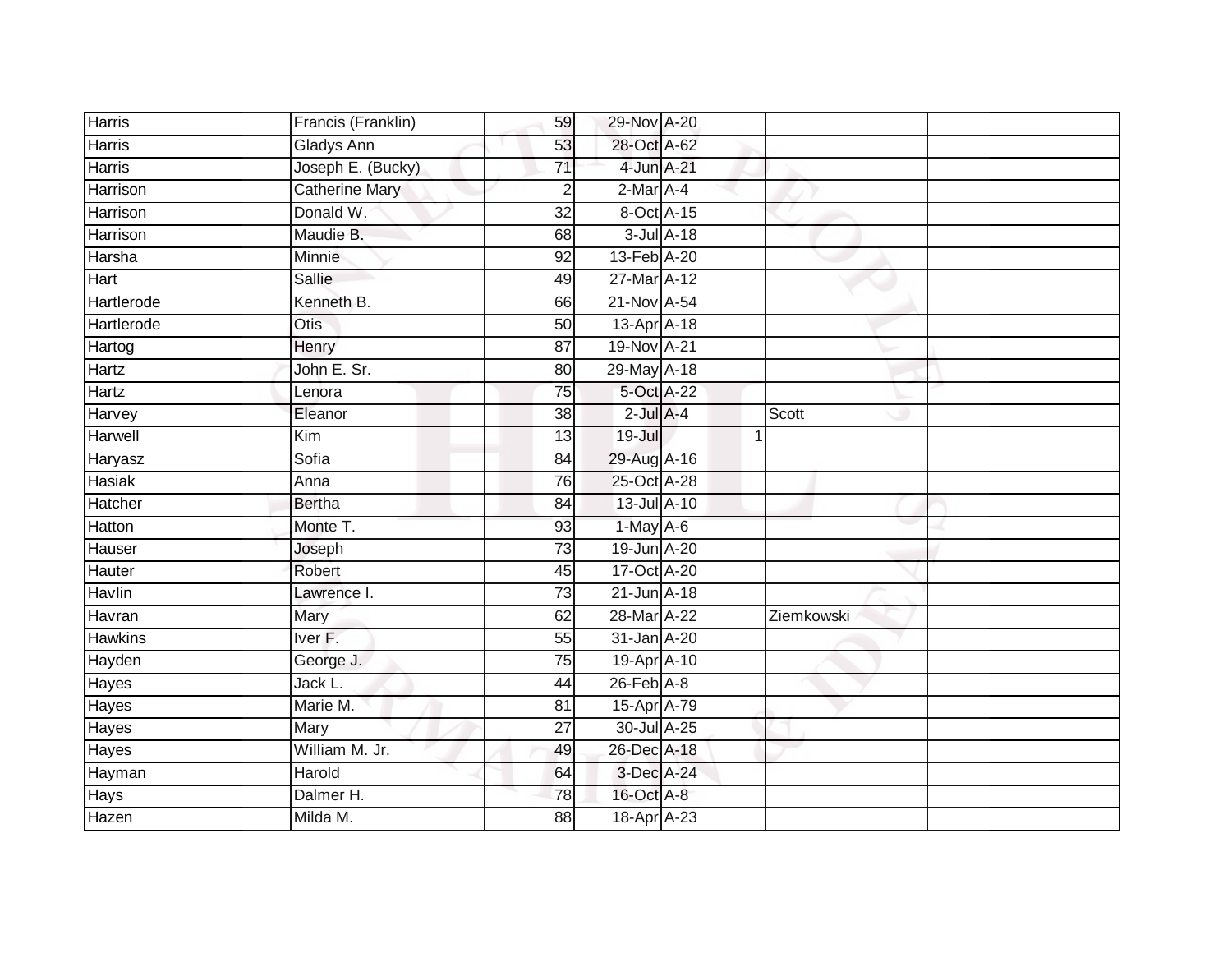| Heady           | Kelly Jean             | 10              | 30-Dec A-54     |             |  |
|-----------------|------------------------|-----------------|-----------------|-------------|--|
| Heath           | Margaret               | 64              | 26-Jul A-51     |             |  |
| Heaton          | May                    | 85              | 1-Feb A-40      |             |  |
| <b>Hecht</b>    | Herbert W.             | 70              | 25-Jan A-35     |             |  |
| <b>Hefley</b>   | Muriel E.              | $\overline{52}$ | 30-Sep A-38     |             |  |
| <b>Hegedus</b>  | Louis                  | 76              | $14$ -May $A-6$ |             |  |
| Hein            | Mary Kay               | 15              | 7-Oct A-34      |             |  |
| Heintz          | William M.             | 86              | 10-Apr A-12     |             |  |
| Heinzmann       | Nora E.                | 80              | 28-Jan A-22     |             |  |
| <b>Helm</b>     | <b>Nellie Margaret</b> | $\overline{74}$ | 26-Apr A-16     |             |  |
| Helman          | Irving                 | 58              | 28-Aug A-18     |             |  |
| Hemphill        | John J.                | 79              | $22$ -Jan $A-6$ |             |  |
| Hemphill        | Nina B.                | 75              | 1-Feb A-40      |             |  |
| Hemstock        | G. Roscoe              | 87              | 16-Jan A-20     |             |  |
| Henderson       | Harold C. Sr.          | 61              | 29-Apr A-22     |             |  |
| Henderson       | Harold J.              | $\overline{71}$ | 5-Nov A-21      |             |  |
| Henderson       | Pauline                | 78              | 1-May A-6       |             |  |
| Henderson       | Velma                  |                 | 11-Oct A-35     |             |  |
| Henderson       | <b>Willie Lee</b>      | 88              | 6-Dec A-33      |             |  |
| <b>Hendrom</b>  | William D.             | 68              | 14-Oct A-41     |             |  |
| Hendry          | Robert                 | 55              | 14-Jan A-40     |             |  |
| <b>Hennes</b>   | <b>Edward James</b>    | 48              | 7-Nov A-8       |             |  |
| Hennessey       | Betty M.               | 46              | 23-Nov A-58     |             |  |
| <b>Henricks</b> | Frederick A. (Fred)    | $\overline{72}$ | 18-Mar A-44     |             |  |
| Henry           | <b>Dallas</b>          | 65              | 18-Sep A-8      |             |  |
| Hensley         | Pearl                  | $\overline{72}$ | 20-Sep A-16     |             |  |
| Henson          | David                  | 93              | 23-Dec A-24     |             |  |
| Herbert         | Hector V.              | 81              | 30-Aug A-14     |             |  |
| Herdzik         | <b>Matthew</b>         | 78              | 21-Jan A-22     |             |  |
| Hered           | William (Dr.)          | 62              | 9-Apr A-18      |             |  |
| Hermann         | Conrad (Brother)       | 74              | 4-Feb A-22      |             |  |
| Hermann         | Lucille (Lu)           | 56              | 6-Mar A-14      | <b>Stec</b> |  |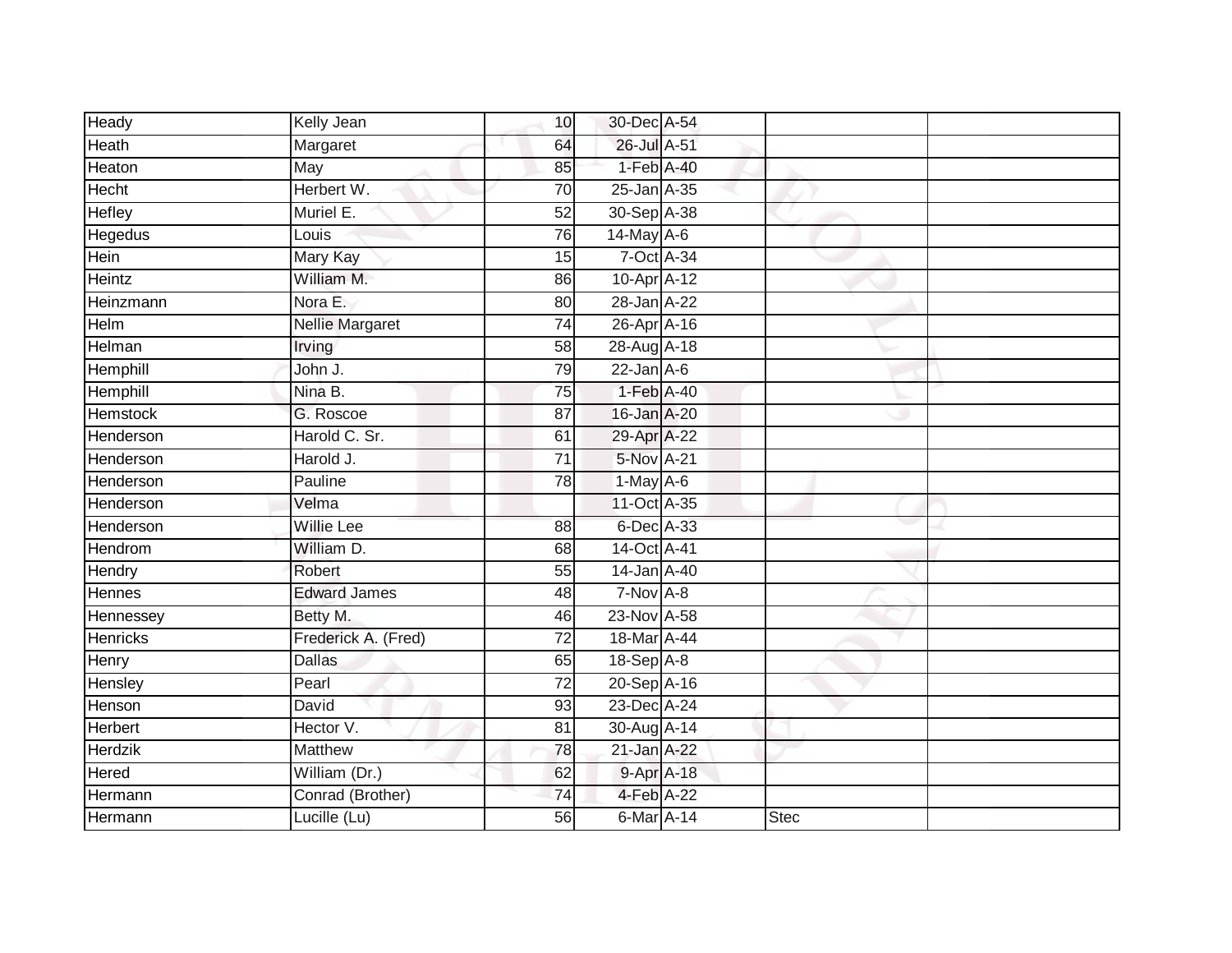| Hernandez       | Cayetano         | 85              | 17-Dec A-16      |         |  |
|-----------------|------------------|-----------------|------------------|---------|--|
| Hernandez       | Clemente         | 72              | $2$ -Jan $A-16$  |         |  |
| <b>Herod</b>    | Julia            | 72              | 27-May A-26      |         |  |
| Herr            | Emil A.          | 74              | 4-Mar A-70       |         |  |
| Herring         | Leslie Norman    | $\overline{77}$ | 29-Jan A-16      |         |  |
| Hershberger     | Fred F.          | $\overline{73}$ | 8-May A-6        |         |  |
| Heslin          | John J. (Jack)   | 79              | 26-Dec A-18      |         |  |
| Hesterman       | Albert           | 62              | 1-Aug A-55       |         |  |
| <b>Hetrick</b>  | Keith Eugene     | 63              | 4-Nov A-45       |         |  |
| <b>Hewtt</b>    | Charles Jr.      | 59              | 19-Apr A-10      |         |  |
| Heyl            | Edith            | 76              | 14-Oct A-41      | Emerson |  |
| Hiatt           | Homer S. (Dr.)   | 80              | $4$ -Oct $A$ -8  |         |  |
| <b>Hicks</b>    | Pearl            | 59              | 25-Mar A-28      |         |  |
| Hidalgo         | Brigido C.       | 62              | 19-Nov A-21      |         |  |
| <b>Higgins</b>  | Wilbert T. (Bud) | $\overline{50}$ | 6-Jun A-37       |         |  |
| Hilbrich        | Oliver (Ollie)   | 61              | 23-Jul A-35      |         |  |
| <b>Hilbrich</b> | Walter J.        | $\overline{57}$ | 7-May A-14       |         |  |
| <b>Hilbrick</b> | Helen            | 87              | $11$ -Jun $A$ -6 |         |  |
| Hildebrandt     | Theresa E.       | 87              | 19-Feb A-6       |         |  |
| <b>Hildreth</b> | Eddie            | $\overline{71}$ | 9-Nov A-31       |         |  |
| Hill            | Anne L.          | 72              | 10-Aug A-10      |         |  |
| Hill            | Ethel Irene      | $\overline{72}$ | 12-Dec A-38      |         |  |
| Hill            | Harry P.         | 56              | $2-Nov$ A-6      |         |  |
| Hill            | Henry            | 67              | 5-Feb A-21       |         |  |
| Hill            | Vera             | 74              | 27-May A-26      |         |  |
| Hillebold       | Robert W.        | 44              | $7 - Jan A - 64$ |         |  |
| <b>Hilley</b>   | Eddie            |                 | 18-May A-37      |         |  |
| <b>Hilliard</b> | Plutarch         | 46              | 24-Jun A-26      |         |  |
| Hineline        | Harold C.        | 62              | 27-Feb A-12      |         |  |
| Hinkel          | Samuel L.        |                 | 30-Nov A-30      |         |  |
| Hinton          | Mary Bell        | 83              | 21-Jan A-22      |         |  |
| <b>Hintz</b>    | Frank G.         | 63              | $26$ -Jun $A$ -6 |         |  |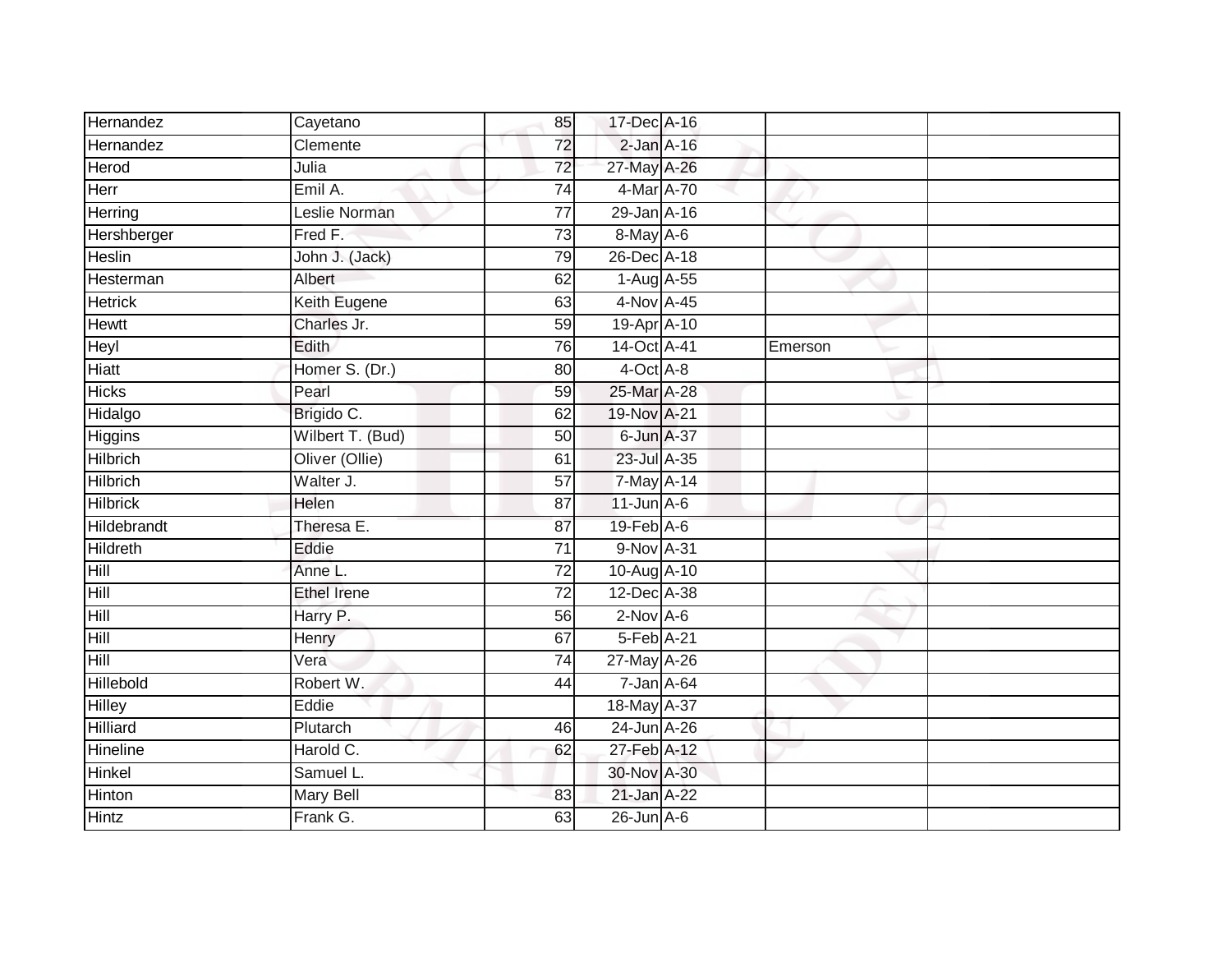| Hinze            | Robert               | 18              | 30-Jan A-12     |    |  |
|------------------|----------------------|-----------------|-----------------|----|--|
| <b>Hiplock</b>   | Frank (Pierzchalski) | 71              | 5-Nov A-21      |    |  |
| Hipsher          | Gertrude             |                 | 26-Aug A-18     |    |  |
| <b>Hirsch</b>    | Joseph L.            | 79              | 9-Mar A-15      |    |  |
| <b>Hladek</b>    | Elaine               | $\overline{38}$ | 4-Dec A-26      |    |  |
| Hoblitzel        | Freda F.             | 79              | 23-Oct A-21     |    |  |
| Hoeckelberg      | Eleanor B.           | 65              | 5-Dec A-18      |    |  |
| Hoekema          | Sam                  | 62              | $2$ -Jan $A-16$ |    |  |
| Hoeppner         | Walter W.            | 76              | 5-Nov A-21      |    |  |
| Hoff             | Samuel C.            | 80              | 18-Mar A-44     |    |  |
| Hoffman          | Eva                  | 79              | 14-May A-6      |    |  |
| Hoffman          | Hazel C.             | 83              | 30-Aug A-14     |    |  |
| Hogan            | <b>Blanche</b>       | $\overline{74}$ | 29-Jul A-26     |    |  |
| Hogg             | David                | 86              | 28-Oct A-62     |    |  |
| Hoggard          | Commodore            | $\overline{72}$ | 13-Sep A-8      |    |  |
| Holcomb          | Shirley              | 38              | 19-Mar          | -1 |  |
| <b>Holifield</b> | Claude (Bob)         | 42              | 29-Mar A-12     |    |  |
| Holland          | Floyd                | 61              | 25-Mar A-28     |    |  |
| Holley           | John D.              | 54              | 31-Aug A-10     |    |  |
| Holmberg         | Oscar J.             | 74              | $11-Sep$ A-4    |    |  |
| <b>Holmes</b>    | Harold               | 70              | 4-Dec A-26      |    |  |
| Holmes           | Walter S.            | 66              | 26-Sep A-38     |    |  |
| Holmquist        | Richard D.           | 21              | 18-Jun A-14     |    |  |
| <b>Holst</b>     | Ruth H.              | 67              | $5$ -Jul $A$ -8 |    |  |
| <b>Holst</b>     | Sterling B.          | 69              | 12-Nov A-8      |    |  |
| Holt             | Edna N.              | 90              | 31-Jul A-6      |    |  |
| Holt             | Henry (Jack)         | 68              | 18-Feb A-58     |    |  |
| Holton           | Ruth A.              | 71              | 3-May A-24      |    |  |
| Holtzman         | Leslie L.            | 68              | 26-Jul A-51     |    |  |
| Holubowski       | Stanley J.           | 55              | 29-Nov A-20     |    |  |
| Homans           | Herman               | 65              | 16-Apr A-30     |    |  |
| <b>Honft</b>     | Lyle (Pappy Winks)   | $\overline{73}$ | 16-Apr A-30     |    |  |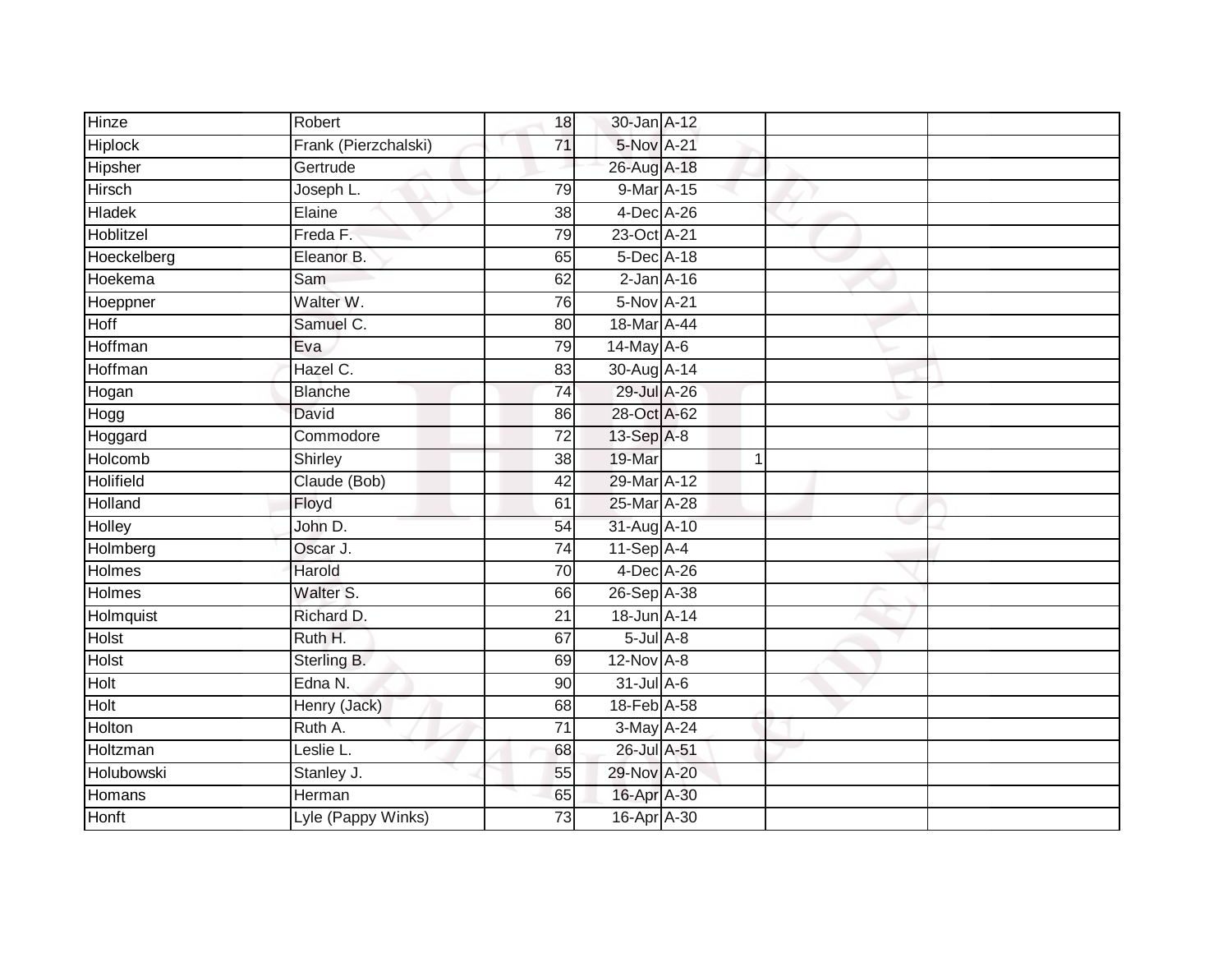| Hood            | Dorothy Louise       | 67              | 19-Jul A-8      |            |         |                      |
|-----------------|----------------------|-----------------|-----------------|------------|---------|----------------------|
| Hoogeveen       | John                 | 78              | $2$ -Jan $A-16$ |            |         |                      |
| Hoos            | William A.           | 65              | 9-Mar A-15      |            |         |                      |
| Hopkins         | Maurice              | 55              | 25-May A-20     |            |         |                      |
| <b>Hopkins</b>  | William              | $\overline{78}$ | 21-Oct A-28     |            |         |                      |
| Horan           | Stephen              |                 | 14-Nov A-44     |            |         |                      |
| Hornak          | Emily                | 71              | $1-Apr$ A-58    |            |         |                      |
| Horneij         | Katherine W.         | 77              | 31-May A-18     |            |         |                      |
| Horvath         | Steve J.             | 48              | 23-Mar A-6      |            |         |                      |
| Horvath         | <b>Susie</b>         | $\overline{78}$ | 22-Mar A-20     |            | Czebely |                      |
| Hott            | Gladys E.            | 69              | 11-Jan A-16     |            |         |                      |
| Houchin         | William R.           | 47              | 29-Jan A-16     |            |         |                      |
| Houck           | Elsie Quintrilla     | 80              | 16-Feb A-18     |            |         |                      |
| <b>Houck</b>    | Margaret C.          | 75              | 2-May A-19      |            |         |                      |
| Houston         | Burton L. (Bert)     |                 | 11-Apr A-34     |            |         |                      |
| Hovey           | George S.            | 69              | 25-Jul A-39     |            |         |                      |
| Howe            | James C.             | 86              | 19-Jun A-20     |            |         |                      |
| Hoyda           | <b>Charles</b>       | 74              | $22$ -Jan $A-6$ |            |         |                      |
| Hrabosky        | Margaret             |                 | 7-Dec A-18      |            | O'Keefe |                      |
| Hrabovsky       | John (Jack)          | 67              | 16-Dec A-28     |            |         |                      |
| <b>Hranchak</b> | <b>Charles</b>       | 84              | 26-Aug A-18     |            |         |                      |
| <b>Hric</b>     | Helen                |                 |                 | 8-Jul A-36 |         |                      |
| <b>Hritz</b>    | Stephen              | 55              | 13-Dec A-30     |            |         |                      |
| Hrpca           | Edward W.            | 55              | $9-Nov$ A-6     |            |         |                      |
| Hrusch          | <b>Taraska</b>       | 90              | 6-Aug A-19      |            |         | Also listed as Rush. |
| <b>Hruzik</b>   | <b>Anthony James</b> | 41              | 18-Jul A-22     |            |         |                      |
| Hubbard         | Madge E.             | 84              | 16-Sep A-59     |            |         |                      |
| Hubbell         | Shirley              | 48              | 6-Apr A-6       |            |         |                      |
| Hudak           | John                 | 74              | 6-Aug A-19      |            |         |                      |
| Hudson          | Charles              | 46              | 19-Aug          | 1          |         |                      |
| Huehn           | Arthur A.            | 76              | 24-Jan A-22     |            |         |                      |
| <b>Huggins</b>  | Harry H.             | 88              | 19-Sep A-18     |            |         |                      |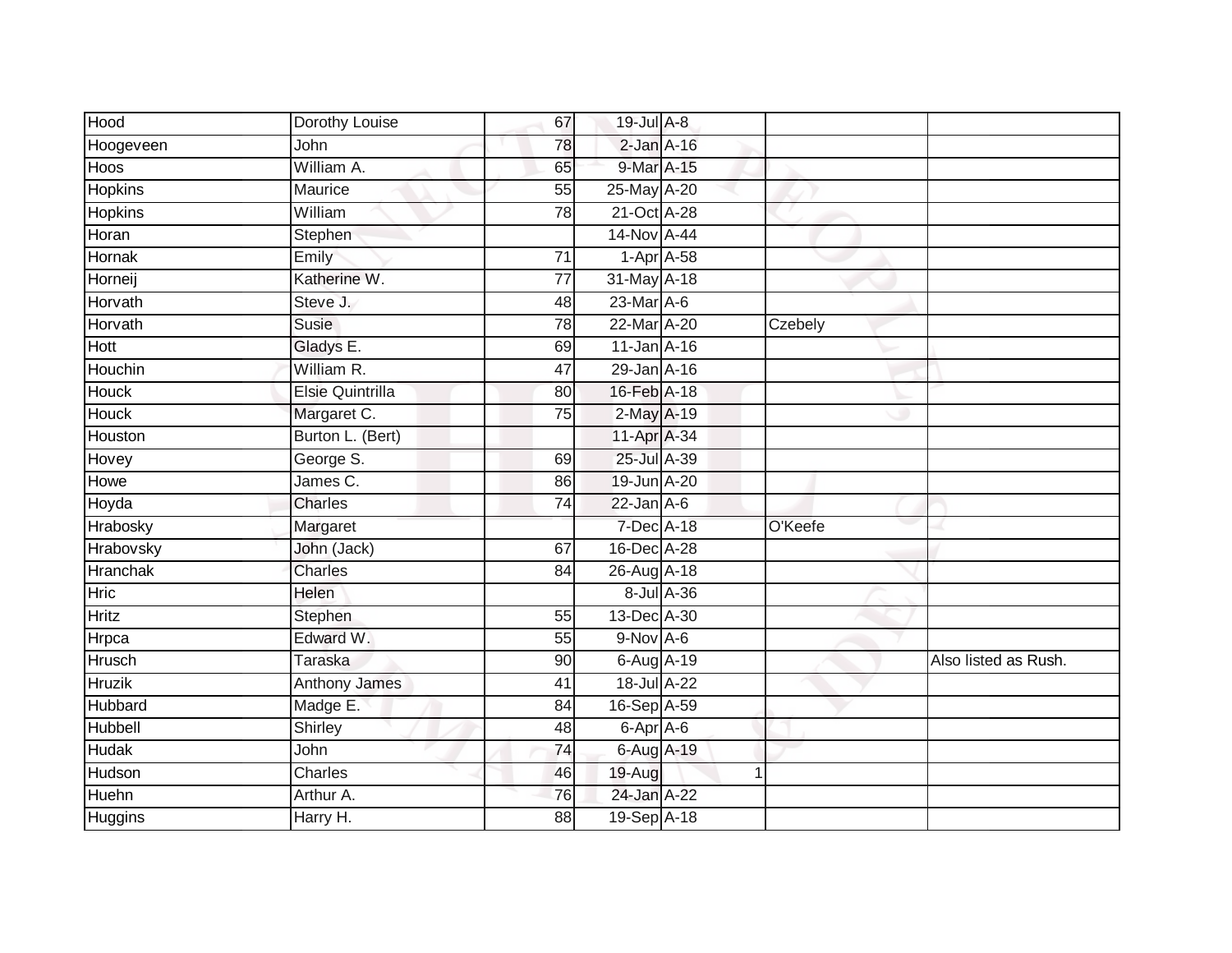| Hughes         | Hulda M.            | 78              | 22-Feb A-24    |                |
|----------------|---------------------|-----------------|----------------|----------------|
| <b>Hughes</b>  | Maybelle            | 80              | 2-Aug A-46     |                |
| <b>Hughes</b>  | Robert C.           | 41              | 6-Aug A-19     |                |
| Hughes         | Roscoe              | 66              | 13-Feb A-20    |                |
| Huitsing       | Gerrit              | $\overline{84}$ | 28-Feb A-24    |                |
| Huizenga       | Donald George       | 33              | 30-Sep A-38    |                |
| Huizenga       | Orien G.            | 34              | 28-Jun A-24    |                |
| Hull           | Maude               | 90              | 24-Jun A-26    |                |
| Hullinger      | Harry J. Sr.        | 83              | 2-Dec A-62     |                |
| Hulstrand      | Paul                | 76              | 12-Feb A-16    |                |
| Hume           | Richard E.          | 20              | 3-Jun A-36     |                |
| Huneryager     | Clifford M.         | 76              | 13-Dec A-30    |                |
| Hunt           | <b>Walter Earl</b>  | 53              | $2$ -Jul $A-4$ |                |
| <b>Huntley</b> | Kevin E.            | 15              | 18-Jun A-14    |                |
| <b>Hurst</b>   | Corinne             | 80              | 4-Apr A-28     |                |
| Ignas          | Richard Anthony Jr. | 22              | 29-Apr A-22    |                |
| Ignas          | Walter J.           | 73              | 8-May A-6      |                |
| <b>Ilich</b>   | Saveta              | 60              | $11-Feb$       | $\overline{1}$ |
| <b>Iliff</b>   | Ernest William Jr.  | 42              | 20-Sep A-16    |                |
| <b>Iliff</b>   | Pauline H.          | 76              | $11-Sep$ A-4   | Martinson      |
| Ingram         | Dorothy B.          | 64              | 5-Feb A-21     |                |
| Inman          | Hardin E.           | $\overline{50}$ | 15-Mar A-20    |                |
| Ippel          | John L. Sr.         | 52              | 3-Apr A-4      |                |
| Irby           | James W.            | 65              | 17-Jun A-26    |                |
| Irving         | Robert C.           | 54              | 14-Nov A-44    |                |
| Isaac          | Walter              | 82              | 26-Sep A-38    |                |
| Isenberg       | Irvin B.            | 61              | $1-Oct$ A-7    |                |
| Isenberg       | Ruth E.             | 60              | 8-Oct A-15     |                |
| Isham          | Harry J.            | 68              | 13-Dec A-30    |                |
| Ivan           | Theresa             | 80              | 23-Jul A-35    |                |
| Ivan           | Theresa             | 81              | 23-Jan A-14    |                |
| Ivaska         | John M.             | 46              | 26-Aug A-18    |                |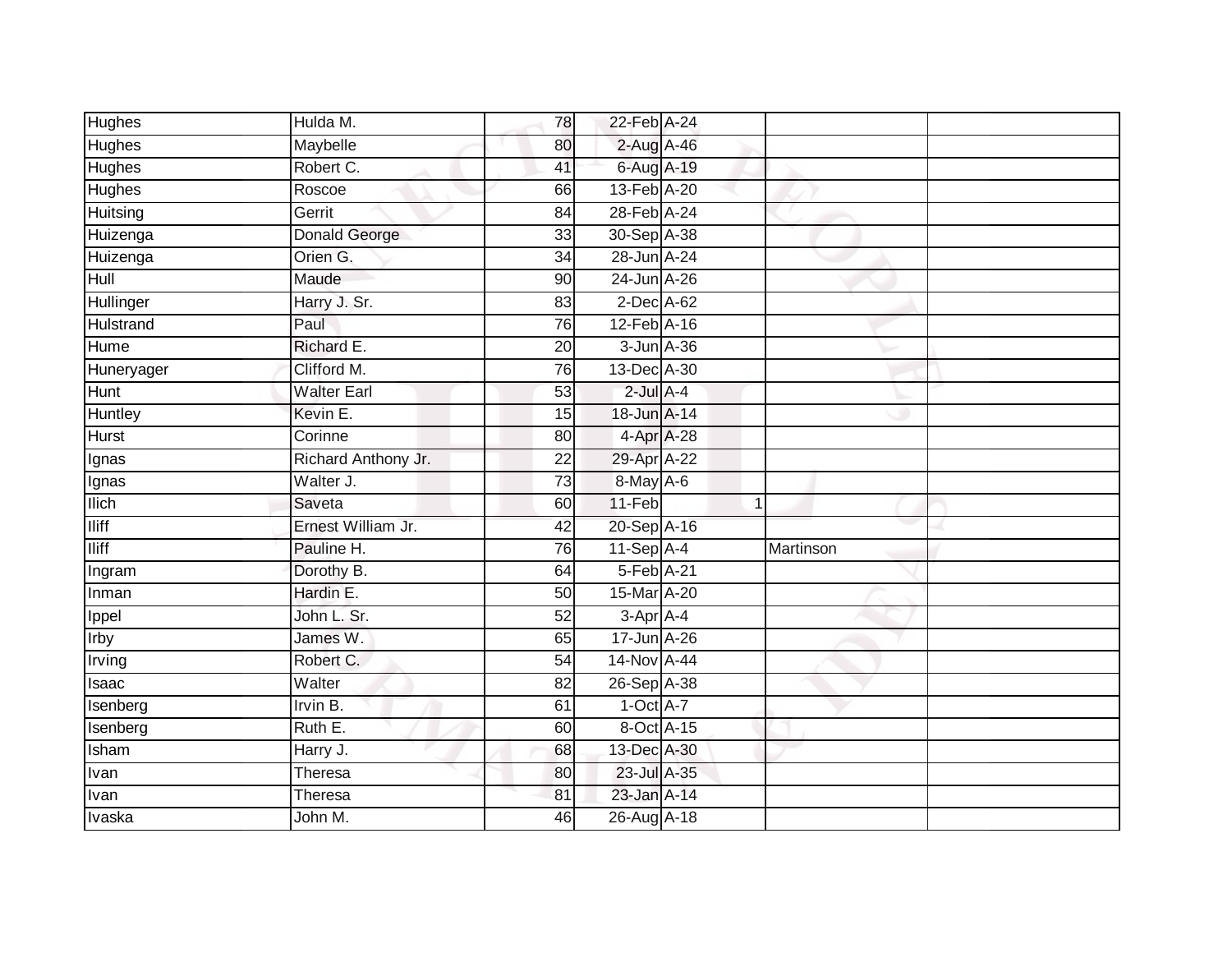| Izzi        | Fiorangelo        | 80              | 26-Oct A-26     |                |          |  |
|-------------|-------------------|-----------------|-----------------|----------------|----------|--|
| Jaakkola    | Arvo U.           | 41              | 13-May A-38     |                |          |  |
| Jablonowski | Laura             | 66              |                 | 3-Jul A-18     |          |  |
| Jablonski   | <b>Steve</b>      | 81              | 9-Nov A-6       |                |          |  |
| Jacewicz    | Jacob             | $\overline{82}$ | 10-Oct A-33     |                |          |  |
| Jackovich   | John (Kelly)      | 70              | 18-Mar A-44     |                |          |  |
| Jackson     | Estella E.        | 82              | 13-May A-38     |                |          |  |
| Jackson     | George L.         | 41              | 26-Mar A-12     |                |          |  |
| Jackson     | Grace             | 81              | 8-Feb A-14      |                |          |  |
| Jackson     | Maxine            | 49              | 18-Dec A-16     |                | McKinney |  |
| Jackson     | Michael L.        | 19              |                 | 31-Dec 1, A-20 |          |  |
| Jackson     | Porter            | 60              | 7-Nov A-8       |                |          |  |
| Jacobs      | Florence          | 63              | 9-Dec A-20      |                |          |  |
| Jacobs      | Kenneth L.        | 56              | 3-Oct A-14      |                |          |  |
| Jacusis     | John              | $\overline{57}$ | 7-Nov A-8       |                |          |  |
| Jaeger      | Eileen            |                 | 10-Apr A-12     |                |          |  |
| Jaglowski   | Elizabeth A.      | 75              | 5-Sep A-19      |                |          |  |
| Jahnke      | Frank             | 81              | 26-Jan A-15     |                |          |  |
| James       | Elsie             | 73              | 21-Jan A-22     |                | Wulf     |  |
| James       | O. D.             | 57              | 13-May A-38     |                |          |  |
| James       | Robert G.         | 55              | 8-Jun A-13      |                |          |  |
| Jancose     | William A.        | 19              | 13-Aug A-16     |                |          |  |
| Janik       | Elizabeth         | 73              | 21-Oct A-28     |                |          |  |
| Janik       | Mary              | 79              | 5-Dec A-18      |                |          |  |
| Janik       | <b>Stanley</b>    | 45              | $1-Apr$ A-58    |                |          |  |
| Janik       | Steve J.          | 58              | $3-Apr$ A-4     |                |          |  |
| Janik       | Wanda             | 48              | $5$ -Jul $A$ -8 |                |          |  |
| Janos       | Paul              | 76              | 7-Aug A-14      |                |          |  |
| Janusz      | <b>Robert Lee</b> | 19              | 23-Sep          | 1              |          |  |
| Jarabak     | Louise A.         | 62              | 22-Jul A-74     |                |          |  |
| Jaracz      | Frank S.          | 83              | 7-Oct A-34      |                |          |  |
| Jarchow     | Jack H.           | $\overline{38}$ | 9-Sep A-34      |                |          |  |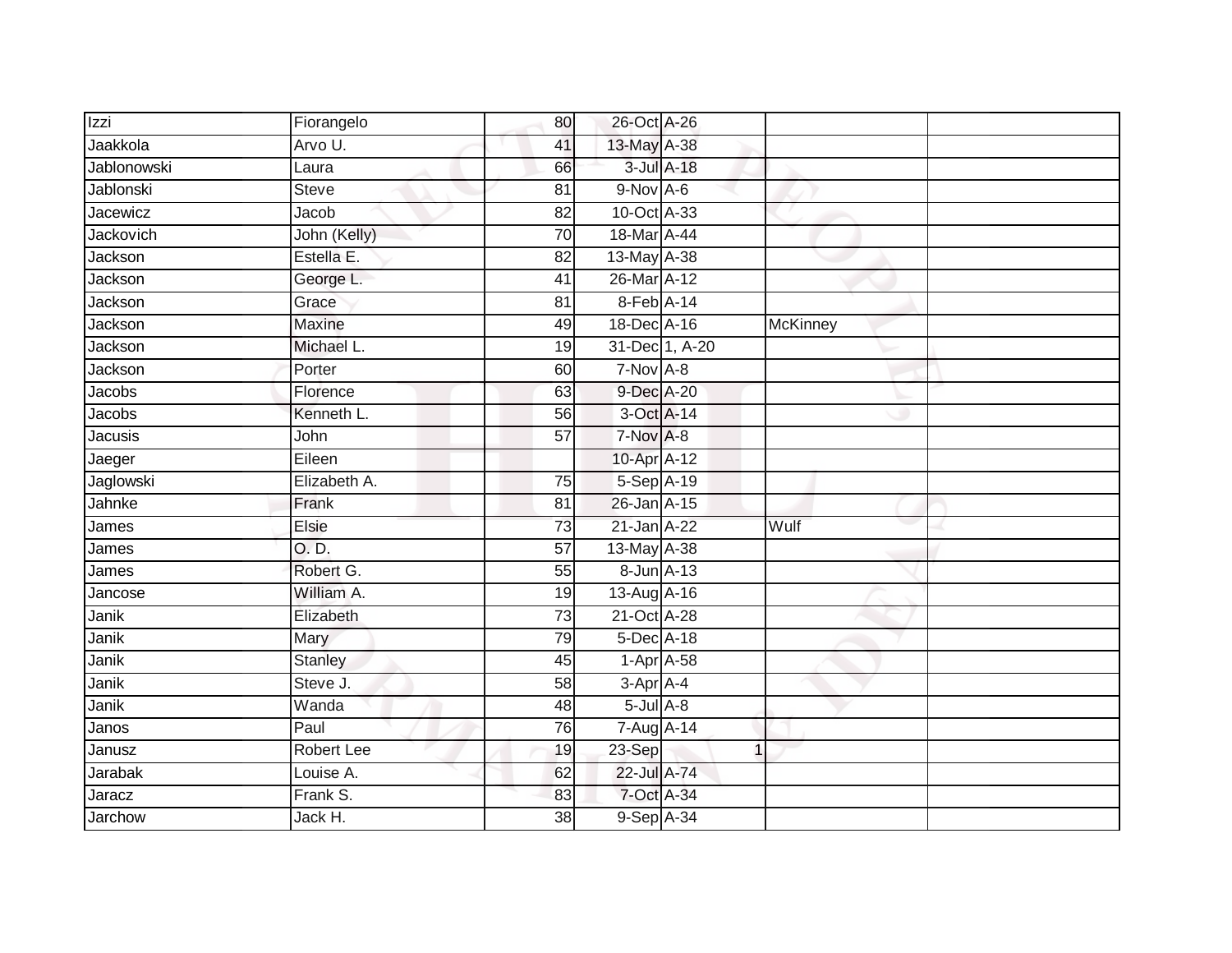| <b>Jarchow</b> | Margaret           | 87              | 8-Jul A-36   |  |  |
|----------------|--------------------|-----------------|--------------|--|--|
| Jarczyk        | Anthony            | 79              | 26-Dec A-18  |  |  |
| Jarrell        | Thelma             | 70              | 28-Nov A-20  |  |  |
| Jasek          | Barney (Chief)     | 53              | $1-Mar A-8$  |  |  |
| <b>Jeffers</b> | Fred H.            | 56              | 17-Aug A-18  |  |  |
| Jefferson      | George             | 30              | 26-Oct A-26  |  |  |
| Jen            | Joseph A.          |                 | 30-Jan A-12  |  |  |
| Jeney          | John S.            | 65              | 22-Jun A-10  |  |  |
| Jeney          | Julia              | 87              | $5-Sep$ A-19 |  |  |
| Jenkins        | Leigh R. Sr.       | 78              | 31-Oct A-39  |  |  |
| Jenkins        | Vinnie             | 77              | $1-Mar A-8$  |  |  |
| Jennings       | Curtis E. (Pfc)    | 25              | 29-Nov A-20  |  |  |
| Jensen         | Louis F.           | 77              | 25-May A-20  |  |  |
| Jergens        | Arnold Sr.         | 78              | 22-Jul A-74  |  |  |
| Jergens        | Rowena M.          | 49              | 19-Feb A-6   |  |  |
| Jergens        | Ruby C.            | 77              | 14-Sep A-14  |  |  |
| Jerich         | <b>Steve</b>       | 59              | 26-Nov A-8   |  |  |
| Jeske          | Rose W.            | 77              | 21-Aug A-4   |  |  |
| Jevreheevich   | Milomer            |                 | 18-Mar A-44  |  |  |
| <b>Jillson</b> | John Sr.           | $\overline{77}$ | $1-May$ A-6  |  |  |
| Jillson        | Marvin E.          | 45              | 13-Apr A-18  |  |  |
| Jimenez        | Hipolito           | 58              | $1-Apr$ A-58 |  |  |
| Jimenez        | Richard            | 42              | 11-Nov A-22  |  |  |
| Johnsen        | James C. Sr.       | 71              | 16-Apr A-30  |  |  |
| Johnson        | Albert E.          | 53              | 30-Oct A-6   |  |  |
| Johnson        | Caleb              | 73              | 16-Dec A-28  |  |  |
| Johnson        | Carl E.            | 52              | 7-May A-14   |  |  |
| Johnson        | Charles Earl (Pop) | 82              | 26-Dec A-18  |  |  |
| Johnson        | Cleo               | 67              | 26-Aug A-18  |  |  |
| Johnson        | Elizabeth R.       | 65              | 24-Jun A-26  |  |  |
| Johnson        | Elmina             | $\overline{74}$ | 1-Jun A-10   |  |  |
| Johnson        | Fred Sr.           | 62              | 29-May A-18  |  |  |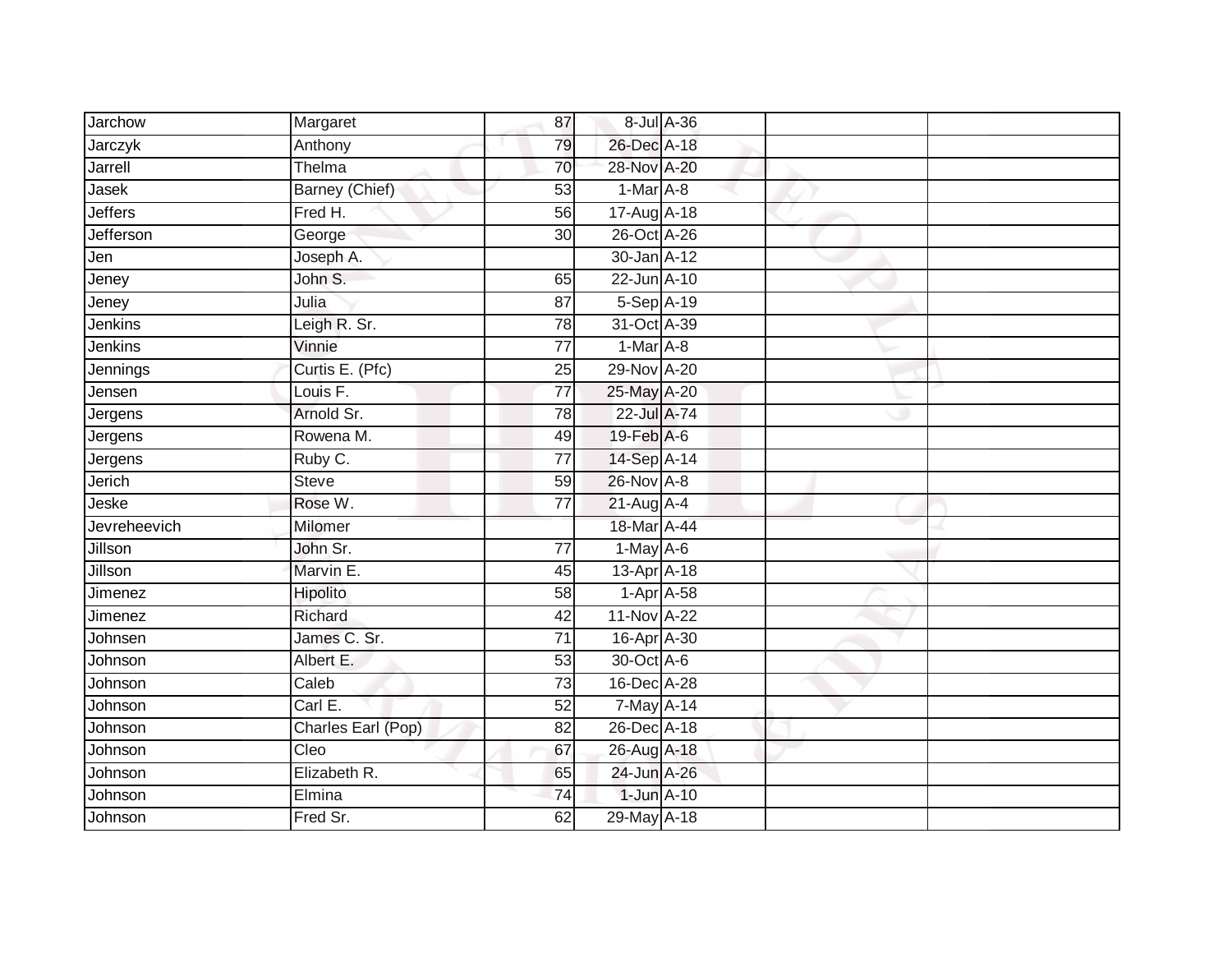| Johnson  | General Sr.        | 93              | 14-Jan A-40                |   |        |  |
|----------|--------------------|-----------------|----------------------------|---|--------|--|
| Johnson  | Gladys B.          | 48              | 21-Jan A-22                |   |        |  |
| Johnson  | Helen C.           | 45              | 18-Mar A-44                |   |        |  |
| Johnson  | Jennie M.          | 72              | 21-Feb A-45                |   |        |  |
| Johnson  | Joseph Anthony     | $\overline{2}$  | $7 - Jun$                  | 1 |        |  |
| Johnson  | Louis              | 67              | 25-Sep A-25                |   |        |  |
| Johnson  | Mable L.           | $\overline{57}$ | 15-Jun A-16                |   |        |  |
| Johnson  | Martha             | 74              | 25-Jan A-35                |   |        |  |
| Johnson  | Michele D.         | 11 months       | $1-Apr$ A-58               |   |        |  |
| Johnson  | Minnie             | 96              | $20$ -Feb $A$ -4           |   |        |  |
| Johnson  | Pearl              | 67              | 5-Feb A-21                 |   |        |  |
| Johnson  | <b>Pearl Edith</b> | 78              | 30-Sep A-38                |   |        |  |
| Johnson  | Ray C.             | 60              | 7-Sep A-4                  |   |        |  |
| Johnson  | Russell            | 67              | 9-Mar A-15                 |   |        |  |
| Johnson  | Sylvester          | $\overline{72}$ | 26-Apr A-16                |   |        |  |
| Johnson  | Thomas M.          |                 | 23-Sep A-60                |   |        |  |
| Johnston | Charles            | 68              | $12-Sep \overline{A} - 12$ |   |        |  |
| Jonas    | Otto               | 84              | 27-Sep A-4                 |   |        |  |
| Jones    | Claud              | 85              | 18-Dec A-16                |   |        |  |
| Jones    | Donald H.          | 59              | 25-May A-20                |   |        |  |
| Jones    | Earlene Adams      | 44              | 5-Sep A-19                 |   |        |  |
| Jones    | Grace K.           | $\overline{50}$ | 1-Aug A-55                 |   | Grotte |  |
| Jones    | Helen I.           | 91              | 8-Oct A-15                 |   |        |  |
| Jones    | Ida M.             | 81              | $1-Apr$ A-58               |   |        |  |
| Jones    | Lucy               | 92              | $1-May$ A-6                |   |        |  |
| Jones    | Lucy               | 92              | 29-Apr A-22                |   |        |  |
| Jones    | Marcia G.          | 20              | 18-Jun A-14                |   |        |  |
| Jones    | Robert             | 60              | 21-Nov A-54                |   |        |  |
| Jones    | Sarah              | 64              | 5-Apr A-20                 |   |        |  |
| Jones    | Stevie B.          | 20              | 25-Sep A-25                |   |        |  |
| Jordan   | Anna               | 81              | 19-Aug A-22                |   |        |  |
| Josway   | Mary T.            | $\overline{38}$ | 8-Nov A-23                 |   |        |  |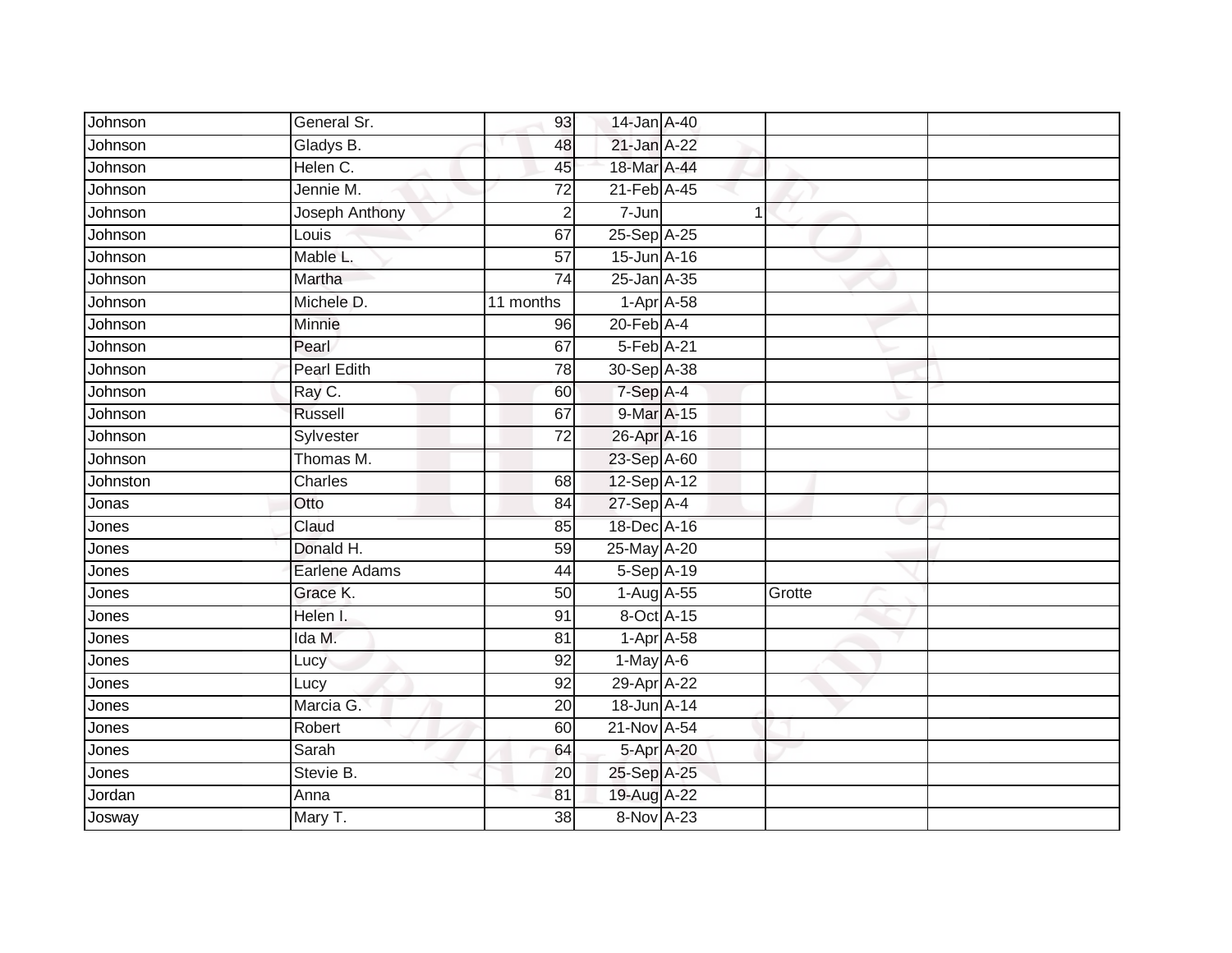| John              | 79              |  |                                                                                                                                                                                                                                                                                                                                                                                                                                                                                          |
|-------------------|-----------------|--|------------------------------------------------------------------------------------------------------------------------------------------------------------------------------------------------------------------------------------------------------------------------------------------------------------------------------------------------------------------------------------------------------------------------------------------------------------------------------------------|
| John              | 79              |  |                                                                                                                                                                                                                                                                                                                                                                                                                                                                                          |
| Ralph             | $\overline{77}$ |  |                                                                                                                                                                                                                                                                                                                                                                                                                                                                                          |
| Catherine E.      | 85              |  |                                                                                                                                                                                                                                                                                                                                                                                                                                                                                          |
| Caroline          | 79              |  |                                                                                                                                                                                                                                                                                                                                                                                                                                                                                          |
| Ernest W.         | 83              |  |                                                                                                                                                                                                                                                                                                                                                                                                                                                                                          |
| George L.         | 81              |  |                                                                                                                                                                                                                                                                                                                                                                                                                                                                                          |
| Edwin H.          | 64              |  |                                                                                                                                                                                                                                                                                                                                                                                                                                                                                          |
| Theodore (Ted)    | 45              |  |                                                                                                                                                                                                                                                                                                                                                                                                                                                                                          |
| Emil J.           | $\overline{58}$ |  |                                                                                                                                                                                                                                                                                                                                                                                                                                                                                          |
| Kamilja           | 87              |  |                                                                                                                                                                                                                                                                                                                                                                                                                                                                                          |
| Mary              | $\overline{71}$ |  |                                                                                                                                                                                                                                                                                                                                                                                                                                                                                          |
| Mathew            | 78              |  |                                                                                                                                                                                                                                                                                                                                                                                                                                                                                          |
| <b>Ona Rohde</b>  | 85              |  |                                                                                                                                                                                                                                                                                                                                                                                                                                                                                          |
| Freida            |                 |  |                                                                                                                                                                                                                                                                                                                                                                                                                                                                                          |
| Oliver Sr.        | 57              |  |                                                                                                                                                                                                                                                                                                                                                                                                                                                                                          |
| Helen             | $\overline{55}$ |  |                                                                                                                                                                                                                                                                                                                                                                                                                                                                                          |
| Grace             | 74              |  |                                                                                                                                                                                                                                                                                                                                                                                                                                                                                          |
| Anna S.           | 89              |  |                                                                                                                                                                                                                                                                                                                                                                                                                                                                                          |
| Joseph            | 81              |  |                                                                                                                                                                                                                                                                                                                                                                                                                                                                                          |
| Eleanor           | 49              |  |                                                                                                                                                                                                                                                                                                                                                                                                                                                                                          |
| Ann               | $\overline{73}$ |  |                                                                                                                                                                                                                                                                                                                                                                                                                                                                                          |
| William J.        | 51              |  |                                                                                                                                                                                                                                                                                                                                                                                                                                                                                          |
| Anna              | $\overline{71}$ |  |                                                                                                                                                                                                                                                                                                                                                                                                                                                                                          |
| Stanley J.        | 83              |  |                                                                                                                                                                                                                                                                                                                                                                                                                                                                                          |
| Antonina          | 84              |  |                                                                                                                                                                                                                                                                                                                                                                                                                                                                                          |
| Paul (The Farmer) | 54              |  |                                                                                                                                                                                                                                                                                                                                                                                                                                                                                          |
| Helen S.          | 67              |  | Kawa                                                                                                                                                                                                                                                                                                                                                                                                                                                                                     |
| Walter            | 57              |  |                                                                                                                                                                                                                                                                                                                                                                                                                                                                                          |
| Emma              | 93              |  |                                                                                                                                                                                                                                                                                                                                                                                                                                                                                          |
| Louis A.          | 81              |  |                                                                                                                                                                                                                                                                                                                                                                                                                                                                                          |
| Walter            | $\overline{81}$ |  |                                                                                                                                                                                                                                                                                                                                                                                                                                                                                          |
|                   |                 |  | 27-Mar A-12<br>23-Jul A-35<br>23-Dec A-24<br>$12$ -Oct $A-4$<br>24-Aug A-10<br>19-Nov A-21<br>12-Jul A-22<br>2-Dec A-62<br>21-Feb A-45<br>23-Sep A-60<br>19-Aug A-22<br>5-Mar A-6<br>12-Mar A-22<br>18-Jul A-22<br>19-Sep A-18<br>15-May A-6<br>27-Dec A-15<br>30-Dec A-54<br>5-Apr A-20<br>23-Jul A-35<br>21-Oct A-28<br>16-Aug A-8<br>$2$ -Nov $A$ -6<br>16-Feb A-18<br>20-Nov A-6<br>5-Dec A-18<br>4-May A-30<br>3-May A-25<br>27-May A-26<br>10-May A-52<br>8-Aug A-53<br>7-May A-14 |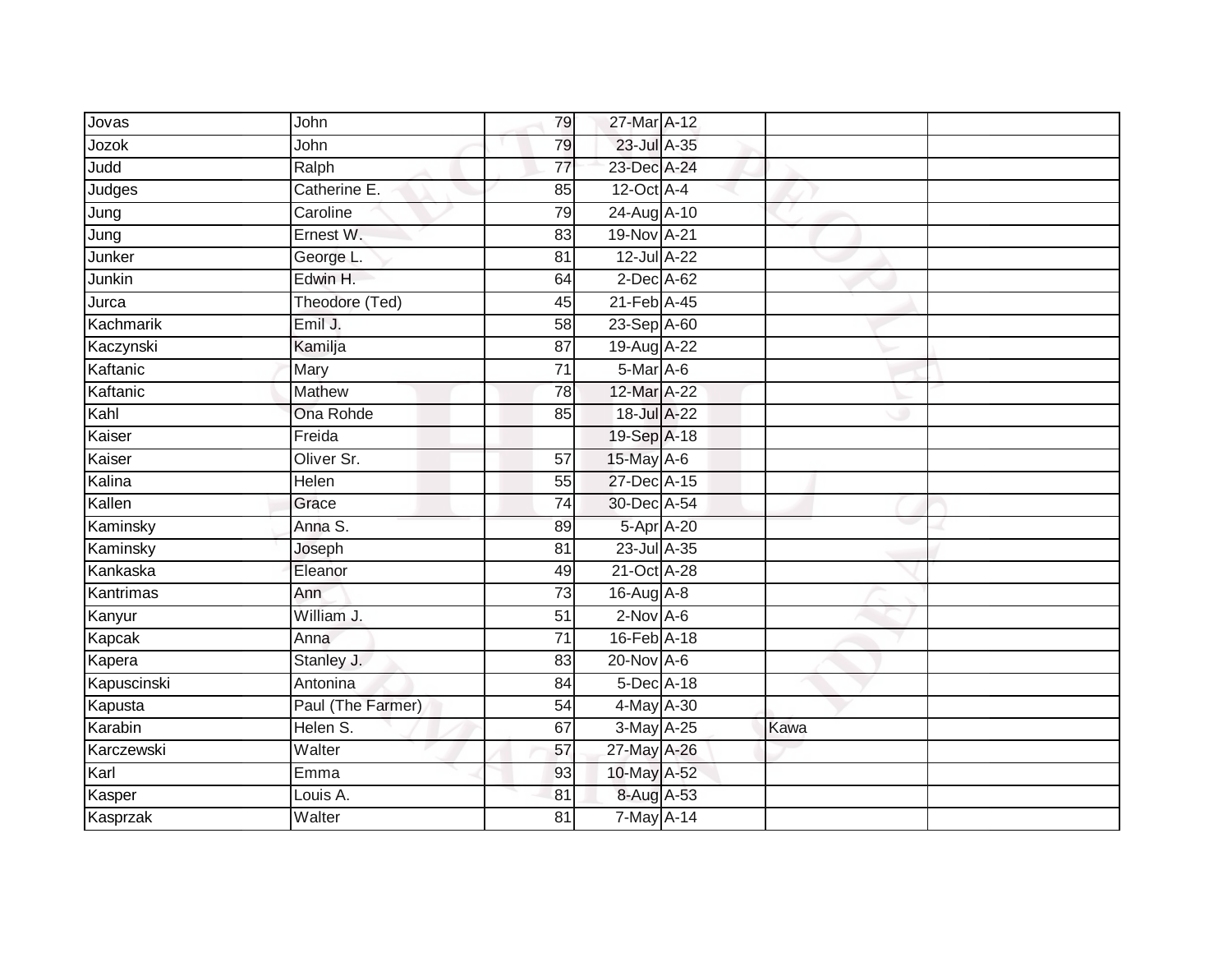| Kasvinski  | Kelly A.            | 58              | $26$ -Jun $A$ -6            |                      |                           |
|------------|---------------------|-----------------|-----------------------------|----------------------|---------------------------|
| Katch      | Joseph J.           | 69              | 2-Dec A-62                  |                      |                           |
| Katschman  | Zora                | 47              | 19-Jun A-20                 | Skrobot              |                           |
| Katsipos   | Christ              | 82              | 30-Mar A-8                  |                      |                           |
| Kaveckas   | Frank               | $\overline{70}$ | $15$ -Oct $\overline{A}$ -8 |                      |                           |
| Kay        | Judith G.           | 34              | 6-Dec A-33                  |                      |                           |
| Kazen      | Lawrence A.         | 60              | 29-Apr A-22                 |                      |                           |
| Kazinski   | John                | 81              | 20-Sep A-16                 |                      | Also listed as Kazinskas. |
| Kazmierski | Adam                | 84              | 12-Feb A-16                 |                      |                           |
| Kazragys   | <b>Mary</b>         | 76              | 25-Jan A-35                 |                      |                           |
| Keane      | <b>Charles</b>      | 83              | $21-Sep$ A-13               |                      |                           |
| Keehn      | Katherine           | 10              | 8-Oct                       | 1                    |                           |
| Keehn      | Mary                | 64              | 12-Nov A-8                  |                      |                           |
| Keenan     | James R. (Damato)   | 82              | 8-Mar A-6                   |                      |                           |
| Keene      | <b>Bernard</b>      | 67              | 14-Jan A-40                 |                      |                           |
| Keessen    | Pauline             | 55              | 17-May A-55                 |                      |                           |
| Kehoe      | John L.             | 61              | $25$ -Jun $A-4$             |                      |                           |
| Keilman    | Sylvia A.           | 57              | 7-May A-14                  |                      |                           |
| Keldennich | Albert G.           | 64              | $20$ -Feb $A$ -4            |                      |                           |
| Kelemen    | Dan                 | 64              | 27-Jun A-42                 |                      |                           |
| Kelley     | Harry J. Sr.        |                 | 30-Sep A-38                 |                      |                           |
| Kelley     | Wanda               |                 | 19-Mar                      | $\blacktriangleleft$ |                           |
| Kelly      | Martin J.           | 31              | 18-May A-37                 |                      |                           |
| Kelly      | William E.          | 66              | 14-Jan A-40                 |                      |                           |
| Kelsven    | Alfred              | $\overline{77}$ | 12-Aug A-18                 |                      |                           |
| Kemil      | Hazel               |                 | 29-Apr A-22                 | Newman               |                           |
| Kemmerly   | James Jr.           | 9               | 8-Aug A-53                  |                      |                           |
| Kemper     | Steven (Lance Cpl.) | 20              | 15-Oct A-8                  |                      |                           |
| Kempley    | Kenneth J.          | 69              | 21-Nov A-54                 |                      |                           |
| Kempski    | Adam                | 71              | 4-Dec A-26                  |                      |                           |
| Kendall    | Edward L.           | 55              | 13-Nov A-4                  |                      |                           |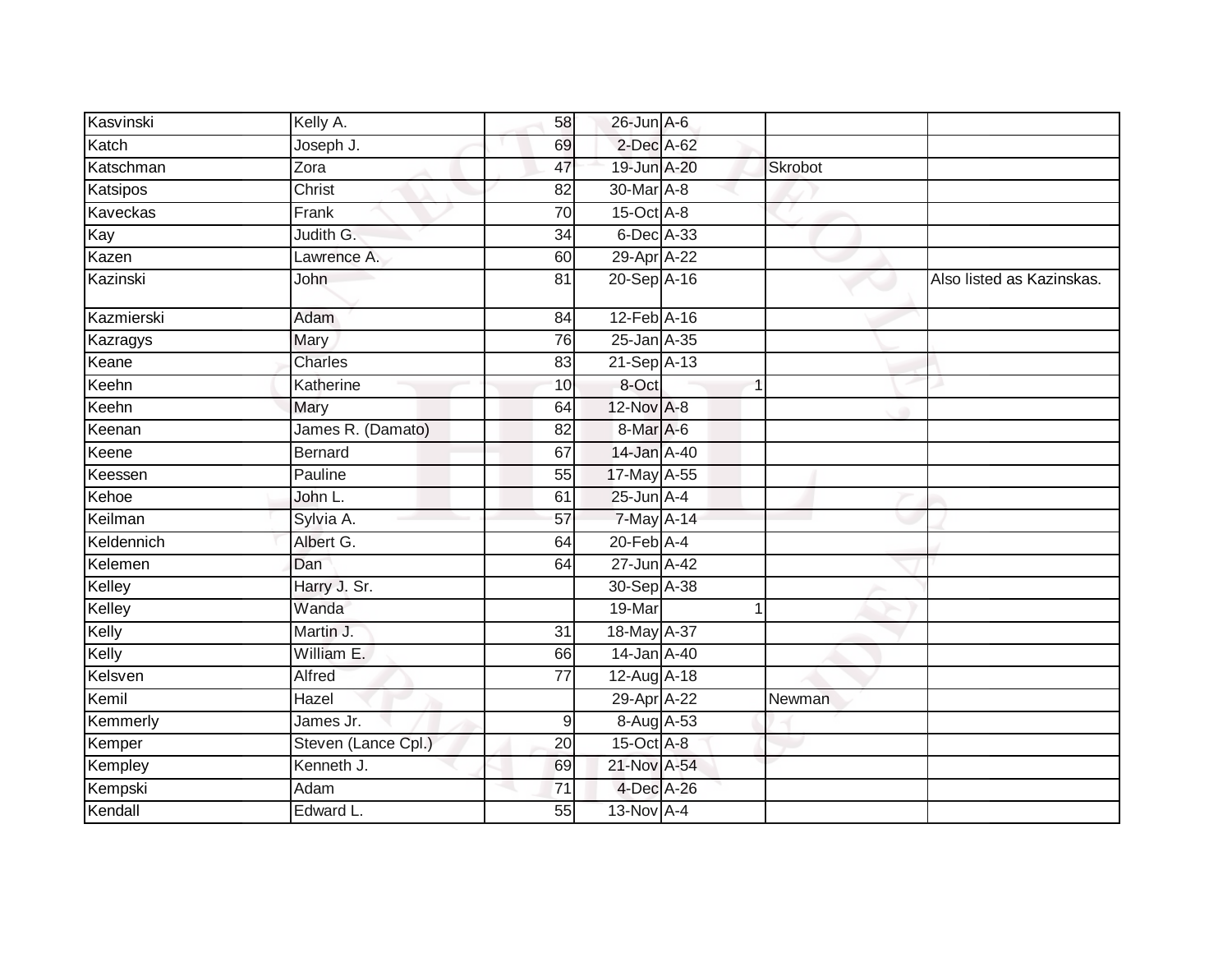| Kendall      | Elizabeth B.     | 86              |                   | 3-Jul A-18 |            |                             |
|--------------|------------------|-----------------|-------------------|------------|------------|-----------------------------|
| Kendall      | Frances          |                 | 28-Jan A-22       |            | Gernbowicz |                             |
| Kendall      | Lloyd F.         | 50              | 21-Jan A-22       |            |            |                             |
| Kenna        | Howard J. (Rev.) |                 | $21-Sep$ A-13     |            |            |                             |
| Kennedy      | Earl D. Jr.      | 27              | 3-Dec A-24        |            |            |                             |
| Kennedy      | Edward G.        | 47              | 13-Aug A-16       |            |            |                             |
| Kennedy      | Helen M.         | 81              | 23-May A-16       |            |            |                             |
| Kenney       | Daniel F.        | 41              | 4-Sep A-14        |            |            |                             |
| Kenney       | John J.          | 69              | 7-May A-14        |            |            |                             |
| Kenstavicius | Zigmas           | 62              | 17-Oct A-20       |            |            |                             |
| Kenzie       | Leo N.           | 60              | 31-Dec A-20       |            |            | Also listed as Kendzierski. |
| Kerner       | Helena Cermak    | 67              | 11-Oct A-35       |            |            |                             |
| Kessler      | Robert W.        | 52              | 11-Mar A-46       |            |            |                             |
| Ketchum      | Alden W. (Sam)   | 61              | 20-Dec A-46       |            |            |                             |
| Key          | <b>Bertha</b>    | $\overline{35}$ | 26-Mar A-12       |            |            |                             |
| Kic          | Genevieve        | 67              | 12-Oct A-4        |            |            |                             |
| Kickert      | Winnie           | 68              | 4-Mar A-70        |            |            |                             |
| Kielbania    | Yvonne           | 41              | 4-Jun A-21        |            | Ravai      |                             |
| Kiernan      | Francis E.       | 63              | 20-Dec A-46       |            |            |                             |
| Kijowski     | Chester          | 62              | 6-Jun A-37        |            |            |                             |
| Kijurina     | George           | 54              | 7-Sep A-4         |            |            |                             |
| Kikelik      | Metro B.         | $\overline{77}$ | $13$ -Apr $A$ -18 |            |            |                             |
| Kilborn      | Howard           | $\overline{79}$ | 7-Dec A-18        |            |            |                             |
| Kiligen      | Loretta A.       | 43              | 24-Jun A-26       |            |            |                             |
| Kimmet       | Rose V.          | 85              | 4-Mar A-70        |            |            |                             |
| Kindt        | Albert E.        | 65              | 12-Aug A-18       |            |            |                             |
| King         | Everett E.       | $\overline{70}$ | 22-May A-6        |            |            |                             |
| King         | Kenneth Jr.      | 5 months        | $2$ -Jan $A$ -16  |            |            |                             |
| King         | Mary E.          | 82              | 6-Nov A-10        |            |            |                             |
| King         | Roosevelt        | 50              | $2$ -Jan $A-16$   |            |            |                             |
| Kiral        | Andrew           | 73              | 5-Feb A-21        |            |            |                             |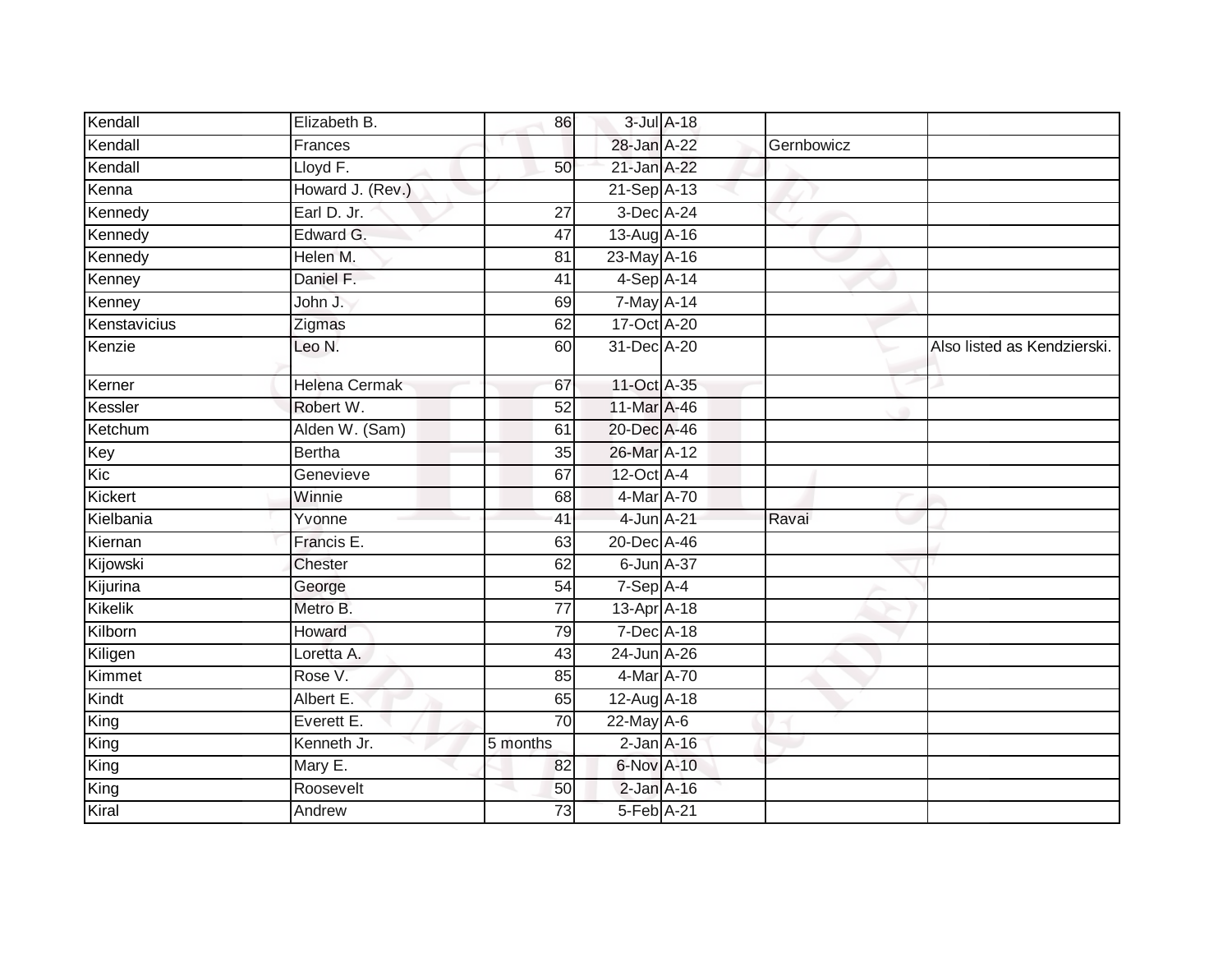| Kirschner | Theresa                | 49              | 12-Oct A-4         |                  |  |
|-----------|------------------------|-----------------|--------------------|------------------|--|
| Kish      | Rose                   | 60              | 15-Nov A-26        |                  |  |
| Klamm     | Sue                    | 57              | 16-May A-54        |                  |  |
| Klampfer  | Mollie                 | 63              | $10-Sep$ A-4       |                  |  |
| Klank     | Jacob T.               | $\overline{74}$ | 16-Feb A-18        |                  |  |
| Kleihege  | John Robert            | 40              | 19-Aug A-22        |                  |  |
| Klein     | <b>Agnes Elizabeth</b> | 88              | 3-Dec A-24         |                  |  |
| Klein     | Ernest L.              | $\overline{71}$ | $5 - Jun$ $A - 14$ |                  |  |
| Klein     | Walter John            | 67              | 9-Jan A-12         |                  |  |
| Kleinman  | Mary E.                | 80              | 19-Nov A-21        |                  |  |
| Klekot    | Irene E.               | 55              | 29-Apr A-22        |                  |  |
| Klepach   | Michael J.             | $\overline{77}$ | $2$ -Jan $A-16$    |                  |  |
| Kline     | Samuel E.              | 78              | 20-Mar A-13        |                  |  |
| Klootwyk  | Peter L.               | $\overline{74}$ | 6-Nov A-10         |                  |  |
| Knauer    | Peter                  | 79              | 18-Jun A-14        |                  |  |
| Knerr     | Owen C.                | $\overline{77}$ | 20-Jul A-45        |                  |  |
| Knezevich | Eli                    | 65              | 17-Jan A-26        |                  |  |
| Knight    | Anna M.                | 81              | 14-May A-6         |                  |  |
| Knight    | Joseph E.              | 61              | $3-Apr$ $A-4$      |                  |  |
| Knight    | Kathryn                | 88              | $2$ -Jul $A-4$     |                  |  |
| Knoerzer  | Anna                   | 76              |                    | $6$ -Jul $A$ -18 |  |
| Knoth     | Oscar J.               | 79              | 21-Jun A-18        |                  |  |
| Koch      | Irene C.               | 74              | 31-Dec A-20        |                  |  |
| Kochera   | Michael                | 65              | 23-Jan A-14        |                  |  |
| Koedyker  | Mabel                  | 92              | 16-Aug A-8         |                  |  |
| Koedyker  | William                | 64              | 1-Nov A-42         |                  |  |
| Koerner   | Joseph                 | 54              | 21-Dec A-16        |                  |  |
| Kolanko   | Kathryn                |                 | 14-Sep A-14        |                  |  |
| Kollada   | Anna D.                | 76              | 6-Feb A-14         |                  |  |
| Kollar    | Lucy (Sister Saint)    | 72              | 5-Dec A-18         |                  |  |
| Koller    | Emma Amelia            | 95              | 8-Apr A-42         |                  |  |
| Kolodziej | John                   | 86              | 16-Aug A-8         |                  |  |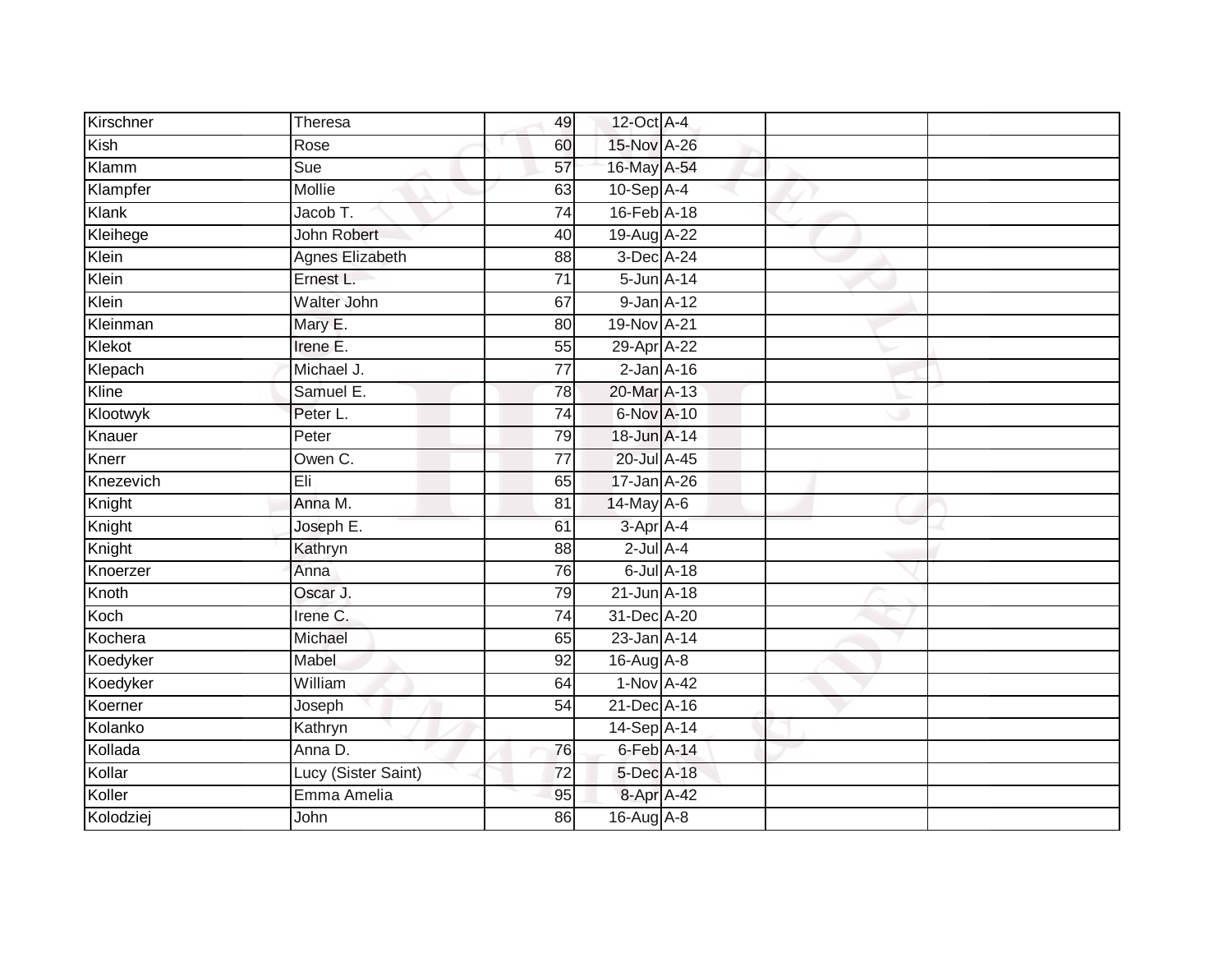| Kolodziej  | Katherine K.   | 85              | 29-Jan A-16      |   |          |  |
|------------|----------------|-----------------|------------------|---|----------|--|
| Kondelis   | Peter          |                 | 6-Jul A-18       |   |          |  |
| Konkel     | William        | 79              | 19-Mar A-6       |   |          |  |
| Kontor     | Frank          | 62              | 17-Aug A-18      |   |          |  |
| Koons      | Paul           | $\overline{41}$ | 30-Aug           | 1 |          |  |
| Kooy       | Cornelius G.   | $\overline{77}$ | 23-Feb A-30      |   |          |  |
| Kopinski   | Gertrude       | 41              | 15-Oct A-8       |   |          |  |
| Koppitz    | Erwin W.       | 51              | 10-Jan A-42      |   |          |  |
| Korak      | Julia          | 80              | 28-Oct A-62      |   |          |  |
| Korba      | Marie          | 87              | 11-May A-16      |   |          |  |
| Koremenos  | Christ         | 83              | $16$ -Oct $A$ -8 |   |          |  |
| Kornas     | Edward F. Sr.  | 60              | 25-Jan A-35      |   |          |  |
| Koroluk    | Felycia        | 76              | 8-Apr A-42       |   |          |  |
| Korosi     | Louis B.       | 48              | 20-Jul A-45      |   |          |  |
| Kors       | Harold J.      | $\overline{54}$ | 21-Jun A-18      |   |          |  |
| Koselke    | Mary           | 80              | 11-Sep A-4       |   |          |  |
| Kosky      | Joseph         | 63              | 10-May A-52      |   |          |  |
| Koslowski  | Annie          | 43              | 8-Mar A-6        |   |          |  |
| Kostakis   | Demetrios      | 86              | 24-Sep A-9       |   |          |  |
| Koster     | Mary           | 69              | 5-Apr A-20       |   | Kubicki  |  |
| Kottka     | Helen          | 55              | 13-Mar A-4       |   | Tarajack |  |
| Kovacevic  | John           | $\overline{57}$ | $10$ -Jul A-6    |   |          |  |
| Kovacheff  | <b>Christ</b>  | 85              | 18-Dec A-16      |   |          |  |
| Kovacich   | Martin (Sonny) | 36              | 10-Oct A-33      |   |          |  |
| Kovacs     | Frank          | 81              | 12-Nov A-8       |   |          |  |
| Kovacs     | Joseph         | 58              | 22-Apr A-28      |   |          |  |
| Kovas      | Isabelle       | 81              | 22-Oct A-16      |   |          |  |
| Kovecsi    | Julia          | 81              | 20-Dec A-46      |   |          |  |
| Kovitch    | Katheryn W.    | 72              | 26-Dec A-18      |   |          |  |
| Kowalewski | Paul           | 57              | 13-Dec A-30      |   |          |  |
| Kowalski   | Lucille        | 71              | 20-Feb A-4       |   |          |  |
| Kowalski   | Mary R.        |                 | 25-Feb A-22      |   |          |  |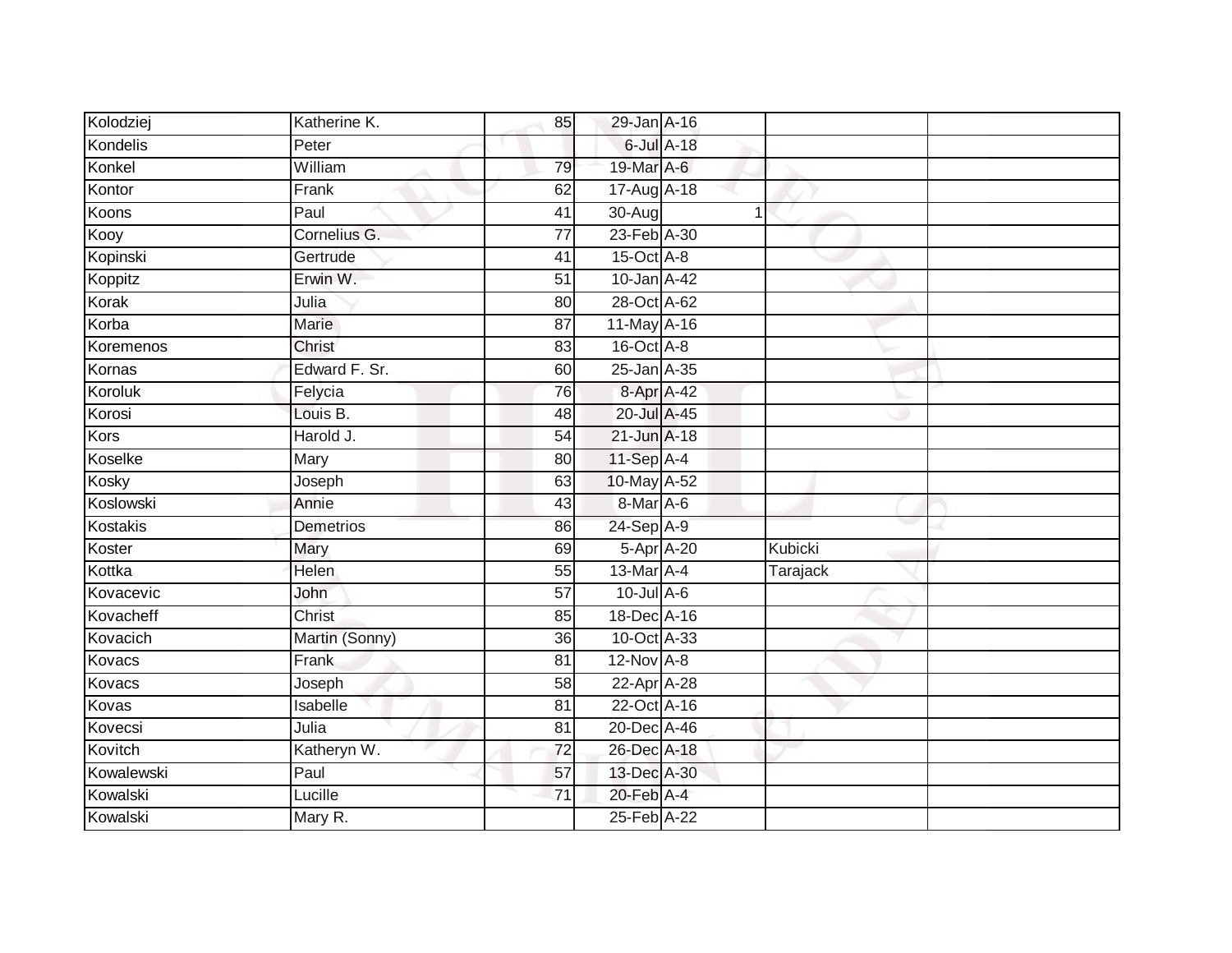| Kowalski         | <b>Phyllis Mae</b>  | 46              | 30-Mar A-8         |            | <b>Bunchek</b> |  |
|------------------|---------------------|-----------------|--------------------|------------|----------------|--|
| Kowalsky         | Sylvia              | 51              | 16-Dec A-28        |            |                |  |
| Koza             | Antonina            |                 | 19-Nov A-21        |            |                |  |
| Koziol           | Leo J.              | 65              | 4-Nov A-45         |            |                |  |
| Kozul            | Edward              | 53              | 30-Oct A-6         |            |                |  |
| Kraay            | Minnie Brink        | 79              | 14-Dec A-44        |            |                |  |
| Kraft            | Agnes M.            | 75              |                    | 8-Jun A-13 |                |  |
| Krager           | Howard E.           | 62              | 24-Dec A-10        |            |                |  |
| Krajci           | George S.           | 18              | $8 -$ Jul          |            |                |  |
| Krajewski        | Kazmiera            | 79              | 11-May A-16        |            |                |  |
| Krajnak          | John                |                 | 11-Feb A-36        |            |                |  |
| Kramer           | Simon Otto          |                 | 20-Mar A-13        |            |                |  |
| Krapac           | Mike                | 88              | 29-May A-18        |            |                |  |
| Kraska           | Frank               | 66              | 9-Aug A-30         |            |                |  |
| Kreczmer         | Leo L.              | 57              | 17-Jun A-26        |            |                |  |
| Kremke           | Virginia M.         | 44              | 23-Sep A-60        |            |                |  |
| Krencel          | Julius C. (Jule)    | 72              | 27-Feb A-12        |            |                |  |
| Kretschmar       | Cora                |                 | 79 Feburary 8 A-14 |            |                |  |
| Kretz            | Helen T.            | 66              | 31-May A-18        |            |                |  |
| <b>Krichelas</b> | Anton               | 72              | 26-Dec A-18        |            |                |  |
| Kristl           | Anna                | 78              | 20-Dec A-46        |            |                |  |
| Krivan           | Frank J.            | $\overline{87}$ |                    | 8-Jul A-36 |                |  |
| Krnich           | Kata                | 77              | $9-Nov$ A-6        |            |                |  |
| Kroczek          | Stephen E. (Dr.)    | 66              | 25-Oct A-28        |            |                |  |
| Krol             | Lillian             | 54              | $2$ -Jul $A-4$     |            | Augustyn       |  |
| Kroll            | Emil H.             | 79              | 12-Feb A-16        |            |                |  |
| Kropp            | Cazmir (Charles)    | $\overline{81}$ | 13-Dec A-30        |            |                |  |
| Krotser          | Julia C.            | 91              | 6-Apr A-6          |            |                |  |
| Krug             | Alice E.            | 72              | 30-Apr A-4         |            |                |  |
| Kruizenga        | George              | 63              | 22-Jul A-74        |            |                |  |
| Krull            | Virginia L. (Ginny) | 54              | 5-Jun A-14         |            |                |  |
| Kruszka          | Viola               | 65              | 18-May A-37        |            | <b>McGuire</b> |  |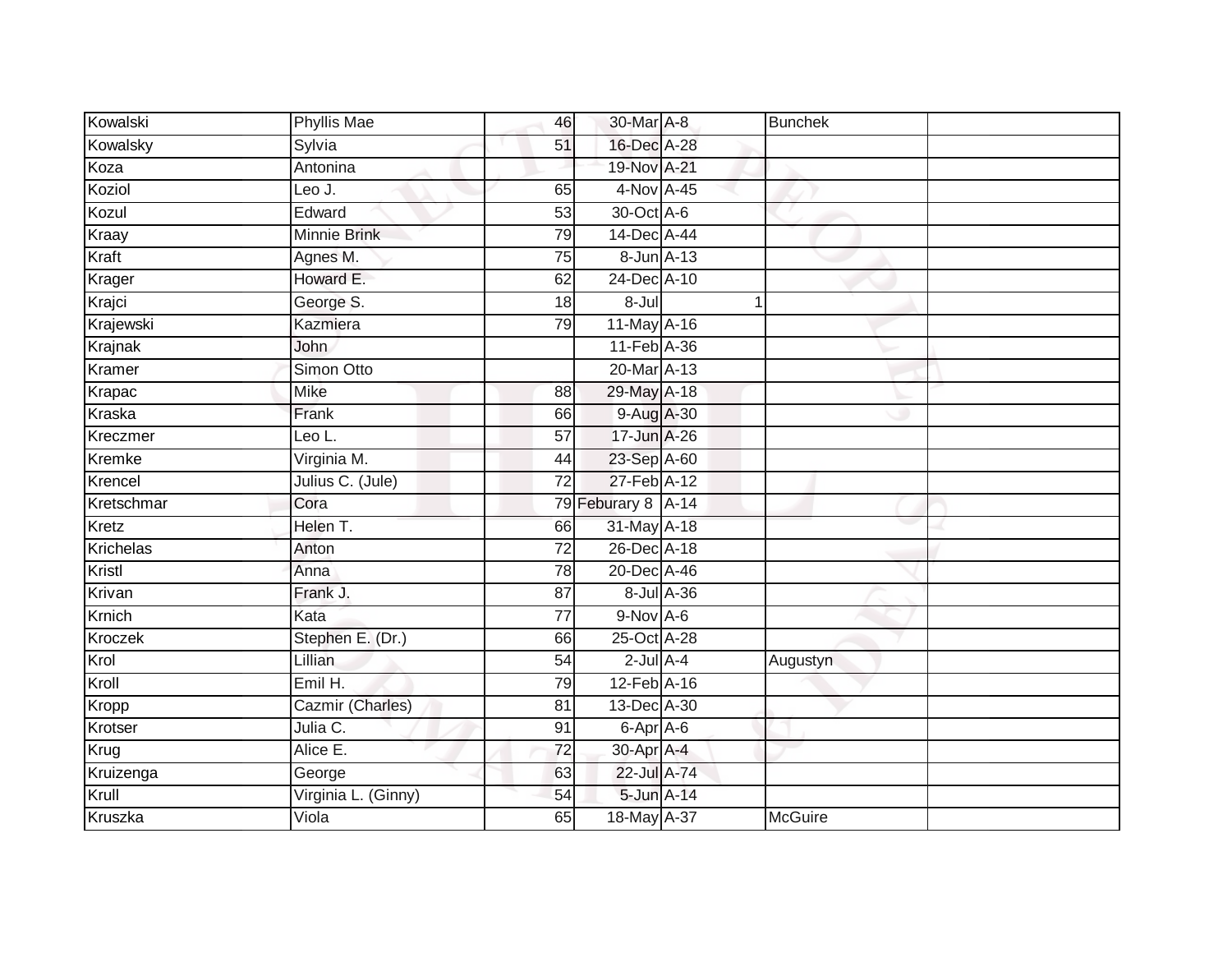| Kruzic          | Joseph          | 49              | 14-May A-6        |           |  |
|-----------------|-----------------|-----------------|-------------------|-----------|--|
| Krygier         | Vincenta Anne   | 77              | 30-May A-24       |           |  |
| Krysa           | John            | 52              | 7-Aug A-14        |           |  |
| Krystyniak      | Martin L.       | 64              | 20-Mar A-13       |           |  |
| <b>Kubic</b>    | Valentine J.    | $\overline{87}$ | 11-Nov A-22       |           |  |
| <b>Kubiszak</b> | Leo (Huttle)    | 66              | $29$ -Jun $A-6$   |           |  |
| <b>Kuczek</b>   | Albina          | 81              | $25$ -Jun $A-4$   |           |  |
| Kudelka         | Mary            | 98              | 21-Dec A-16       |           |  |
| Kudera          | Veronica        |                 | $12$ -Nov $A-8$   |           |  |
| Kuhn            | Anna E.         | 82              | 23-Dec A-24       | Langmeyer |  |
| Kuhn            | Hedwig S. (Dr.) | 78              | 18-Jun A-14       |           |  |
| Kuhn            | Thomas M.       | 19              | 15-Jan 1, A-4     |           |  |
| Kuipers         | Jacob           | 74              | 3-Apr A-4         |           |  |
| <b>Kukuch</b>   | Joseph          | 42              | 13-Mar 1, A-4     |           |  |
| Kukula          | Frank           | $\overline{58}$ | 20-Jul A-45       |           |  |
| Kukula          | Paul J. Jr.     | 48              | 7-Aug A-14        |           |  |
| Kula            | Florence        | $\overline{72}$ | 27-Aug A-16       |           |  |
| Kulik           | John R.         | 62              | $5 -$ Jul $A - 8$ |           |  |
| Kulling         | Alma            | 79              | 15-Jul A-36       | Seehausen |  |
| Kulm            | Christina       | $\overline{78}$ | $22$ -May $A-6$   |           |  |
| Kunert          | Hertha D.       | 58              | $20$ -Apr $A$ -6  |           |  |
| Kurcz           | Walter F.       | 69              | 16-May A-54       |           |  |
| Kurnik          | Walter F.       | 53              | 28-Jun A-24       |           |  |
| Kuschel         | Theodore A.     | 94              | 4-Mar A-70        |           |  |
| Kussmaul        | Walter H.       | 74              | 19-Apr A-10       |           |  |
| <b>Kuswik</b>   | Joseph          | 79              | 8-Apr A-42        |           |  |
| Kutsugeras      | Peter G.        | 42              | 12-Feb A-16       |           |  |
| Kuva            | Louis A.        | $\overline{71}$ | $2-Feb$ A-8       |           |  |
| Kuzmicki        | Frank J.        | 79              | 6-Aug A-19        |           |  |
| Kuzniar         | Leo $P$ .       | 56              | $11$ -Jun $A-6$   |           |  |
| Kuznicki        | Walter D.       | 44              | 1-May A-6         |           |  |
| Kwasny          | Gertrude        | 86              | 15-Apr A-79       |           |  |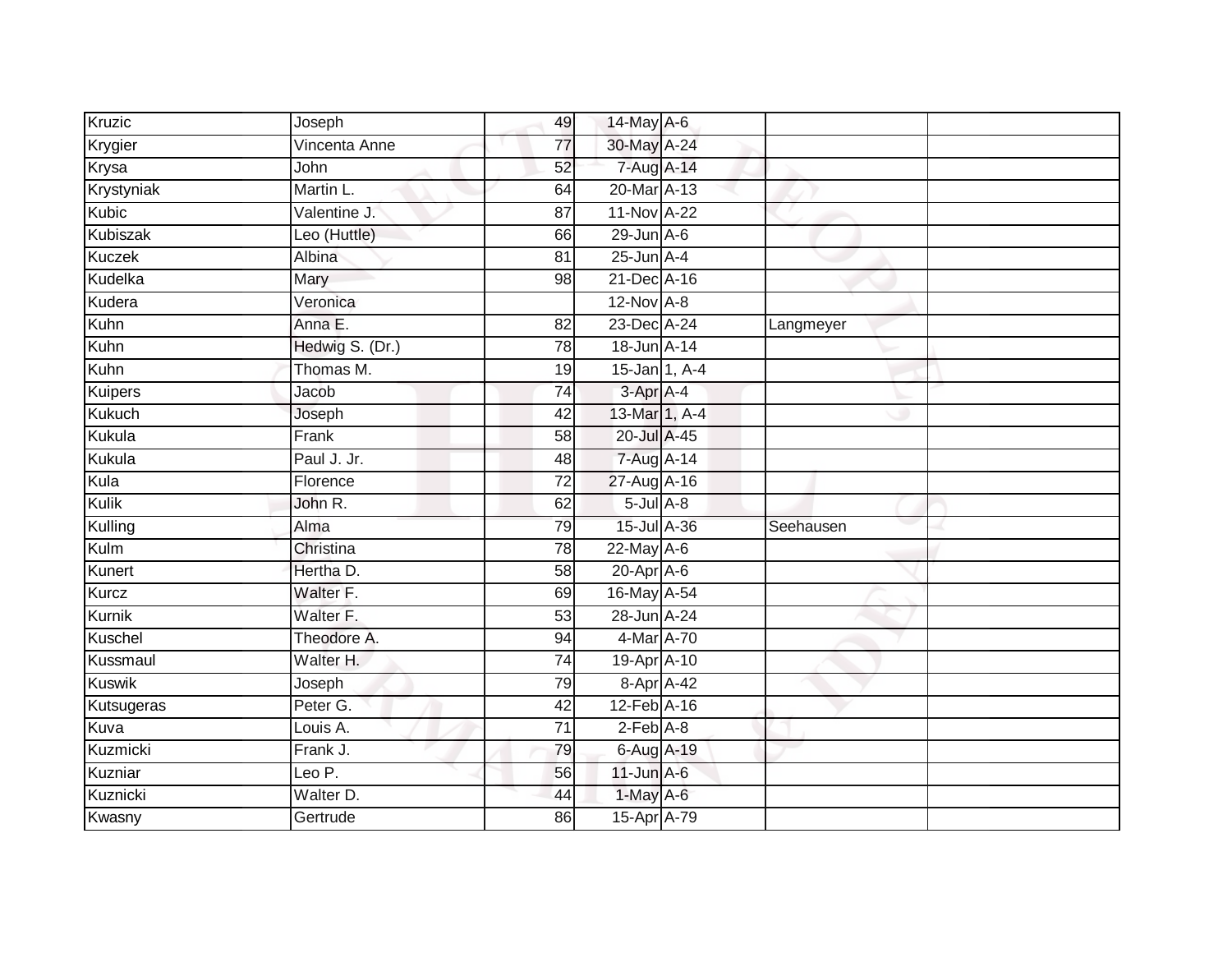| LaBarre  | Charles A.          | 59              | 24-Jul A-15     |             |            |  |
|----------|---------------------|-----------------|-----------------|-------------|------------|--|
| LaBrant  | Roy M.              | 20              | 5-Dec A-18      |             |            |  |
| Lachut   | Stella A.           | 54              | 23-Mar A-6      |             |            |  |
| Lacko    | Genevieve           | 50              | 23-Nov A-58     |             |            |  |
| Lagestee | Troy                | $\overline{2}$  | 25-Feb A-22     |             |            |  |
| Lakatos  | Alex                |                 | 6-Jun A-37      |             |            |  |
| Lakin    | Danny L.            | 25              | $25$ -Jun $A-4$ |             |            |  |
| Lalowski | Mary Julie (Sister) | 56              | 15-Jun A-16     |             |            |  |
| Lamar    | Alonzo Love         | $\overline{71}$ | $1-Oct$ A-7     |             |            |  |
| Lamar    | Sidney Jr.          | 49              | 27-Jun A-42     |             |            |  |
| Lamm     | Charels             | 50              | $23 -$ Jul      | $\mathbf 1$ |            |  |
| Landin   | Theodore A.         | 60              | 29-May A-18     |             |            |  |
| Landreth | Donald J.           | 61              | 13-Apr A-18     |             |            |  |
| Landrum  | Kevin               | 18              | 23-May A-16     |             |            |  |
| Lane     | Stanley L.          | 78              | 26-Jun A-6      |             |            |  |
| Lanham   | Lula                | 64              | 7-Jun A-10      |             |            |  |
| Lantz    | Lawrence R.         | $\overline{72}$ | 23-Feb A-30     |             |            |  |
| Lape     | William C.          | 39              | 29-Apr A-22     |             |            |  |
| Lapsley  | Robert Jr. (Dr.)    | 51              | $21-Aug$ A-4    |             |            |  |
| Lariccia | Mary (Emily)        | $\overline{71}$ | 28-Nov A-20     |             |            |  |
| Larocca  | Barbara (Bess)      | 68              | $2$ -Oct $A$ -6 |             | Wandrowski |  |
| LaSalle  | Frank W.            | 80              | 27-Feb A-12     |             |            |  |
| Lattin   | Mina M.             | 50              | 19-Nov A-21     |             |            |  |
| Lauerman | Alex J.             | 73              | 20-May A-28     |             |            |  |
| Lauerman | Jerome J.           | 84              | 24-May A-6      |             |            |  |
| Lauerman | Mary R.             |                 | 21-Nov A-54     |             |            |  |
| Laughlin | Melvin              | 62              | 14-Jan A-40     |             |            |  |
| Lavelle  | Joanne E.           | 47              | 25-Jul A-39     |             |            |  |
| Laver    | Ronald C.           | 30              | 14-Nov A-44     |             |            |  |
| Lawhon   | Frances             | 37              | 25-Nov A-66     |             |            |  |
| Lawrence | William J. (Villa)  | 68              | 10-Apr A-12     |             |            |  |
| Lawver   | Clarence E.         | $\overline{75}$ | 16-Dec A-28     |             |            |  |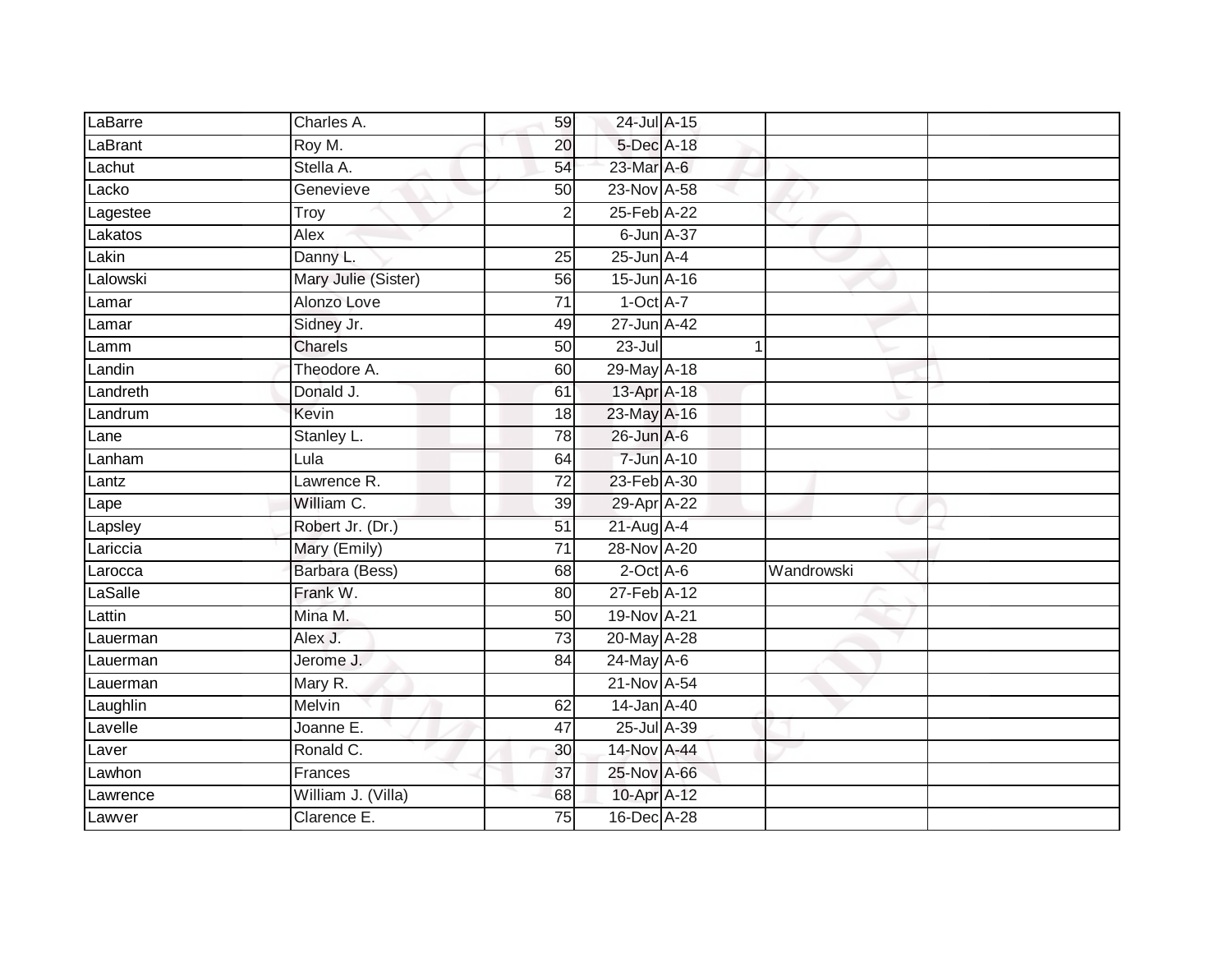| Lawyer    | Rhea F.                  |                | 26-Oct A-26      |  |  |
|-----------|--------------------------|----------------|------------------|--|--|
| Lazar     | Mary A.                  | 74             | 24-Aug A-10      |  |  |
| Leal      | Arturo                   | 59             | 16-Feb A-18      |  |  |
| Lear      | Harold V.                | 78             | $20$ -Feb $A$ -4 |  |  |
| Leas      | <b>Florence Griffith</b> | 80             | 19-Sep A-18      |  |  |
| Lease     | Harry L:                 | 69             | $10$ -Jul $A-6$  |  |  |
| Leaver    | Oma                      | 87             | 23-Sep A-60      |  |  |
| Leavitt   | Joseph A.                | 68             | 26-Mar A-12      |  |  |
| LeBoeuf   | Jessie E.                | 87             | $20$ -Nov $A-6$  |  |  |
| Leckman   | John J.                  | 68             | 16-Jan A-20      |  |  |
| Lee       | Henrietta M.             | 66             | 29-Mar A-12      |  |  |
| Lee       | Leora Bell               | 66             | $26$ -Jun $A-6$  |  |  |
| Lee       | <b>Walter Ray</b>        | 62             | 28-Feb A-24      |  |  |
| Leer      | Alvin                    | 65             | 6-Sep A-10       |  |  |
| Leff      | Frank J.                 | 83             | 19-Jun A-20      |  |  |
| Lefkofsky | Shirley                  | 78             | 17-Jun A-26      |  |  |
| Leinweber | Christine                | 86             | 8-Aug A-53       |  |  |
| Leisge    | Portia                   | 72             | 3-Jun A-36       |  |  |
| Leith     | John M.                  | 62             | $8-MarA-6$       |  |  |
| Lekas     | Helen                    | 80             | 24-Dec A-10      |  |  |
| Lembcke   | John J.                  | 87             | 10-Jun A-28      |  |  |
| LeMieux   | Lucinda M.               | 61             | 24-May A-6       |  |  |
| Lemmon    | Floyd                    | 66             | 16-Nov A-8       |  |  |
| Lennertz  | Fred A. Sr.              | 70             | 21-Dec A-16      |  |  |
| Lenzo     | <b>Jason Michael</b>     | 31/2<br>months | 24-Dec A-10      |  |  |
| Lequia    | Jan                      | 24             | $2-Sep$ $A-8$    |  |  |
| Lescak    | Julia                    | 51             | 26-Jan A-15      |  |  |
| Lesiecki  | Sophie                   | 69             | 14-Oct A-41      |  |  |
| Lesko     | Julia                    | 59             | 4-Mar A-70       |  |  |
| Lesniak   | Sharon Ann               | 11             | 19-Sep A-18      |  |  |
| Letchon   | Gust T.                  | 82             | $25$ -Jun $A-4$  |  |  |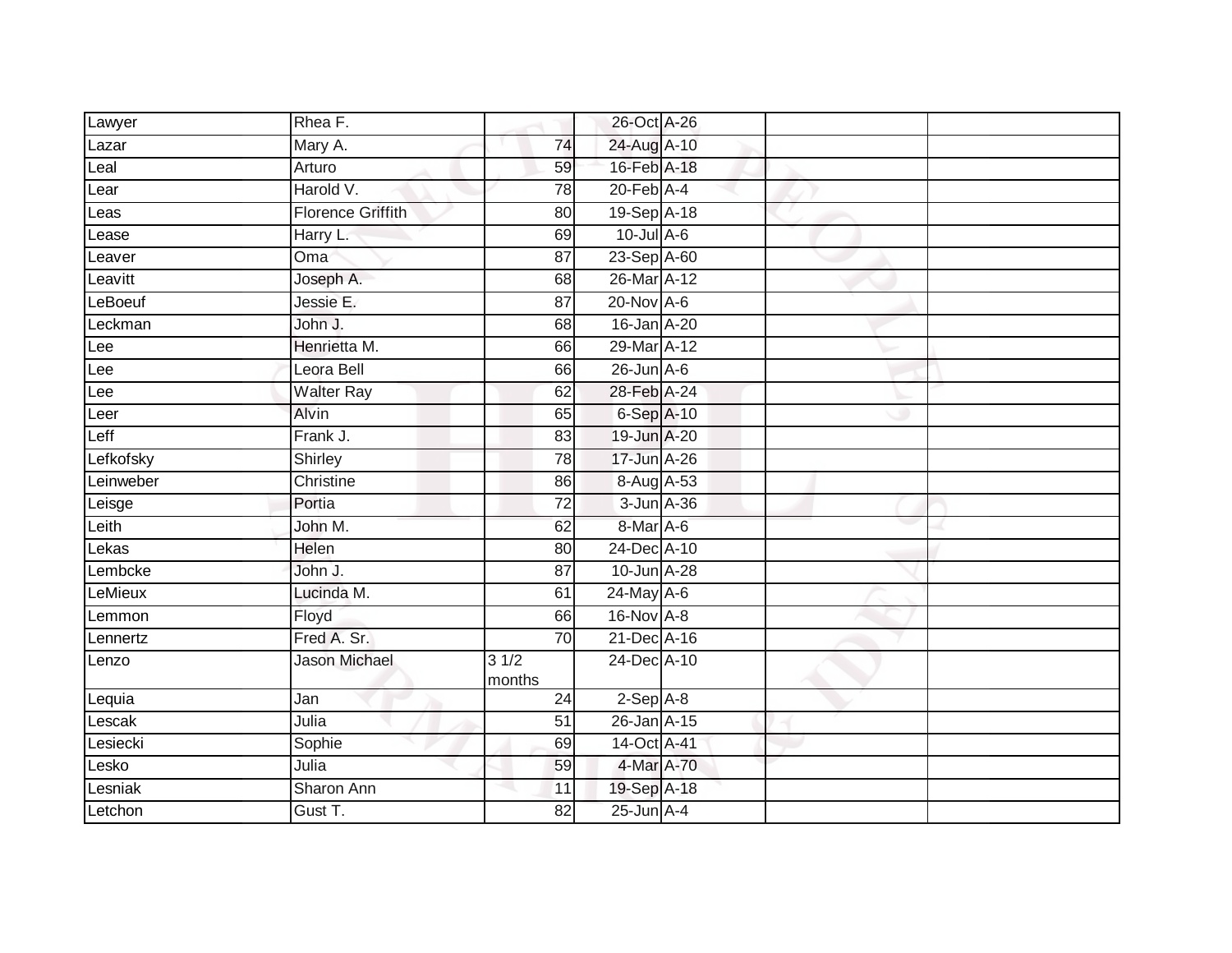| Lever                          | Robert G.            | 85              | 10-Sep A-4       |                |          |  |
|--------------------------------|----------------------|-----------------|------------------|----------------|----------|--|
| Levin                          | Ethel                | 78              | 5-Mar A-6        |                |          |  |
| Lewandowski                    | Frank J.             | 66              | 13-Sep A-8       |                |          |  |
| Lewis                          | Emma M.              | 84              | 5-Dec A-18       |                |          |  |
| Lewis                          | <b>James Ronald</b>  | $\overline{2}$  | $31$ -Jul $A-6$  |                |          |  |
| Lewis $\overline{\phantom{a}}$ | Reuben Sr.           | 51              | 10-Oct A-33      |                |          |  |
| Lifschitz                      | Bernard (Benny)      | 79              | 28-Mar A-22      |                |          |  |
| Lignell                        | Gustav A.            | 93              | 31-Dec A-20      |                |          |  |
| Limbaugh                       | James E.             | 58              | 12-Jan A-28      |                |          |  |
| Liming                         | Mary Ethyl           | 78              | 15-Aug A-10      |                |          |  |
| Lind                           | Irene M.             | 57              | 17-Aug A-18      |                | Obremski |  |
| Lind                           | Spencer A.           | 71              | 30-Dec A-54      |                |          |  |
| Lindahl                        | Walter J.            | 70              | $22$ -Jan A-6    |                |          |  |
| Lindenmeyer                    | Arthur T.            | 86              | 6-Dec A-33       |                |          |  |
| Lindh                          | Frank                | 76              | 18-Mar A-44      |                |          |  |
| Lindley                        | Delmar F. (Del)      | 59              |                  | 29-Jan 1, A-16 |          |  |
| Lindquist                      | Williard             | 65              | 3-Jan A-36       |                |          |  |
| Lindsey                        | Clifford H. Sr.      | 51              | 8-Jan A-8        |                |          |  |
| Lindsey                        | Rachel               | 92              | 31-Jul A-6       |                |          |  |
| Linn                           | Ina A.               | 68              | $11-Sep$ A-4     |                |          |  |
| Lipkovitch                     | <b>James Patrick</b> | Infant          | 30-Nov A-30      |                |          |  |
| Lipkovitch                     | Julie Ann            | Infant          | 30-Nov A-30      |                |          |  |
| Lis                            | John                 |                 | $21$ -Jan $A-22$ |                |          |  |
| Lisius                         | Gerald W.            | 60              | 7-Oct A-34       |                |          |  |
| Little                         | <b>James Elton</b>   | 68              | 28-Nov A-20      |                |          |  |
| Lobonc                         | George               | 48              | 18-Oct A-14      |                |          |  |
| LoCascio                       | Charles              | 68              | 1-Nov A-42       |                |          |  |
| Lock                           | Donald               | 25              | 13-Mar           | $\mathbf 1$    |          |  |
| Lockhart                       | John G. Sr.          | 67              | 18-Jan A-28      |                |          |  |
| Lockwood                       | Llewellyn D. (Rev.)  | 67              | 5-Feb A-21       |                |          |  |
| Lohse                          | Sarah E.             | 85              | 27-Nov A-10      |                |          |  |
| Lolkema                        | John                 | $\overline{56}$ | 18-Jan A-28      |                |          |  |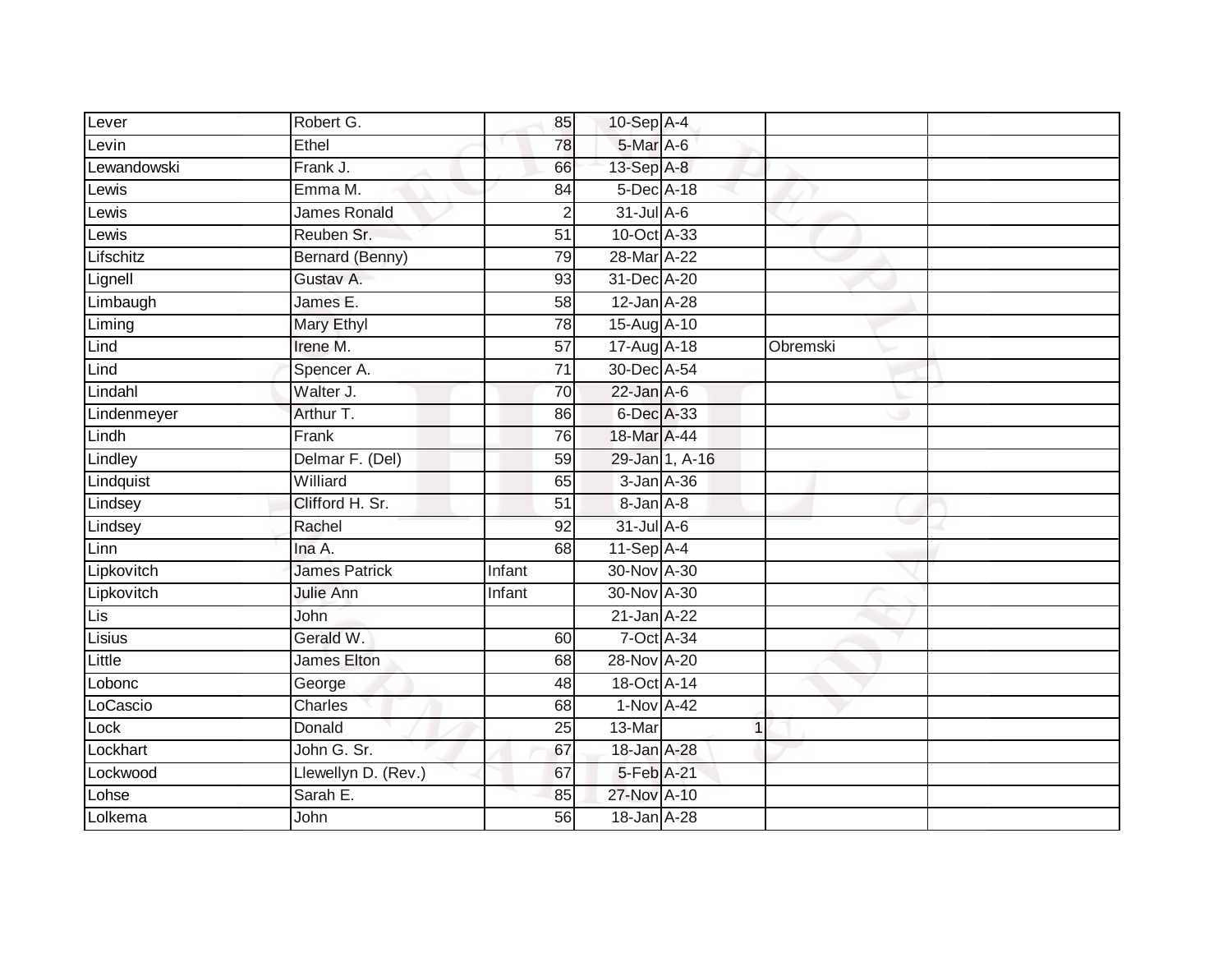| Long      | William       | 57              | 22-Aug A-6                  |            |           |  |
|-----------|---------------|-----------------|-----------------------------|------------|-----------|--|
| Looby     | Tyrannus      | 75              | 30-May A-24                 |            |           |  |
| Lopez     | Edward        | $\overline{20}$ | 13-Jun A-16                 |            |           |  |
| Lord      | Charles       | 36              | $2-Sep$                     |            |           |  |
| Lord      | Georgia       |                 | $2-Sep$                     |            |           |  |
| Lorenz    | Wilbert H.    | 59              | 7-Aug A-14                  |            |           |  |
| Lousheff  | Gregory       | 18              | $23 -$ Jul                  |            |           |  |
| Lovro     | Frank         | $\overline{71}$ | 12-Aug A-18                 |            |           |  |
| Lowden    | William J.    | $\overline{77}$ | $19$ -Feb $A$ -6            |            |           |  |
| Lowe      | Henry F.      | $\overline{87}$ | 3-Jun A-36                  |            |           |  |
| Lowery    | Emily         |                 | 22-Feb A-24                 |            | Smith     |  |
| Loy       | Mary          | 80              | 13-Feb A-20                 |            |           |  |
| Lozzi     | Marla C.      | 74              | 6-Feb A-14                  |            |           |  |
| Luberda   | Anna          | 83              | 10-Jun A-28                 |            |           |  |
| Lucas     | Andrew L.     | 53              | 10-Oct A-33                 |            |           |  |
| Lucente   | Cora Mae      | 41              | 6-Aug A-19                  |            |           |  |
| Luchene   | Ruth A.       | 50              | 4-Nov A-45                  |            |           |  |
| Ludwa     | Viola         | 55              | 13-Apr A-18                 |            |           |  |
| Luebker   | Ann           | 55              | 26-Oct A-26                 |            | Rastovski |  |
| Lueder    | Gladys        | 61              | $22$ -May $A-6$             |            |           |  |
| Lukacs    | Joseph J.     | 85              | 10-Dec A-10                 |            |           |  |
| Lukasik   | Agnes         | 85              | $20$ -Feb $\overline{A}$ -4 |            |           |  |
| Luketic   | Michael B.    | 73              | $13-Nov$ 1, A-4             |            |           |  |
| Lukmann   | Lester C. Sr. | 70              | 22-Jun A-10                 |            |           |  |
| Lukowski  | Raymond R.    | 57              | $11$ -Jun $A-6$             |            |           |  |
| Lumley    | Marjorie      |                 | 13-Dec A-30                 |            | O'Brien   |  |
| Lundewall | Earl J.       | 49              | 29-Oct A-4                  |            |           |  |
| Lunsford  | Lincoln       | 64              |                             | 9-Apr A-18 |           |  |
| Lup       | James         | 80              | $15$ -Jan $A-4$             |            |           |  |
| Lupinski  | Vincent J.    | 60              | 16-Aug A-8                  |            |           |  |
| Lurie     | Sol           | 78              | $6$ -Jun $A$ -37            |            |           |  |
| Lusk      | Myrtle I.     | 76              | 15-Feb A-12                 |            |           |  |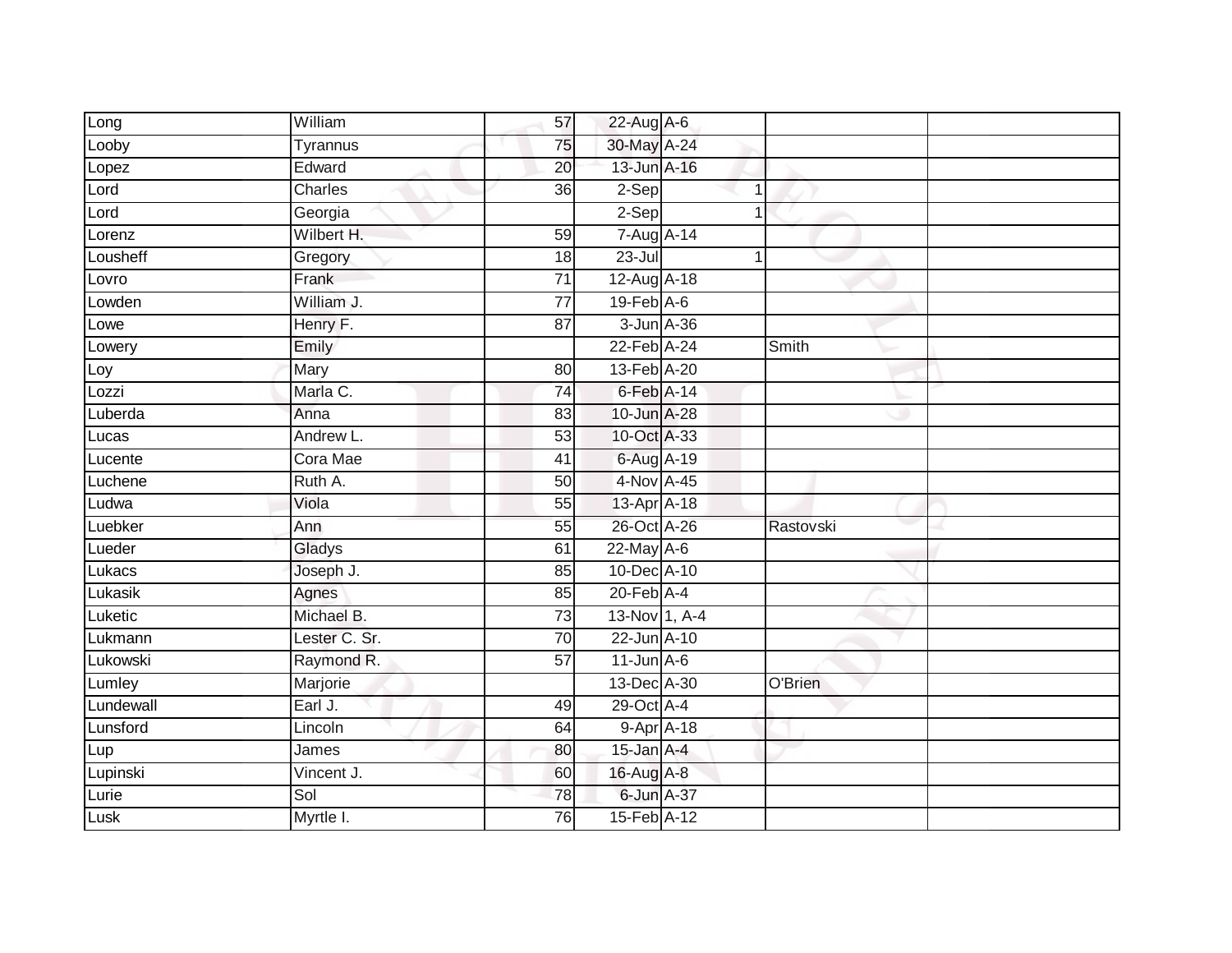| Lyman | Margaret         | 67 |                          |   |    |  |
|-------|------------------|----|--------------------------|---|----|--|
| Lynch | John W.          | 85 | 20-May A-28<br>2-Sep A-8 |   |    |  |
| Lynch | Thomas           | 11 | $2-Mar$ A-4              |   |    |  |
| Lynch | William J. (Dr.) | 75 | $25$ -Jun $A-4$          |   |    |  |
|       |                  |    |                          |   |    |  |
|       |                  |    |                          |   |    |  |
|       |                  |    |                          |   |    |  |
|       |                  |    |                          |   |    |  |
|       |                  |    |                          |   |    |  |
|       |                  |    |                          |   |    |  |
|       |                  |    |                          |   |    |  |
|       |                  |    |                          |   |    |  |
|       |                  |    |                          |   |    |  |
|       |                  |    |                          |   | o  |  |
|       |                  |    |                          |   |    |  |
|       |                  |    |                          |   |    |  |
|       |                  |    |                          |   |    |  |
|       |                  |    |                          |   |    |  |
|       |                  |    |                          |   | e. |  |
|       |                  |    |                          |   |    |  |
|       |                  |    |                          |   |    |  |
|       |                  |    |                          |   |    |  |
|       |                  |    |                          |   |    |  |
|       |                  |    |                          |   |    |  |
|       |                  |    |                          |   |    |  |
|       |                  |    |                          |   |    |  |
|       |                  |    |                          |   |    |  |
|       |                  |    |                          |   |    |  |
|       |                  |    |                          |   |    |  |
|       |                  |    |                          |   |    |  |
|       |                  |    |                          | ≻ |    |  |
|       |                  |    |                          |   |    |  |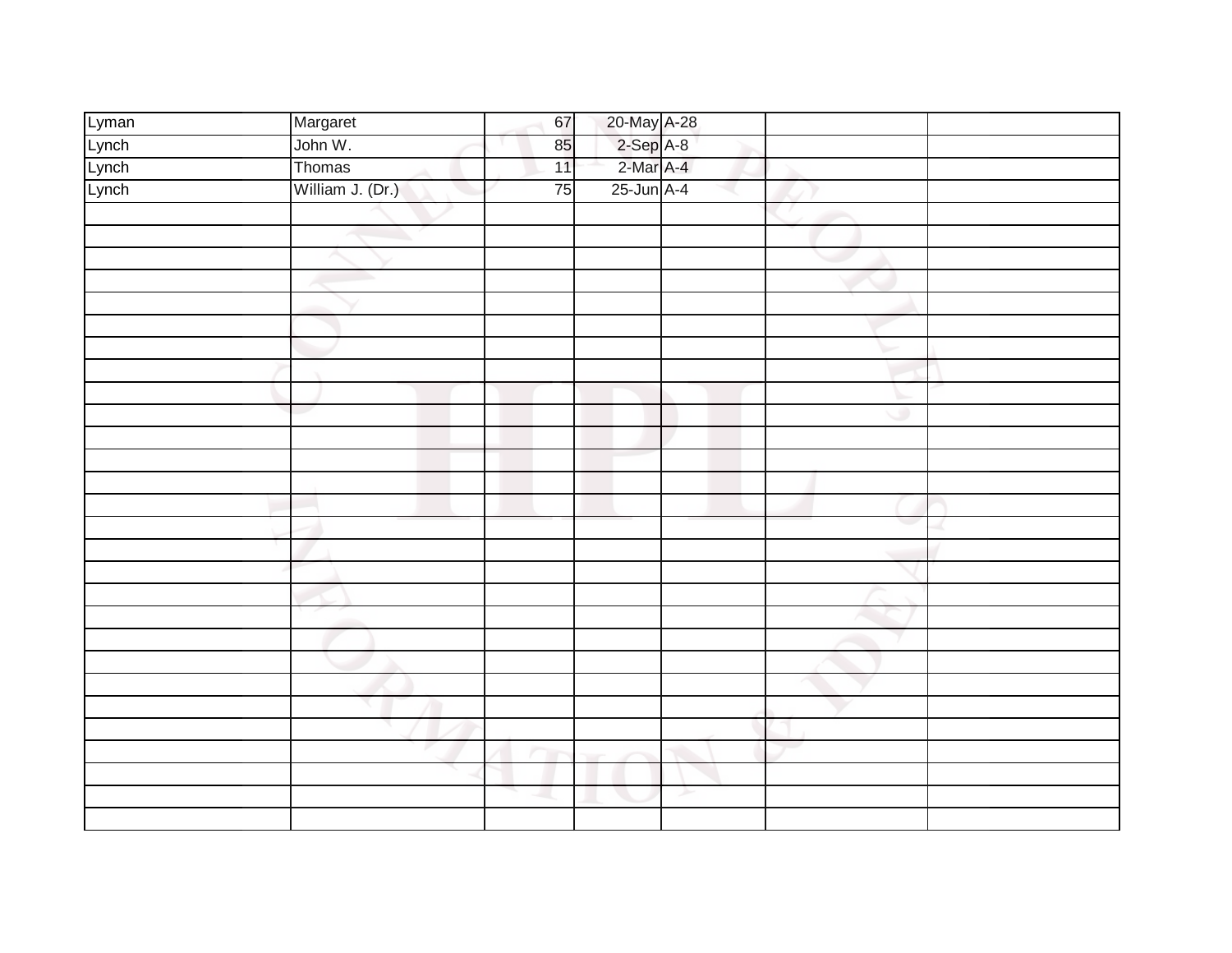| <b>Surname</b>    | <b>Given</b>           | Age             | <b>Date</b>      | Page           | <b>Maiden</b>  | <b>Note</b>       |
|-------------------|------------------------|-----------------|------------------|----------------|----------------|-------------------|
| <b>Mabins</b>     | Alex                   | 69              | 4-Apr A-28       |                |                |                   |
| Mac Donald        | Eleanore M.            | 59              | 8-Jan A-8        |                |                |                   |
| MacDougall        | Dorothy L.             | 54              | 28-Oct A-62      |                | <b>Richter</b> |                   |
| <b>MacFarlane</b> | Margaret               | 79              | 8-Oct A-15       |                |                |                   |
| Mach              | John F.                | 63              | 31-Dec A-20      |                |                |                   |
| <b>Macias</b>     | Francisco              | 64              | 21-Feb A-45      |                |                |                   |
| Maciejewski       | George                 | 80              | 5-Sep A-18       |                |                |                   |
| Mackey            | <b>Bessie Pearl</b>    | 79              | $23$ -Apr $A$ -6 |                |                |                   |
| Mackiewicz        | Julia                  | 90              | 27-Feb A-12      |                |                |                   |
| Mackiewicz        | <b>Stanley</b>         | 66              | $22$ -May $A-6$  |                |                |                   |
| Mackle            | John A. (Bill)         | 54              | $12$ -Jun $A$ -6 |                |                |                   |
| Macko             | John                   | 76              | 29-Jun A-6       |                |                |                   |
| Mackowiak         | Michalene (Minnie)     | $\overline{71}$ | 7-Oct A-34       |                |                |                   |
| Mackowiak         | Stanley J.             | 46              | 3-Apr A-4        |                |                |                   |
| MacLean           | Jim H.                 | 65              | 3-Jan A-36       |                |                |                   |
| Madejczyk         | <b>Stanley (Yates)</b> | $\overline{77}$ | 22-Oct A-16      |                |                |                   |
| Madsen            | Richard                | 58              | 14-May A-6       |                |                |                   |
| Madvek            | Samuel                 | 84              | 5-Mar A-6        |                |                |                   |
| Maggio            | Maria A.               | $\overline{80}$ | 22-Apr A-28      |                |                |                   |
| Maglio            | Chris                  | 13              | $8 -$ Jul        |                | 1              |                   |
| Magnisalis        | Gus                    | 83              | $31$ -Jul A-6    |                |                |                   |
| Magrames          | Constantina            | 80              | 11-Jul A-10      |                |                |                   |
| Mahoney           | John F.                | 60              |                  | 12-Aug 1, A-18 |                | Picture included. |
| Mahoney           | Joseph A.              |                 | 13-Aug A-16      |                |                |                   |
| Mahs              | Robert V.              | 78              | $7-SepA-4$       |                |                |                   |
| Maicher           | Sophie                 | 78              | 25-Jul A-39      |                |                |                   |
| Maier             | Maxine M.              |                 | 28-Aug A-18      |                |                |                   |
| Majchrowicz       | Alexander S.           | 70              | 20-Jun A-22      |                |                |                   |
| Majeski           | Joseph Sr.             |                 | 4-Sep A-14       |                |                |                   |
| Major             | <b>Mattie L</b>        | 60              | 3-Apr A-4        |                |                |                   |
| Majoros           | Gizella                | 76              | 28-Feb A-24      |                |                |                   |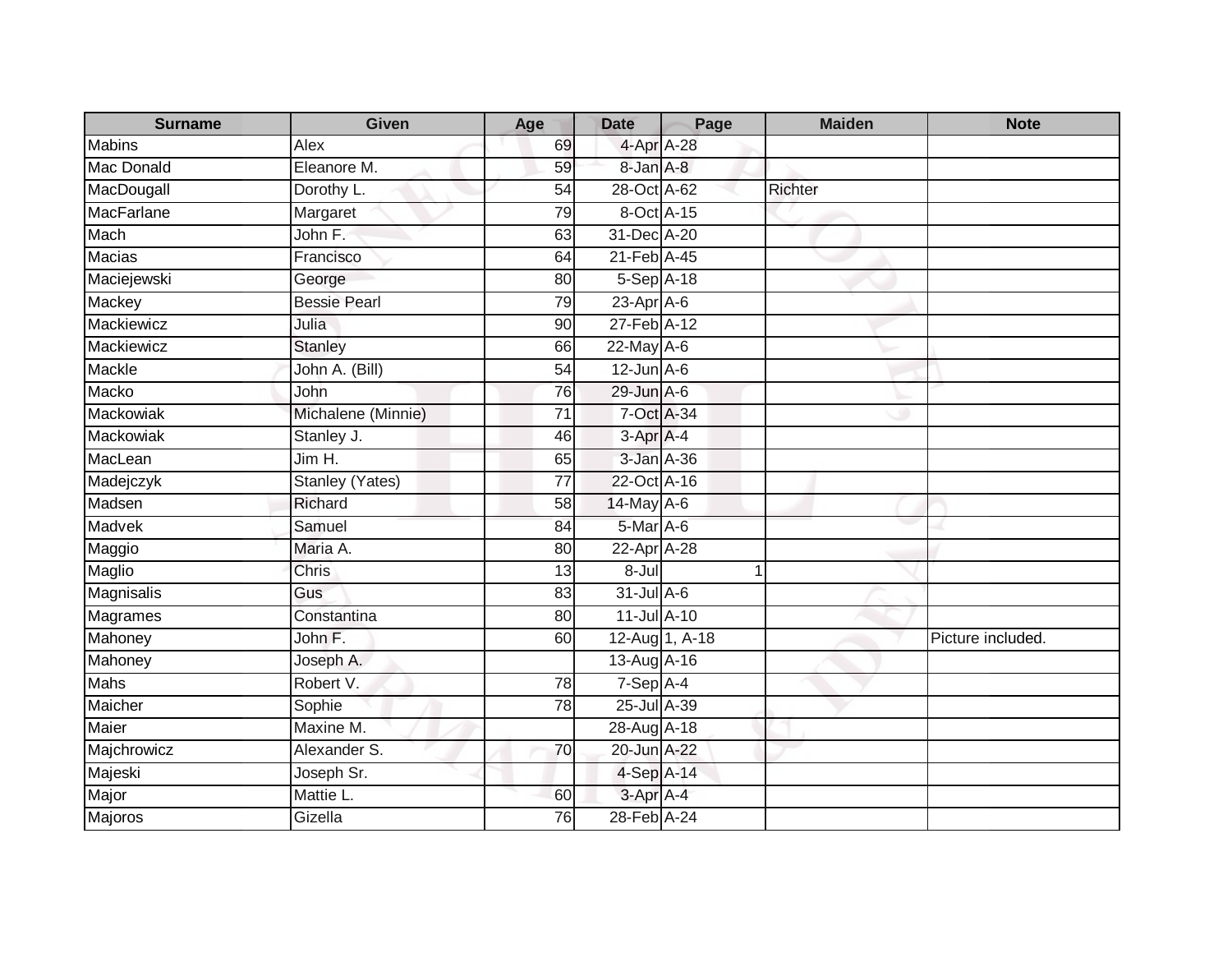| Majowski       | Stanley         | 63              | 16-Feb A-18      |              |  |
|----------------|-----------------|-----------------|------------------|--------------|--|
| Majtan         | Susan           | 81              | 17-May A-55      |              |  |
| Maki           | John            | 85              | 1-Jul A-70       |              |  |
| Maki           | Saima E.        | 82              | 21-Nov A-54      |              |  |
| Makody         | John            | $\overline{80}$ | 25-Sep A-25      |              |  |
| Maksymczak     | Frank (Blackie) | 69              | 16-Apr A-30      |              |  |
| Malczynski     | Stefan F.       | 69              | 24-Jan A-22      |              |  |
| <b>Malene</b>  | Walter S.       | 60              | $19$ -Feb $A$ -6 |              |  |
| Malizia        | Douglas         | 28              | 12-Sep A-12      |              |  |
| Malkewicz      | William         | 63              | 22-Aug A-6       |              |  |
| Malo           | Emma C.         | 81              | 5-Dec A-18       |              |  |
| Malone         | Charles A.      | 77              | 24-Apr A-4       |              |  |
| Malone         | Sophrona        | 66              | 7-Sep A-4        |              |  |
| Mambourg       | Fred            | 77              | 5-Sep A-19       |              |  |
| Mamecke        | Mark A.         | 16              | 17-Dec A-16      |              |  |
| Mamrila        | John            | 77              | 22-May A-6       |              |  |
| Mamula         | Joseph          | 82              | 8-Jul A-36       |              |  |
| Mamunski       | Lucille         | 54              | 25-Mar A-28      |              |  |
| Mandas         | Koula (Kay)     | 63              | $21$ -Nov $A-54$ |              |  |
| <b>Manetas</b> | Constantine N.  | 74              | 8-Feb A-14       |              |  |
| Mangiaracina   | Philip          | 45              | 20-Aug A-12      |              |  |
| <b>Manis</b>   | Dewey J. (Mac)  | $\overline{74}$ | 26-Oct A-26      |              |  |
| Mankey         | Lena            | 86              | 26-Jan A-15      |              |  |
| Mann           | Edna M.         | 62              | 24-Jul A-15      |              |  |
| Manthie        | Raymond         | 71              | 11-Dec A-12      |              |  |
| Maranto        | Floronce        | 74              | 23-Sep A-60      |              |  |
| Marchlik       | Peter           | 80              | 10-Oct A-33      |              |  |
| Marciniak      | Mathew          | 58              | $13-Nov$ A-4     |              |  |
| Marcinkowski   | John            | 86              | 29-May A-18      |              |  |
| Marcon         | Maria           | 86              | 8-Jul A-36       | <b>Basso</b> |  |
| Markert        | Bessie L.       | 68              | 5-Feb A-21       |              |  |
| Markiewicz     | <b>Steve</b>    |                 | 1-Nov A-42       |              |  |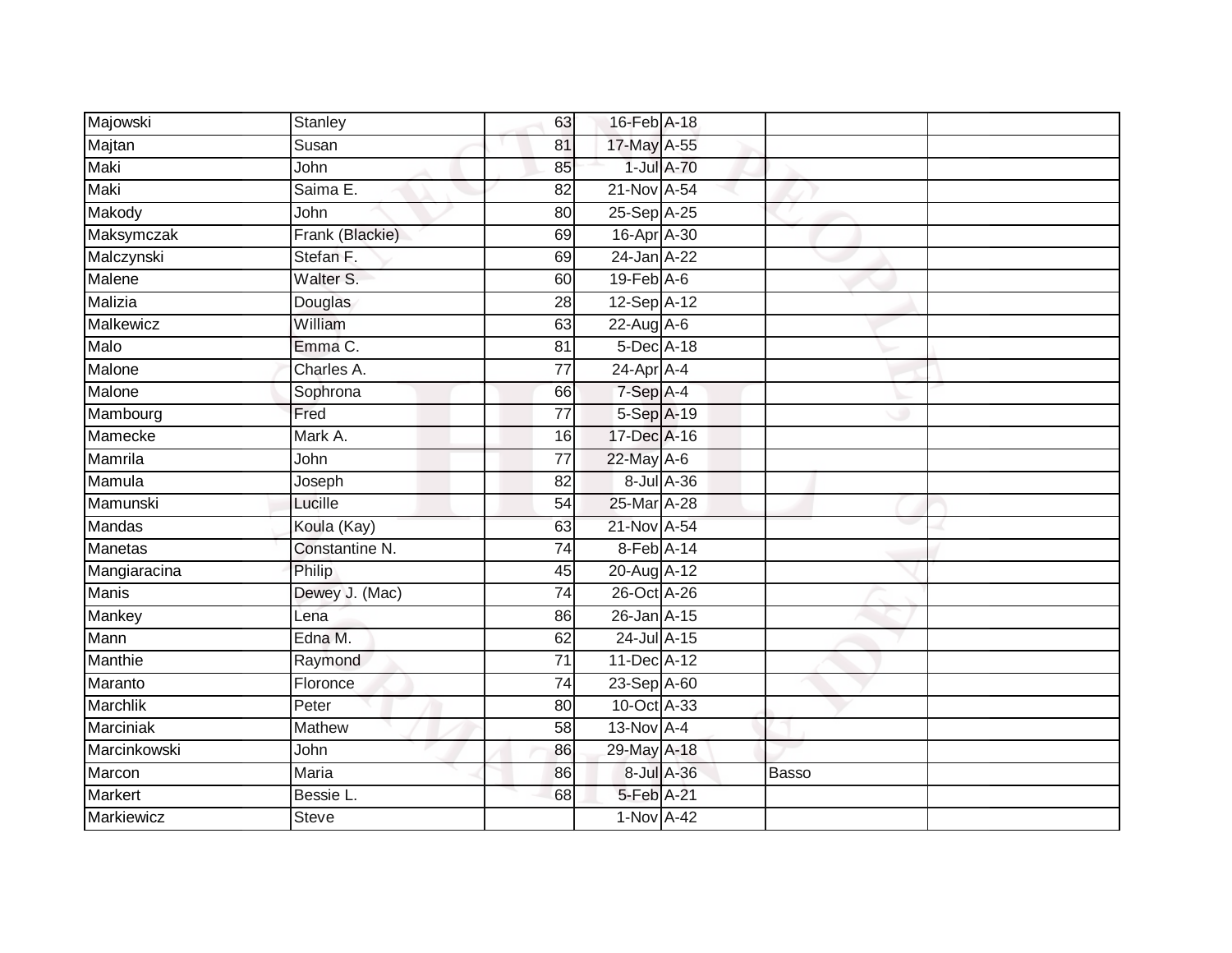| Markovich       | Katherine           | 64              | 8-Apr A-42       |            |       |                   |
|-----------------|---------------------|-----------------|------------------|------------|-------|-------------------|
| <b>Marks</b>    | Emma Jean           | 60              | 22-Oct A-16      |            |       |                   |
| Markwalder      | Mary Agnes          |                 | $12$ -Oct $A$ -4 |            |       |                   |
| Marovich        | Michael J.          | 65              | 11-May A-16      |            |       |                   |
| Marshall        | Alexander           | 63              |                  | 8-Jul A-36 |       |                   |
| Marshall        | Catherine Nyhoff    | 84              | $2$ -Nov $A-6$   |            |       |                   |
| Marszalek       | Frank               | 65              | 5-Sep A-18       |            |       |                   |
| Martich         | John J.             | 30              | 12-Mar A-22      |            |       |                   |
| <b>Martich</b>  | Mildred M. (Millee) | 61              | $2$ -Jul $A-4$   |            |       |                   |
| Martin          | Cassander           | 71              | 4-Mar A-70       |            |       |                   |
| Martin          | Cynthia Jeannine    | Infant          | 16-Apr A-30      |            |       |                   |
| Martin          | Dora L.             | 89              | 11-Mar A-46      |            |       |                   |
| Martin          | Harley E.           | 74              | $21$ -May $A-8$  |            |       |                   |
| Martin          | Oscar L.            | 77              | 18-May A-37      |            |       |                   |
| <b>Martinez</b> | Maria Carmen        | 18              | 28-Mar A-22      |            |       |                   |
| Martyniuk       | Marion              | 24              | 7-May A-14       |            |       |                   |
| Marx            | Emma F.             | 91              | $2-Apr$ A-8      |            |       |                   |
| Maslanka        | Elizabeth M.        | 59              | 26-Jan A-15      |            | Golab |                   |
| Mason           | Edward F.           | 55              | 11-Oct A-35      |            |       |                   |
| Mason           | Walter              | 68              | 20-Dec A-46      |            |       |                   |
| Mason           | William             | 3               | 14-Mar A-24      |            |       |                   |
| Massey          | Evelina             | 58              | 25-Feb A-22      |            |       |                   |
| Mastej          | Joseph S.           | 56              | 17-Oct A-20      |            |       |                   |
| Masulovich      | Milos (Mike)        | 77              | 30-Oct A-6       |            |       |                   |
| Mataske         | Anna G.             | 61              | 12-Feb A-16      |            |       |                   |
| Matesic         | Andrew P.           | 36              | 25-May A-20      |            |       |                   |
| <b>Mathes</b>   | William P.          | $\overline{74}$ | 20-Aug A-12      |            |       |                   |
| <b>Mathias</b>  | Etta J.             | 56              | 7-Dec A-18       |            |       |                   |
| <b>Matias</b>   | Andrew S. Sr.       | 65              | 9-Sep A-34       |            |       |                   |
| Matlock         | Anthony (Tony)      | 12              | 5-Mar A-6        |            |       |                   |
| Matlock         | James (Sgt.)        | 29              | 12-Dec A-38      |            |       | Picture included. |
| <b>Matlock</b>  | William M.          | 65              | 31-Aug A-10      |            |       |                   |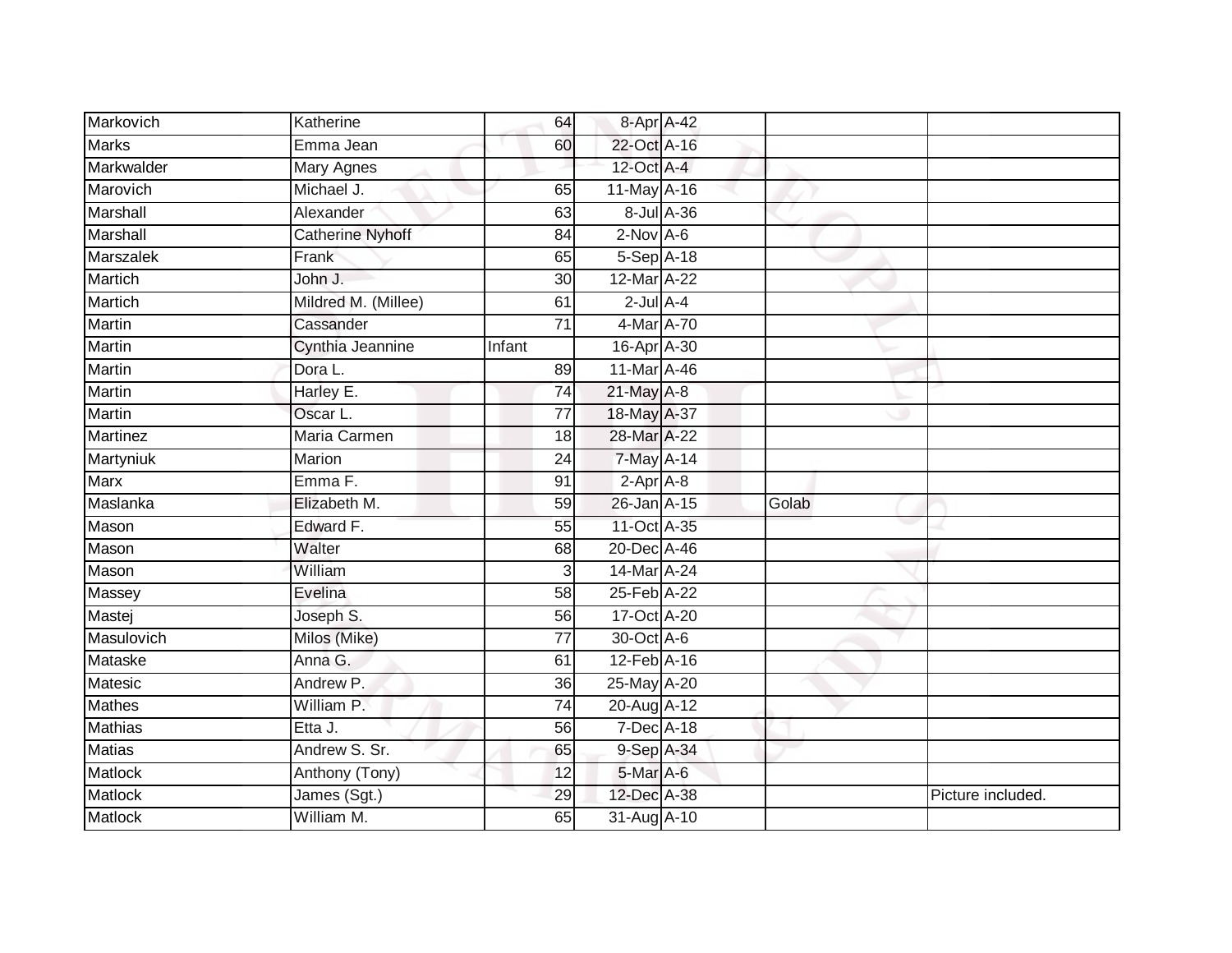| Matovina        | Joseph J.              | 63              | 16-Apr A-30      |  |                                 |
|-----------------|------------------------|-----------------|------------------|--|---------------------------------|
| Matson          | Flora V.               | 68              | 8-May A-6        |  |                                 |
| <b>Matthews</b> | Gene E.                | 53              | 11-Oct A-35      |  |                                 |
| Matuszak        | Adam W. (Otto)         | 76              | $10$ -Jul A-6    |  |                                 |
| <b>Mauck</b>    | <b>George Clifford</b> | $\overline{71}$ | 18-Oct A-14      |  |                                 |
| <b>Mauck</b>    | James H.               | 64              | 3-Jul A-18       |  |                                 |
| Mauder          | Walter                 | 78              | 25-May A-20      |  |                                 |
| Maxwell         | Edward C.              | 59              | 4-Mar A-70       |  |                                 |
| May             | Lester B.              | 53              | 15-Jun A-16      |  |                                 |
| Mazur           | Vincent                | 66              | 9-May A-38       |  | Also listed as<br>Mazurkiewicz. |
| Mazur           | Walter                 | 59              | 23-Dec A-24      |  |                                 |
| Mazurek         | George R.              | 52              | 30-Mar A-8       |  |                                 |
| Mc Adaragh      | Daniel R.              | $\overline{25}$ | 8-Jan A-8        |  |                                 |
| McAevelia       | George                 | 76              | $3$ -Jul $A$ -18 |  |                                 |
| <b>McAtee</b>   | Geraldine              | 69              | 16-Apr A-30      |  |                                 |
| <b>McBurney</b> | Jess H.                | 72              | 24-Jun A-26      |  |                                 |
| McCabe          | Joan Marilyn           | 43              | 7-Oct A-34       |  |                                 |
| <b>McCall</b>   | Mary Ella              | 68              | 18-Mar A-44      |  |                                 |
| <b>McCarney</b> | Viola                  | 85              | 29-May A-18      |  |                                 |
| <b>McCarthy</b> | Alma V.                | 60              | 20-Jun A-22      |  |                                 |
| <b>McCarthy</b> | Lorhetta I.            | 94              | 27-Dec A-15      |  |                                 |
| <b>McCarty</b>  | Eva M.                 | 43              | 23-Aug A-20      |  |                                 |
| <b>McCarty</b>  | Ruby F.                | 74              | $25$ -Jun $A-4$  |  |                                 |
| McClanahan      | Stella J.              | 51              | $27-Sep$ A-4     |  |                                 |
| McClelland      | Lucille                | 43              | $19$ -Jul $A-8$  |  |                                 |
| <b>McClure</b>  | Charles W. (Whitey)    | 74              | 14-Mar A-24      |  |                                 |
| McClure         | June F.                | 66              | $11$ -Jun $A$ -6 |  |                                 |
| McClure         | Mac M.                 | 71              | $9$ -Jan $A$ -12 |  |                                 |
| <b>McClure</b>  | Wayne C.               | 54              | 18-Sep A-8       |  |                                 |
| McCollum        | Jess R.                | 74              | 25-May A-20      |  |                                 |
| <b>McColly</b>  | Rosella                | 44              | 25-Jan A-35      |  |                                 |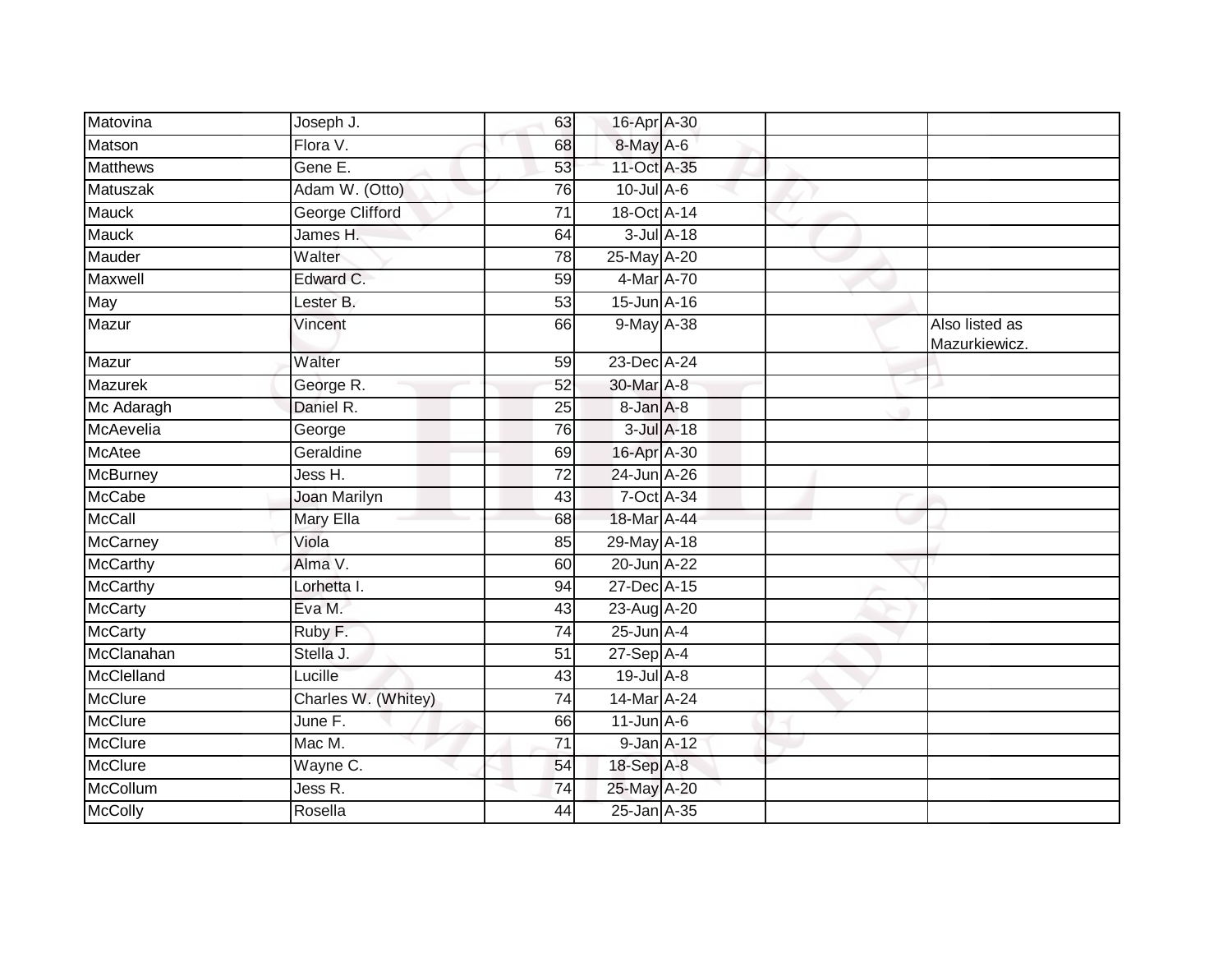| <b>McComas</b>   | Dale E.            | 67              | 5-Mar A-6       |            |  |
|------------------|--------------------|-----------------|-----------------|------------|--|
| McComber         | Margery            | 74              | 23-Nov A-58     |            |  |
| <b>McCorkel</b>  | Loretta            | 56              | 4-Jan A-30      |            |  |
| <b>McCormick</b> | Charles B.         | 59              | 6-Nov A-10      |            |  |
| <b>McCormick</b> | Ida                | 88              | 7-Mar A-20      |            |  |
| <b>McCoy</b>     | Virgil             | 48              | 8-Apr A-42      |            |  |
| McDaniel         | Charlie            | 78              | 14-Jan A-40     |            |  |
| <b>McDermott</b> | Kathryn I.         | 62              | 30-May A-24     |            |  |
| McDonald         | Elizabeth E.       | 80              | 17-May A-55     |            |  |
| McDonald         | Karen E.           |                 | 4-Sep A-14      |            |  |
| McDonald         | Mary (Mame)        | 80              | 30-May A-24     |            |  |
| McDonald         | Sharon L.          | 28              | 16-May A-54     | Ferguson   |  |
| <b>McElwee</b>   | John Sr.           | 80              | 21-May A-8      |            |  |
| <b>McGarry</b>   | John C.            | 67              | 24-Sep A-9      |            |  |
| <b>McGee</b>     | Delphine M.        | 63              | 29-Nov A-20     | <b>Box</b> |  |
| <b>McGee</b>     | R. C.              | 49              | 20-May          |            |  |
| <b>McGee</b>     | Rena M.            | 61              | 30-Apr A-4      |            |  |
| <b>McGill</b>    | <b>Walter Earl</b> | 64              | 3-Dec A-24      |            |  |
| <b>McGinn</b>    | William J. Sr.     | 67              | $26$ -Feb $A-8$ |            |  |
| <b>McGinnis</b>  | Violet (Vi)        | 61              | 23-Dec A-24     |            |  |
| <b>McGuire</b>   | Fred               | 75              | 19-Apr A-10     |            |  |
| <b>McHenry</b>   | Edward L.          | 48              | 30-Apr A-4      |            |  |
| <b>McHenry</b>   | Leonard            |                 | 10-May A-52     |            |  |
| McHenry          | Ray C. Sr.         |                 | 18-Mar A-44     |            |  |
| McInnes          | Irene E.           | 79              | $2$ -Oct A-6    |            |  |
| <b>McKay</b>     | <b>Rose Marie</b>  | 93              | $5$ -Jul $A$ -8 |            |  |
| <b>McKee</b>     | Laura C.           | 76              | 7-Feb A-22      | Mears      |  |
| McKeighan        | <b>Steve</b>       | 22              | 28-Jan A-22     |            |  |
| <b>McKinley</b>  | Mary               | 56              | $4$ -Dec A-26   | Siebenhaar |  |
| McKinzie         | Vestal J.          | 70              | 27-Dec A-15     |            |  |
| <b>McKown</b>    | Burt C.            | $\overline{75}$ | 1-Feb A-40      |            |  |
| McLaughlin       | Jane I.            |                 | 24-Oct A-37     |            |  |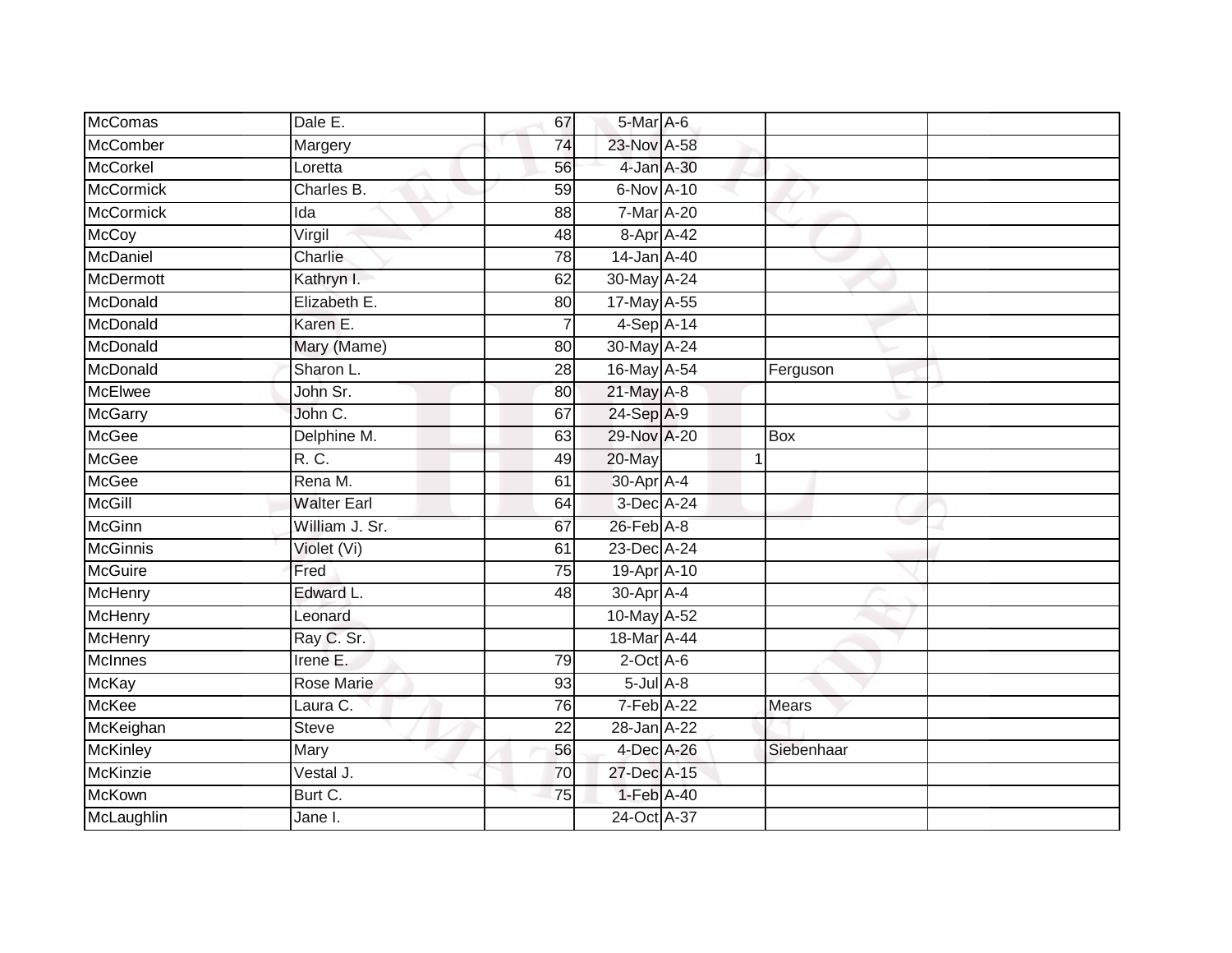| McLaughlin        | Peter J.            | 57              | 26-Jan A-15                 |  |  |
|-------------------|---------------------|-----------------|-----------------------------|--|--|
| McLaughlin        | Reba L.             | 71              | 9-Mar A-15                  |  |  |
| McLeod            | Clela M.            | 65              | 20-Dec A-46                 |  |  |
| McMillen          | Olive B.            | 76              | $17$ -Jul $A$ -6            |  |  |
| <b>McMillin</b>   | Alice B.            | $\overline{70}$ | 13-Jul A-10                 |  |  |
| McNamara          | Joseph T.           | 63              | $2-Sep$ $A-8$               |  |  |
| McNamara          | Patrick F. (Pat)    | 63              | 23-Oct A-21                 |  |  |
| McNelley          | Owen W.             | 75              | $19$ -Feb $\overline{A}$ -6 |  |  |
| <b>McPike</b>     | <b>Shane Ray</b>    | 6 days          | 11-Dec A-12                 |  |  |
| McQuiston         | Naomi Adelai        | 67              | 14-Jan A-40                 |  |  |
| McTigue           | Donald J.           | 62              | 27-Aug A-16                 |  |  |
| <b>McVey</b>      | Howard R.           | 73              | 13-Jul A-10                 |  |  |
| McVicar           | Yvonne              | 62              | 29-Mar A-12                 |  |  |
| <b>McWilliams</b> | Robert              | 72              | $13-MarA-4$                 |  |  |
| <b>Means</b>      | <b>Alan Hirsch</b>  | 18              | 10-Sep A-4                  |  |  |
| Meda              | Andrew              | 90              | 23-Nov A-58                 |  |  |
| Medina            | Guadalupe           | 48              | 25-May A-20                 |  |  |
| Meding            | Helen M.            | 59              | 27-Dec A-14                 |  |  |
| Medwell           | Esther              | 83              | 16-May A-54                 |  |  |
| Meece             | <b>Curtis Loren</b> | $\overline{2}$  | 18-Jun A-14                 |  |  |
| Meer              | Maureen             | 5               | $27$ -Apr $A$ -8            |  |  |
| Meisterling       | Robert C. Sr. (Dr.) | $\overline{58}$ | $19$ -Jan $A-8$             |  |  |
| Melendez          | Ricarda (Carmen)    | 45              | 29-Apr A-22                 |  |  |
| Meltzer           | <b>Berniece</b>     | 45              | 8-Jan A-8                   |  |  |
| Melvin            | Clifton W.          | 71              | $5$ -Jul $A$ -8             |  |  |
| <b>Melvin</b>     | Joseph H.           | 72              | $10$ -Jul A-6               |  |  |
| Menard            | Albert J.           | 50              | 8-May A-6                   |  |  |
| Menefee           | Earl                | 62              | 21-Dec A-16                 |  |  |
| <b>Menser</b>     | Robert              | 19              | $2-Nov$ A-6                 |  |  |
| Menyea            | George              | 79              | 3-May A-24                  |  |  |
| Mercer            | Mary R.             | 49              | 14-Jun A-10                 |  |  |
| Mercer            | Wynona              | $\overline{58}$ | 8-Oct A-15                  |  |  |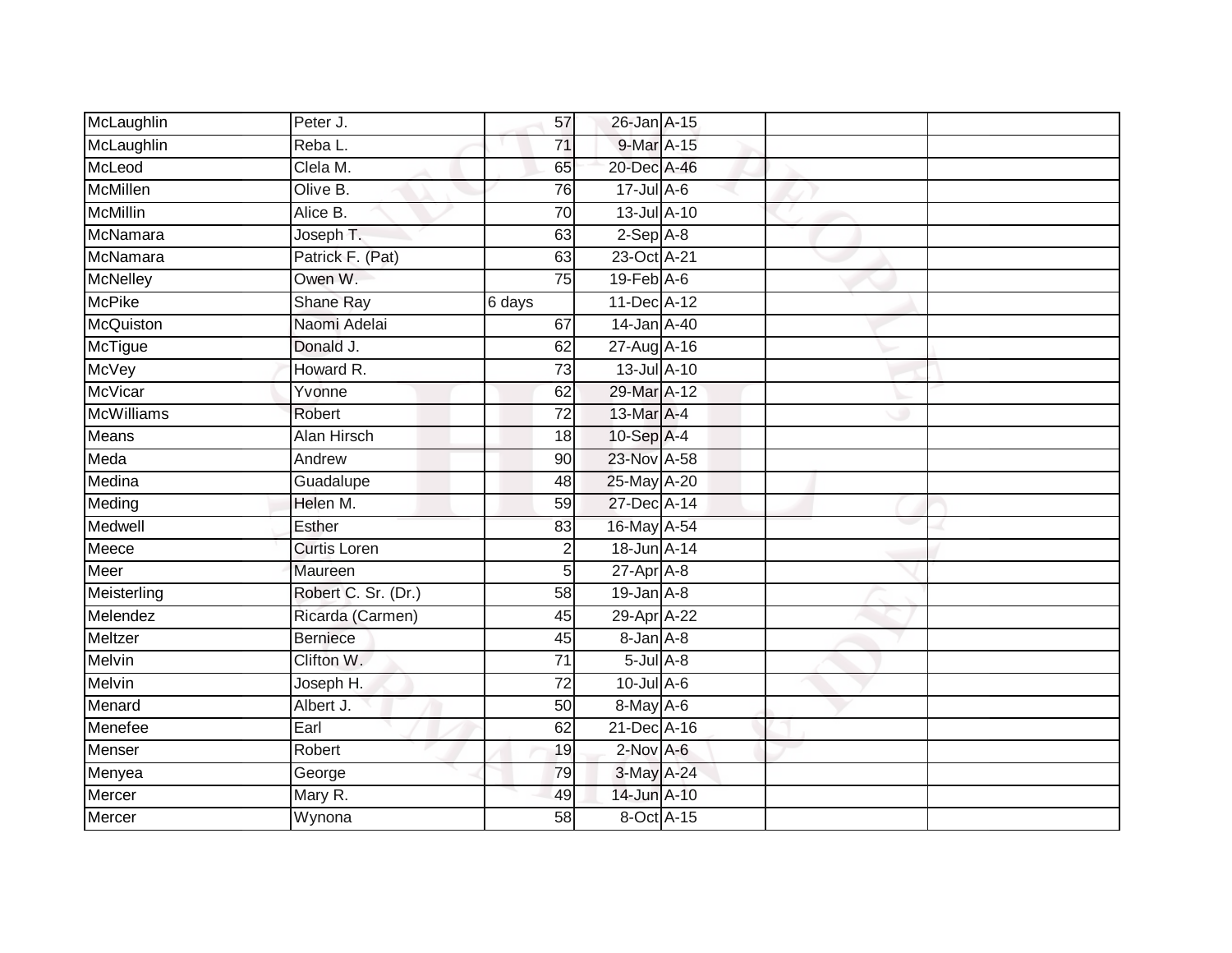| Metteal         | Henry R.           | 83              | 10-Apr A-12      |              |         |
|-----------------|--------------------|-----------------|------------------|--------------|---------|
| Metzger         | Ralph C.           | 66              | 9-Oct A-6        |              |         |
| Meyer           | Gibson A.          | 63              | $21$ -Aug $A-4$  |              |         |
| Michael         | <b>Bettie June</b> | 46              | 23-Mar A-6       |              |         |
| Michael         | John F.            | $\overline{57}$ | 23-Nov A-58      |              |         |
| Michael         | Laura Diane        | 16              | 17-Sep A-16      |              |         |
| Michalak        | <b>Stella</b>      | $\overline{73}$ | 14-Oct A-41      |              |         |
| Michnal         | Walter             | 83              | 6-Mar A-14       |              |         |
| Mickey          | Estella C.         | $\overline{71}$ | $19$ -Feb $A$ -6 |              |         |
| Mickols         | Hutchins Sr.       | 56              | $8$ -Mar $A$ -6  |              |         |
| Mickow          | Dorothy M.         | 63              | 8-Jun A-13       |              |         |
| Mihalareas      | Asimo              | 78              | 4-Feb A-22       |              |         |
| Mika            | Mary J.            | 82              | 14-Dec A-44      |              |         |
| Mika            | <b>Stanley</b>     | 85              | 9-May A-38       |              |         |
| Mikalowsky      | Anthony E.         | 55              | 9-Apr A-18       |              |         |
| Miketa          | Kevin              | 10              | 20-Jun           | $\mathbf 1$  |         |
| <b>Miklusak</b> | <b>Charles</b>     | $\overline{82}$ | 21-Dec A-16      |              |         |
| <b>Miklusak</b> | Charles A. Jr.     | 55              | 16-Mar A-6       |              |         |
| <b>Miko</b>     | Maire C.           | 63              | 24-Jun A-26      |              |         |
| <b>Mikula</b>   | Antionette M.      | $\overline{59}$ | 31-Dec A-20      |              |         |
| Mikuta          | Kevin              | 10              | 21-Jun A-18      |              |         |
| <b>Miles</b>    | Edna               | 86              | 3-Aug A-11       |              |         |
| <b>Miles</b>    | Leslie N.          | 82              | 8-Aug A-53       |              |         |
| Milewski        | Anthony R.         | 64              | 21-Jan A-22      |              |         |
| Miller          | Benjamin D. (Ben)  | 45              | 16-Mar A-6       |              |         |
| <b>Miller</b>   | Catherine T.       | 91              | 22-May A-6       |              | Tosseng |
| <b>Miller</b>   | Edward             | 64              | $5-Sep$ A-18     |              |         |
| Miller          | Ernest H.          | 32              | 9-Feb A-8        |              |         |
| Miller          | Grace C.           | 96              | 26-Nov A-8       |              |         |
| Miller          | Helen              | 73              | 6-Dec            | $\mathbf{1}$ |         |
| Miller          | John L. (Jack)     | 48              | 8-Nov A-23       |              |         |
| <b>Miller</b>   | John W.            | $\overline{71}$ | 24-Sep A-9       |              |         |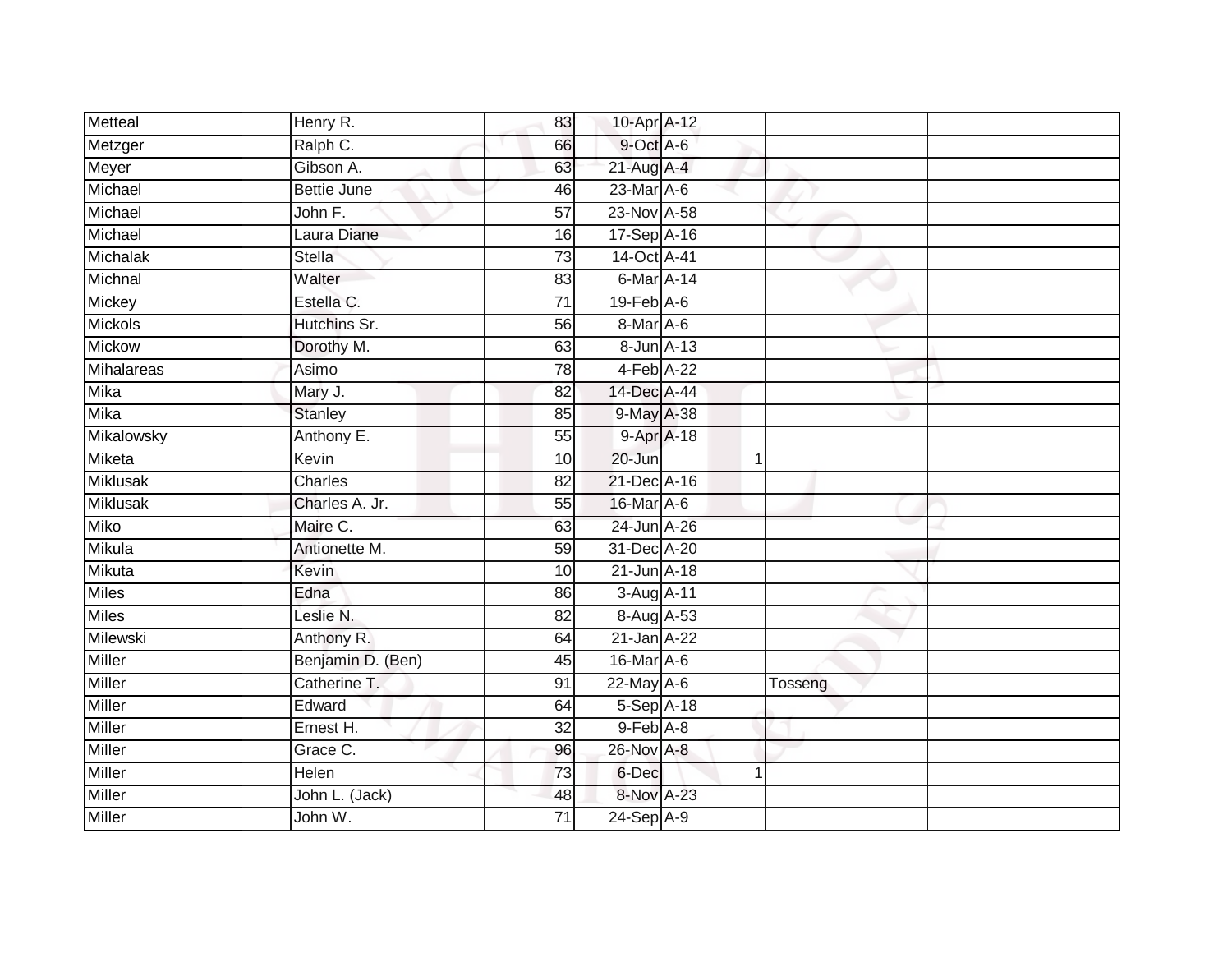| <b>Miller</b> | Nolen                | 79              | 2-Mar A-4       |                |         |                        |
|---------------|----------------------|-----------------|-----------------|----------------|---------|------------------------|
| <b>Miller</b> | Rose M.              | 83              | 30-Nov A-30     |                |         |                        |
| <b>Miller</b> | <b>Steve</b>         | 59              | 29-Oct A-4      |                |         |                        |
| Miller        | Syvonia              | 37              | 5-Apr           | 1              |         |                        |
| Miller        | William M.           | $\overline{76}$ | 25-Jul A-39     |                |         |                        |
| Milligan      | Charles S.           | 51              | 27-Aug A-16     |                |         |                        |
| Milligan      | Jack                 | 39              | $26 - Aug$      | $\overline{1}$ |         |                        |
| <b>Mills</b>  | Carolyn E.           | 52              | 9-Aug A-30      |                |         |                        |
| <b>Mills</b>  | Lewis                | 79              | 9-Mar A-15      |                |         |                        |
| Milton        | Samuel B.            | 46              | 21-May          | 1              |         |                        |
| Minchik       | Margaret             | 67              | 18-Nov A-28     |                | Vervick |                        |
| Miner         | Verna Kay            | 4               | 3-Aug A-11      |                |         |                        |
| Minneman      | Carl J.              | 75              | 10-Jul A-6      |                |         |                        |
| Minninger     | Elizabeth M.         | 69              | 18-Nov A-28     |                |         |                        |
| <b>Mis</b>    | Philip G.            | $\overline{21}$ | 10-Dec A-10     |                |         |                        |
| Mischeau      | George               | 70              | 13-Aug A-16     |                |         | Also listed as Mischo. |
| <b>Misek</b>  | Frank J.             | 61              | 7-Mar A-20      |                |         |                        |
| <b>Misko</b>  | Anna                 | 88              | 16-Aug A-8      |                |         |                        |
| Misora        | Gertrude             | 49              | 30-Aug A-14     |                |         |                        |
| Mitchell      | Clifford (Tommy)     | 61              | 21-Nov A-54     |                |         |                        |
| Mitchell      | James E.             | $\overline{53}$ | 24-Jul A-15     |                |         |                        |
| Mitchell      | <b>John Bertus</b>   | 41              | 21-Jun A-18     |                |         |                        |
| Mitchell      | <b>Walter Lee</b>    | 38              | $20$ -Nov $A-6$ |                |         |                        |
| Mokrzycki     | Richard M.           | 20              | $27-$ Sep $A-4$ |                |         |                        |
| Mokrzycki     | Stanley A.           | 52              | 30-Dec A-54     |                |         |                        |
| Mola          | James                | 55              | 13-Feb A-20     |                |         |                        |
| Molenhouse    | George               | $\overline{71}$ | 24-Jan A-22     |                |         |                        |
| Moline        | Dawn                 | 3               | 15-Nov A-26     |                |         |                        |
| Moll          | John J.              | 82              | 12-Sep A-12     |                |         |                        |
| Molnar        | <b>Mildred Grace</b> | 61              | 16-Jan A-20     |                |         |                        |
| Monnett       | Burt C.              | 61              | 25-Apr A-20     |                |         |                        |
| Montano       | <b>Jesus Charro</b>  | 66              | 4-Apr A-28      |                |         |                        |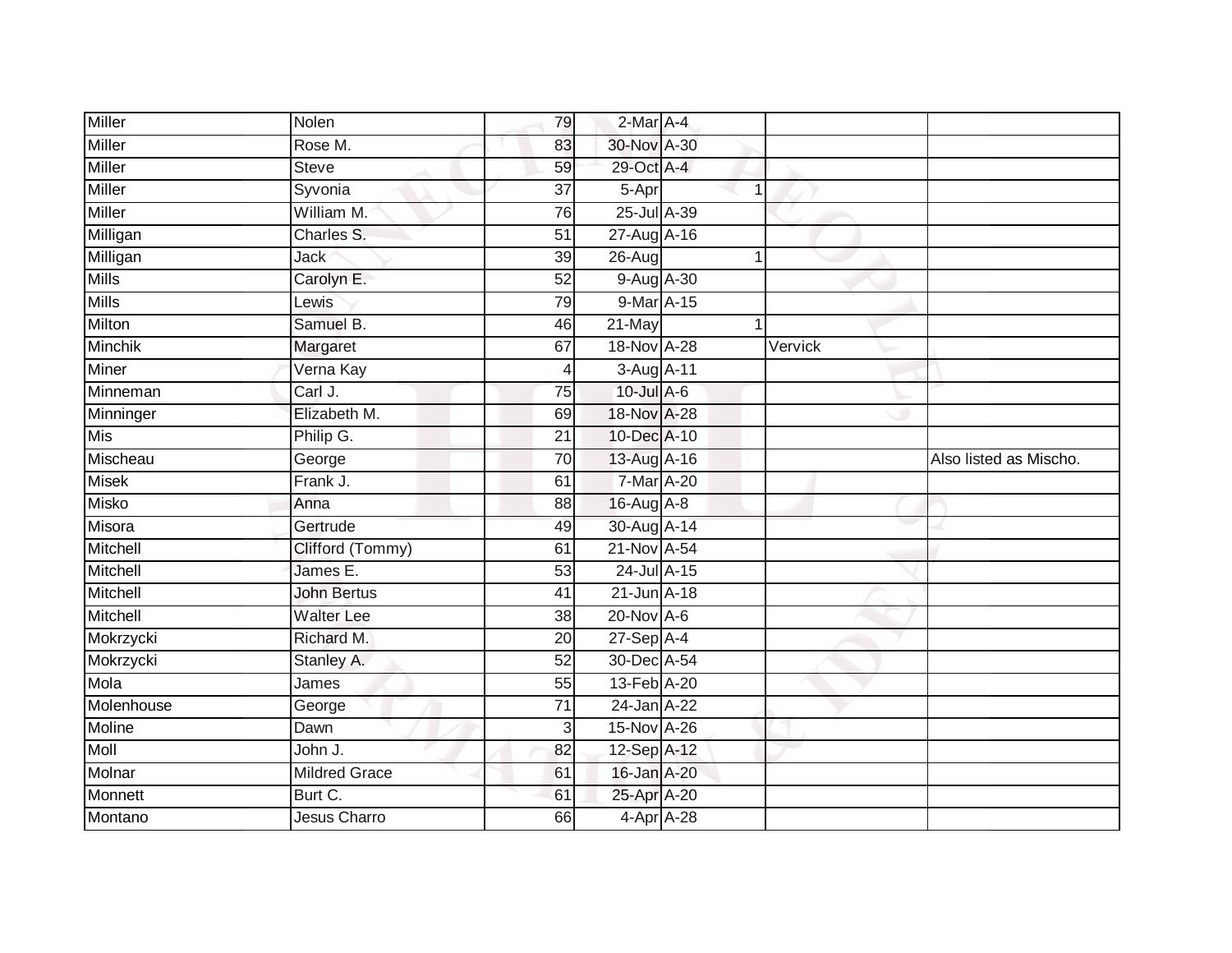| Montgomery    | Roy F.               | 47              | 21-Dec A-16        |        |  |
|---------------|----------------------|-----------------|--------------------|--------|--|
| Mooney        | Martha               | 54              | 21-May A-8         | Mackey |  |
| Moonshower    | IvaF.                | 86              | 24-Jun A-26        |        |  |
| Moore         | Aleck                | 76              | 12-Jul A-22        |        |  |
| Moore         | Emma Lee             | $\overline{75}$ | $20$ -Apr $A$ -6   |        |  |
| Moore         | Harry V.             | 81              | 26-Jan A-15        |        |  |
| Moore         | Ida Slade            | 45              | 18-Feb A-58        |        |  |
| Moore         | Jenny                | 50              | 4-Oct A-8          |        |  |
| Moore         | Lillian              | 56              | 26-Jan A-15        |        |  |
| Moore         | Loren                | 66              | 3-Jan A-36         |        |  |
| Moore         | Murrell D.           | 75              | 16-Sep A-59        |        |  |
| Moore         | Rosa                 | 61              | 24-Dec A-10        |        |  |
| Morajka       | John Emil            | 80              | $2$ -Oct $A$ -6    |        |  |
| Moran         | Mabelle              | 80              | 4-Jan A-30         |        |  |
| <b>Mordus</b> | Michael A. Sr.       | 66              | 6-Nov A-10         |        |  |
| Moren         | Hildur C.            | 89              | 27-Dec A-15        |        |  |
| Moreno        | Eutinio              | $\overline{71}$ | $2-Feb$ $A-8$      |        |  |
| Moreno        | Jose M.              | 62              | 13-Jun A-16        |        |  |
| Morgan        | Arnold               | 60              | $19$ -Jan $A-8$    |        |  |
| <b>Morris</b> | Albert M.            | 75              | 14-Sep A-14        |        |  |
| Mose          | <b>Laurel Louise</b> | $\overline{57}$ | 5-Feb A-21         |        |  |
| <b>Moses</b>  | Joseph Dionne        | 85              | 13-Dec A-30        |        |  |
| Mosora        | John                 | 56              | 24-May A-6         |        |  |
| <b>Moss</b>   | Sidney J. (Chile)    | 58              | 16-Feb A-18        |        |  |
| Moss          | Steven B.            | 46              | $5 - Jan$ $A - 10$ |        |  |
| Mott          | Mildred              | 77              | 23-Jul A-35        |        |  |
| Moyer         | Joseph F.            | 82              | 3-Oct A-14         |        |  |
| Moylan        | Thomas E. (Bud)      | 59              | 11-Jul A-10        |        |  |
| Moynahan      | Augusta J.           | 78              | 22-Oct A-16        |        |  |
| Mravinac      | John                 | 62              | 25-Mar A-28        |        |  |
| Mrosefe       | Martha               | 72              | 30-Apr A-4         |        |  |
| <b>Mucker</b> | Hattie M.            |                 | 31-May A-18        |        |  |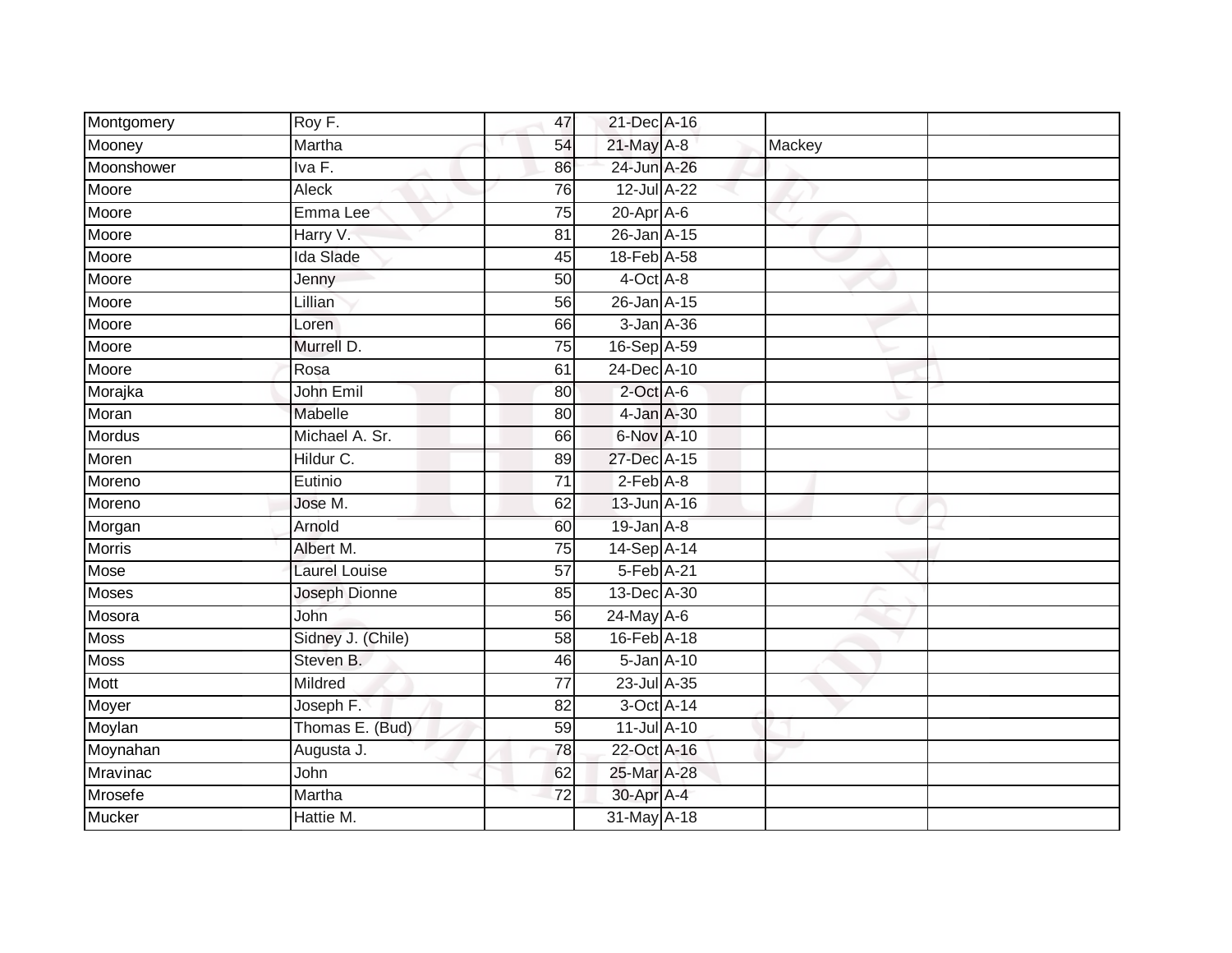| Mularczyk       | Michael J.                      | 50              | 19-Oct A-8        |             |  |
|-----------------|---------------------------------|-----------------|-------------------|-------------|--|
| Muldoon         | Donna                           | 45              | 20-Aug            | 1           |  |
| Muldoon         | Leroy                           | 47              | 20-Aug            | 1           |  |
| Mullaney        | Mark                            | 17              | 19-Nov            | 1           |  |
| <b>Muller</b>   | Lillian                         | 85              | 20-Jul A-45       |             |  |
| Mulvhill        | Lloyd F.                        | 45              | 12-Mar A-22       |             |  |
| Mund            | Loretta K.                      | 50              | 5-Sep A-19        |             |  |
| Mundy           | Rose B.                         | 88              | 28-Dec A-4        |             |  |
| Munguia         | Narcisso                        | 72              | 27-Feb A-12       |             |  |
| Munster         | Minnie                          | 85              | $25$ -Oct $A$ -28 |             |  |
| Muresan         | Anna (Nina)                     | 81              | 15-Jun A-16       |             |  |
| Murnighan       | Norine                          | 90              | 29-Jan A-16       |             |  |
| Murphy          | Gordon                          | 65              | $30 - Jan$ $A-12$ |             |  |
| Murphy          | Lawrence L.                     | 80              | 27-May A-26       |             |  |
| Murphy          | Lester F. Sr.                   | $\overline{74}$ | 10-Apr A-12       |             |  |
| <b>Murray</b>   | Carolyn                         | 19              | $22$ -Aug A-6     |             |  |
| <b>Murry</b>    | William                         | $\overline{21}$ | $22 - Jan$        | $\mathbf 1$ |  |
| Murzyn          | Wanda (Sister Mary<br>Athansia) | 59              | 19-Dec A-28       |             |  |
| Musser          | Alta S.                         | 80              | 29-Oct A-4        |             |  |
| <b>Muta</b>     | Andrew J.                       |                 | 25-May A-20       |             |  |
| <b>Myers</b>    | <b>Clara Louise</b>             |                 | 18-Nov A-28       |             |  |
| <b>Myers</b>    | Frank J.                        | 76              | 17-Dec A-16       |             |  |
| <b>Myers</b>    | Joseph F.                       | 79              | 15-Feb A-12       |             |  |
| <b>Myers</b>    | Rose                            |                 | $1-Apr$ A-58      |             |  |
| <b>Myszczuk</b> | Alexander                       | 81              | 15-Apr A-79       |             |  |
| Nagy            | Alexander Sr.                   | 88              | 30-Jan A-12       |             |  |
| Nagy            | Charles                         | 62              | 5-Apr A-20        |             |  |
| Nagy            | Constance                       | 25              | 19-Apr A-10       |             |  |
| Nagy            | John                            | 63              | 30-Jul A-25       |             |  |
| Nahulak         | Anna                            | 76              | 14-May A-6        |             |  |
| Napierala       | Stephen A. Jr.                  | 31              | $22$ -Jan $A-6$   |             |  |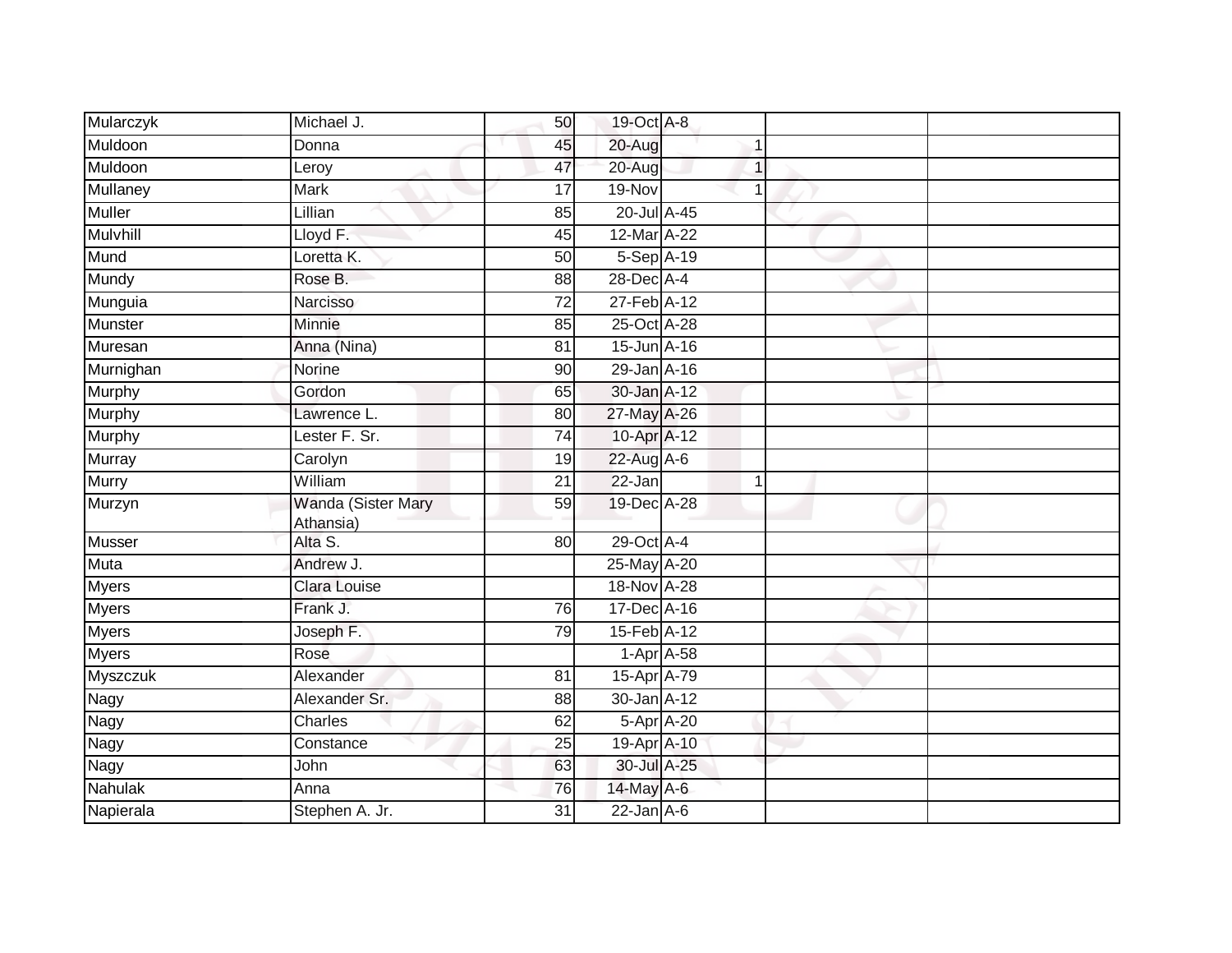| <b>Napols</b>    | Pearl J.         | 68              | 3-Jul A-18  |                |  |
|------------------|------------------|-----------------|-------------|----------------|--|
| <b>Neaves</b>    | Russell Ne D.    | 58              | 29-Jun A-6  |                |  |
| <b>Needles</b>   | Edward J.        | 65              | 6-Aug A-19  |                |  |
| Neilko           | Paul             | 53              | 30-Sep A-38 |                |  |
| <b>Neises</b>    | Gloria           |                 | 18-Nov A-28 |                |  |
| <b>Nelms</b>     | Ocie L.          | 65              | 10-Dec A-10 |                |  |
| Nelson           | A. Elmer         | $\overline{77}$ | 7-May A-14  |                |  |
| Nelson           | Anne             | 61              | 23-Jul A-35 |                |  |
| Nelson           | Charles A.       | 67              | 11-Jan A-16 |                |  |
| Nelson           | Hjalmar          | 78              | 12-Jul A-22 |                |  |
| Nelson           | <b>John Paul</b> | 81              | 26-Mar A-12 |                |  |
| Nelson           | Samuel K.        | 80              | 23-Jan A-14 |                |  |
| Nemeth           | Rose             | 66              | 18-Sep A-8  |                |  |
| Nerhaugen        | Anna             | 67              | 8-Mar A-6   | <b>Borbely</b> |  |
| Neubieser        | Fred F.          | 80              | 18-Apr A-23 |                |  |
| Neuman           | Lois E.          | 79              | 12-Jul A-22 |                |  |
| Neuman           | Vivian           | 69              | 8-Aug A-53  |                |  |
| Newberry         | Mamie Lytell     | 69              | 15-May A-6  |                |  |
| Newell           | Mary             | 53              | 5-Dec A-18  |                |  |
| <b>Nezelskis</b> | Joseph E.        | $\overline{36}$ | $23-Dec$    | 1              |  |
| <b>Nichols</b>   | Hazel            | $\overline{71}$ | 18-Dec A-16 |                |  |
| <b>Nichols</b>   | Odie             | 87              | 12-Nov A-8  |                |  |
| Nickel           | Ida              | 77              | 26-Oct A-26 |                |  |
| Nicksic          | Anna             | 62              | 10-Jan A-42 |                |  |
| Nicksic          | Mary             | 92              | 28-Jan A-22 |                |  |
| Niebert          | Alice            | 68              | 11-Mar A-46 |                |  |
| Niederst         | Robert J.        | 66              | 27-Jul A-7  |                |  |
| Niemiec          | Sophie           | 55              | 30-Jan A-12 |                |  |
| Niziolkiewicz    | Mary E.          |                 | 11-Mar A-46 |                |  |
| <b>Nokes</b>     | Cora E.          | 78              | 9-Oct A-6   |                |  |
| Noojin           | Carol A.         | 24              | 23-Oct A-21 | Koziol         |  |
| Nordyke          | Roy W.           | $\overline{57}$ | 7-Aug A-14  |                |  |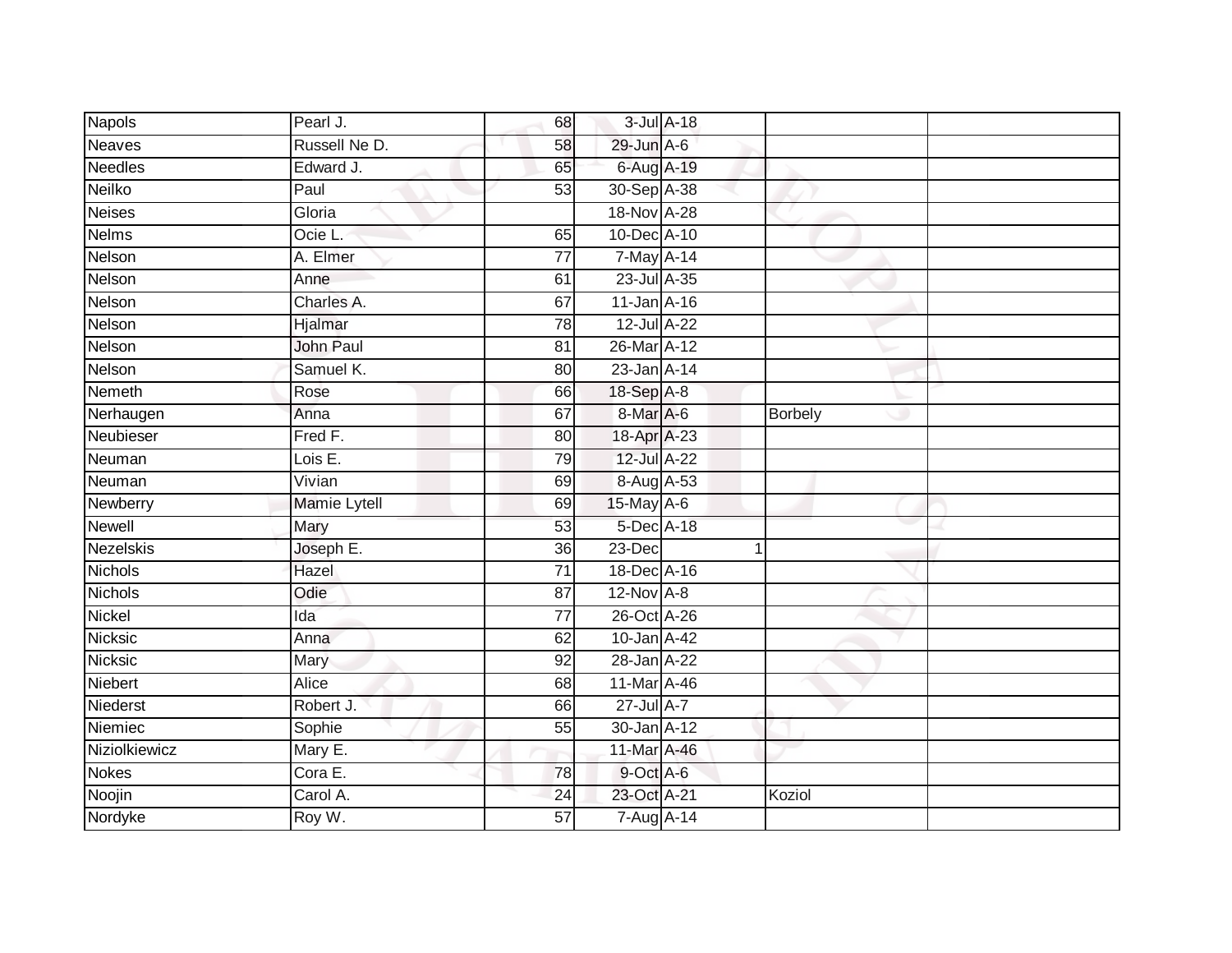| Norinsky      | Seymour (Shikes)                | 52              | 17-Dec A-16      |                |              |                                  |
|---------------|---------------------------------|-----------------|------------------|----------------|--------------|----------------------------------|
| North         | Mildred E.                      | 68              | $3-Apr$ A-4      |                |              |                                  |
| Norton        | David                           | 4               | 25-Jul A-39      |                |              |                                  |
| Norton        | Thomas L.                       | 70              | 15-Apr A-79      |                |              |                                  |
| Nosker        | Roland                          | 56              | 12-Mar A-22      |                |              |                                  |
| Novak         | Anna                            | $\overline{74}$ | 15-Nov A-26      |                |              |                                  |
| Novak         | Frank J.                        | 53              | $23$ -Mar $A$ -6 |                |              |                                  |
| Novak         | John J.                         | 51              | 15-Jun A-16      |                |              |                                  |
| Novak         | John Louis                      | 58              | 23-Oct A-21      |                |              |                                  |
| <b>Nowak</b>  | Kathryn                         | $\overline{82}$ | 24-Aug A-10      |                |              |                                  |
| Nowak         | Sophie R.                       | $\overline{77}$ | 19-Apr A-10      |                | Mroz         |                                  |
| <b>Noyes</b>  | Catherine Barnings (Eliza<br>C. | 92              | $5$ -Jul $A$ -8  |                |              |                                  |
| <b>Null</b>   | Theodore L.                     | 76              | 28-Sep A-15      |                |              |                                  |
| <b>Nunez</b>  | Maria                           | $\overline{72}$ | 4-Apr A-28       |                |              |                                  |
| <b>Nysted</b> | Irwin                           | 60              | 30-Jul A-25      |                |              |                                  |
| Oakley        | Cyril O.                        | 65              | 3-Oct A-14       |                |              |                                  |
| Oaks          | Kelvin Jay                      | 16              |                  | 25-Mar 1, A-28 |              | Picture of incident<br>included. |
| Obajtek       | Helen A.                        | $\overline{57}$ | 24-Jan A-22      |                | Jaworski     |                                  |
| Oberlander    | Adolph                          | 82              | 19-Jun A-20      |                |              |                                  |
| O'Block       | <b>Helen</b>                    | 53              | 9-Oct A-6        |                | <b>Burns</b> |                                  |
| Obremski      | Josephine C.                    | 61              | $2-Sep$ A-8      |                |              |                                  |
| Obremski      | Waclaw J.                       | $\overline{78}$ | 18-Feb A-58      |                |              |                                  |
| O'Brien       | Sadie                           | 81              | $3$ -Jul $A$ -18 |                |              |                                  |
| O'Brien       | Thomas J. Sr.                   | 64              | 17-Dec A-16      |                |              |                                  |
| O'Brien       | William J.                      | $\overline{82}$ | 8-Aug A-53       |                |              |                                  |
| O'Connor      | Daniel F.                       | 63              | 11-Jul A-10      |                |              |                                  |
| O'Connor      | James D.                        | $\overline{78}$ | 12-Jul A-22      |                |              |                                  |
| O'Day         | Florence D.                     | 78              | 6-Dec A-33       |                |              |                                  |
| Odom          | Curtis                          | 21              | 23-Apr A-6       |                |              |                                  |
| O'Donnell     | Charles F.                      | 60              | 18-May A-37      |                |              |                                  |
| O'Donnell     | Helen Agnes                     | 77              | 29-Apr A-22      |                |              |                                  |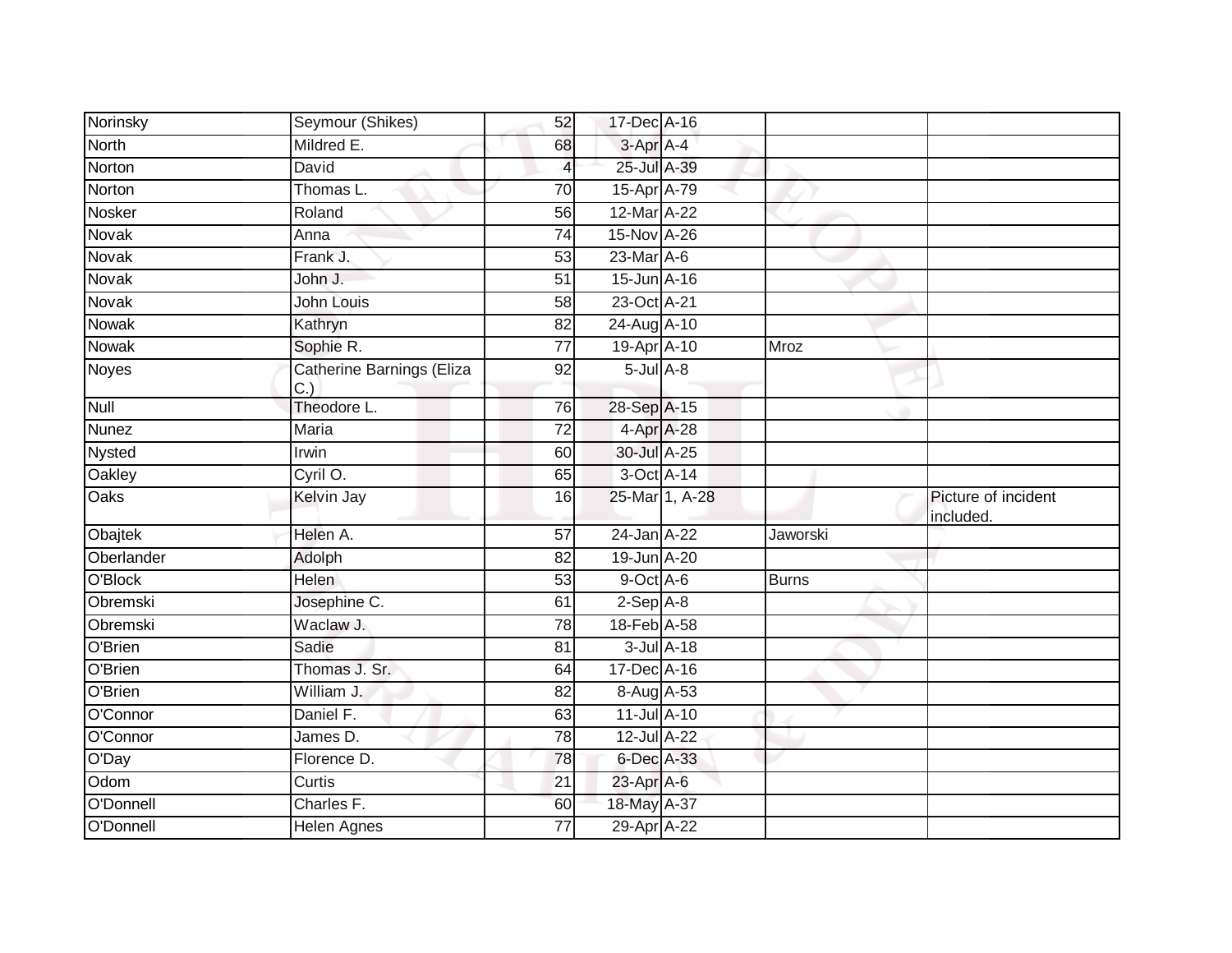| O'Drobinak   | Anthony M.     | 65              | 22-Oct A-16                 |            |                |                         |
|--------------|----------------|-----------------|-----------------------------|------------|----------------|-------------------------|
| O'Drobinak   | Ethel A.       | 47              | $2$ -Jan $A-16$             |            | Kozak          |                         |
| Odzinski     | Ronald F.      | $\overline{34}$ | 4-Sep A-14                  |            |                |                         |
| Oestmann     | Helen          | 51              | 6-Aug                       |            |                |                         |
| Oestmann     | Walter         | 48              | 6-Aug                       |            |                |                         |
| Oexman       | Hulda E.       | 73              | 18-Jun A-14                 |            |                |                         |
| Ogden        | Otto           | 84              | $2$ -Jan $A-16$             |            |                |                         |
| Ogren        | Frank A.       | 81              | 20-Jun A-22                 |            |                |                         |
| Ogrin        | Christina      | 51              | $16$ -Mar $\overline{A}$ -6 |            | Kelly          |                         |
| Olds         | Percy          | $\overline{57}$ | 15-Mar A-20                 |            |                |                         |
| Olenus       | Charles        | 78              | 18-Jan A-28                 |            |                |                         |
| <b>Olmos</b> | Maura          | $\overline{73}$ | 3-Aug A-11                  |            |                |                         |
| Olsen        | Florence M.    | 78              | 9-Aug A-30                  |            |                |                         |
| Olsen        | Robert (Pinky) | $\overline{47}$ | 17-Aug A-18                 |            |                |                         |
| Olson        | John           | $\overline{74}$ | 7-Mar A-20                  |            |                |                         |
| Olszewski    | Salomeja       | 83              | 28-Aug A-18                 |            |                |                         |
| Olthoss      | Albert         | 83              | $23-Apr$                    |            | $\overline{1}$ |                         |
| Ondas        | Frank J.       | 47              | 28-Aug A-18                 |            |                |                         |
| O'Neill      | Mary Guy       | 69              | 27-Dec A-15                 |            |                |                         |
| Ooms         | Cornelius      | $\overline{73}$ | $1-Feb$ A-40                |            |                |                         |
| Ooms         | John A.        | 52              | 4-Oct A-8                   |            |                |                         |
| Opasik       | Fern A.        | 62              | 9-Feb A-8                   |            |                | Also listed as O'Pasik. |
| Opocensky    | Ernest         | 66              | 6-Aug A-19                  |            |                |                         |
| Opperud      | Gunda P.       | 89              | 27-Dec A-14                 |            |                |                         |
| Ordean       | Sam S.         | 63              | 5-Apr A-20                  |            |                | Picture included.       |
| Orelup       | Bernard C. Sr. | 58              | 26-Sep A-38                 |            |                |                         |
| Orlich       | Domenic        | $\overline{82}$ | 10-Aug A-10                 |            |                |                         |
| O'Rourke     | Dorothy (Dora) | 79              | 30-Jan A-12                 |            |                |                         |
| Ortegon      | Oralia         | 46              | 16-Apr A-30                 |            |                |                         |
| Ortiz        | Alex L.        | 49              | 14-Oct A-41                 |            |                |                         |
| Ortiz        | Bernardino     | 77              |                             | 8-Jul A-36 |                |                         |
| Orzel        | Stella F.      | 65              | 11-Nov A-22                 |            |                |                         |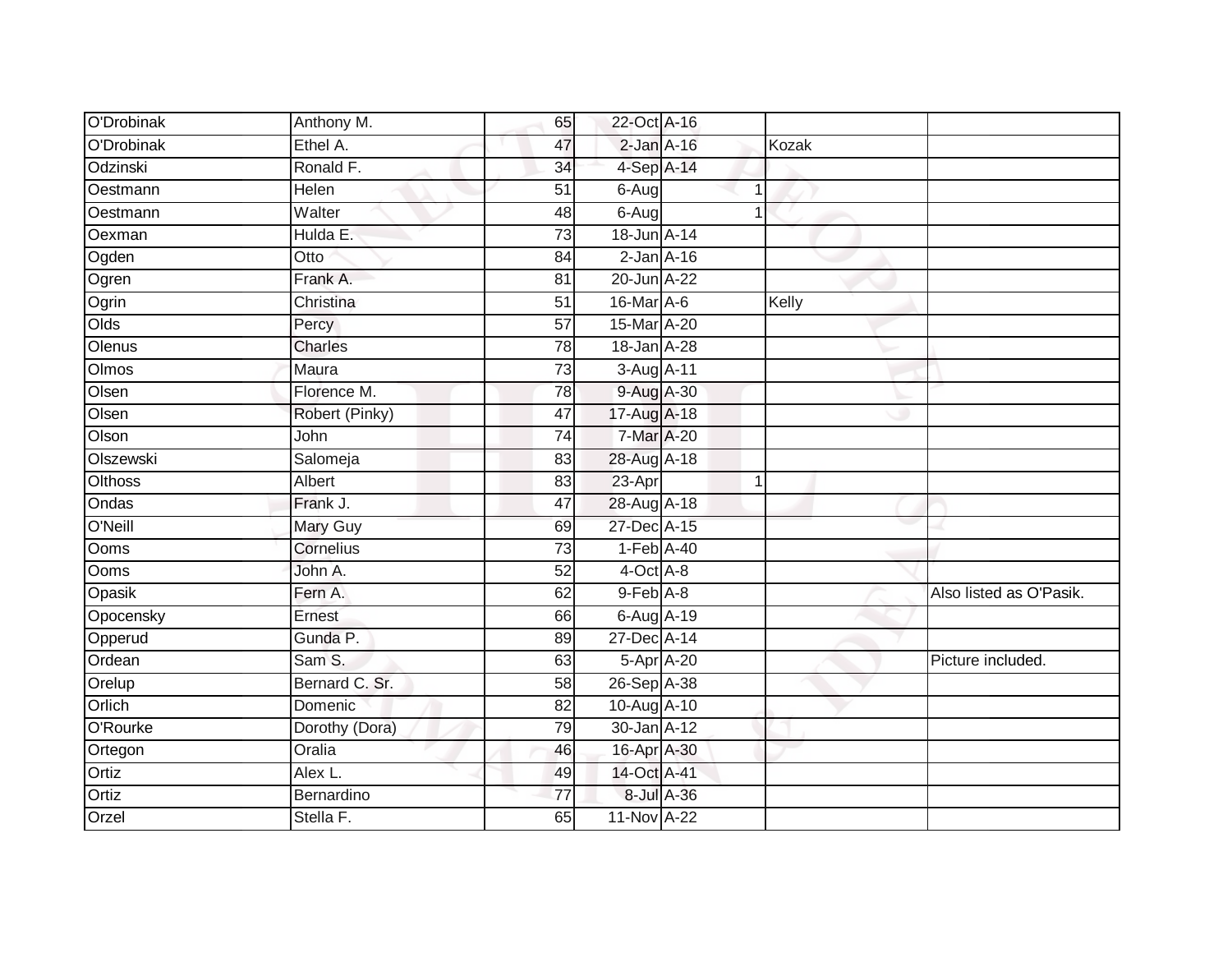| Osborn      | Martha G.   | 78              | 18-Nov A-28      |                |  |
|-------------|-------------|-----------------|------------------|----------------|--|
| Osborn      | Russell W.  | 54              | 24-Sep A-9       |                |  |
| Osey        | John        | $\overline{71}$ | 30-Aug A-14      |                |  |
| Osmanovich  | John        | 75              | $7-Feb$ $A-22$   |                |  |
| Ostaszewski | Mary        | 78              | 24-Aug A-10      |                |  |
| Overman     | Paul N.     | 63              | 14-Jun A-10      |                |  |
| Overmeyer   | Grace E.    | 86              | 12-Mar A-22      |                |  |
| Overmeyer   | Robert      | 47              | 23-Feb A-30      |                |  |
| Owczarzak   | Stanley J.  | 76              | 7-Dec A-18       |                |  |
| Owens       | C. Ivan     | 69              | $22$ -May $A-6$  |                |  |
| Owens       | John        | $\overline{24}$ | $13 - Jun$       | $\mathbf{1}$   |  |
| Pacheco     | Joseph D.   | 70              | $6$ -Aug $A$ -19 |                |  |
| Packard     | Fred A.     | 53              | 7-May A-14       |                |  |
| Paddock     | Leonard E.  | $\overline{70}$ | 6-Dec A-33       |                |  |
| Padilla     | Angel       | 40              | 13-Mar 1, A-4    |                |  |
| Pagurko     | John        | 70              | 11-Jul A-10      |                |  |
| Palasz      | Kasper      | $\overline{79}$ | 9-Sep A-34       |                |  |
| Palermo     | <b>Mike</b> | 80              | 11-Feb A-36      |                |  |
| Paliga      | Josephine   | 60              | 12-Apr A-14      |                |  |
| Palm        | John W.     | $\overline{58}$ | 7-Mar A-20       |                |  |
| Palovchik   | George      | 50              | 5-Dec A-18       |                |  |
| Pandak      | Elizabeth   | 60              | 5-Feb A-21       |                |  |
| Panek       | Mary        |                 | 28-Mar A-22      |                |  |
| Panek       | Tillie Ann  | 64              | 20-Sep A-16      | Haracz         |  |
| Panosh      | Roy W.      | $\overline{72}$ | 15-Nov A-26      |                |  |
| Paprocki    | Joseph      | 60              | 30-Aug A-14      |                |  |
| Paragoy     | Cecelia M.  | 68              | 19-Jun A-20      |                |  |
| Paris       | Steven P.   | 52              | 19-Nov A-21      |                |  |
| Parker      | Eddie       | 26              | 10-May A-52      |                |  |
| Parkerson   | Lisa Eileen | Infant          | 7-May A-14       |                |  |
| Parks       | Lester L.   | 74              | 21-Oct A-28      |                |  |
| Parr        | Helen C.    |                 | 23-May A-16      | <b>McGlone</b> |  |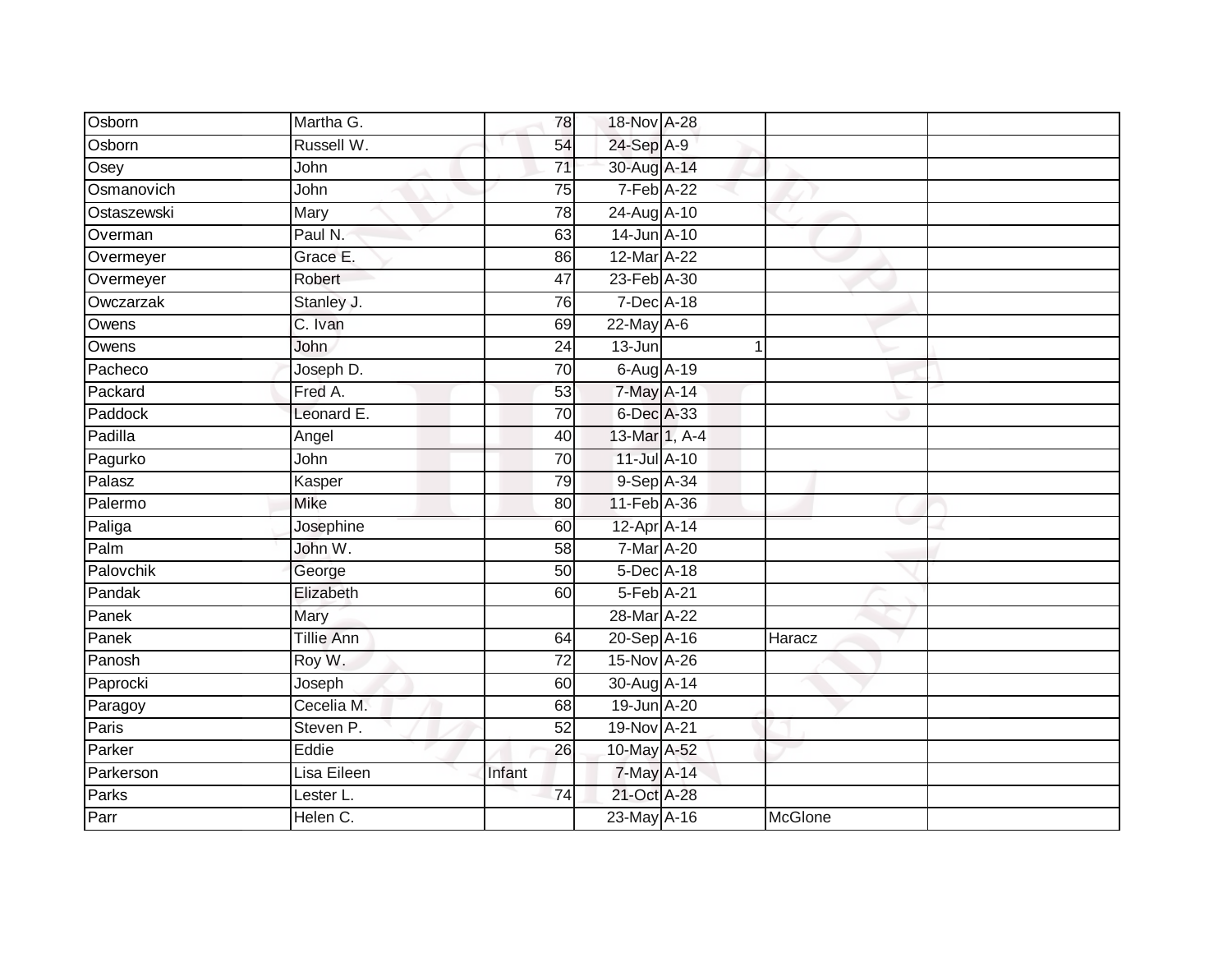| Parra     | Julia                  | 66              | 17-May A-55      |                  |          |  |
|-----------|------------------------|-----------------|------------------|------------------|----------|--|
| Parrish   | C. B. Sr.              | 82              | 29-May A-18      |                  |          |  |
| Partain   | <b>Wesley Joe</b>      | $\bf 8$         | 16-Dec A-28      |                  |          |  |
| Paschal   | Sarah                  | 76              | 5-Dec A-18       |                  |          |  |
| Pasciak   | <b>Stanley</b>         | 62              | $11-Sep$ A-4     |                  |          |  |
| Pasko     | Edward C.              | 56              | 3-Dec A-24       |                  |          |  |
| Pasztor   | Alan J.                | 13              |                  | 5-Jun 1, A-14    |          |  |
| Pattee    | Donald D.              | 41              | 11-Nov A-22      |                  |          |  |
| Patten    | John                   | 77              | 9-May A-38       |                  |          |  |
| Patterson | Claude C.              | 84              | 23-Sep A-60      |                  |          |  |
| Paulak    | <b>Frances Eleanor</b> | 86              | 23-Sep A-60      |                  | Szmanski |  |
| Pauley    | Mary                   | 64              | 7-Sep A-4        |                  |          |  |
| Paulison  | Gordon R.              | 50              | 18-Dec A-16      |                  |          |  |
| Pavnica   | Anthony                | 53              | 16-Aug A-8       |                  |          |  |
| Pawenski  | Casimir C. (Casey)     | 54              | 20-Feb A-4       |                  |          |  |
| Pawlowicz | John E. Jr.            | 17              | 27-Sep A-4       |                  |          |  |
| Pawlowski | Leon S.                | $\overline{58}$ | 29-Jul A-26      |                  |          |  |
| Pawlowski | <b>Stanley</b>         | 90              | 30-Dec A-54      |                  |          |  |
| Payton    | Clifford Jr.           | 44              | 18-Feb A-58      |                  |          |  |
| Pazdur    | Anna F.                | 83              | 23-Dec A-24      |                  |          |  |
| Pearce    | William N.             | 74              | 21-Jun A-18      |                  |          |  |
| Pederson  | David                  | 14              | $10-Aug$         |                  | 1        |  |
| Peeler    | Joseph                 | 52              | 17-Sep A-16      |                  |          |  |
| Peifer    | Hummel R.              | $\overline{79}$ | 26-Oct A-26      |                  |          |  |
| Pemberton | Eleanor                | $\overline{57}$ |                  | $1$ -Jul $A$ -70 |          |  |
| Penic     | Joseph                 | 73              | 31-May A-18      |                  |          |  |
| Pentak    | Peter                  | 89              | $10$ -Jul A-6    |                  |          |  |
| Percich   | John                   | 85              | $20$ -Feb $A$ -4 |                  |          |  |
| Percy     | Lester                 | 58              | 27-Dec A-15      |                  |          |  |
| Percy     | William M.             | 68              | 27-Sep A-4       |                  |          |  |
| Peregory  | Raymond K.             | 77              | 4-Jun A-21       |                  |          |  |
| Perigo    | Roy F.                 | 61              | 12-Jul A-22      |                  |          |  |
|           |                        |                 |                  |                  |          |  |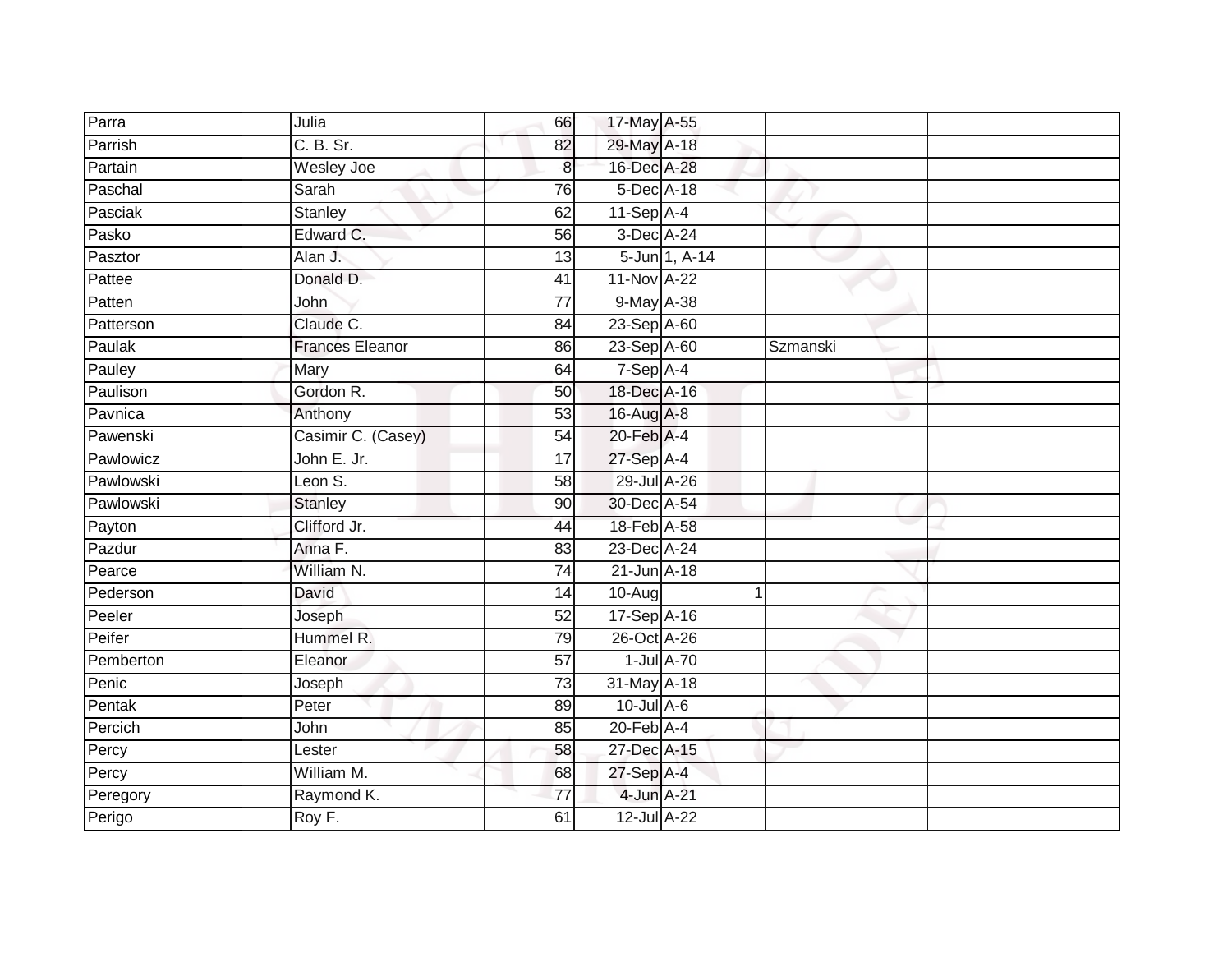| Perkins         | Albert              | 73              | 19-Dec A-28     |                 |        |  |
|-----------------|---------------------|-----------------|-----------------|-----------------|--------|--|
| Perkins         | Chester O.          | 54              | 23-Dec A-24     |                 |        |  |
| <b>Perkins</b>  | Floyd C.            | $\overline{77}$ |                 | 1-Apr A-58      |        |  |
| Perkins         | Lorena Fay          | 62              | 21-Mar A-20     |                 |        |  |
| <b>Perkins</b>  | Willie D.           | 70              | $18-Sep$ A-8    |                 |        |  |
| Perrin          | Homer               | $\overline{74}$ | 20-Jul A-45     |                 |        |  |
| Perry           | George O.           | 63              | 17-Jun A-26     |                 |        |  |
| Perry           | Robert L.           | 41              | 21-Sep A-13     |                 |        |  |
| Perry           | Vernon E.           | $\overline{71}$ | 29-Jul A-26     |                 |        |  |
| Perry           | Winifred            | 85              | $2$ -Jan $A-16$ |                 |        |  |
| Peschel         | <b>Andrew Erwin</b> | 59              |                 | $6$ -Jul $A-18$ |        |  |
| Peterman        | Anna                | 69              | 31-Oct A-39     |                 | Vienna |  |
| Peters          | Herman G.           | 67              | 20-Jun A-22     |                 |        |  |
| Peters          | James F.            | 84              | 17-Jun A-26     |                 |        |  |
| Peterson        | Charlie             | $\overline{54}$ | 23-Jul A-35     |                 |        |  |
| Peterson        | Harry G.            | 79              | 9-Dec A-20      |                 |        |  |
| Peterson        | Willie (Sha)        |                 | 12-Oct A-4      |                 |        |  |
| Petrek          | <b>Steve</b>        | 86              | 16-Oct A-8      |                 |        |  |
| Petri           | Robert              | 47              | 13-Sep A-8      |                 |        |  |
| Petry           | Mathilda            |                 | 13-Feb A-20     |                 |        |  |
| Pettit          | Lelia               | 72              | 2-Dec A-62      |                 |        |  |
| Petyo           | Cyril               | $\overline{51}$ | 24-Jul A-15     |                 |        |  |
| Pezel           | Frank S.            | 38              | 23-Oct A-21     |                 |        |  |
| Phillips        | David J.            | 89              | 8-Apr A-42      |                 |        |  |
| Phillips        | Gary                | 21              | 8-Nov A-23      |                 |        |  |
| <b>Phillips</b> | Howard J.           | 56              | 19-Aug A-22     |                 |        |  |
| <b>Phillips</b> | Richard E.          | 50              | 10-Oct A-33     |                 |        |  |
| Phillips        | Walter L. (Wally)   | 48              | 12-Aug A-18     |                 |        |  |
| Piatek          | Sophia              | $\overline{77}$ | 9-Apr A-18      |                 |        |  |
| Piccirilli      | Theodora            | 52              | 14-May A-6      |                 |        |  |
| Piech           | Sophie              | 81              | 9-Aug A-30      |                 |        |  |
| Pierce          | Ethel V.            | 83              | 3-Aug A-11      |                 |        |  |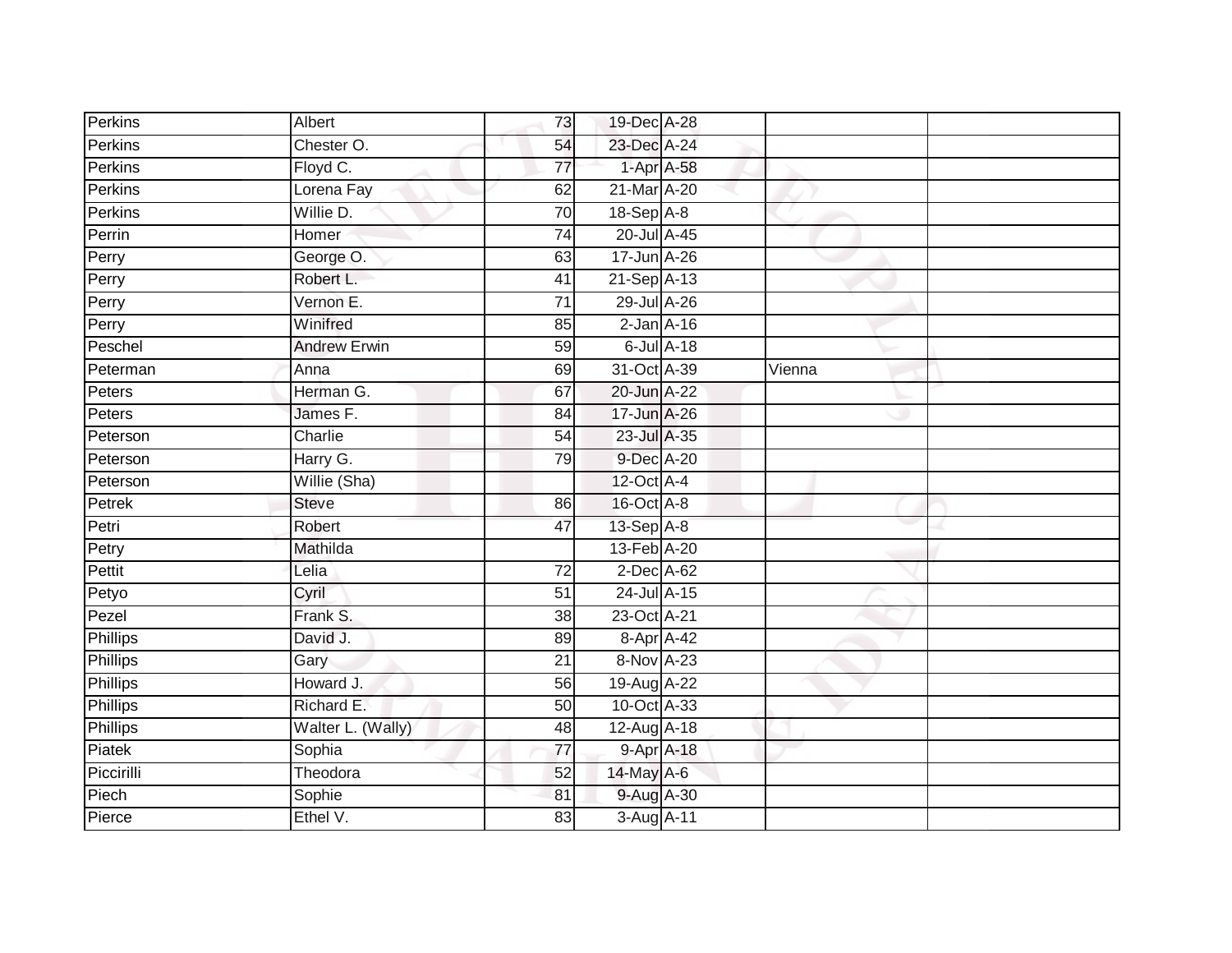| Pierscionek    | Anthony (Tony)        | 55              | 9-Sep A-34        |          |  |
|----------------|-----------------------|-----------------|-------------------|----------|--|
| Pieszchala     | Mary Ann              | 49              | $15$ -Jul $A$ -36 |          |  |
| Pike           | Richard O. Sr. (Dick) | 35              | 7-Dec A-18        |          |  |
| Piko           | George                | 72              | $19$ -Jul $A-8$   |          |  |
| Pikul          | Anna M.               | 63              | 28-Nov A-20       |          |  |
| Pinkston       | <b>Dicie</b>          | 83              | $19$ -Feb $A$ -6  |          |  |
| Pinkston       | Woodrow S. (Woody)    | 49              | $9$ -Jul $A$ -8   |          |  |
| Piorkowski     | John                  | 58              | 12-Jan A-28       |          |  |
| Piper          | <b>Thomas</b>         | 91              | 12-Aug A-18       |          |  |
| Pirau          | Charles J. (Vasile)   | 83              | 26-Oct A-26       |          |  |
| Pisowicz       | Clara Cecilia         | 52              | 3-Dec A-24        | Lewinski |  |
| Piszczek       | Robert W.             | 14              | $18-Sep$ A-8      |          |  |
| Piwkiewicz     | Maryanna (Mary)       | 74              | 26-Feb A-8        |          |  |
| Piwkiewicz     | Thomas                | 79              | 28-Nov A-20       |          |  |
| Piwowarczyk    | Stanley E.            | 67              | 23-Dec A-24       |          |  |
| Planer         | Myra                  | 86              | 12-Dec A-38       |          |  |
| Platz          | John (Jack)           | 87              | 16-Feb A-18       |          |  |
| Plessas        | Peter                 | 51              | 10-Dec A-10       |          |  |
| Pluciennik     | Tekla (Tillie)        | 78              | 13-Jun A-16       |          |  |
| <b>Pluskis</b> | Louise                | 58              | 5-Mar A-6         |          |  |
| Pluskota       | Joseph F.             | 63              | $2$ -Oct $A$ -6   |          |  |
| <b>Plys</b>    | Joseph A. Sr.         | 67              | 19-Apr A-10       |          |  |
| Podkul         | Tricia                | 31/2<br>months  | 18-Feb A-58       |          |  |
| Podlach        | <b>Stanley</b>        | 78              | 21-Jun A-18       |          |  |
| Podsadecki     | Chester J.            | $\overline{51}$ | 7-May A-14        |          |  |
| Pokorski       | Witold                | 85              | 8-Nov A-23        |          |  |
| Poland         | Paul K. Sr.           | 40              | 9-Mar A-15        |          |  |
| Pollard        | Amos H.               |                 | 23-Dec A-24       |          |  |
| Pollex         | LeRoy W.              | 46              | 6-Dec A-33        |          |  |
| Polovich       | George J.             | 61              | 12-Oct A-4        |          |  |
| Poninski       | Christopher           | 11              | 16-Oct A-8        |          |  |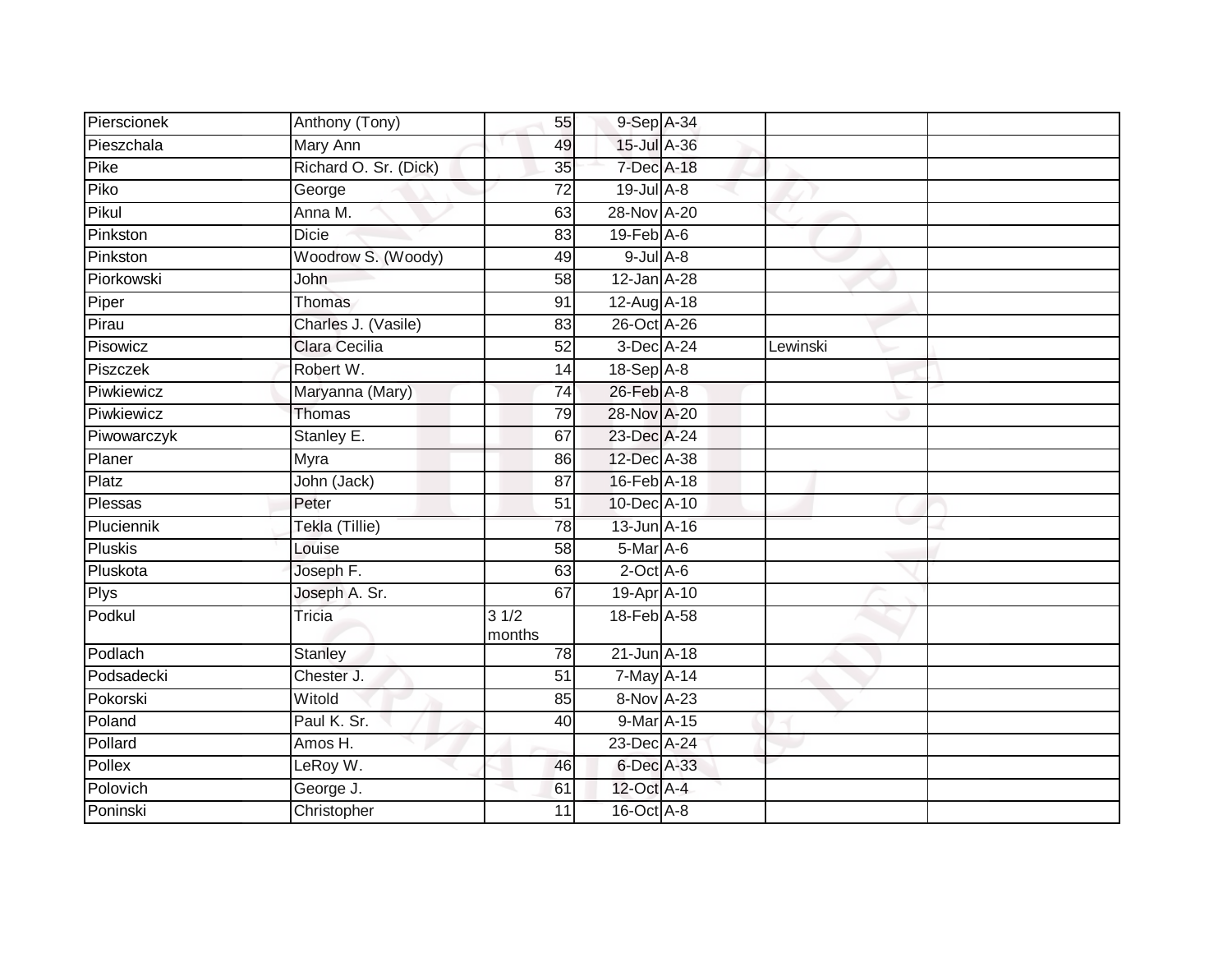| Ponte       | William James          | 5 weeks         | 23-Nov A-58            |            |  |
|-------------|------------------------|-----------------|------------------------|------------|--|
| Poortinga   | Peter S.               | 61              | 30-Jan A-12            |            |  |
| Pope        | Donald                 | 49              | 4-Mar A-70             |            |  |
| Popovich    | Jean                   | 49              | 20-Sep A-16            |            |  |
| Porch       | Clair L.               | 64              | 26-Oct A-26            |            |  |
| Porter      | Ellic S.               | 83              | 14-Feb A-52            |            |  |
| Porter      | Lena                   | $\overline{73}$ | $5-Sep\overline{A-18}$ |            |  |
| Posavec     | <b>John Frank</b>      | 82              | 13-Sep A-8             |            |  |
| Posey       | Helen                  | 46              | 26-Mar A-12            | Fisher     |  |
| Post        | <b>Clarence Leroy</b>  | 48              | 12-Oct A-4             |            |  |
| Postema     | June                   | 53              | 23-Nov A-58            | Satterblom |  |
| Potochny    | Alex M.                | 86              | 7-Mar A-20             |            |  |
| Potter      | Erma E.                | 67              | 10-Jul A-6             |            |  |
| Pouch       | John M.                | 61              | 12-Dec A-38            |            |  |
| Pouliot     | Josephine              |                 | 4-Mar A-70             |            |  |
| Powell      | Caroline B.            | 65              | 25-Oct A-28            |            |  |
| Powell      | <b>Christine Marie</b> | Infant          | $26$ -Feb $A$ -8       |            |  |
| Powell      | John H.                | 60              | 14-Jan A-40            |            |  |
| Powell      | Raymond T.             | 64              | 12-Feb A-16            |            |  |
| Powell      | Robert                 | $\overline{51}$ | $1-Mar A-8$            |            |  |
| Powers      | Andie L.               | 61              | 14-Feb A-52            |            |  |
| Powers      | Celestine S.           | 45              | 13-May A-38            |            |  |
| Powers      | George                 |                 | 10-Aug A-10            |            |  |
| Prajzner    | Mary                   | 77              | 21-Dec A-16            |            |  |
| Pranis      | Alex                   | 66              | 5-Nov A-21             |            |  |
| Pratt       | Allan                  | $\overline{77}$ | 20-Apr A-6             |            |  |
| Pratt       | Woodrow                | 54              | 8-Oct A-15             |            |  |
| Preidis     | Domicele               | 71              | 28-Jun A-24            |            |  |
| Prekwas     | Frank G. Jr.           | 43              | 30-Sep A-38            |            |  |
| Prendergast | Mary                   | 78              | 12-Mar A-22            | Theis      |  |
| Preneta     | Mary                   | 65              | 27-Nov A-10            | Such       |  |
| Press       | Gertrude E.            | 64              | 14-Mar A-24            |            |  |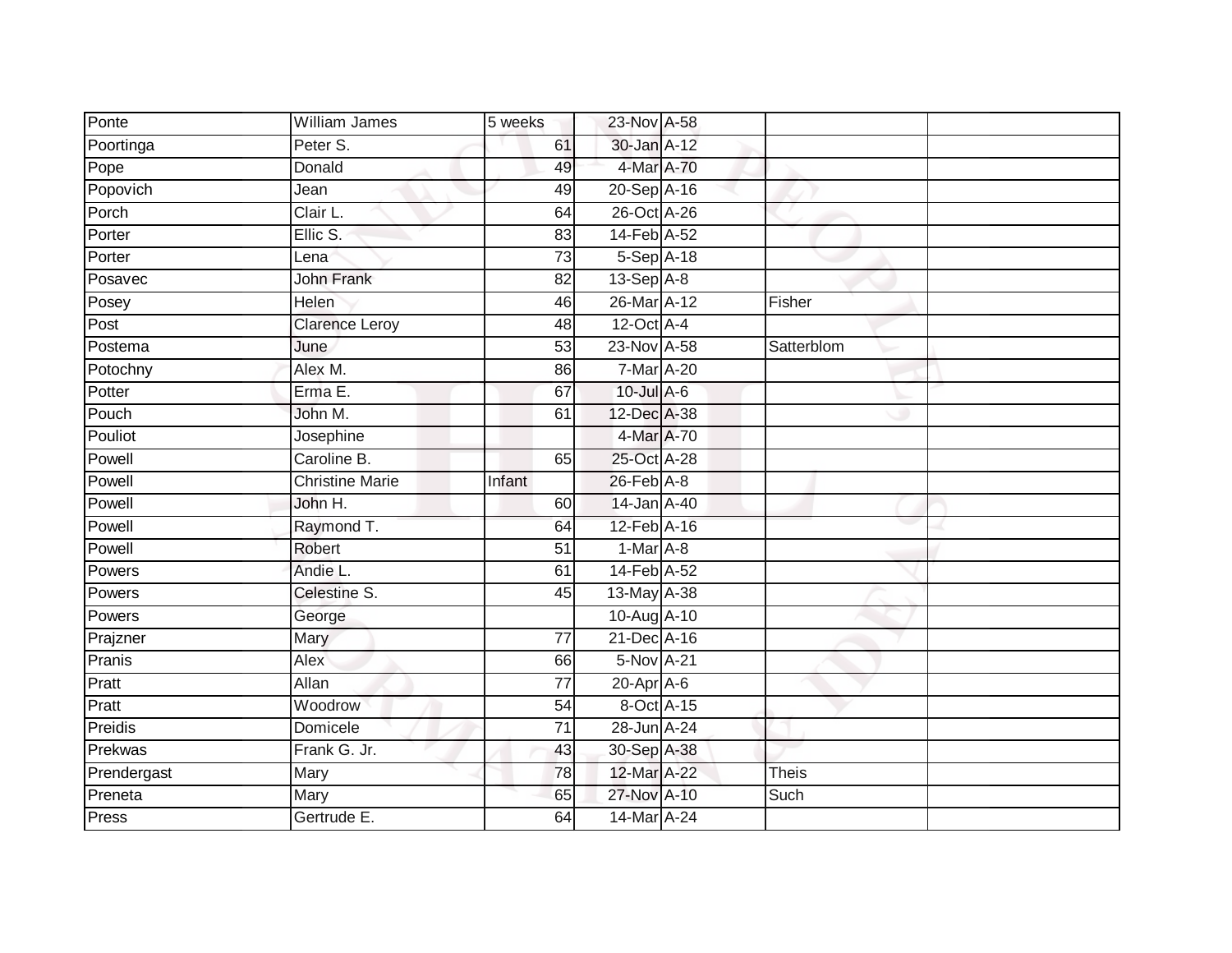| Press          | Margaret            | 54 | $26$ -Jun $A$ -6 |   |                            |
|----------------|---------------------|----|------------------|---|----------------------------|
| Pressnell      | James               | 66 | 11-Mar A-46      |   |                            |
| Preste         | Darren              | 6  | 28-Mar A-22      |   |                            |
| Prevo          | Russell D.          | 91 | 18-Apr A-23      |   |                            |
| Pribble        | Oliver J.           | 55 | 30-Jan           | 1 |                            |
| Price          | <b>Bessie</b>       |    | 9-Nov A-31       |   |                            |
| Price          | Margaret            | 65 | 24-Jan A-22      |   |                            |
| Price          | Michael             | 80 | 30-Dec A-54      |   |                            |
| Price          | Sophie              | 55 | 30-Dec A-54      |   |                            |
| Prieto         | Daniel              | 67 | 5-Dec A-18       |   |                            |
| Prochot        | Frank L.            |    | $15$ -Jan $A-4$  |   |                            |
| Procko         | Walter J.           | 67 | 13-Dec A-30      |   |                            |
| Prohl          | Mary B.             | 74 | 8-May A-6        |   |                            |
| Proulx         | <b>Viola Mae</b>    | 60 | 22-Apr A-28      |   |                            |
| Pruitt         | Thomas M.           | 50 | 17-Dec A-16      |   |                            |
| Pruzin         | John A.             | 64 | 25-May A-20      |   |                            |
| Pruznak        | Anna                | 58 | 28-Jan A-22      |   |                            |
| Pryor          | Steve A.            | 79 | 28-Sep A-15      |   | Also listed as Przybylski. |
| Przespolewski  | Fred (Poleski)      | 77 | $1-May$ A-6      |   |                            |
| Ptacek         | Albert C.           | 84 | 28-Feb A-24      |   |                            |
| <b>Pucalik</b> | Samuel J.           | 56 | 20-Jun A-22      |   |                            |
| Puffer         | Roberta A.          | 44 | $19$ -Jul $A-8$  |   |                            |
| Pugroszek      | Rafel Joseph        | 79 | 19-Dec A-28      |   |                            |
| Pukac          | Mike Sr.            | 77 | 29-May A-18      |   |                            |
| Pupjak         | Katherine           | 78 | 8-Jan A-8        |   |                            |
| Puskas         | Rose                | 87 | 16-Sep A-59      |   |                            |
| Quinlan        | Blanche E.          | 84 | 4-Mar A-70       |   |                            |
| Quinlisk       | Anthony M. (Rev.)   |    | 14-Oct A-41      |   |                            |
| Quinn          | Alice               | 80 | 5-Oct A-22       |   |                            |
| Quinn          | <b>Martha Alice</b> | 82 | 4-May A-30       |   |                            |
| Quinn          | Maurice J.          |    | $3$ -Dec $A$ -24 |   |                            |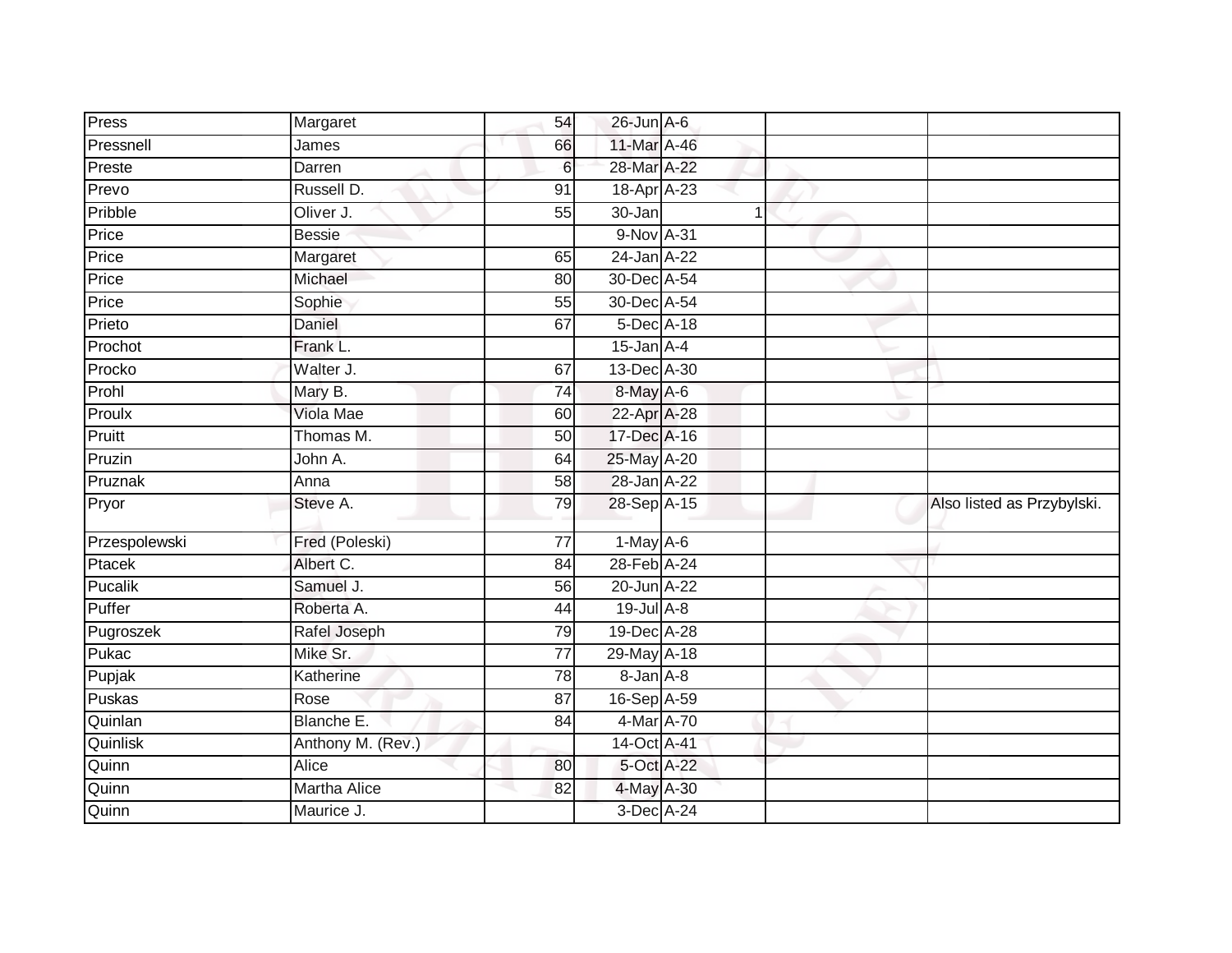| Rabb       | Herbert R.              | 38              | 21-Oct A-28                 |            |  |
|------------|-------------------------|-----------------|-----------------------------|------------|--|
| Rabenhorst | Elizabeth               | 78              | 18-May A-37                 |            |  |
| Rachwalski | Catherine (Katarzyna)   | 83              | 7-Dec A-19                  |            |  |
| Radats     | Loretta C.              | 69              | $5$ -Jul $A$ -8             |            |  |
| Radice     | $\overline{\text{Top}}$ | $\overline{55}$ | 5-Mar A-6                   |            |  |
| Radigan    | John B.                 | 94              | 18-Sep A-8                  |            |  |
| Radloff    | Alma Elsa               | 77              | 4-Jun A-21                  |            |  |
| Radloff    | Frank W.                | 79              | $15$ -Jan $A-4$             |            |  |
| Radloff    | Martha                  | 85              | 14-Jan A-40                 |            |  |
| Rae        | John.                   | 57              | 3-Aug A-11                  |            |  |
| Ragan      | Lessie M.               | 75              | 19-Oct A-8                  |            |  |
| Rainford   | Claude W.               | 74              | $9-AprA-18$                 |            |  |
| Rainford   | Lizzie E.               | 94              | $27-Sep$ A-4                |            |  |
| Ralph      | Henry A.                | 91              | 13-Jun A-16                 |            |  |
| Ramage     | Dennis                  | 20              | 18-Jun                      | 1          |  |
| Ramirez    | Victor                  | 62              | 26-Mar A-12                 |            |  |
| Ramirez    | Vincent                 | 66              | 26-Aug A-18                 |            |  |
| Ramnick    | <b>Stella</b>           | 79              | 7-Sep A-4                   |            |  |
| Ramsey     | Edward A.               | 54              | 16-Apr A-30                 |            |  |
| Ramsey     | James S.                | 66              | $31$ -Jul A-6               |            |  |
| Randhan    | Gregory A.              | 22              | 31-Jan A-20                 |            |  |
| Randolph   | <b>Nellie</b>           | $\overline{51}$ | 27-May A-26                 |            |  |
| Rankine    | <b>Charles Ross</b>     | 61              | $16$ -Mar $\overline{A}$ -6 |            |  |
| Rantauskas | Gus                     | 56              |                             | 8-Jul A-36 |  |
| Rapacz     | John                    | 50              | $6$ -May $A$ -58            |            |  |
| Rappata    | Benedict                | 65              | 27-Nov A-10                 |            |  |
| Rardin     | Bertha E.               | 74              | $17 -$ Jul A-6              |            |  |
| Rasmussen  | Christ J.               | 79              | 18-May A-37                 |            |  |
| Redar      | Helen                   | 71              | 13-Sep A-8                  |            |  |
| Redding    | Violet                  |                 | 12-Sep A-12                 |            |  |
| Redl       | Genevieve Marie         | 67              | 28-Jan A-22                 |            |  |
| Reed       | Dorothy                 | $\overline{55}$ | 12-Apr A-14                 |            |  |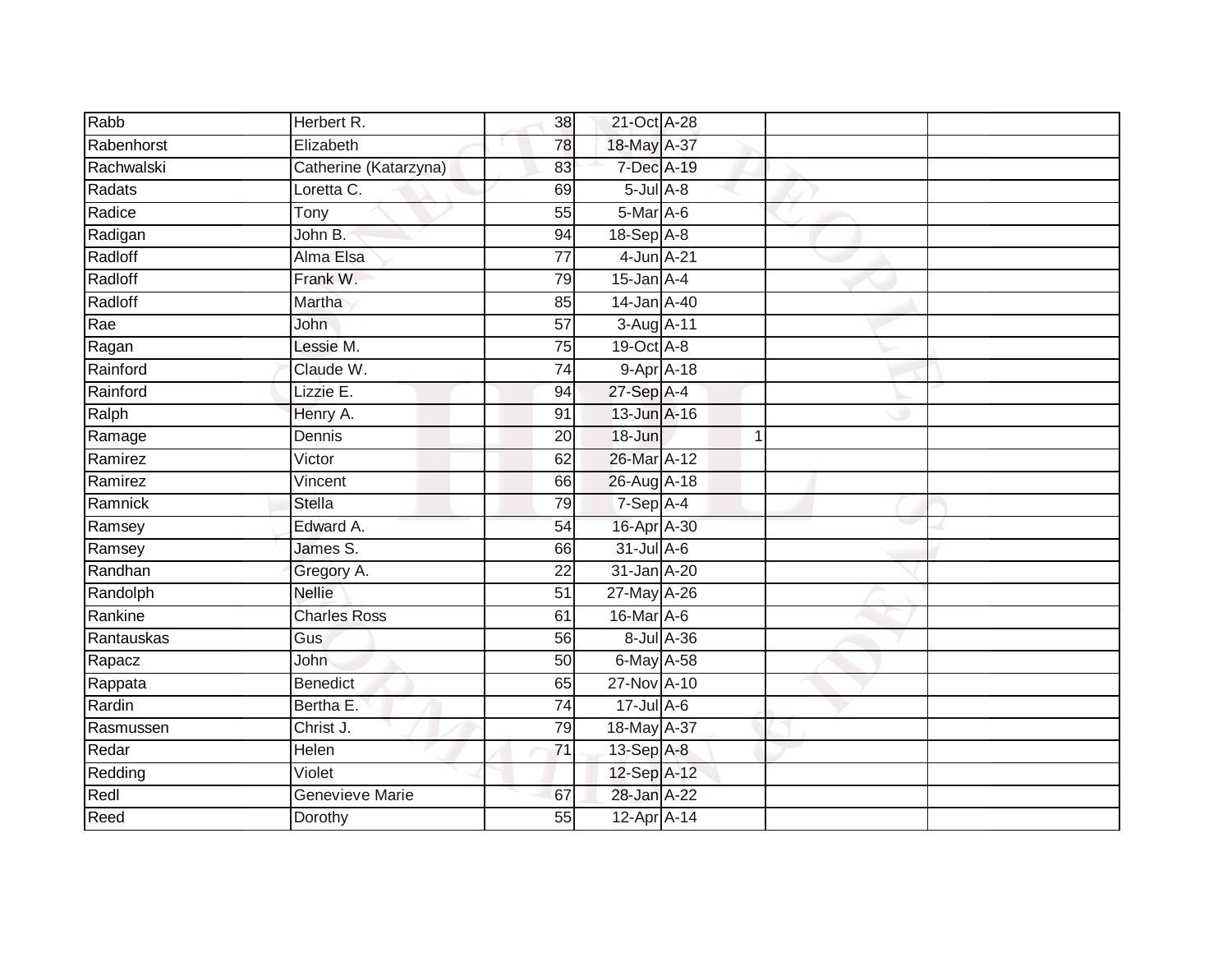| Reedy           | <b>Elmer Howard</b>  | 69              | 27-Nov A-10      |               |   |                   |
|-----------------|----------------------|-----------------|------------------|---------------|---|-------------------|
| Reese           | Alice M.             | 47              | 27-Jun A-42      |               |   |                   |
| Reese           | Leavy Jr.            | 53              | 29-Oct A-4       |               |   |                   |
| Regan           | Fred W.              | 43              | $2$ -Jul $A-4$   |               |   |                   |
| Reich           | Diamond M.           | 86              | 30-Jul A-25      |               |   |                   |
| Reilly          | John L.              | 64              | 3-Apr A-4        |               |   |                   |
| Reinke          | Milton               |                 | 16-Jan A-20      |               |   |                   |
| Reiser          | Estelle M.           | $\overline{72}$ | 16-Feb A-18      |               |   |                   |
| Reno            | John                 |                 | $1$ -Jun $A-10$  |               |   |                   |
| Rex             | Dora J.              | 53              | $15$ -Jan $A-4$  |               |   |                   |
| Reyer           | Edward H.            | 64              | 23-Sep A-60      |               |   |                   |
| Reyes           | <b>Maria Picon</b>   | 84              | 23-Oct A-21      |               |   |                   |
| Reynolds        | Donald L.            | 45              | 18-Sep A-8       |               |   |                   |
| Reynolds        | <b>Thelma Louise</b> | 65              | $15$ -Jan $A-4$  |               |   |                   |
| Reynolds        | William              | $\overline{75}$ | 15-Apr A-79      |               |   |                   |
| Ribovich        | Anna                 | 78              | 18-Nov A-28      |               |   |                   |
| Ricciardi       | Charles              | $\overline{52}$ | 12-Nov A-8       |               |   |                   |
| Rice            | Esther L.            | 70              | $26$ -Jun $A$ -6 |               |   |                   |
| Richards        | Huntly M.            | 78              | 26-Mar A-12      |               |   |                   |
| <b>Richards</b> | James O.             | 54              | 11-Mar A-46      |               |   |                   |
| Richardson      | Robert               | 53              | 6-Mar            |               | 1 |                   |
| <b>Rickert</b>  | Albert J. Sr.        | $\overline{72}$ | 17-Apr A-21      |               |   |                   |
| Ridder          | Menno                | 76              | $10-Sep$ A-4     |               |   |                   |
| Riemenschneider | William A. Sr.       | 78              | 1-May A-6        |               |   |                   |
| Rigg            | Arless A.            | 73              | 23-Jul A-35      |               |   |                   |
| Riggs           | Murrel A.            | 50              | 3-May A-24       |               |   |                   |
| <b>Riley</b>    | Walter J. (Col.)     | 97              |                  | 3-Jun 1, A-36 |   | Picture included. |
| Rindaldi        | Lillian              |                 | 27-Nov A-10      |               |   |                   |
| Riordan         | Lois E.              | 84              | 19-Dec A-28      |               |   |                   |
| Ripley          | Anna                 | 89              | 15-Jan A-4       |               |   |                   |
| Ritchie         | Mary                 | 70              | 4-Oct A-8        |               |   |                   |
| Ritsema         | Jacob                | $\overline{77}$ | 24-Jun A-26      |               |   |                   |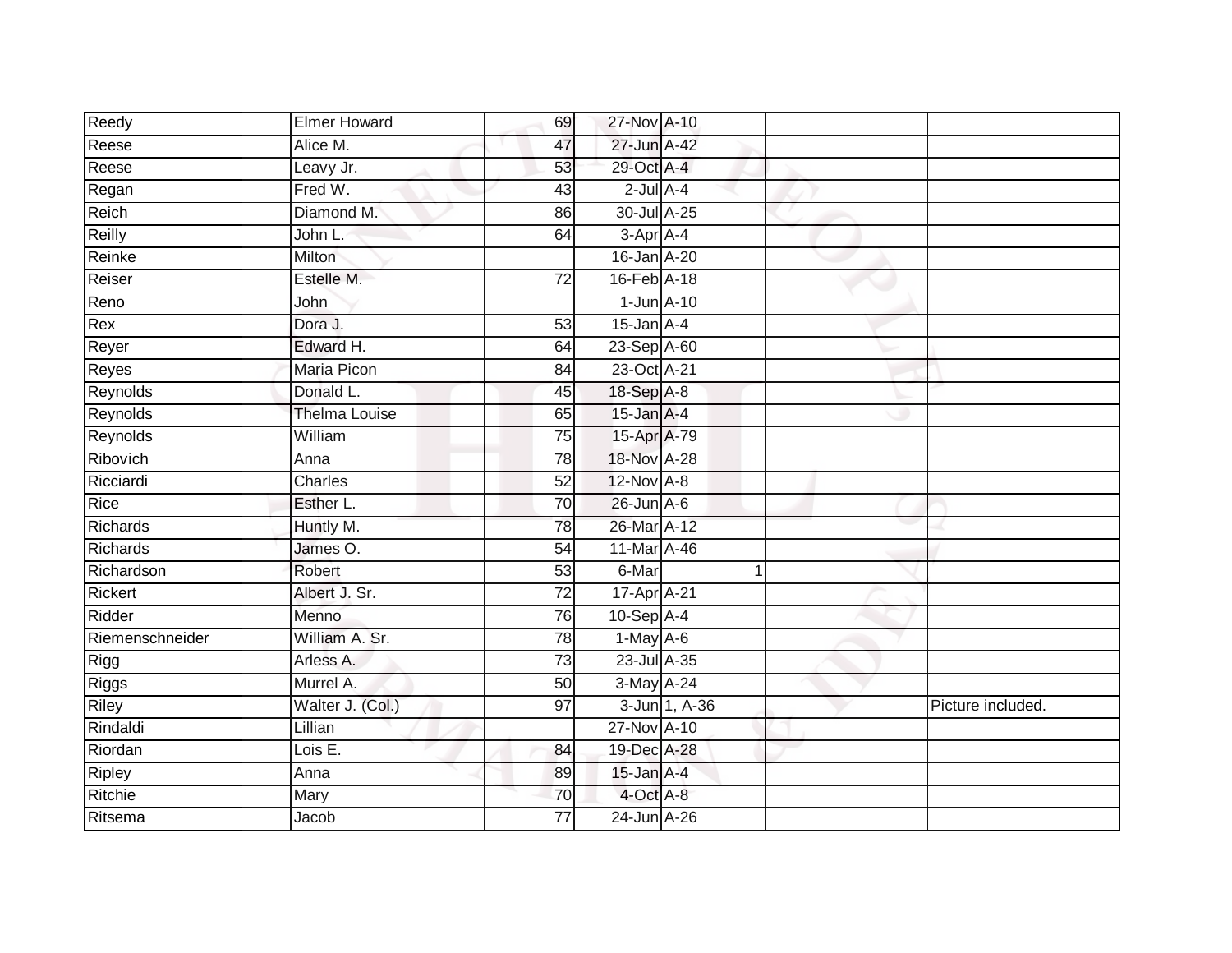| Ritter         | Dorothy                        | 72              | 19-Aug A-22      |                |                | Evans |  |
|----------------|--------------------------------|-----------------|------------------|----------------|----------------|-------|--|
| Ritter         | Myrtle M.                      | 67              | 10-Sep A-4       |                |                |       |  |
| Rivera         | Carlos                         | $\overline{22}$ | 2-Dec            |                | $\overline{1}$ |       |  |
| Rivera         | Francisco                      | $\overline{71}$ | 13-Apr A-18      |                |                |       |  |
| Rivera         | Juan R.                        | $\overline{72}$ | 25-Sep A-25      |                |                |       |  |
| Roach          | Frank L.                       | 60              | 14-Feb A-52      |                |                |       |  |
| Roach          | Lawrence W.                    | 63              | 13-Jul A-10      |                |                |       |  |
| Roark          | Timothy R.                     | 24              | 21-Mar A-20      |                |                |       |  |
| Robak          | Catherine                      | $\overline{73}$ | 22-May A-6       |                |                |       |  |
| <b>Robbins</b> | Loyle                          | $\overline{37}$ | 20-Jun A-22      |                |                |       |  |
| Roberson       | James                          | 83              | $15$ -May $A-6$  |                |                |       |  |
| Roberts        | Jason David                    | 16 months       | 8-Feb A-14       |                |                |       |  |
| Roberts        | Lloyd T.                       | 46              | 12-Feb A-16      |                |                |       |  |
| <b>Roberts</b> | Sadie M.                       | 83              | $6$ -Feb $A$ -14 |                |                |       |  |
| Roberts        | William C.                     | $\overline{70}$ | 6-Nov A-10       |                |                |       |  |
| Robinson       | James                          | 39              | 22-May           |                | $\mathbf{1}$   |       |  |
| Robinson       | <b>Ruth</b>                    | 50              | 16-Apr A-30      |                |                |       |  |
| <b>Robles</b>  | Juan M.                        | 21              |                  | 11-Jul 1, A-10 |                |       |  |
| Robuck         | Justin A.                      | 80              | 29-Jan A-16      |                |                |       |  |
| Roche          | Ann M.                         | $\overline{82}$ | 4-Jan A-30       |                |                |       |  |
| Rochford       | R. Kevin                       | 50              | 22-Feb A-24      |                |                |       |  |
| <b>Rock</b>    | Dorothy                        | 52              | 26-Jan A-15      |                |                |       |  |
| Rodin          | Fred                           | $\overline{82}$ | 7-Jun A-10       |                |                |       |  |
| Rodman         | Mary D.                        | $\overline{79}$ | 7-Mar A-20       |                |                |       |  |
| Rodriguez      | <b>Nick (Nickies Quickies)</b> | 48              | 24-Jun A-26      |                |                |       |  |
| Roe            | Robert E.                      | 61              | 20-Apr A-6       |                |                |       |  |
| Roe            | Sarah G.                       | 86              | $12$ -Nov $A-8$  |                |                |       |  |
| Rogalski       | Frank A.                       | 65              | $25$ -Jun $A-4$  |                |                |       |  |
| Rogers         | Edwin L.                       | 34              | 31-Jan A-20      |                |                |       |  |
| Rogers         | Julia L.                       | 20              | 2-May A-19       |                |                |       |  |
| Rogers         | Victor                         | 69              | 12-Aug A-18      |                |                |       |  |
| Rokosz         | Anna B.                        | 88              | 11-Mar A-46      |                |                |       |  |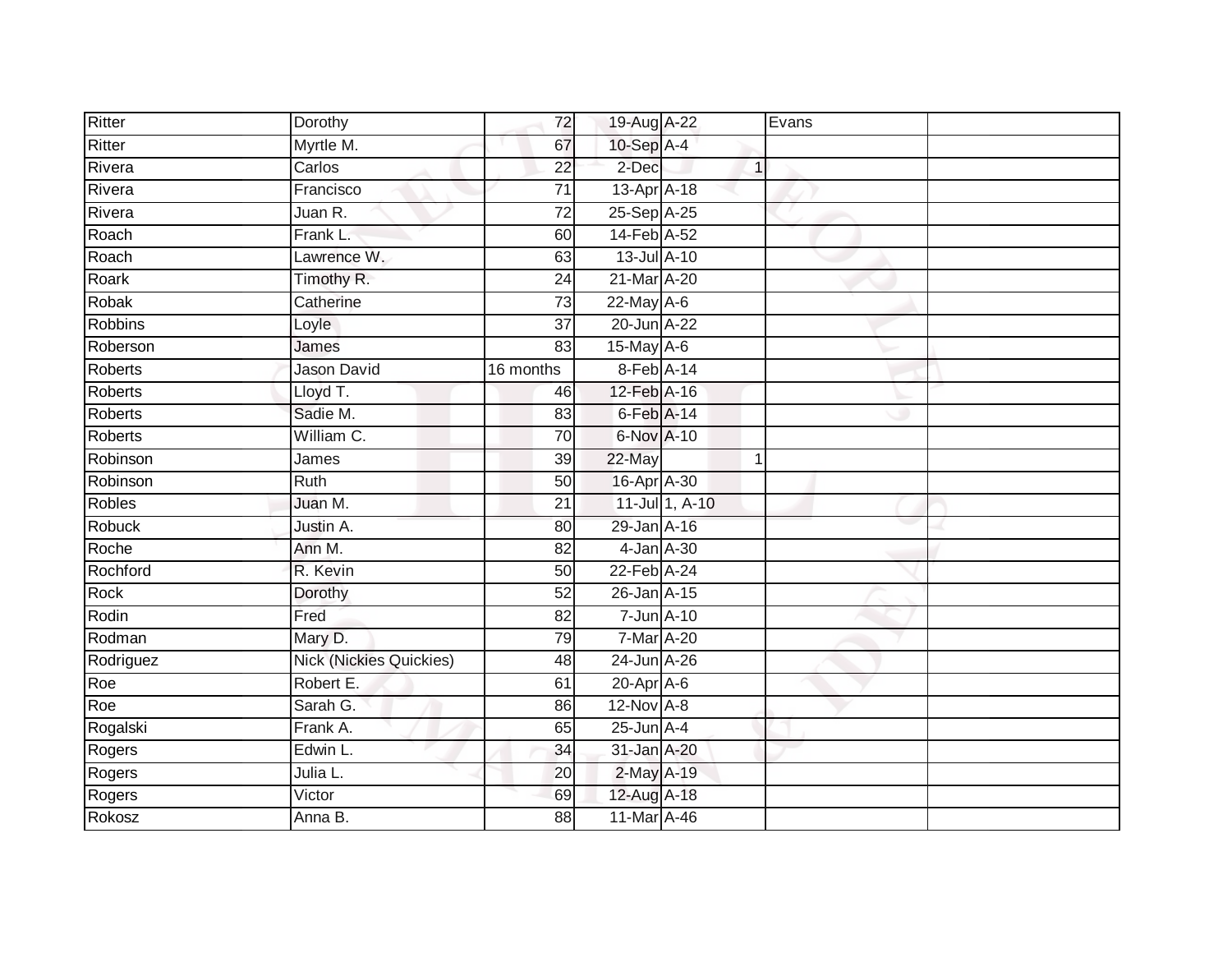| Rokosz      | Mary                 |                 | 10-Jun A-28      |        |  |
|-------------|----------------------|-----------------|------------------|--------|--|
| Rollen      | Ethel D.             |                 | 30-Sep A-38      |        |  |
| Rollin      | James W.             | 73              | 17-Jun A-26      |        |  |
| Romans      | <b>Dolly Callis</b>  | 48              | 4-Feb A-22       |        |  |
| Romanski    | Katherine            | $\overline{80}$ | 25-Apr A-20      |        |  |
| Romero      | Francisco            | 65              | 24-Sep A-9       |        |  |
| Rompel      | Carl H. Jr.          | 60              | 27-Dec A-14      |        |  |
| Rompola     | Aloise (Jolly Ollie) | 49              | 14-Mar A-24      |        |  |
| Rone        | Ruby (Betty)         | 61              | 29-May A-18      |        |  |
| Roper       | <b>Stanley</b>       | 56              | 29-Jan A-16      |        |  |
| Ropp        | Ronald G.            | 20              | 14-Jun 1, A-10   |        |  |
| Rosenberger | Earl K.              |                 | 23-Sep A-60      |        |  |
| Rosko       | John                 | 86              | 11-Dec A-12      |        |  |
| Ross        | Henry                |                 | $22$ -Jan A-6    |        |  |
| Ross        | Samuel M.            | 64              | 19-Nov A-21      |        |  |
| Ross        | William G.           | 39              | 21-Nov A-54      |        |  |
| Rossa       | Stanley              | 69              | 27-Feb A-12      |        |  |
| Rouse       | Harry B. Sr.         | 88              | 17-Aug A-18      |        |  |
| Roush       | Joseph R.            | 88              | 3-Jan A-36       |        |  |
| Rowan       | Lawrence             | 68              | $23$ -Apr $A$ -6 |        |  |
| Rowden      | Clyde                | 54              | 8-Apr A-42       |        |  |
| Rowland     | William              |                 | 6-May A-58       |        |  |
| Roy         | Oliver B.            | 77              | 4-Nov A-45       |        |  |
| Royce       | Rae M.               | 88              | 5-Jun A-14       |        |  |
| Royer       | Robert               | 47              | 31-May           |        |  |
| Rozanski    | Mary                 | 67              | 29-May A-18      |        |  |
| Ruban       | George P. Sr.        | 70              | $2$ -Oct $A$ -6  |        |  |
| Rubensetein | <b>Bessie</b>        | 47              | 17-Jun A-26      |        |  |
| Rubesha     | Katherine            | 87              | 15-Mar A-20      |        |  |
| Rucinski    | Violet               | 80              | 17-Apr A-21      | Chukur |  |
| Ruskowsky   | Erwin                | 58              | 11-Nov A-22      |        |  |
| Rusnak      | Susan                | $\overline{83}$ | 31-Dec A-20      |        |  |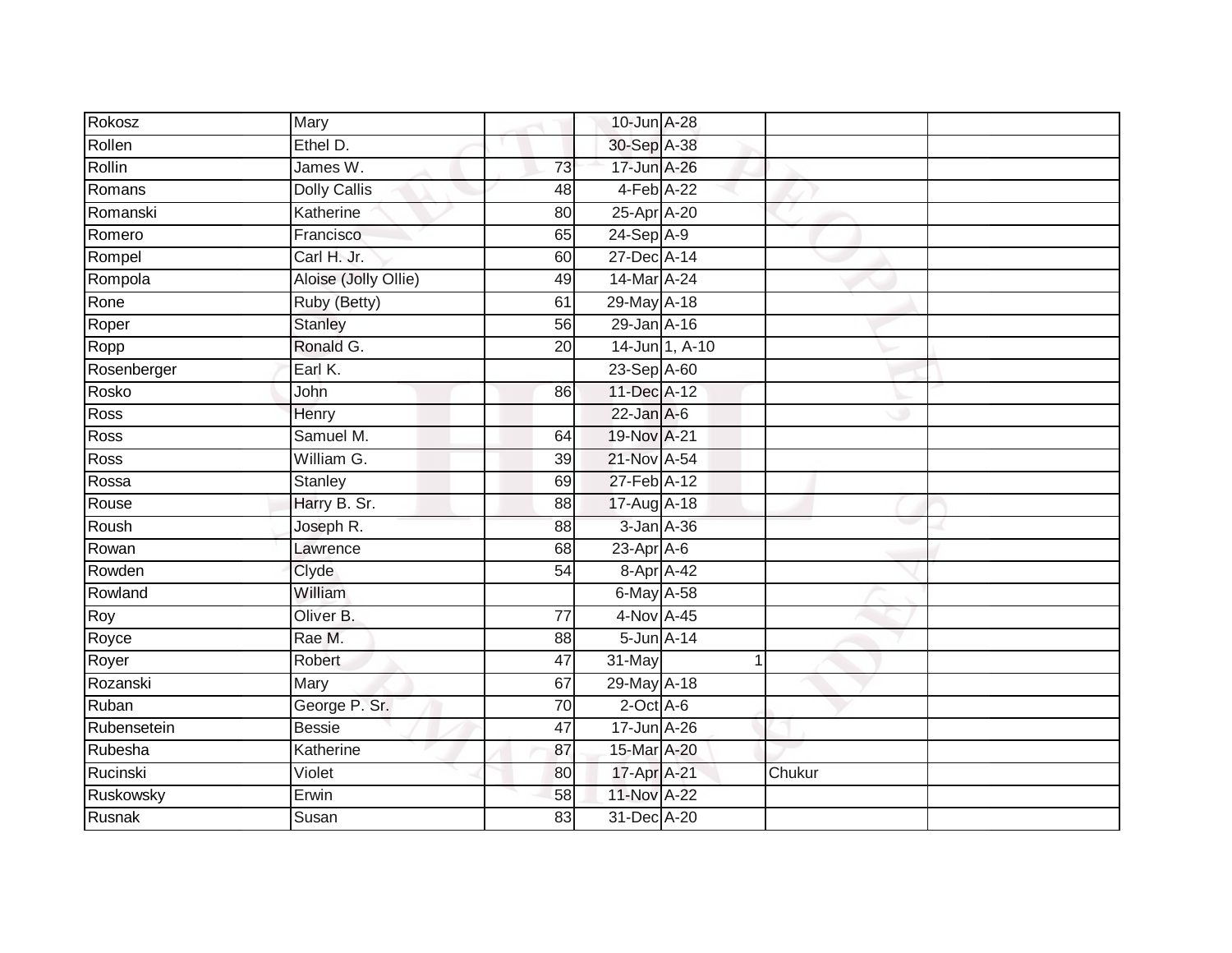| Russel      | Christ             | 90              | 6-Jun A-37             |          |  |
|-------------|--------------------|-----------------|------------------------|----------|--|
| Russel      | William            | 85              | 14-May A-6             |          |  |
| Russell     | Jolean             | 40              | 19-Mar A-6             |          |  |
| Rust        | George William Jr. | 45              | 8-May A-6              |          |  |
| Rutan       | Ervin L.           | 65              | 8-Nov                  |          |  |
| Ruth        | Helen I.           | 63              | 18-Sep A-8             |          |  |
| Rutkowski   | Joseph A.          | 73              | 29-Apr <sup>A-22</sup> |          |  |
| Ruyle       | Loyal Hal          | 54              | 8-Apr A-42             |          |  |
| Ryan        | Augusta            |                 | $19$ -Jan $A-8$        |          |  |
| Ryba        | Edward C.          | 65              | $7-Sep$ A-4            |          |  |
| Rybarski    | Louise             | 76              | $9 - Apr$ $A - 18$     |          |  |
| Rydzan      | Anastasia          | 59              | $25$ -Jun $A-4$        |          |  |
| Rysiewicz   | Edward J.          | 60              | 10-Jul A-6             |          |  |
| Rytel       | <b>Steven</b>      | 49              | 22-Mar                 |          |  |
| Rzonca      | Mary J.            | $\overline{52}$ | 11-Sep A-4             | Kurzeja  |  |
| Sabo        | Steven B.          | $\overline{31}$ | 26-Jan A-15            |          |  |
| Sajek       | Mary               | 79              | 24-May A-6             |          |  |
| Sallade     | J. Robert          | 57              | $2$ -Jan $A-16$        |          |  |
| Sallay      | Sophie             |                 | 28-Oct A-62            |          |  |
| Salmons     | Luke               | 67              | 29-Aug A-16            |          |  |
| Saltanovitz | Maryana            | 76              | $14$ -Jan $A$ -40      |          |  |
| Salustiano  | Pagan              | 45              | $13-Mar$               |          |  |
| Salvinski   | Velma M.           | 65              | 3-May A-24             |          |  |
| Samarzia    | Katy               | 67              | 22-Jun A-10            |          |  |
| Samocki     | Doris Linnea       | 45              | 29-Mar A-12            |          |  |
| Sampson     | Carl               | 64              | $17 -$ Jul A-6         |          |  |
| Sampson     | Gladys             | 69              | $1-Feb$ A-40           |          |  |
| Samuel      | <b>Edith Irene</b> | 61              | 15-Apr A-79            |          |  |
| Sanchez     | Isidora (Lillian)  | 50              | 2-May A-19             | Anguiano |  |
| Sandelski   | Anastasia (Nettie) | 53              | 10-May A-52            |          |  |
| Sanders     | Hugh (AI)          | 54              | 21-Feb A-44            |          |  |
| Sanders     | John B. (Jack)     | 50              | $2-Feb$ $A-8$          |          |  |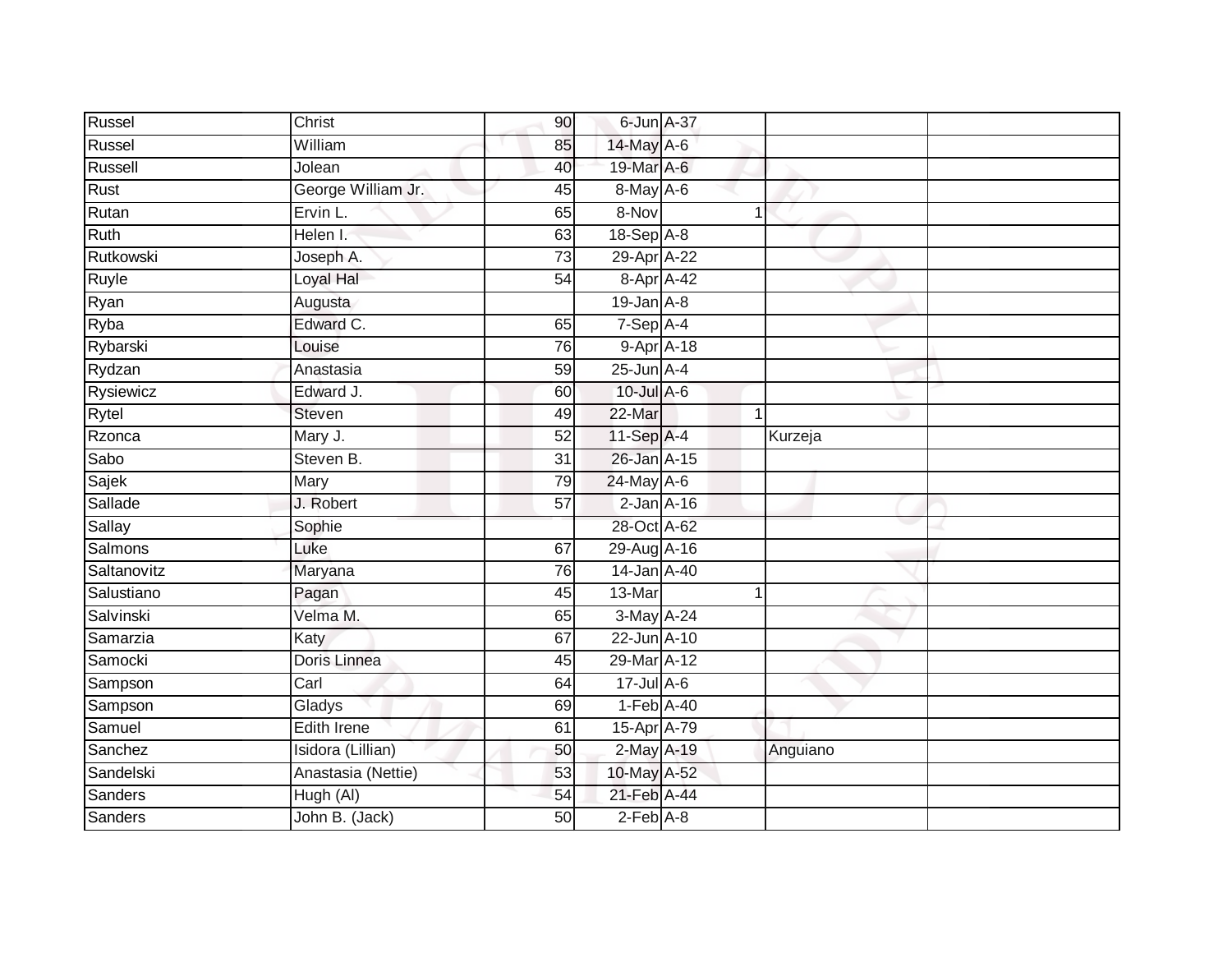| Sanders         | Virginia             | 54              | 31-Jul A-6      |                  |         |  |
|-----------------|----------------------|-----------------|-----------------|------------------|---------|--|
| Sanders         | William              | 47              | 22-May          |                  |         |  |
| Sanek           | <b>Helen</b>         | 55              | $9$ -Jul A-8    |                  | Poremba |  |
| Sanek           | Mary                 | 80              | $15$ -Jan $A-4$ |                  |         |  |
| Santos          | Jose Maria           | $\overline{17}$ | 16-Dec A-28     |                  |         |  |
| Sanusky         | William D.           | 55              | 6-Apr A-6       |                  |         |  |
| Sapp            | <b>Clifford Earl</b> | 45              | $2-Feb$ A-8     |                  |         |  |
| Saros           | James                | 81              | 30-Jul A-25     |                  |         |  |
| Sarver          | Amy Elizabeth        | Infant          | 24-Sep A-9      |                  |         |  |
| Sasina          | <b>Steve</b>         | 80              | 8-Apr A-42      |                  |         |  |
| <b>Sass</b>     | Fred J.              | 59              | $16$ -Oct $A-8$ |                  |         |  |
| Sauer           | Susan                | 78              | 2-Dec A-62      |                  |         |  |
| Sauzer          | Frank J.             | 62              | 19-Aug A-22     |                  |         |  |
| Savage          | <b>Esther</b>        | 84              | 31-May A-18     |                  |         |  |
| Savin           | Mary A.              | $\overline{70}$ | 30-Sep A-38     |                  |         |  |
| Sawyer          | Donald H.            | 50              | 13-May A-38     |                  |         |  |
| Sax             | Libby                | 85              | 30-Apr A-4      |                  |         |  |
| <b>Sayers</b>   | Oddesa K.            | 77              | 3-Oct A-14      |                  |         |  |
| Saywitz         | Syulvia              | 66              | 17-Aug A-18     |                  | Winnick |  |
| Schaadt         | Jacob S.             | 76              | 15-May A-6      |                  |         |  |
| Schaap          | Johannes             | 86              | 13-Aug A-16     |                  |         |  |
| Schaap          | Lena                 | 86              | 23-Feb A-30     |                  |         |  |
| Schaffrick      | Augusta L.           | 83              | $7-Nov$ A-8     |                  |         |  |
| Schaller        | John E.              | 87              | $1-Apr$ A-58    |                  |         |  |
| <b>Schaller</b> | Mary Catherine       | 88              | 24-Sep A-9      |                  |         |  |
| Scheffel        | Elmer                | 76              | $4$ -Dec A-26   |                  |         |  |
| Scheidt         | Robert P. (Bob)      | 61              | 20-Mar A-13     |                  |         |  |
| Scherer         | Bertha F.            | 89              | 26-Dec A-18     |                  |         |  |
| Scherer         | Raymond J.           | 77              | 20-Aug A-12     |                  |         |  |
| Scherette       | Cecilia              | 67              | 29-Nov A-20     |                  |         |  |
| Scheutz         | Louis W.             | 66              | 13-Nov A-4      |                  |         |  |
| Schickel        | Katherine A.         | Infant          |                 | $6$ -Jul $A$ -18 |         |  |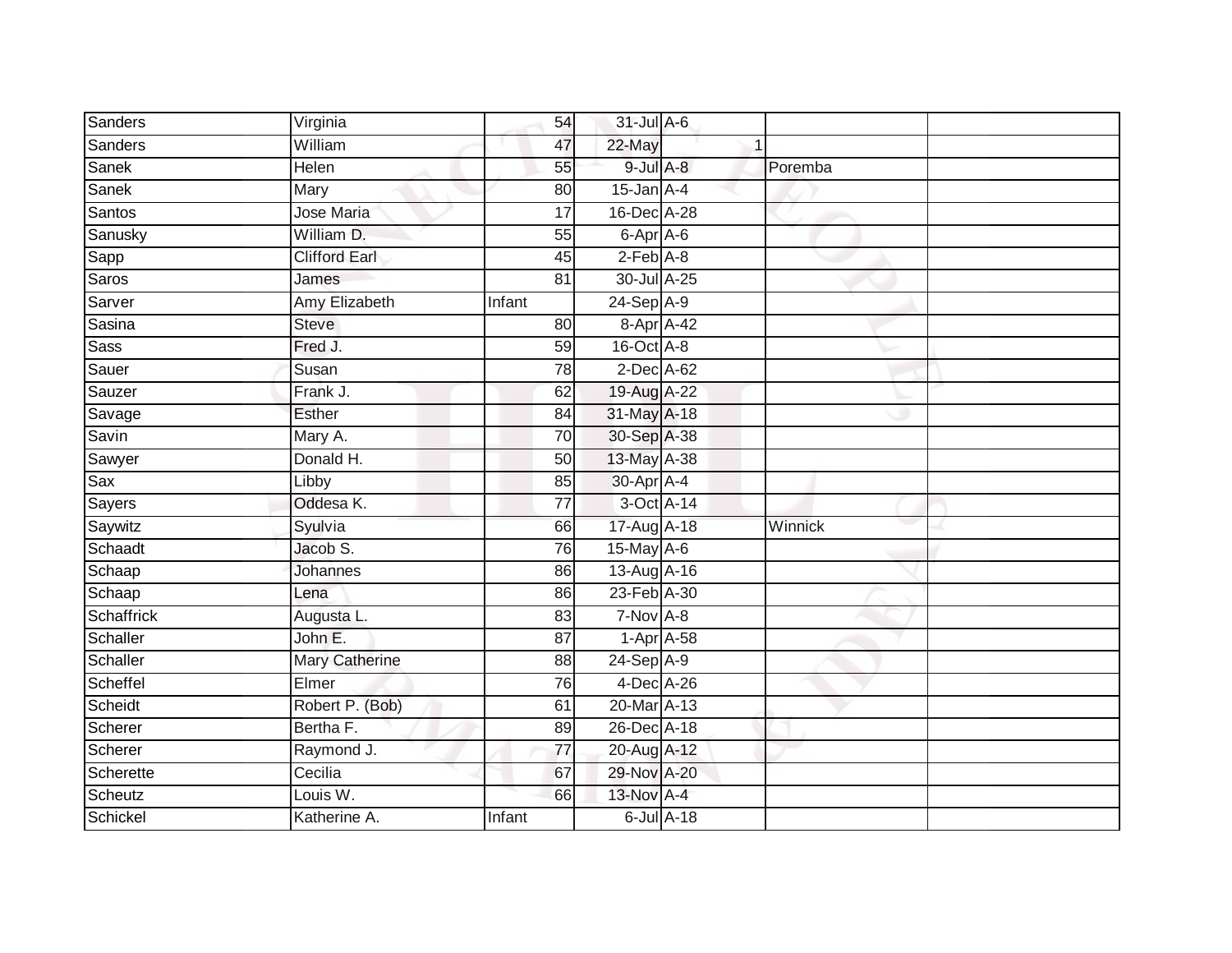| Schiesser      | George B.          | 74              | 24-Aug A-10                 |         |                   |
|----------------|--------------------|-----------------|-----------------------------|---------|-------------------|
| Schiesser      | Marie              | 57              | 26-Nov A-8                  |         |                   |
| Schiesser      | <b>Mary</b>        | 83              | 1-Feb A-40                  | Rohrman |                   |
| Schiesser      | Robert             | 52              | 24-Dec A-10                 |         |                   |
| Schillo        | Philip J.          | $\overline{72}$ | 29-Apr A-22                 |         |                   |
| Schlachter     | Agnes M.           | 84              | $2$ -Oct $A$ -6             |         |                   |
| Schliman       | Leo                | $\overline{77}$ | $2$ -Oct $A$ -6             |         |                   |
| Schmidt        | Johanna            | 79              | 23-May A-16                 |         |                   |
| Schmidt        | Louis T.           |                 | 29-Mar A-12                 |         |                   |
| Schneider      | Kenneth J.         | 70              | 16-Apr A-30                 |         | Picture included. |
| Schneider      | Rita M.            |                 | 20-May A-28                 |         |                   |
| Scholl         | Harold N. (Nick)   | 60              | 18-Oct A-14                 |         |                   |
| Scholl         | Sophia Ellen       | 86              | 19-Nov A-21                 |         |                   |
| Schoon         | Peter C.           | 67              | 28-Mar A-22                 |         |                   |
| Schoop         | Allen G.           | $\overline{58}$ | 14-Dec A-44                 |         |                   |
| Schramm        | Esther             | 90              | 19-Aug A-22                 |         |                   |
| Schramm        | Joseph             | 71              | 9-Dec A-20                  |         |                   |
| Schreiber      | Mollie             |                 | 23-Oct A-21                 |         |                   |
| Schroeder      | Gertrude D.        | 59              | 12-Jul A-22                 |         |                   |
| Schroeder      | <b>Shirley Ann</b> | 37              | $12$ -Oct $A$ -4            |         |                   |
| Schrum         | Jean               | 67              | 14-Jan A-40                 |         |                   |
| Schrum         | Mervyn T.          | $\overline{37}$ | $19$ -Feb $\overline{A}$ -6 |         |                   |
| Schubert       | Mary               | 76              | 2-Mar A-4                   |         |                   |
| Schulien       | JoAnn              | 36              | 5-Mar A-6                   |         |                   |
| <b>Schultz</b> | William H.         | 59              | 21-Oct A-28                 |         |                   |
| Schulze        | Carl Sr.           | 68              | $2$ -Mar $A$ -4             |         |                   |
| Schumann       | John E.            | 6 weeks         | 17-Jan A-26                 |         |                   |
| Schurgers      | Ida M.             |                 | 11-Mar A-46                 | Ergang  |                   |
| Schuster       | Anna               | 77              | 28-Aug A-18                 |         |                   |
| Schutz         | George S.          | 80              | 29-Oct A-4                  |         |                   |
| Schutz         | Kathryn            | 76              | 13-Mar A-4                  |         |                   |
| Scoleri        | Mary Ann           | $\overline{81}$ | 8-Feb A-14                  |         |                   |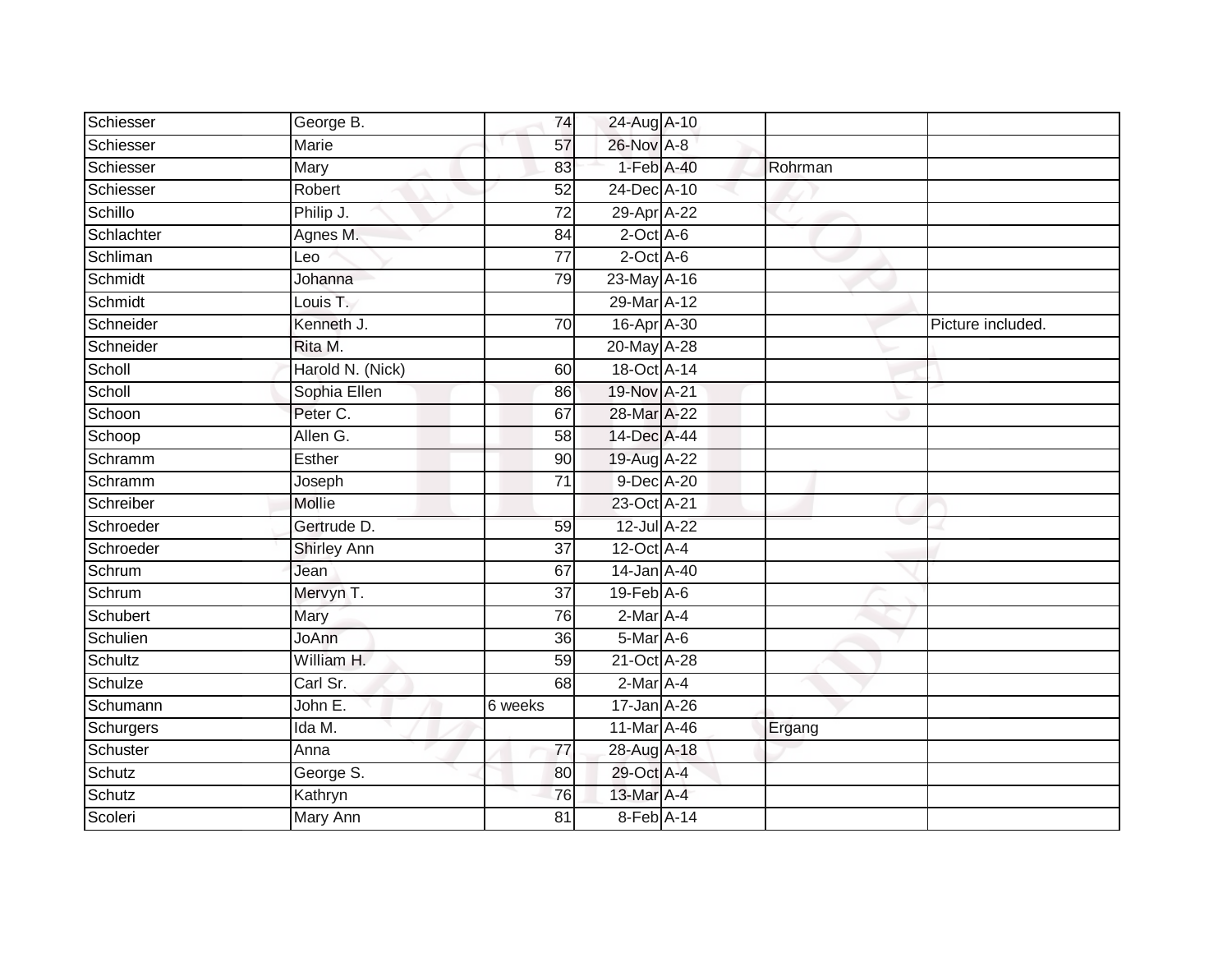| Scott         | Chester O.            | 83              | 1-May A-6       |  |  |
|---------------|-----------------------|-----------------|-----------------|--|--|
| Scott         | Fannie L.             | 54              | 18-Dec A-16     |  |  |
| Scott         | John                  | $\overline{26}$ | $2$ -Jul $A-4$  |  |  |
| Scott         | William H.            | 59              | 5-Apr A-20      |  |  |
| Sealey        | Debra Dawn            | 13              | 10-Aug          |  |  |
| Seberger      | Homer F.              | 58              | 24-Aug A-10     |  |  |
| Seddelmeyer   | Virginia              | 60              | 21-Nov A-54     |  |  |
| Seegers       | Leslie H.             | 62              | 25-Nov A-66     |  |  |
| Seehausen     | Caroline H.           | 86              | 11-May A-16     |  |  |
| Segreto       | Sam                   | $\overline{77}$ | 15-Apr A-79     |  |  |
| Seling        | Frances               | 75              | 17-Jul A-6      |  |  |
| Senkowski     | Katarzyna M.          | 80              | 23-Jul A-35     |  |  |
| Sepiol        | Edward A.             | 68              | 29-Aug A-16     |  |  |
| Sertich       | Joseph                |                 | 28-Oct A-62     |  |  |
| Seth          | Jeannette             | 74              | 20-Apr A-6      |  |  |
| Shaffer       | Goldie A.             | 64              | 4-Apr A-28      |  |  |
| Shanahan      | Irene $E$ .           | 83              | $22$ -Jan $A-6$ |  |  |
| Sharkozy      | Elizabeth             | 73              | $17$ -Jul A-6   |  |  |
| Shatkowski    | Henry                 | 62              | 19-Dec A-28     |  |  |
| Shaw          | George F.             | 62              | 19-Dec A-28     |  |  |
| Shaw          | <b>Maud Elizabeth</b> | 84              | 23-Mar A-6      |  |  |
| Shawcroft     | Florence V.           | 63              | 16-Jan A-20     |  |  |
| Sheely        | Tillman J.            | 74              | 29-Aug A-16     |  |  |
| <b>Sheets</b> | Lant                  | 95              | $24-Sep$ A-9    |  |  |
| Shelbourne    | Edith C.              | 85              | 7-Nov A-8       |  |  |
| Shelley       | Edmund A.             | 63              | 19-Nov A-21     |  |  |
| Shelly        | Lester                | $\overline{84}$ | 7-Jan A-64      |  |  |
| Shelton       | Dennis                | 35              | 8-Oct           |  |  |
| Shephard      | Edgar A.              | 64              | 7-Jun A-10      |  |  |
| Sherby        | Joseph Leo            | 81              | 4-Mar A-70      |  |  |
| Sherley       | Arlie B.              | 78              | 5-Jun A-14      |  |  |
| Sherry        | Anna B.               | 82              | 5-Oct A-22      |  |  |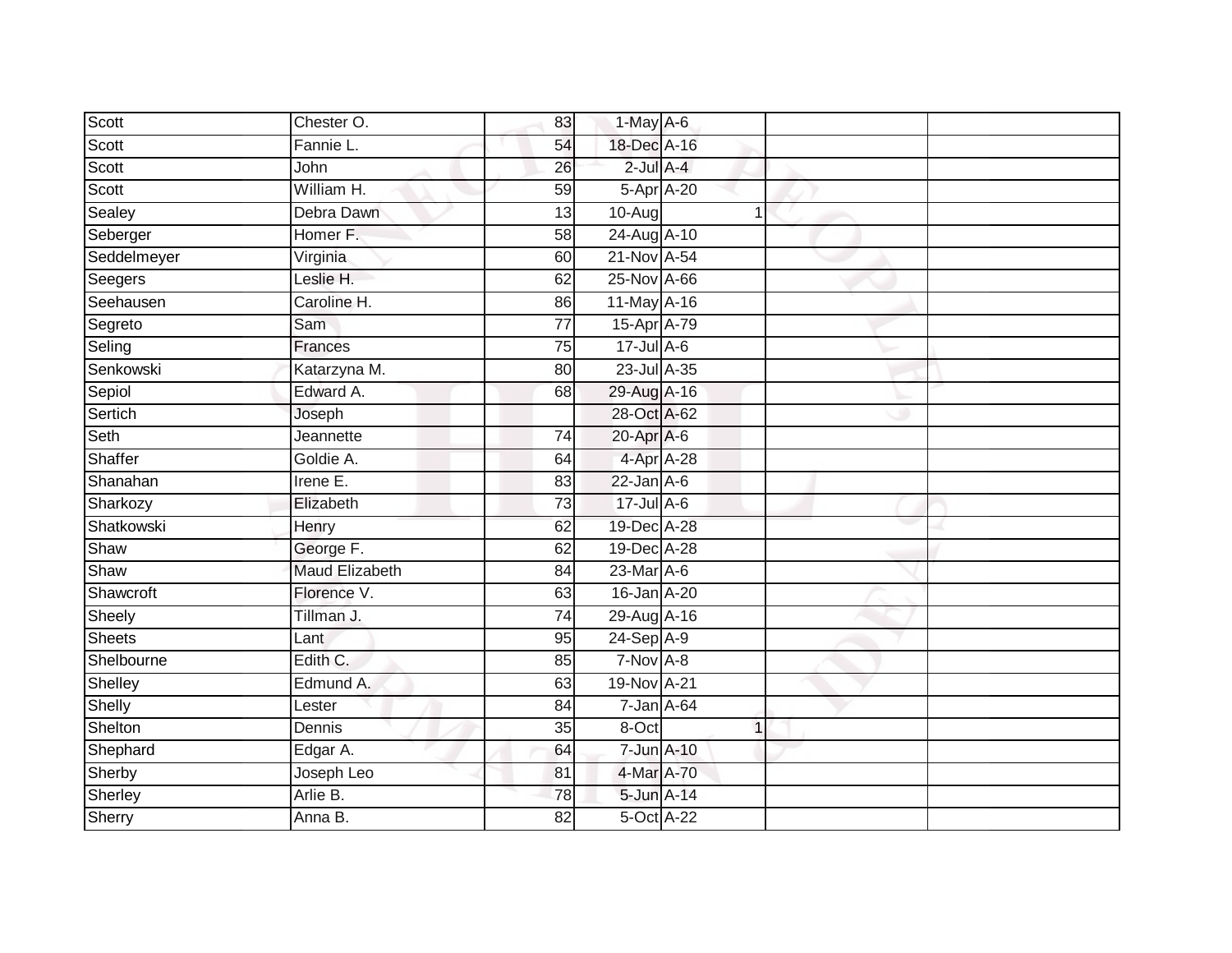| Sherwood       | Minnie                 | 85              | $10-Sep$ A-4     |    |         |  |
|----------------|------------------------|-----------------|------------------|----|---------|--|
| Shesler        | Ervin (Monk)           | 74              | 20-May A-28      |    |         |  |
| Shibley        | Lawrence E.            | 84              | 26-Aug A-18      |    |         |  |
| Shipman        | Leona B.               | 71              | 5-Apr A-20       |    |         |  |
| Shiprek        | Walter J.              |                 | 29-May A-18      |    |         |  |
| Shirley        | <b>Betty</b>           | 48              | 27-Aug A-16      |    | Weaver  |  |
| Short          | Leavy                  | $\overline{71}$ | 22-Jul A-74      |    |         |  |
| Showalter      | Joseph M.              | 75              | 8-Feb A-14       |    |         |  |
| Shull          | Grace Ida              | 81              | 15-Jul A-36      |    |         |  |
| Shumway        | Wayne                  | 71              | 19-Jun A-20      |    |         |  |
| Shutan         | Thera Jan              |                 | $19$ -Jan $A-8$  |    | Decker  |  |
| Shutoski       | Pauline                | 73              | 16-Oct A-8       |    |         |  |
| Shuttz         | Alvin L.               | 51              | 21-Jan A-22      |    |         |  |
| Sick           | Willi P.               | 66              | 30-Aug A-14      |    |         |  |
| Sidkey         | Emin                   | 68              | 5-Sep A-19       |    |         |  |
| Sieb           | <b>Bertha</b>          | 92              | 10-Aug A-10      |    |         |  |
| Siebielec      | Josephine              | $\overline{81}$ | 19-Nov A-21      |    |         |  |
| Siecker        | <b>Mary Louise</b>     | 57              | 11-Mar A-46      |    |         |  |
| Siegler        | Margaret               | 76              | 12-Aug A-18      |    |         |  |
| Siemplinski    | <b>Stanley (Cokie)</b> | $\overline{56}$ | 17-Sep A-16      |    |         |  |
| Sigler         | Alice E.               |                 | 30-Sep A-38      |    |         |  |
| Sikes          | Christine              | 21              | 12-Sep           | -1 |         |  |
| Sikma          | Henry                  | 76              | 6-Nov A-10       |    |         |  |
| Sikora         | Jacob                  | 94              | 13-Aug A-16      |    |         |  |
| Sila           | Anna                   | 81              | 30-Dec A-54      |    |         |  |
| Silep          | Charles                | 82              | 26-Aug A-18      |    |         |  |
| Silsby         | Roger E.               | $\overline{24}$ | $11$ -Jun $A$ -6 |    |         |  |
| Siltanen       | William                | $\overline{74}$ | 6-Nov A-10       |    |         |  |
| Simac          | Anna                   | 82              | 24-Sep A-9       |    | Shematz |  |
| Simanson       | Madge G.               | 86              | 8-Oct A-15       |    |         |  |
| <b>Simmons</b> | Clara V.               | 68              | 17-Aug A-18      |    |         |  |
| Simmons        | LeRoy J.               | 69              | 18-Jun A-14      |    |         |  |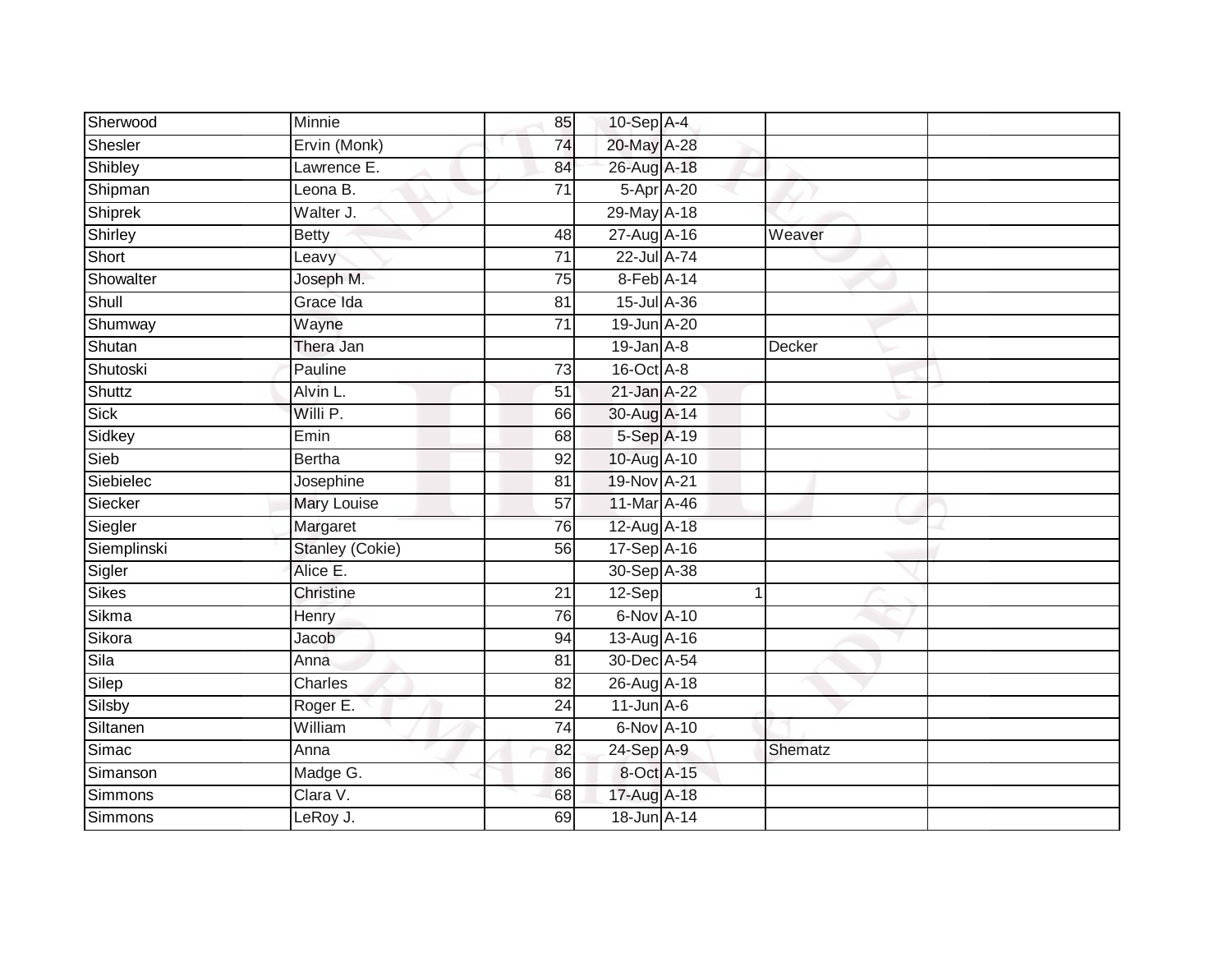| Simmons        | Vicki                   | 35              | 20-Jun A-22     |                |         |                   |
|----------------|-------------------------|-----------------|-----------------|----------------|---------|-------------------|
| Simms          | Rory S.                 | 19              |                 | 21-Jun 1, A-18 |         |                   |
| Simon          | Herbert A.              | $\overline{72}$ | 20-Nov A-6      |                |         |                   |
| Simon          | Mary                    | 61              | 8-Jan A-8       |                |         |                   |
| Simons         | Joshua Alonza           | 76              | 19-Nov A-21     |                |         |                   |
| Simpkins       | William M.              | 78              | 24-Jun A-26     |                |         |                   |
| Simpson        | Archie V.               | $\overline{72}$ | 18-Feb A-58     |                |         |                   |
| Simpson        | David M.                | 53              | 3-Jan A-36      |                |         |                   |
| Simpson        | John R.                 | 76              | $21-Aug$ A-4    |                |         |                   |
| Simpson        | Morris B.               | $\overline{71}$ | 8-Oct A-15      |                |         |                   |
| <b>Sims</b>    | James H.                | 78              | 29-Jul A-26     |                |         |                   |
| <b>Sims</b>    | Newton H.               | $\overline{72}$ | 9-Apr A-18      |                |         |                   |
| Sinai          | Leah (Dr.)              | 83              | 20-May A-28     |                |         |                   |
| Sindicich      | <b>Nick</b>             | 78              | 28-Sep A-15     |                |         |                   |
| Sinon          | Thomas A. Sr.           | $\overline{72}$ | 24-May A-6      |                |         |                   |
| <b>Sitko</b>   | Edna                    | 56              | 5-Nov A-21      |                |         |                   |
| Skaggs         | Robert C. Sr. (Bud)     | 54              | 4-Dec A-26      |                |         |                   |
| <b>Skarbek</b> | Anna                    | 72              | 27-Jun A-42     |                | Rospond |                   |
| Skinner        | <b>Leonard Ludley</b>   | 72              | 8-Nov A-23      |                |         |                   |
| <b>Skinner</b> | Ralph A.                | 68              | 13-Jun A-16     |                |         |                   |
| Skrabala       | Joseph                  | 66              | 27-Feb A-12     |                |         |                   |
| Skrzypinski    | Julian (Rt. Rev. Msgr.) | 92              | 17-Oct A-20     |                |         | Picture included. |
| Slacanin       | Steve (Slokin)          | 80              | 28-Nov A-20     |                |         |                   |
| Slager         | Albert                  | 61              | $12$ -Nov $A-8$ |                |         |                   |
| Slager         | Claude J.               | 74              | 17-Sep A-16     |                |         |                   |
| Slavin         | Ralph                   | 72              | 5-Oct A-22      |                |         |                   |
| Slavinski      | Henry                   | 60              | 12-Aug A-18     |                |         |                   |
| Slocum         | Rita                    | 53              | 24-Aug A-10     |                | Maloney |                   |
| Slusser        | Helen                   |                 | 13-Dec A-30     |                |         |                   |
| Smaluk         | Angie T.                | 44              | $2$ -Nov A-6    |                | Sikla   |                   |
| Smead          | Harry F. Sr.            | 79              | 6-Dec A-33      |                |         |                   |
| Smelko         | Roland V.               | $\overline{25}$ | $13-Nov$ A-4    |                |         |                   |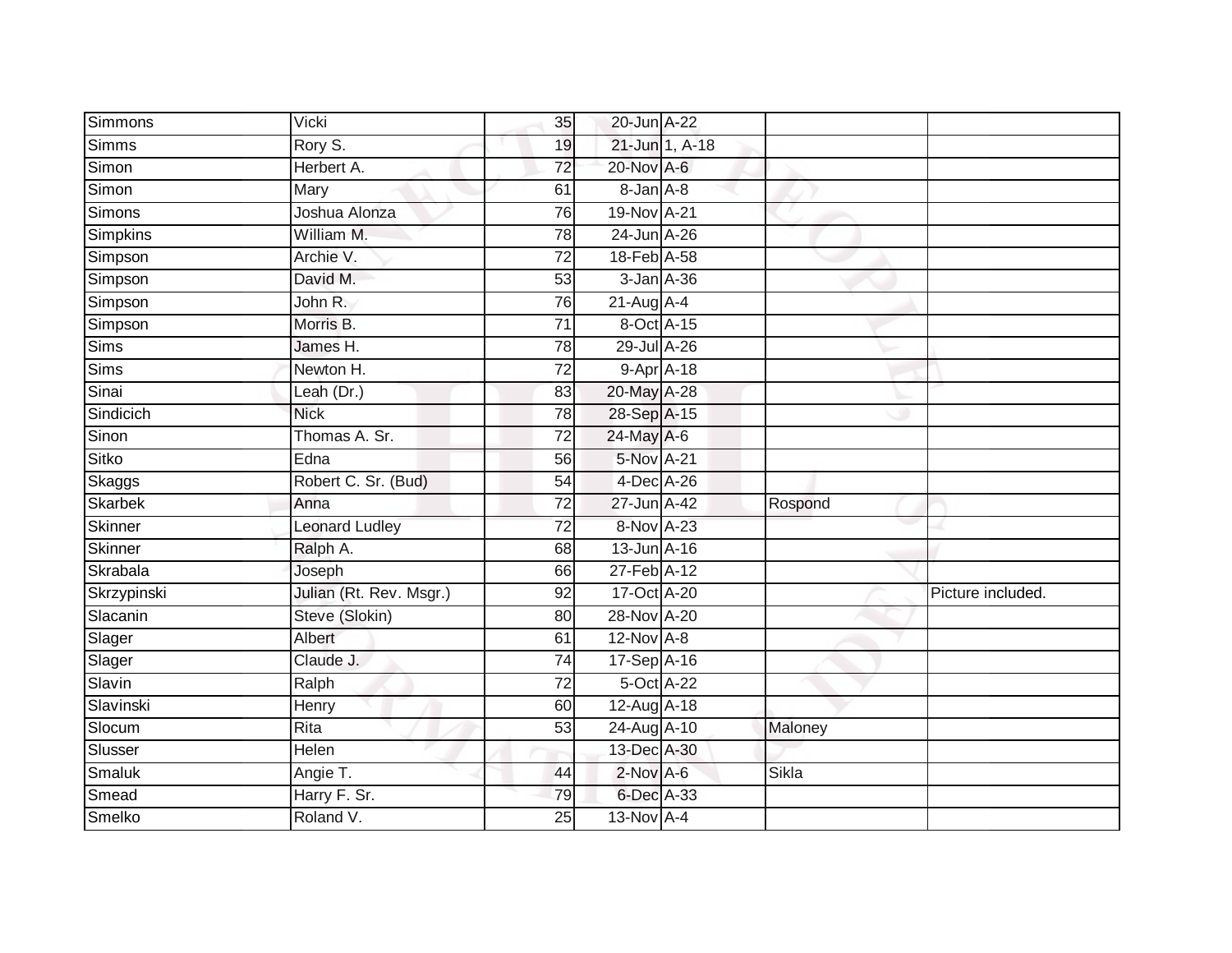| Smith     | Anna                | 92              | 9-Sep A-34       |                  |             |        |  |
|-----------|---------------------|-----------------|------------------|------------------|-------------|--------|--|
| Smith     | Charles H.          | 24              | 23-Jul           |                  |             |        |  |
| Smith     | Clara A.            | 65              | 16-Sep A-59      |                  |             |        |  |
| Smith     | Clyde               | 55              | 3-Jan A-36       |                  |             |        |  |
| Smith     | Dana L.             | 66              | 13-Jul A-10      |                  |             |        |  |
| Smith     | Donald F.           | 63              | 12-Jul A-22      |                  |             |        |  |
| Smith     | Earl                | 78              | 14-Mar A-24      |                  |             |        |  |
| Smith     | Edgar L.            | 30              | 18-Mar A-44      |                  |             |        |  |
| Smith     | Ella M.             | 63              | 19-Oct A-8       |                  |             | Bocken |  |
| Smith     | Esther              | 65              | 17-Aug A-18      |                  |             |        |  |
| Smith     | Evelyn              | 75              | 20-Nov A-6       |                  |             |        |  |
| Smith     | Helen M.            | 79              | 8-Aug A-53       |                  |             |        |  |
| Smith     | <b>James Edward</b> | 4 months        | 26-Jan A-15      |                  |             |        |  |
| Smith     | James I.            | 38              | $9-Aug$          |                  | $\mathbf 1$ |        |  |
| Smith     | John L.             | 85              | 31-Oct A-39      |                  |             |        |  |
| Smith     | Kathryn Ann         | 18              | 10-May A-52      |                  |             |        |  |
| Smith     | Leon                |                 | 31-May A-18      |                  |             |        |  |
| Smith     | Manda               | 76              | 18-Dec A-16      |                  |             |        |  |
| Smith     | Margaret F.         | 64              | 16-Feb A-18      |                  |             |        |  |
| Smith     | Marguerite          | 63              | 23-Nov A-58      |                  |             |        |  |
| Smith     | Marion J.           | $\overline{71}$ | 19-Apr A-10      |                  |             |        |  |
| Smith     | Max J.              | 45              | 19-Oct A-8       |                  |             |        |  |
| Smith     | Omar C.             | 56              | $27$ -Apr $A$ -8 |                  |             |        |  |
| Smith     | Peggy Ruth          | 67              | 6-May A-58       |                  |             |        |  |
| Smith     | Robert E.           | 56              | $9-Nov$ A-6      |                  |             |        |  |
| Smith     | Robert J. Sr.       |                 | 6-Jun A-37       |                  |             |        |  |
| Smith     | Russell F.          | $\overline{51}$ |                  | $1$ -Jul $A$ -70 |             |        |  |
| Smith     | Walter C.           | 80              | $17$ -Jul $A$ -6 |                  |             |        |  |
| Smith     | William C.          | 74              | 10-Jun A-28      |                  |             |        |  |
| Smokvina  | Jack                | 65              | 12-Sep A-12      |                  |             |        |  |
| Smolen    | Anthony G.          | 57              | 8-Oct A-15       |                  |             |        |  |
| Smolinski | Genevieve J.        | 64              |                  | $6$ -Jul $A$ -18 |             |        |  |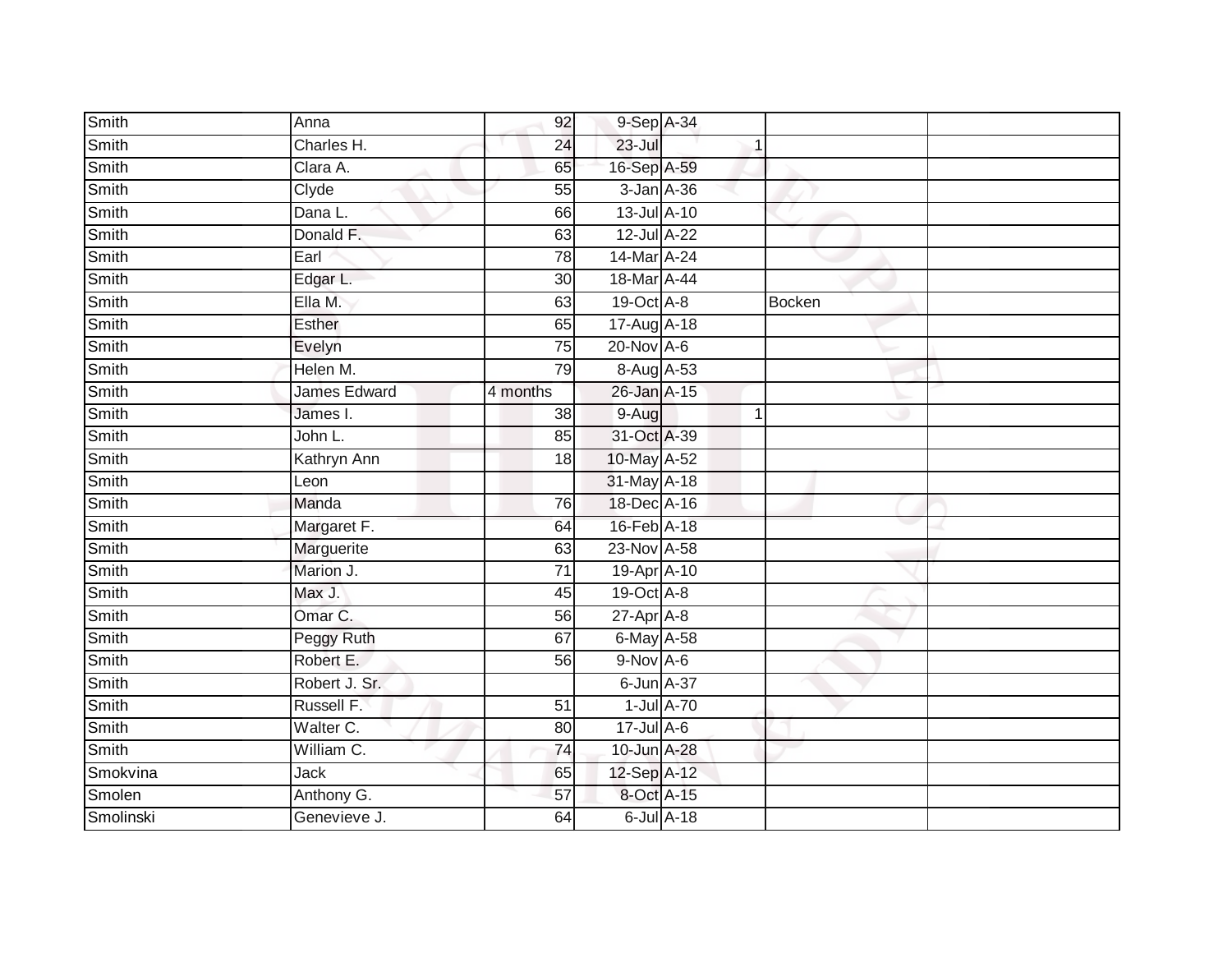| Smutzer    | Earl             |                 |                   | 5-Jan A-10 |       |  |
|------------|------------------|-----------------|-------------------|------------|-------|--|
| Snead      | Etta             | 77              | 11-Sep A-4        |            |       |  |
| Sneden     | Evelyn M.        | 54              | $11$ -Jun $A - 6$ |            |       |  |
| Sneed      | William Jr.      | 42              | 20-Sep A-16       |            |       |  |
| Snelling   | Keith            | 3 months        | 15-Feb A-12       |            |       |  |
| Snyder     | Alice Mae        | 80              | 20-Aug A-12       |            |       |  |
| Snyder     | Roy E.           | 84              | 11-May A-16       |            |       |  |
| Sobilo     | Josephine        | 85              | 25-May A-20       |            |       |  |
| Solero     | Consuelo         | 30              | 24-Jan A-22       |            |       |  |
| Solomey    | Mary             | 66              | 10-Dec A-10       |            |       |  |
| Solomon    | Charles R.       | 90              | 23-May A-16       |            |       |  |
| Soltys     | Walter           |                 | $26$ -Feb $A-8$   |            |       |  |
| Somerville | David W.         | 82              | 17-Jan A-26       |            |       |  |
| Soneri     | Maria            | 80              | 13-Dec A-30       |            |       |  |
| Sorenson   | Gerhardt         | 59              | 12-Nov A-8        |            |       |  |
| Sorrells   | Walter S. Sr.    | 78              | 14-Jan A-40       |            |       |  |
| Soto       | Josephine        | 49              | 30-Jul A-25       |            |       |  |
| Soto       | Pedro            | 43              | 15-Oct A-8        |            |       |  |
| Sowa       | Paul A.          | 34              | 11-Apr A-34       |            |       |  |
| Sowa       | Stanley P. (Myo) | 62              | $20$ -Apr $A$ -6  |            |       |  |
| Spahr      | Elmer H.         | 74              | 17-Dec A-16       |            |       |  |
| Specter    | Wilmont E. (Dr.) | $\overline{74}$ | 25-Sep A-25       |            |       |  |
| Spedus     | Robert L.        | 38              | 14-Dec A-44       |            |       |  |
| Spencer    | Arville C.       | 64              | $2$ -Oct $A$ -6   |            |       |  |
| Spencer    | Frederick W.     | 79              | 9-Nov A-31        |            |       |  |
| Spencer    | Margaret         | 81              | 31-Dec A-20       |            |       |  |
| Spencer    | Melvin L.        | $\overline{88}$ |                   | 9-Apr A-18 |       |  |
| Spicer     | William P.       | 67              | $14$ -May $A$ -6  |            |       |  |
| Spiroff    | Christina        | 90              | 8-Aug A-53        |            |       |  |
| Spitkovski | Mary             | 87              | 29-May A-18       |            |       |  |
| Spitzer    | Eleanor          | 56              | 13-Sep A-8        |            | Ickes |  |
| Spohn      | August L.        | 90              | 7-Feb             |            |       |  |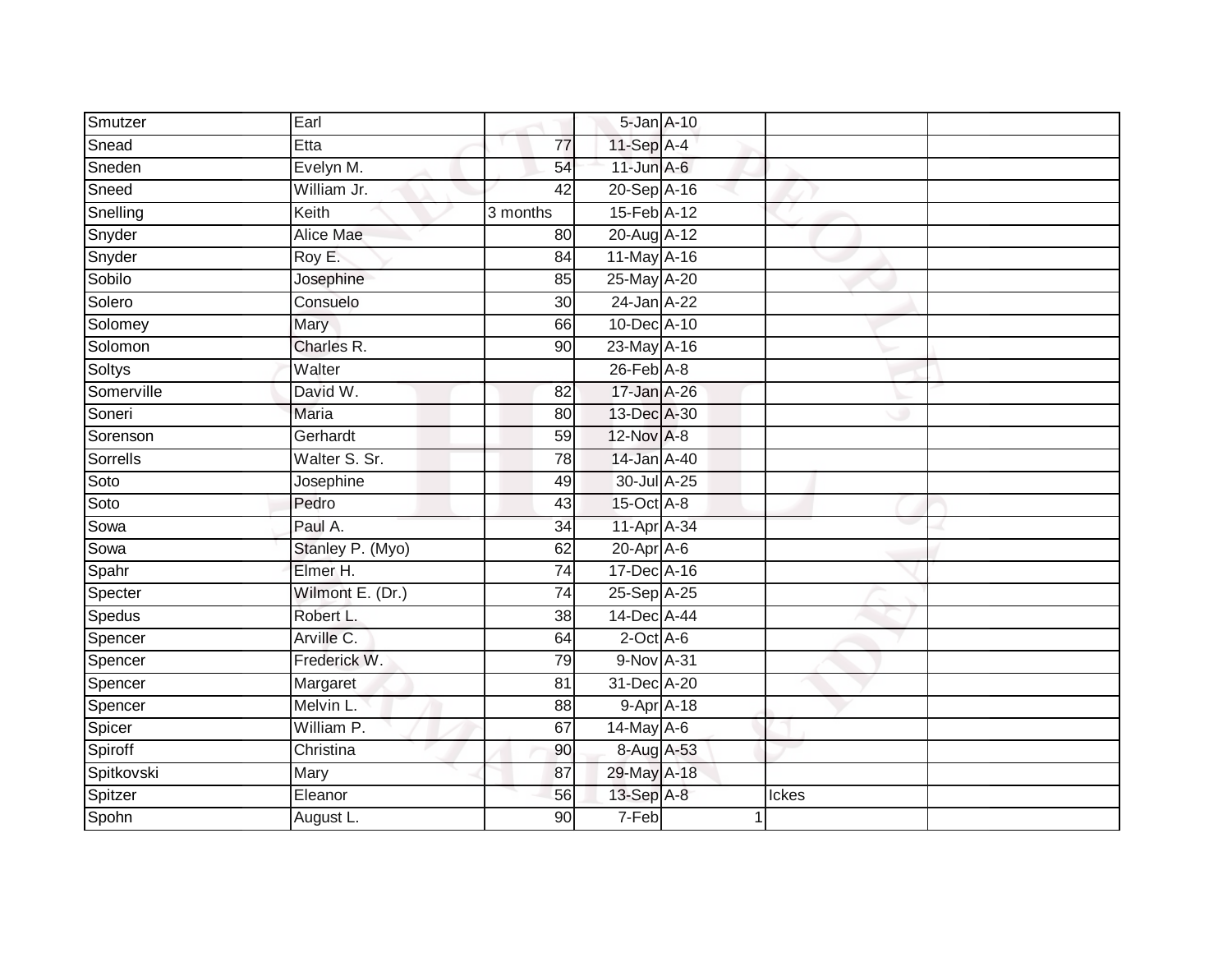| Spohn          | Charles J. Sr.     |                 | 26-Dec A-18            |          |  |
|----------------|--------------------|-----------------|------------------------|----------|--|
| Spornick       | Charles            | 49              | 18-Dec A-16            |          |  |
| Sprague        | Martha E.          | $\overline{71}$ | $1-May$ A-6            | Fandrei  |  |
| Springer       | Elma               | 72              | 16-Feb A-18            |          |  |
| St. Aubin      | Samuel J.          | 6 weeks         | 18-May A-37            |          |  |
| St. Clair      | Lilly              | 54              | 8-Jun A-13             |          |  |
| <b>Stabler</b> | Fred               | 65              | 29-Oct A-4             |          |  |
| Stachura       | Peter J. Jr. (Doc) | 42              | 15-Jul A-36            |          |  |
| <b>Stack</b>   | Richard J.         | 52              | 3-May A-24             |          |  |
| Stafford       | David N.           | 62              | $9-Nov$ A-6            |          |  |
| Stahl          | Robert L.          | 48              | 11-Feb A-36            |          |  |
| Stahura        | Janet M. (Sgt.)    | 20              | 10-Apr A-12            |          |  |
| Staley         | William M.         | 42              | 20-Jul A-45            |          |  |
| Stamatakis     | John               | 82              | 24-Dec A-10            |          |  |
| Standley       | Leanne M.          | 10              | 16-Nov A-8             |          |  |
| Stanko         | John J.            | 48              | 4-Sep A-14             |          |  |
| Stankovic      | Djoko              | 62              | 28-Aug A-18            |          |  |
| Stankovic      | William J.         | 67              | 16-Jan A-20            |          |  |
| Stanley        | Elizabeth (Bess)   | 73              | $14$ -May A-6          |          |  |
| Stanley        | Ogle R.            | 73              | $11$ -Jun $A-6$        |          |  |
| Stanton        | Elizabeth          | $\overline{72}$ | 22-Jun A-10            |          |  |
| Staresinick    | Kristina           | 89              | 16-Mar A-6             | Grubesic |  |
| Starewicz      | <b>Mack</b>        | 57              | 7-Oct A-34             |          |  |
| <b>Stark</b>   | Helen E.           | 69              | 25-Apr <sup>A-20</sup> |          |  |
| <b>Stark</b>   | Robert E.          | 76              | 6-Aug A-19             |          |  |
| Starkey        | Josephine K.       | 75              | 21-Feb A-45            |          |  |
| Stasny         | Emma               |                 | 7-Dec A-18             |          |  |
| Staude         | <b>Stella</b>      | 73              | $27$ -Apr $A$ -8       |          |  |
| Stavitzke      | <b>Stella</b>      | 57              | 19-Mar A-6             |          |  |
| <b>Steeb</b>   | Wilbert E.         | 64              | 10-Jun A-28            |          |  |
| Steiber        | Donna L.           | 37              | 28-Aug A-18            |          |  |
| Steinhauer     | Henry M.           | $\overline{50}$ | 30-Jan A-12            |          |  |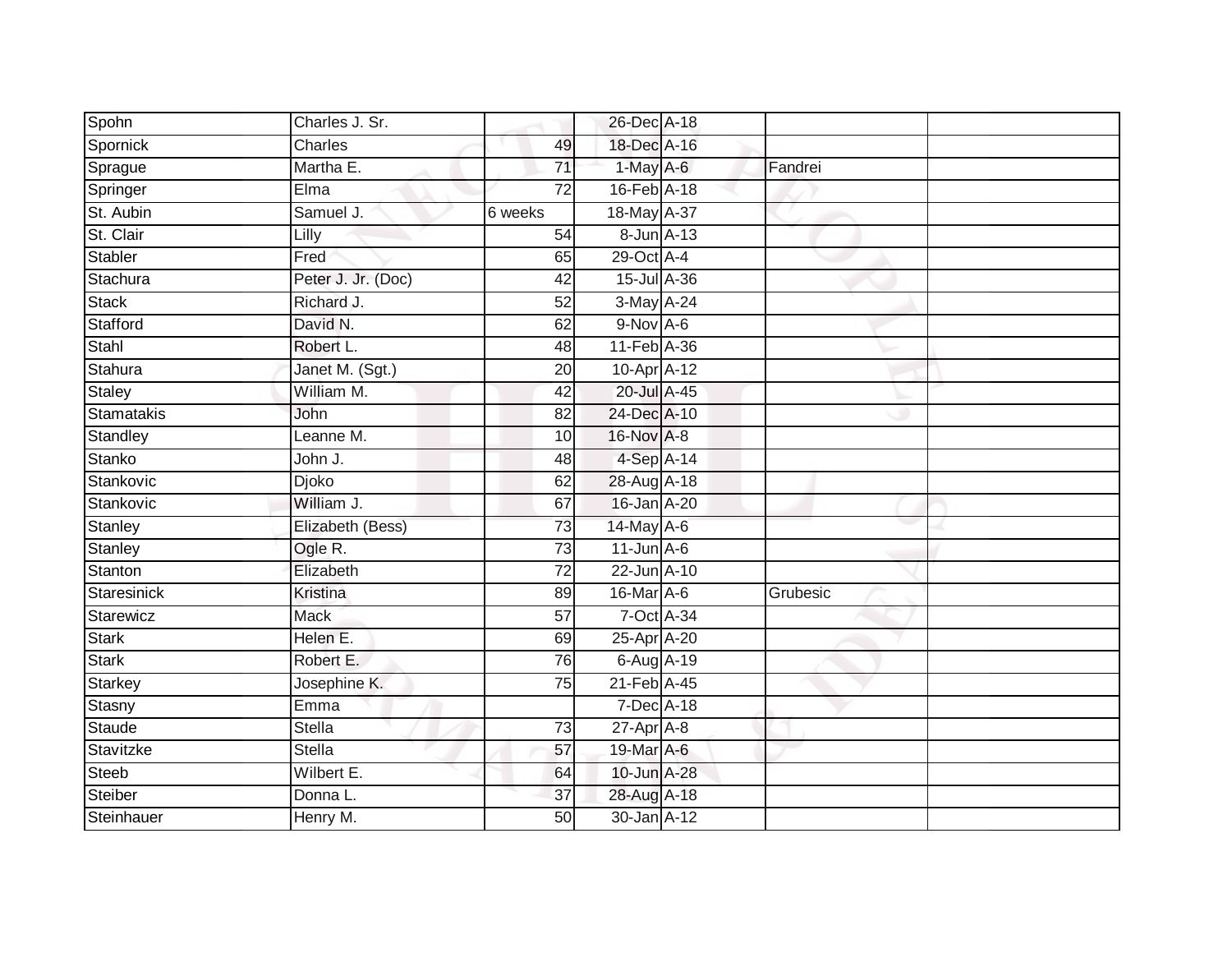| Stenger        | Louise                 | 73              | 17-Jul A-6       |                |              |  |
|----------------|------------------------|-----------------|------------------|----------------|--------------|--|
| Stephens       | Carl D.                | 59              | 12-Sep A-12      |                |              |  |
| Stephenson     | Clem C.                | $\overline{74}$ | 7-Mar A-20       |                |              |  |
| Stephenson     | Lydia B.               | 91              | 30-Dec A-54      |                |              |  |
| Sternberg      | Edith M.               | $\overline{77}$ | 19-Mar A-6       |                |              |  |
| Steuer         | Edith                  | 56              | 2-May A-19       |                |              |  |
| Steuer         | Ulrick B. (Dr.)        | 61              | 21-Oct A-28      |                |              |  |
| <b>Stevens</b> | Jack R.                | 31              | 5-Feb A-21       |                |              |  |
| <b>Stevens</b> | Robert S.              | 68              | 21-Aug A-4       |                |              |  |
| Stevenson      | Homer                  | 70              | 15-Aug A-10      |                |              |  |
| Stevenson      | Homer B.               | 65              | $19$ -Feb $A$ -6 |                |              |  |
| <b>Stewart</b> | Margaret F.            | 45              | 13-Aug A-16      |                |              |  |
| <b>Stewart</b> | Sherry                 | 15 months       | 30-Oct A-6       |                |              |  |
| <b>Stier</b>   | Elizabeth              | 81              | 1-Apr A-58       |                | <b>Nokes</b> |  |
| Stintich       | Lillian M.             |                 | 22-Jul A-74      |                | Klama        |  |
| Stocker        | William                | 76              | 16-May A-54      |                |              |  |
| Stoikowitz     | Joseph Alexander       | 60              | 19-Jun A-20      |                |              |  |
| <b>Stokes</b>  | Malessia A.            | 60              | 20-May A-28      |                |              |  |
| Stolman        | Conrad G. Sr.          | 72              | 13-Aug A-16      |                |              |  |
| Stoltz         | Janice L.              | 33              | 21-Sep A-13      |                | Koedyker     |  |
| Stompor        | Sophie                 | 83              | $24$ -Apr $A$ -4 |                |              |  |
| <b>Stone</b>   | <b>Adrian Ray</b>      | $\overline{48}$ | 29-Jul A-26      |                |              |  |
| Stone          | Albert E.              | 73              | 19-Nov A-21      |                |              |  |
| Stone          | Lillian M.             | 75              | 30-Aug A-14      |                |              |  |
| Stone          | Stella B.              | 47              | 29-Jul A-26      |                |              |  |
| Storiz         | Mary                   | 80              | 28-Mar A-22      |                |              |  |
| Storm          | <b>Richard (Ricky)</b> | 18              |                  | 23-Dec 1, A-24 |              |  |
| Storm          | Theresa                | 77              | 28-Feb A-24      |                | Love         |  |
| Stover         | Albert C.              | 67              | 17-Jan A-26      |                |              |  |
| Stover         | Fred A.                | 75              | 9-Aug A-30       |                |              |  |
| Stowe          | Inez                   | 77              | 22-Apr A-28      |                |              |  |
| Stowell        | Mildred F.             | 52              | $13-Nov$ A-4     |                |              |  |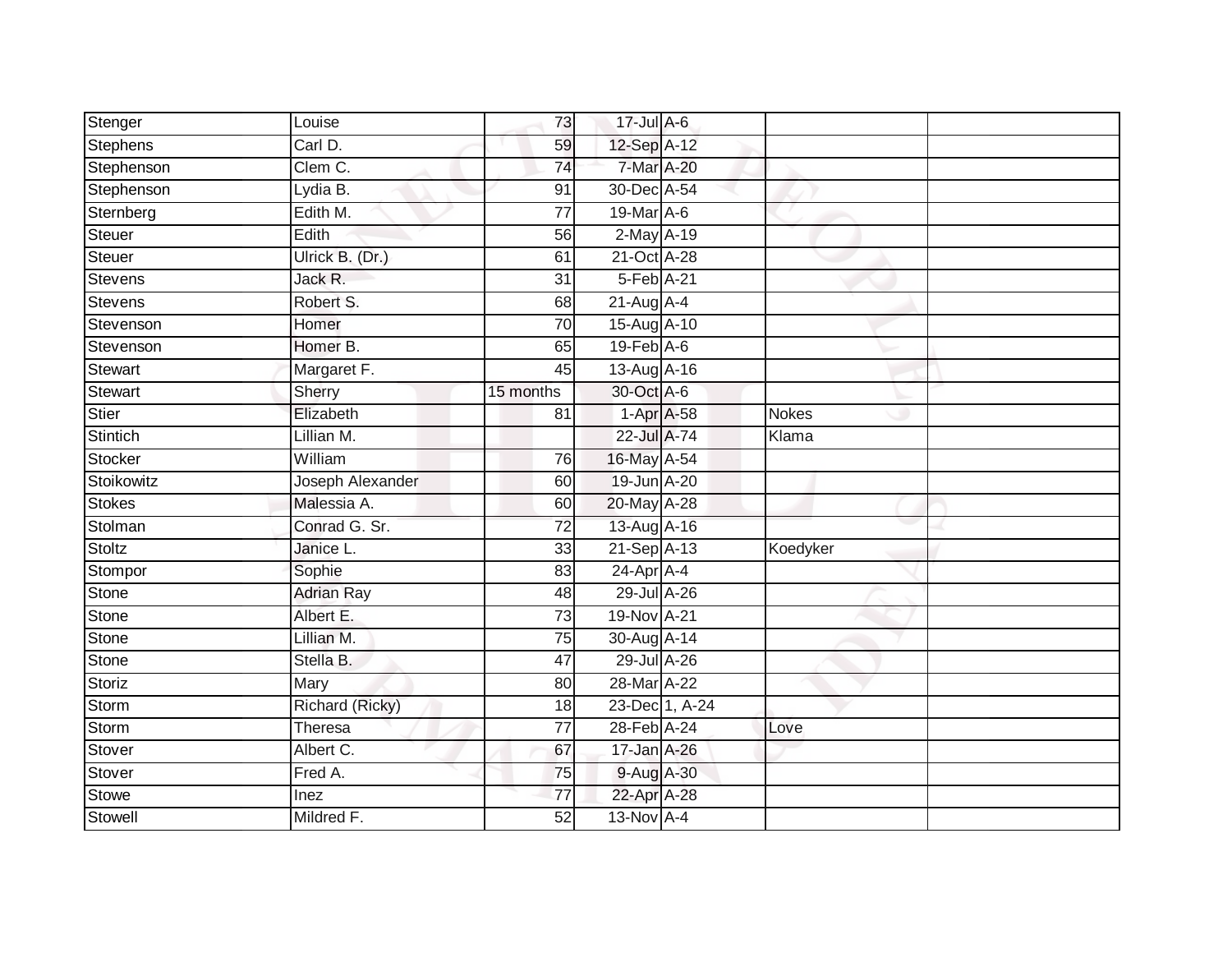| Strahinich      | Michael D.    | 41              | 22-Jun           | 1               |        |                   |
|-----------------|---------------|-----------------|------------------|-----------------|--------|-------------------|
| Strakey         | Anna          | 74              | 14-Mar A-24      |                 |        |                   |
| Strand          | Jacob C.      | $\overline{77}$ | 21-Dec A-16      |                 |        |                   |
| Stratton        | Dorothy       | 68              | 15-Aug A-10      |                 |        |                   |
| Straub          | Nancy L.      | $\overline{19}$ |                  | $5$ -Jul 1, A-8 | Varner |                   |
| <b>Street</b>   | Christopher   | $\overline{7}$  | 1-Oct            | 1               |        |                   |
| Strezo          | Susie         |                 | 30-Nov A-30      |                 |        |                   |
| Stribbling      | Eugene        | 26              | 30-Mar A-8       |                 |        |                   |
| Stripka         | Anthony       |                 | 3-Dec A-24       |                 |        |                   |
| Strong          | <b>Helen</b>  | 69              | 24-Oct A-37      |                 |        |                   |
| Struble         | Frank         | 57              | 16-Feb A-18      |                 |        |                   |
| Strug           | Stanley A.    | 63              | $2-Sep$ $A-8$    |                 |        |                   |
| <b>Strzelec</b> | Helen Ann     | 51              | 7-Sep A-4        |                 |        |                   |
| Strzelec        | Walter S.     | 56              | 18-Jun A-14      |                 |        |                   |
| Stua            | Daniel J.     | 62              | 22-Aug A-6       |                 |        |                   |
| Stuhlmacher     | William G.    | 70              | 21-Feb A-45      |                 |        |                   |
| <b>Stuhr</b>    | Otto J.       | 65              | 18-Nov A-28      |                 |        |                   |
| Stump           | Kathren       | 86              | 24-Apr A-4       |                 |        |                   |
| Stumpf          | Otto H.       | $\overline{72}$ | 11-Mar A-46      |                 |        | Picture included. |
| Stuppy          | Edgar T. Sr.  | 89              | $24$ -May A-6    |                 |        |                   |
| Stynowick       | Albert (AI)   | 52              | 8-Jun A-13       |                 |        |                   |
| Such            | George        | 72              | 15-Jul A-36      |                 |        |                   |
| Suchak          | Agnes         | 86              | $26$ -Jun $A$ -6 |                 |        |                   |
| Sudac           | John J.       | 53              | 20-May A-28      |                 |        |                   |
| Sufana          | Daniel T.     | 52              | $30 - Jan$ A-12  |                 |        |                   |
| Sulkowski       | Alex J. Sr.   | 82              | $26$ -Feb $A$ -8 |                 |        |                   |
| Sullivan        | Eugene K.     | 65              | 9-Apr A-18       |                 |        |                   |
| Sumbholm        | Hilma Augusta | 92              | 31-Jan A-20      |                 |        |                   |
| Superits        | John F. Sr.   | 59              | 10-Sep A-4       |                 |        |                   |
| Surdyk          | Estelle       | 62              | 9-Jan A-12       |                 |        |                   |
| Suszek          | Anna          | 83              | 22-Jul A-74      |                 |        |                   |
| Suttinger       | Anna R.       | $\overline{75}$ | 17-Aug A-18      |                 |        |                   |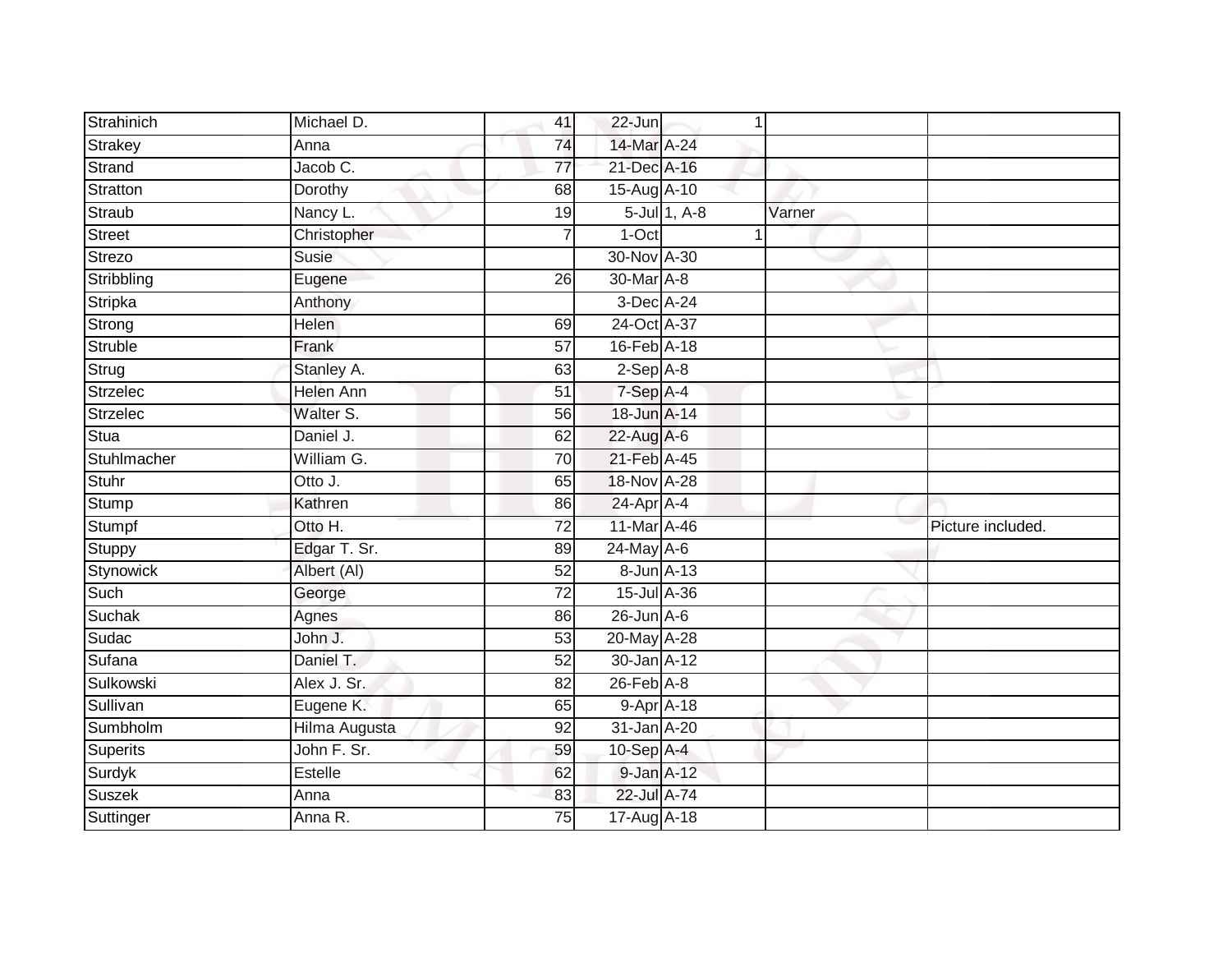| Suttinger      | Charles F.        | 77              | 26-Apr A-16                  |                |               |  |
|----------------|-------------------|-----------------|------------------------------|----------------|---------------|--|
| Swain          | Lester T.         | 71              | $26$ -Feb $A-8$              |                |               |  |
| Swam           | John Henry        | 79              | $20$ -Feb $\overline{A}$ -4  |                |               |  |
| Swanson        | Frances           | 61              | $7$ -May $A-14$              |                |               |  |
| Swarc          | Ignatz (Schwartz) | $\overline{74}$ | 21-Feb A-45                  |                |               |  |
| Swarthout      | Thelma E.         | 65              | 7-Jun A-10                   |                |               |  |
| Swartz         | Clell A.          | 72              | 3-Dec A-24                   |                |               |  |
| Swedling       | David E.          | 81              | 18-Jun A-14                  |                |               |  |
| Sweeney        | Ida               | 93              | 19-Oct A-8                   |                |               |  |
| Sweeney        | Roy C.            | 68              | $24$ -May A-6                |                |               |  |
| Sweitzer       | Jeanette          | 93              | 24-Oct A-37                  |                |               |  |
| Swinehart      | Ivan H.           | 71              | 11-Feb A-36                  |                |               |  |
| Swingle        | Florence          | 87              | 30-May A-24                  |                |               |  |
| Swinski        | Victoria          | 70              | 17-Jan A-26                  |                |               |  |
| Swope          | Charles B.        | 60              | 22-May A-6                   |                |               |  |
| Swope          | Lilah C.          | 42              | 16-Apr A-30                  |                | Pomplin       |  |
| Swortfiger     | Fredrick          | 47              | 8-Oct A-15                   |                |               |  |
| Szabo          | Michael           | 19              | $19-Nov$                     | $\overline{1}$ |               |  |
| Szarek         | Albert            | 84              | 8-Nov A-23                   |                |               |  |
| <b>Szekely</b> | Bernice R.        | 54              | 22-Jul A-74                  |                |               |  |
| Szuflita       | Edward B.         | 56              | 3-May A-24                   |                |               |  |
| Szymanski      | Michael           | 88              | 16-Apr A-30                  |                |               |  |
| Tabor          | Virginia B.       | 47              | $25$ -Mar $\overline{A}$ -28 |                |               |  |
| Taggart        | Orval E.          | 57              | 20-Dec A-46                  |                |               |  |
| Tague          | Mayme A.          | 77              | 19-Oct A-8                   |                |               |  |
| Takish         | John              | 71              | 27-Dec A-14                  |                |               |  |
| Tallent        | Michael C.        | 18              | 31-Oct A-39                  |                |               |  |
| Tambellini     | Stephanie         | 67              | 9-Dec A-20                   |                | <b>Kolbus</b> |  |
| Tanis          | Martin            | 83              | $4-Sep$ A-14                 |                |               |  |
| Tapley         | Norman            | 32              | 20-Sep A-16                  |                |               |  |
| <b>Tapp</b>    | Nicholas          | 59              | 25-Apr A-20                  |                |               |  |
| Tarnogrodski   | Frances           |                 | 10-Dec A-10                  |                |               |  |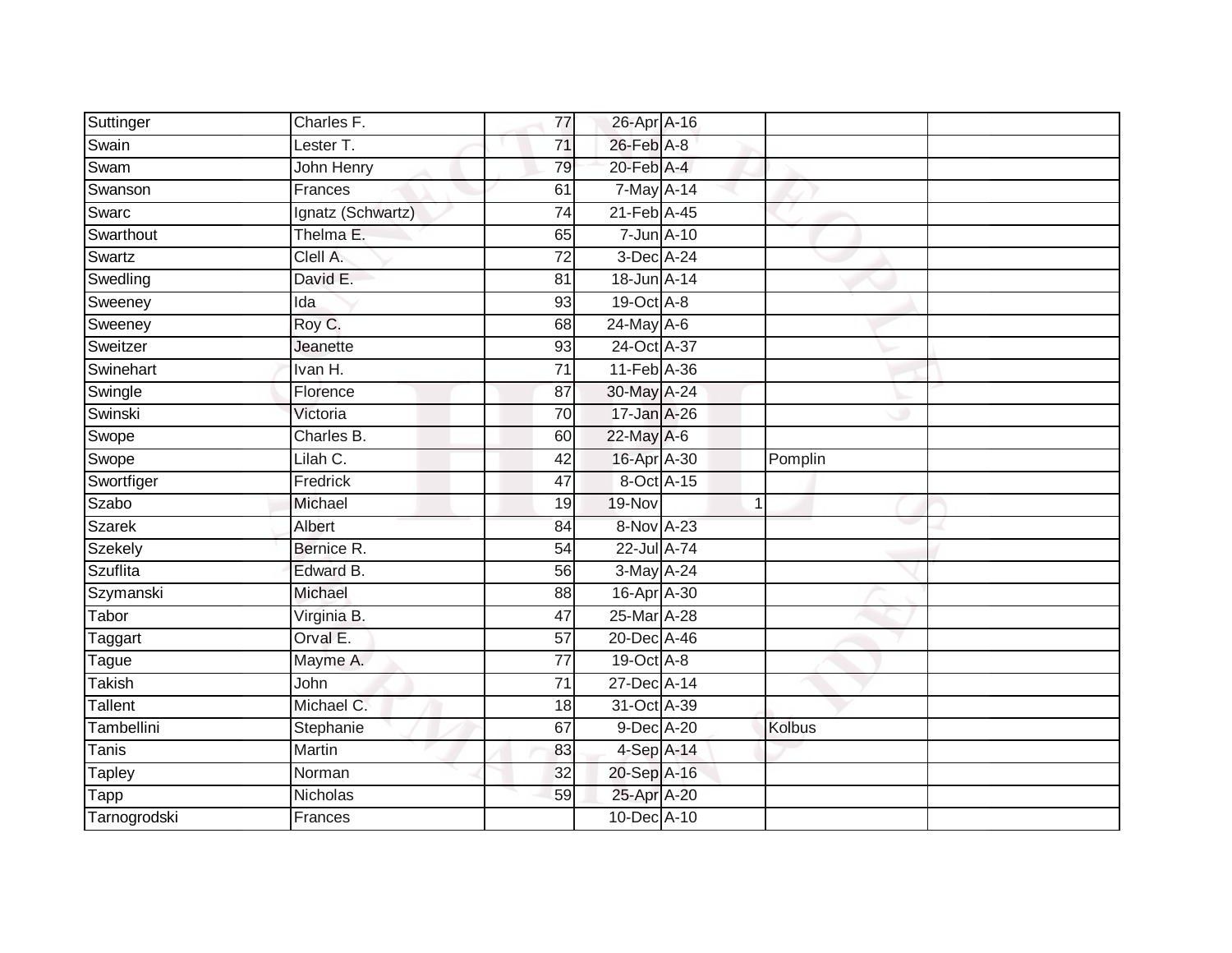| Tarnowski     | Stanley            | 56              | 13-Sep A-8                 |               |         |  |
|---------------|--------------------|-----------------|----------------------------|---------------|---------|--|
| Tatman        | Goldie L.          | 87              | 2-Aug A-46                 |               |         |  |
| Tatum         | <b>Walter Earl</b> | 50              | 5-Jan A-10                 |               |         |  |
| Tavera        | Jose               | 71              | 26-Oct A-26                |               |         |  |
| Taylor        | Bernice R.         | $\overline{83}$ | 18-Jul A-22                |               |         |  |
| Taylor        | Charlotte A.       | 49              | 3-Apr A-4                  |               |         |  |
| Taylor        | David              | 29              | 13-Feb A-20                |               |         |  |
| Taylor        | Donald H.          | 72              | $1-Apr$ $A-58$             |               |         |  |
| Taylor        | Dorothy M.         | 50              | 19-Sep A-18                |               |         |  |
| <b>Taylor</b> | Emma A.            | 76              | 30-Sep A-38                |               |         |  |
| Taylor        | Meredith Fay       | 47              | $4$ -Jun $A$ -21           |               |         |  |
| Taylor        | Michael            | 19              | 16-Apr A-30                |               |         |  |
| Taylor        | Ollie              | 73              | 15-May A-6                 |               |         |  |
| Tebout        | Charles Sr.        | 78              | 16-Feb A-18                |               |         |  |
| Tebout        | William L.         | 45              | 6-Sep A-10                 |               |         |  |
| Temko         | Meri               |                 | 17-Jul A-6                 |               |         |  |
| Temple        | Chester A.         | 69              | $1-Apr$ A-58               |               |         |  |
| Tennis        | Kenneth R.         | 28              |                            | 5-Jun 1, A-14 |         |  |
| Teplinsky     | Louis L. (Dr.)     | 59              | 7-Aug A-14                 |               |         |  |
| Terner        | Samuel L.          | 68              | $12$ -Oct $\overline{A-4}$ |               |         |  |
| Terpstra      | Gerrit             | 81              | 18-Jun A-14                |               |         |  |
| Terrill       | Norman O.          | 64              | 20-Dec A-46                |               |         |  |
| Teutemacher   | Rose               | 68              | 25-Jan A-35                |               |         |  |
| Theil         | Walter E.          | 54              | 16-Oct A-8                 |               |         |  |
| Thiel         | Clarence E.        | 52              | 30-Dec A-54                |               |         |  |
| Thomas        | John               | 60              | 7-Oct A-34                 |               |         |  |
| Thomas        | Kenneth S.         | 78              | 29-Aug A-16                |               |         |  |
| Thomas        | Mary Frances       |                 | 13-May A-38                |               |         |  |
| Thomas        | <b>Mittie</b>      | 72              | 13-Jun A-16                |               |         |  |
| Thomas        | Norman C.          | 41              | 31-Aug A-10                |               |         |  |
| Thomas        | Susan              | 82              | 19-Aug A-22                |               | Medwetz |  |
| Thompson      | Arnold F. (Shorty) | 62              | $24$ -May $A$ -6           |               |         |  |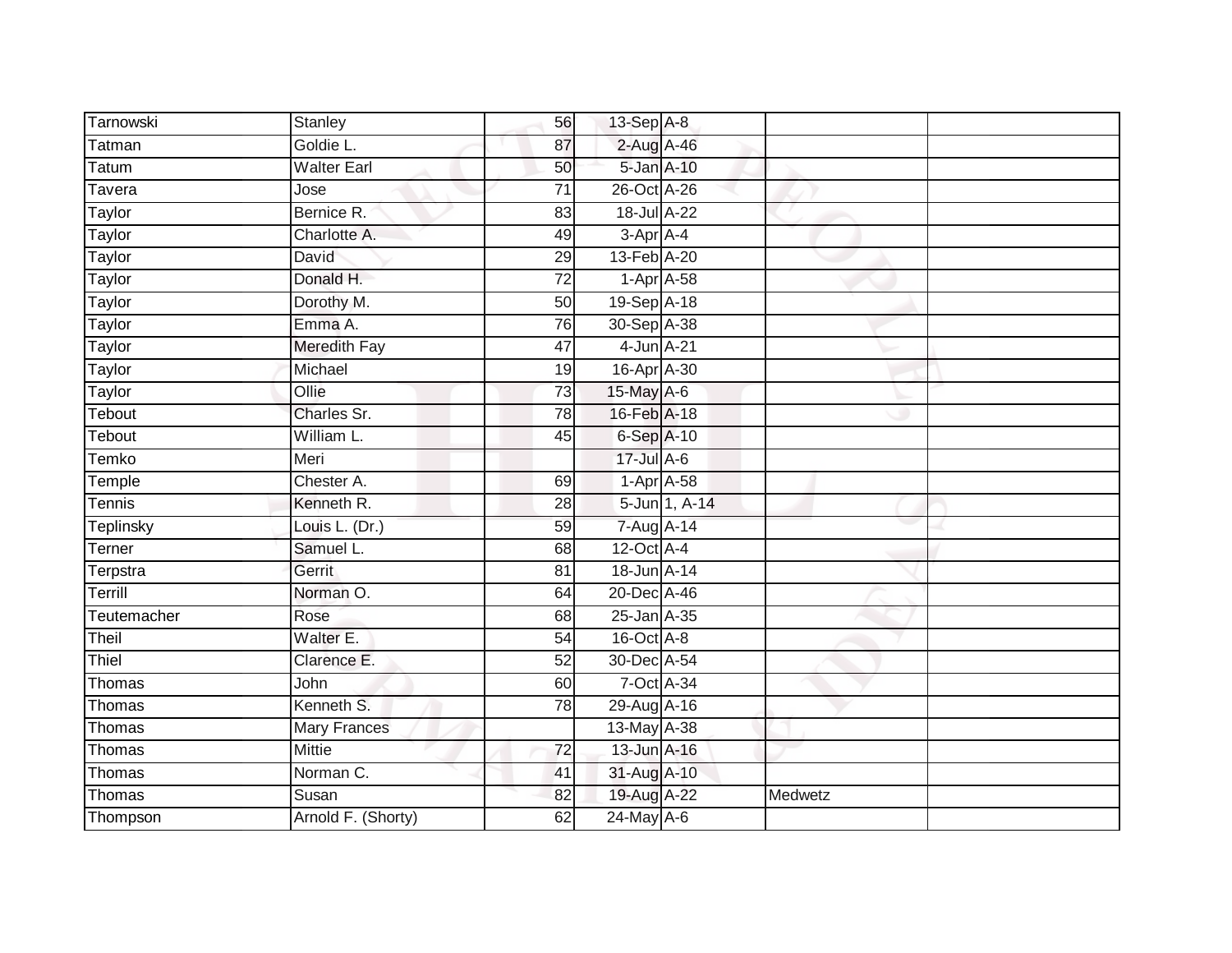| Thompson       | Elza L.            | 66              | 17-Dec A-16     |  |  |
|----------------|--------------------|-----------------|-----------------|--|--|
| Thompson       | George C.          | 19              | $2-Sep$ A-8     |  |  |
| Thompson       | James C.           | 52              | 28-Aug A-18     |  |  |
| Thompson       | <b>John Neal</b>   | 68              | $2-Sep$ A-8     |  |  |
| Thompson       | <b>Lillie May</b>  | 60              | 10-May A-52     |  |  |
| Thompson       | Louise L.          | 58              | 12-Jul A-22     |  |  |
| Thompson       | <b>William Mac</b> | $\overline{76}$ | 22-Mar A-20     |  |  |
| Thomsen        | Eiler L.           | 55              | 3-May A-25      |  |  |
| Thone          | Francis D. (Tony)  | 60              | $31$ -Jul $A-6$ |  |  |
| Threinen       | <b>Mary</b>        | 90              | 16-Dec A-28     |  |  |
| Tiltges        | <b>Alice</b>       | 67              | 27-Nov A-10     |  |  |
| Tilton         | Ida M.             | 81              | 23-Oct A-21     |  |  |
| Timmerman      | Leno               | 88              | 24-Aug A-10     |  |  |
| Timperley      | Earl               | 68              | 16-Apr A-30     |  |  |
| Tinkham        | Richard P.         | $\overline{70}$ | $2-Feb$ $A-8$   |  |  |
| <b>Titus</b>   | Elizabeth (Betty)  |                 | 6-Dec A-33      |  |  |
| Tobin          | Viola              | $\overline{71}$ | 18-Sep A-8      |  |  |
| Todd           | Joseph H.          | 83              | $11$ -Jun $A-6$ |  |  |
| Tolin          | Dorotha G.         | 67              | 26-Dec A-18     |  |  |
| Tomasik        | Margaret           |                 | 1-Nov A-42      |  |  |
| Tomaszewski    | Sophie             | 85              | 21-Sep A-13     |  |  |
| Tomczak        | Roman A.           | $\overline{71}$ | 20-Sep A-16     |  |  |
| Tonkovich      | Susan              | 25              | 25-Jan A-35     |  |  |
| Topa           | George J. (Sarge)  | 59              | $1-Mar$ A-8     |  |  |
| Topa           | Mary               | 82              | 15-Jun A-16     |  |  |
| Topolski       | Agnes              | 82              | $25$ -Jun $A-4$ |  |  |
| <b>Toporek</b> | <b>Bertha</b>      | 89              | 26-Mar A-12     |  |  |
| Topp           | Martin J.          | 71              | 17-May A-55     |  |  |
| Topping        | Lila I.            | 67              | 30-Apr A-4      |  |  |
| Torbit         | Leonard H.         | 72              | 22-Feb A-24     |  |  |
| Torres         | Teodoro            | 46              | 27-Mar A-12     |  |  |
| Torrington     | <b>Bessie Ann</b>  | 86              | 18-Feb A-58     |  |  |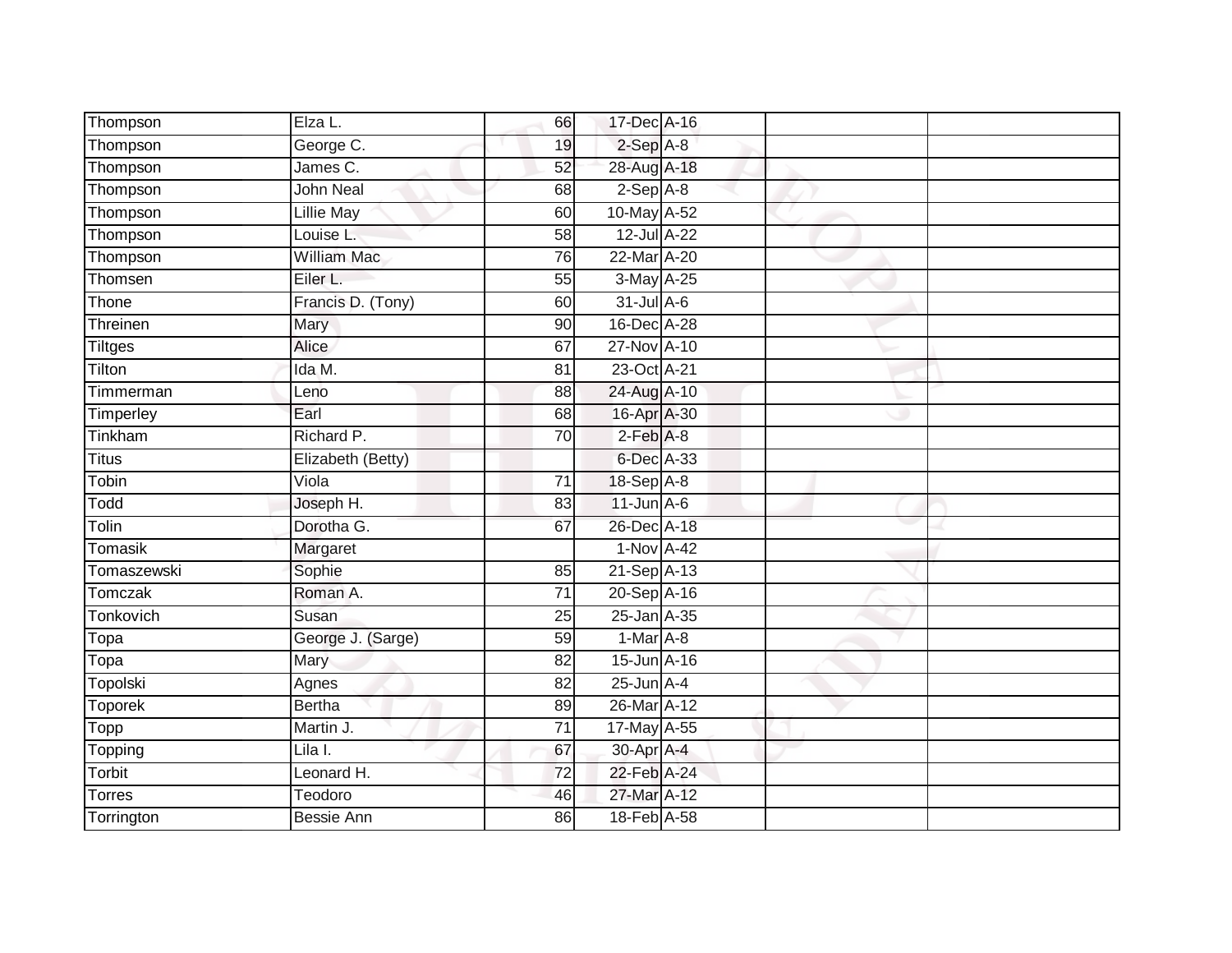| Torzewski       | Patricia J.           | 36              | 20-Nov A-6       |                | Pustek       |
|-----------------|-----------------------|-----------------|------------------|----------------|--------------|
| Toth            | Sigmond               | 62              | 1-Jul A-70       |                |              |
| Toth            | William L.            | 59              | 5-Nov A-21       |                |              |
| Totzke          | Leo W.                | 70              | 8-Jan A-8        |                |              |
| <b>Totzke</b>   | Paul P.               | $\overline{77}$ | $21$ -Jan $A-22$ |                |              |
| Towasnicki      | Alice                 | 50              | 12-Mar A-22      |                | Marylanowski |
| Townsend        | Paula F.              | $\overline{22}$ | 26-Mar A-12      |                | Hric         |
| Townsley        | Clyde Mae             | 81              | 30-Mar A-8       |                |              |
| Towry           | Walter P.             | 29              | 26-Jan A-15      |                |              |
| Tracy           | <b>William Henry</b>  | 88              | 8-Apr A-42       |                |              |
| Tracy           | William P.            | 66              | 1-Nov A-42       |                |              |
| Trader          | Thurman C. Sr. (Duke) | 60              | 23-Sep A-60      |                |              |
| Tramble         | Cornelius             | 29              | 7-Mar            | $\overline{1}$ |              |
| Traster         | Albert                | 50              | $2$ -Nov $A-6$   |                |              |
| <b>Traywick</b> | Bruce A.              | $\overline{53}$ | 14-Mar A-24      |                |              |
| Trecziak        | Ann                   | 57              | 25-May A-20      |                |              |
| Treen           | Vernie S.             | 75              | 19-Jun A-20      |                |              |
| Trevino         | Georgina Longira      | 16              | 28-Mar A-22      |                |              |
| Trimble         | Lyle (Kewpie)         | 67              | 1-Mar A-8        |                |              |
| Trinkle         | Catherine K.          | 76              | 15-Jul A-36      |                |              |
| Trinkle         | Frank A.              | 50              | 15-Aug A-10      |                |              |
| Trocha          | Frank J.              | 78              | 23-Feb A-30      |                |              |
| Trocha          | Mollie                | 73              | 8-Oct A-15       |                |              |
| Trocha          | Walter Joseph         | 25              | 29-Apr A-22      |                |              |
| <b>Trock</b>    | Violet R.             | 28              | 16-Mar A-6       |                |              |
| Trojan          | John                  | 81              | 4-Jun A-21       |                |              |
| Trojanowski     | Frances               | 55              | 6-Apr A-6        |                |              |
| Troutner        | Lester L.             | 67              | 6-Jun A-37       |                |              |
| Trueblood       | Jesse                 | 68              | 3-Aug A-11       |                |              |
| Tschurwald      | Cora                  | 79              | 23-Aug A-20      |                |              |
| Tsoutsouris     | <b>Blair Thomas</b>   | 41/2            | 19-Dec A-28      |                |              |
| <b>Tucak</b>    | Mary                  | 88              | 15-Jun A-16      |                |              |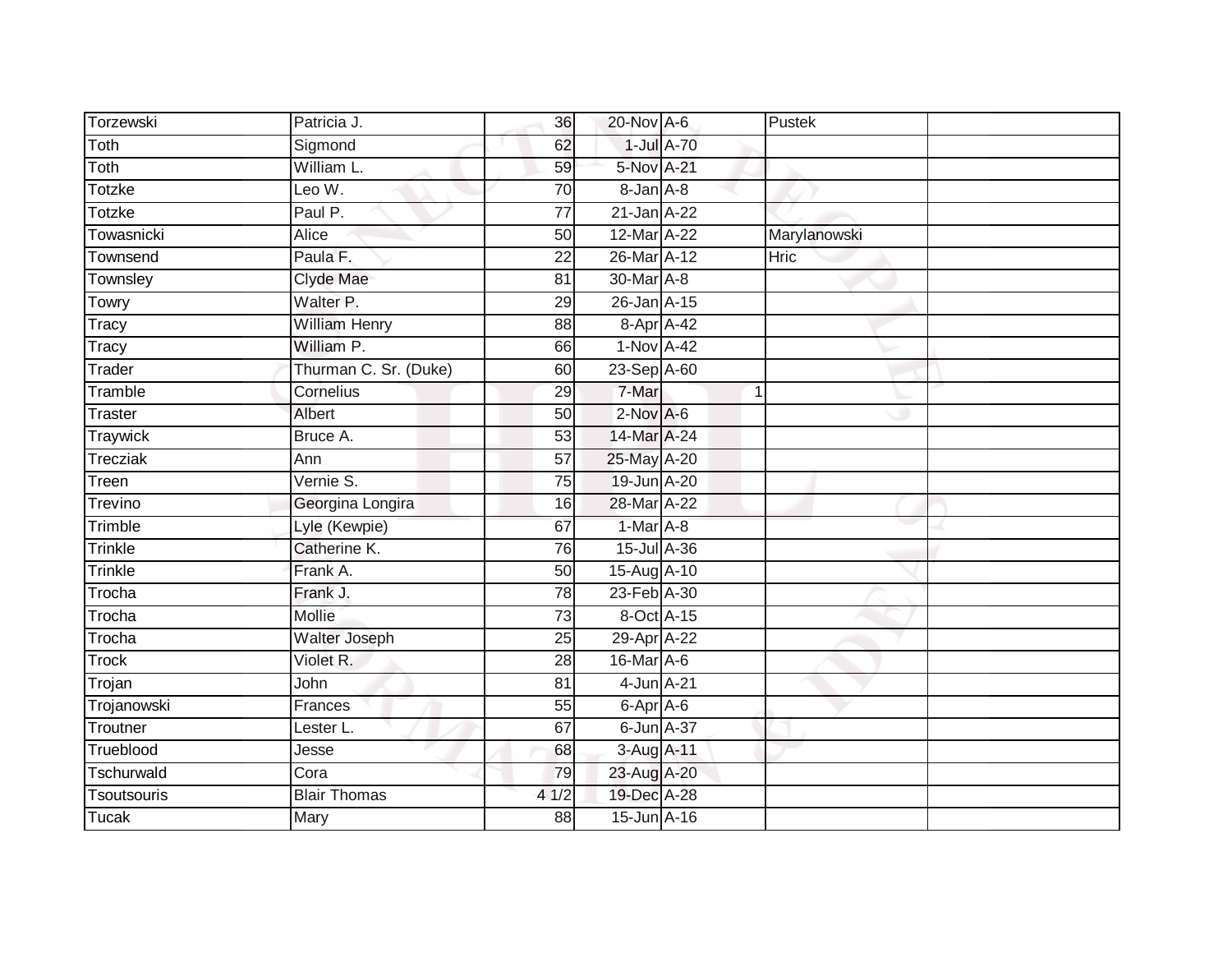| Tucker           | <b>Delbert James</b>  | 74              | $2$ -Jan $A-16$  |            |  |
|------------------|-----------------------|-----------------|------------------|------------|--|
| Tucker           | Edmund F.             | 67              | 22-Jun A-10      |            |  |
| Tucker           | Edwin W. Jr.          | 67              | 11-Feb A-36      |            |  |
| Tucker           | Lavina A.             | 64              | 26-Mar A-12      |            |  |
| Tucker           | N. Wayne              | 66              | $7 - Jan A - 64$ |            |  |
| Tuel             | Owen                  | 60              | $2$ -Jul $A-4$   |            |  |
| Tulba            | Peter                 | 80              | $3 - Jun A - 36$ |            |  |
| Tunnell          | Robert M. Sr.         | $\overline{71}$ | 8-Jan A-8        |            |  |
| Turich           | Peter M.              | 59              | 16-Nov A-8       |            |  |
| <b>Turks</b>     | Idorthus              | 45              | 17-Oct A-20      |            |  |
| Turner           | Mardis B. (Mardy)     | 58              | 17-Jan A-26      |            |  |
| Turner           | Weldon M.             | 67              | 10-Jan A-42      |            |  |
| Tyburski         | Walter A.             | 54              | 7-Aug A-14       |            |  |
| Tyler            | <b>Paul Raymond</b>   | $\overline{47}$ | 24-Apr A-4       |            |  |
| Uhter            | Vera Mae              | 62              | 28-Aug A-18      |            |  |
| <b>Uliasz</b>    | John                  | $\overline{97}$ | $9$ -Jul $A$ -8  |            |  |
| Ulm              | Leo J. (Curley)       | 64              | 24-Oct A-37      |            |  |
| Umbaugh          | Orville H.            | 78              | 25-May A-20      |            |  |
| Underhill        | Earl                  | 46              | 5-Nov A-21       |            |  |
| Underwood        | Charles D.            | 40              | $24$ -Apr $A$ -4 |            |  |
| <b>Untulis</b>   | Kate                  | 83              | $21$ -May $A-8$  |            |  |
| Uram             | <b>Andrew (Spuds)</b> | 65              | 5-Feb A-21       |            |  |
| <b>Uranowski</b> | Jozefa                | 82              | 26-Mar A-12      |            |  |
| Urban            | John J.               | 64              | 20-May A-28      |            |  |
| Urban            | <b>Thomas</b>         | 43              | 2-Aug A-46       |            |  |
| Urbanski         | Edward A.             | 60              | 22-Jul A-74      |            |  |
| <b>Usdowski</b>  | James (Ziggy)         | 64              |                  | 8-Jul A-36 |  |
| Vadjina          | Anna                  | 75              | 18-Apr A-23      |            |  |
| Vaiana           | Aurelia               | 76              | 7-Jan A-64       |            |  |
| Valko            | Rudolph J. (Rudy)     | 46              | 29-May A-18      |            |  |
| Valle            | Giovonnina            | 71              | 26-Jun A-6       |            |  |
| Valovcin         | Ann Mae               | 58              | 21-Oct A-28      |            |  |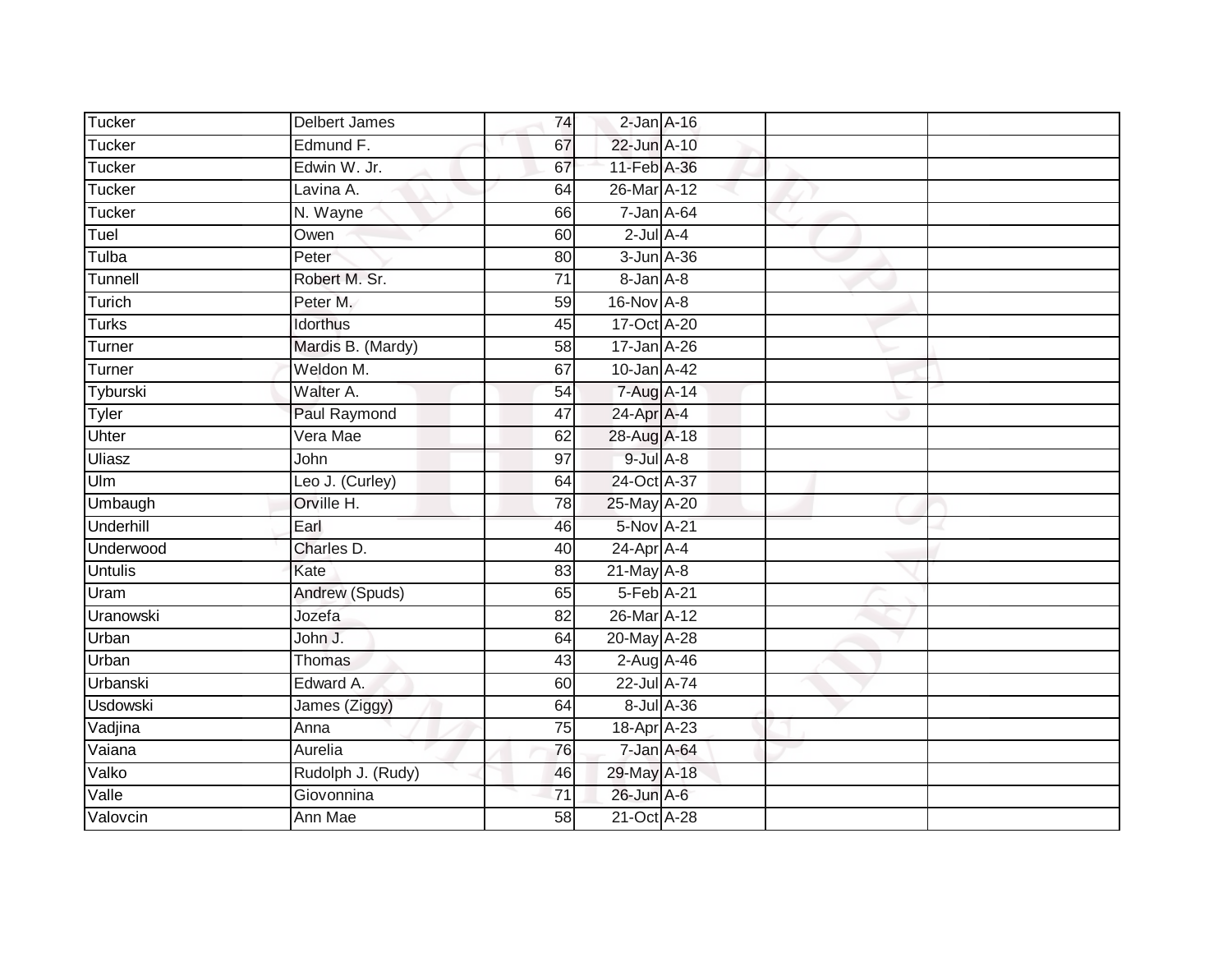| Van Der Male  | Audrey        | 79              | $12$ -Jun $A-6$  |   |  |
|---------------|---------------|-----------------|------------------|---|--|
| Van Drunen    | Garrett R.    | 81              | 22-Jul A-74      |   |  |
| Van Dyke      | Henry J.      | $\overline{71}$ | $2$ -Jan $A-16$  |   |  |
| Van Meter     | Francis       | 73              | 29-Apr A-22      |   |  |
| Van Ramshorst | William       | 63              | 12-Dec A-38      |   |  |
| Van Senus     | Anna          | 88              | $7-SepA-4$       |   |  |
| Van Slyke     | Berneice M.   | 69              | 29-Nov A-20      |   |  |
| Van Stright   | Marlin G.     | 57              | 20-Dec A-46      |   |  |
| Van Til       | William       | 64              | $19$ -Jan $A-8$  |   |  |
| Van Tilburg   | Elizabeth Ann | 81              | 22-Aug A-6       |   |  |
| Van Willigan  | <b>Nellie</b> | 90              | $12-Aug$ A-18    |   |  |
| Vance         | Byron U.      | 68              | 29-Nov A-20      |   |  |
| Vanderby      | Christine     | 65              | 29-Jan A-16      |   |  |
| Vanderhoek    | John G.       | 62              | 31-Dec A-20      |   |  |
| Vanderwaey    | Clarence      | 76              | 3-Dec A-24       |   |  |
| Vanes         | Della M.      | 76              | 26-Nov A-8       |   |  |
| Varga         | Anthony       |                 | 27-May           | 1 |  |
| Varga         | John          | 85              | 1-Mar A-8        |   |  |
| Varga         | Maurine       |                 | 27-May           |   |  |
| Varnas        | Ignas         | $\overline{81}$ | $7 - Jan A - 64$ |   |  |
| Varner        | William O.    |                 | 30-Jan A-12      |   |  |
| Varvaresos    | Mary G.       | 78              | 4-Feb A-22       |   |  |
| Vaslie        | Arthur H.     | 60              | $2$ -Jan $A-16$  |   |  |
| Vater         | Lucy J.       | 79              | 23-Oct A-21      |   |  |
| Vavix         | Howard N.     | 20              | 3-Oct A-14       |   |  |
| Vega          | Lawrence G.   | 72              | 23-Jan A-14      |   |  |
| Vegera        | Walter        | 64              | 21-Sep A-13      |   |  |
| Velz          | Rose          | 81              | 3-Oct A-14       |   |  |
| Verduzco      | Alberto       | 69              | 21-Jan A-22      |   |  |
| Vereb         | Anthony J.    | 58              | $9$ -Jul $A$ -8  |   |  |
| Vieckus       | Marcele       | $\overline{70}$ | 8-Apr A-42       |   |  |
| Vince         | John Sr.      | $\overline{74}$ | 16-Apr A-30      |   |  |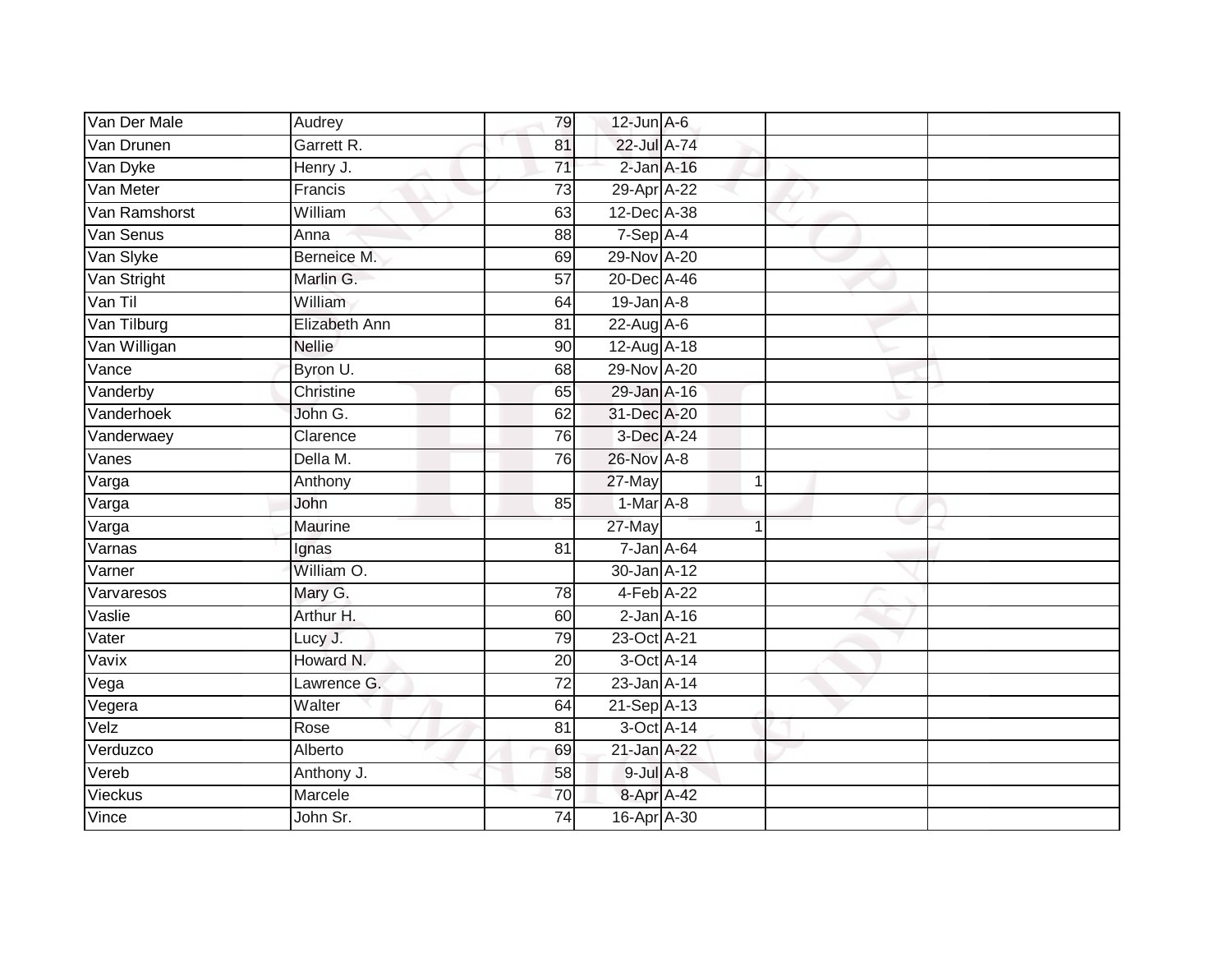| Vinke      | <b>Betty Jean</b> | 9               | 9-Oct            | 1            |       |  |
|------------|-------------------|-----------------|------------------|--------------|-------|--|
| Vinke      | Jean Anne         | 43              | 9-Oct            |              |       |  |
| Vinke      | Lynne J.          | 7               | 9-Oct            | $\mathbf{1}$ |       |  |
| Vinnedge   | Robert M. Sr.     | 51              | 7-Feb A-22       |              |       |  |
| Vinovich   | Ann               | 59              | $10-Sep$ A-4     |              |       |  |
| Visak      | Sue L.            | 63              | $2$ -Jan $A-16$  |              |       |  |
| Visconte   | Tony (Tom)        | 79              | 7-Aug A-14       |              |       |  |
| Vlietstra  | Henry             |                 | $16$ -Oct $A$ -8 |              |       |  |
| Volkman    | Edward E.         | $\overline{73}$ | 6-Aug A-19       |              |       |  |
| Von Bronk  | Felix J. Sr.      | 89              | 18-Jan A-28      |              |       |  |
| VonOsinski | A. F. (Doc)       | 80              | 27-May A-26      |              |       |  |
| Voorheis   | Llewellyn H.      | 68              | 20-Sep A-16      |              |       |  |
| Voss       | Hedwig            | 69              | $12$ -Jun $A-6$  |              |       |  |
| Vrabel     | Mary              | 85              | 7-Oct A-34       |              |       |  |
| Vucicevic  | Anna              | 67              | $1-Mar A-8$      |              |       |  |
| Vukas      | Louis             | 88              | 10-Aug A-10      |              |       |  |
| Vukovich   | Peter G.          | 66              | 20-Mar A-13      |              |       |  |
| Wachowiak  | George S.         | $\overline{73}$ | 15-Apr A-79      |              |       |  |
| Wachtel    | Mary              | $\overline{75}$ | 12-Feb A-16      |              | Harle |  |
| Wadas      | Joseph S.         | 66              | 21-Dec A-16      |              |       |  |
| Wade       | Jesse A.          | 80              | 30-Dec A-54      |              |       |  |
| Waisnora   | Annette M.        | 68              | 27-May A-26      |              |       |  |
| Walczak    | Harriet (Hattie)  | 80              | 11-Oct A-35      |              |       |  |
| Walker     | Aubrey E.         | 67              | 27-Feb A-12      |              |       |  |
| Walker     | Clara E.          | 68              | 26-Nov A-8       |              |       |  |
| Walker     | Doris M.          | 68              | 10-Dec A-10      |              |       |  |
| Walker     | Florence          | 61              | 17-Dec A-16      |              |       |  |
| Walker     | George N.         | 54              | 5-Nov A-21       |              |       |  |
| Walker     | Leon B.           | 85              | 19-Mar A-6       |              |       |  |
| Wallace    | <b>Ruth Marie</b> | 53              | 27-Aug A-16      |              |       |  |
| Walsh      | Brendan B. (Dan)  | 63              | 30-Sep A-38      |              |       |  |
| Walsh      | Maurice E.        | $\overline{83}$ | 30-Apr A-4       |              |       |  |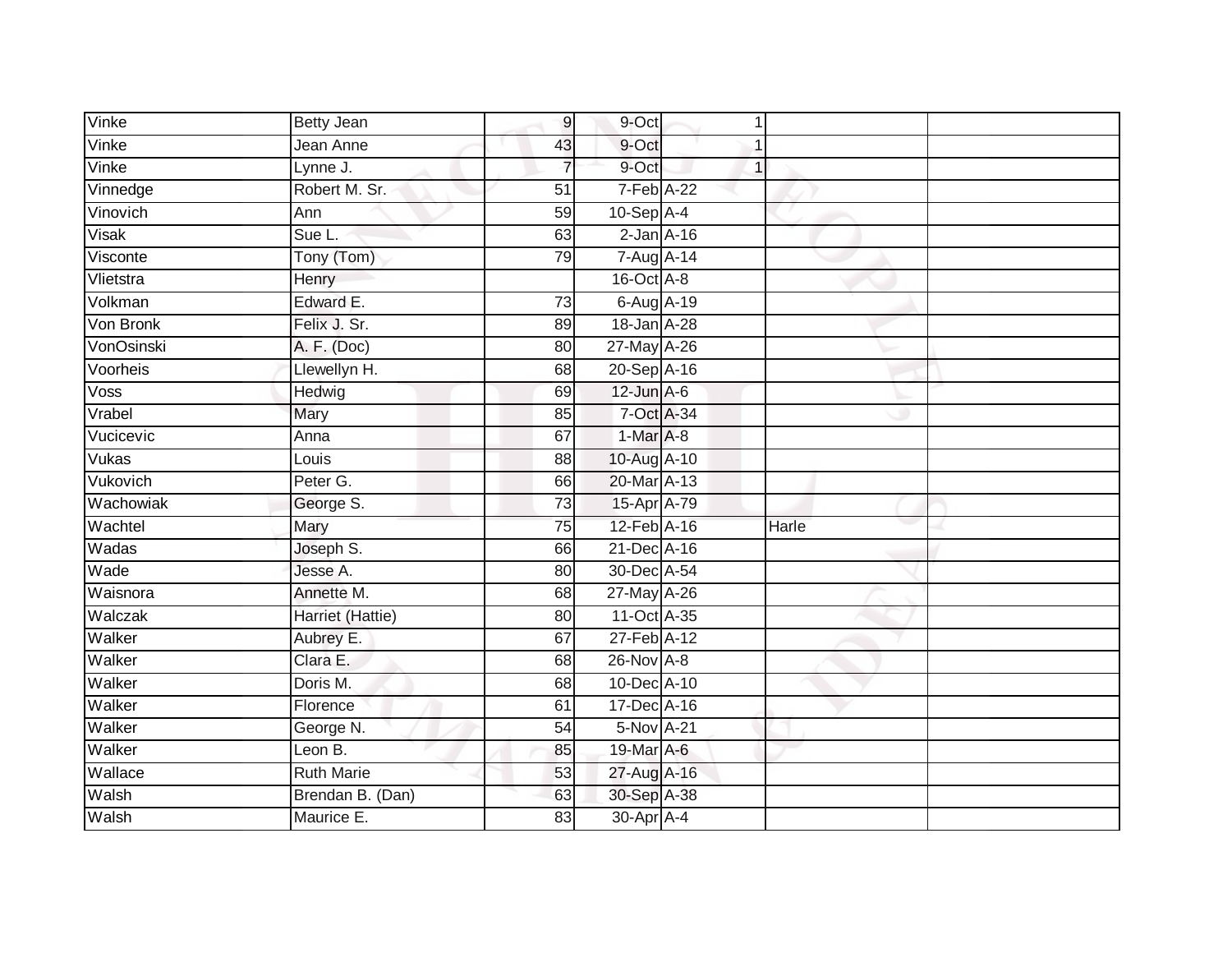| Walsh          | Patricia C.             | 43              | 15-Feb A-12            |            |           |  |
|----------------|-------------------------|-----------------|------------------------|------------|-----------|--|
| Walsko         | Emil                    | 68              | 21-Sep A-13            |            |           |  |
| <b>Walters</b> | Daniel C.               | 90              | 7-Feb A-22             |            |           |  |
| Walters        | Goldie                  | 80              | $11$ -May $A-16$       |            |           |  |
| Walters        | William                 | 36              | $10-Sep$ A-4           |            |           |  |
| Walton         | Louise                  | 87              | 14-Nov A-44            |            |           |  |
| Wandel         | Agnes                   | 82              | 29-Oct A-4             |            |           |  |
| Wapiennik      | Tillie (Tekla)          | 78              |                        | 5-Apr A-20 |           |  |
| Warchol        | Mary Antoinette         | 78              | 30-Apr A-4             |            |           |  |
| Ward           | Charles                 | 38              | 24-Aug A-10            |            |           |  |
| Ward           | Edna                    | $\overline{84}$ | 23-Jan A-14            |            |           |  |
| Ward           | Grace C.                | 84              | 13-Dec A-30            |            |           |  |
| Ward           | Lametra N.              | 24              | 14-Aug A-6             |            |           |  |
| Ward           | Robert R.               | 62              | 8-Jan A-8              |            |           |  |
| Warkentien     | Claude E.               | $\overline{58}$ | 7-Sep A-4              |            |           |  |
| Warne          | <b>Gwendolyn Maxine</b> | 55              | 8-May A-6              |            |           |  |
| Warren         | Josh                    | 55              | 19-Jul A-8             |            |           |  |
| Wash           | Mike M.                 | 65              | 18-Mar A-44            |            |           |  |
| Washington     | Ursula                  | 46              | 13-Sep A-8             |            |           |  |
| Wasson         | Everett E.              | 61              | 28-Dec A-4             |            |           |  |
| <b>Watkins</b> | Annie L.                | 73              | 25-Jul A-39            |            |           |  |
| <b>Watkins</b> | Jack C.                 | 64              | $27$ -Apr $A$ -8       |            |           |  |
| Watson         | Cheryl Lynn             | 13              | 19-Jul A-8             |            |           |  |
| Watts          | Albert E.               | 79              | $19$ -Jan $A-8$        |            |           |  |
| Waugh          | Glen Sr.                | 72              | $12$ -Jan A-28         |            |           |  |
| Waugh          | Rose R.                 | 69              | 18-Apr <sub>A-23</sub> |            |           |  |
| Waxton         | Dannie Maye             | 61              | 18-Apr A-23            |            |           |  |
| Weaver         | Ann                     | 62              | 19-Apr A-10            |            | Hanewich  |  |
| Weaver         | Horace H.               | 67              | $5$ -Jul $A$ -8        |            |           |  |
| Weaver         | Jasper                  | 66              | 19-Apr A-10            |            |           |  |
| Webb           | Agnes U.                | 82              | 14-Aug A-6             |            | Caulfield |  |
| Webb           | Marcella M.             | 53              | 23-Oct A-21            |            |           |  |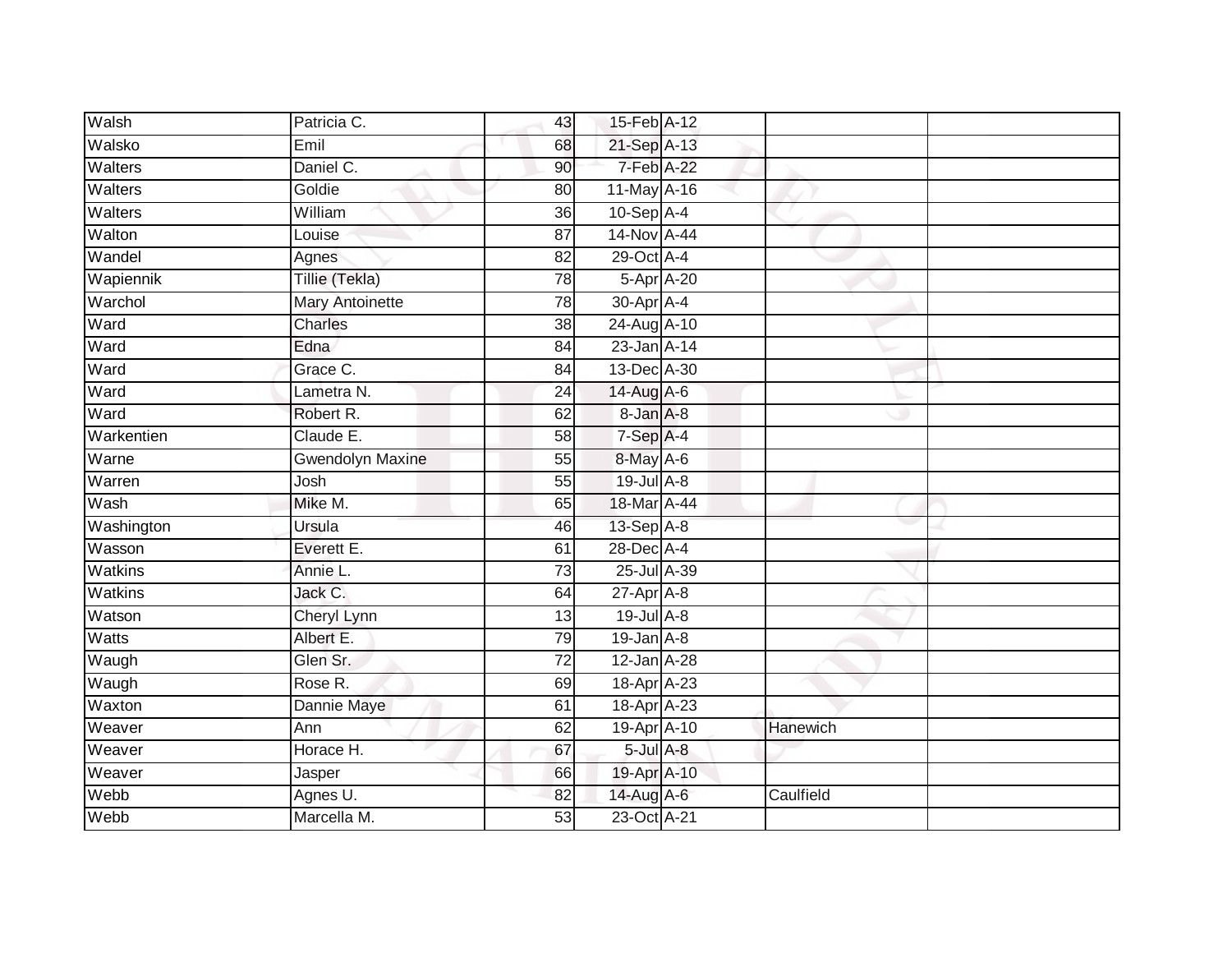| Weber       | Paul                  | 82              | 16-Aug A-8       |         |  |
|-------------|-----------------------|-----------------|------------------|---------|--|
| Webster     | Lewis H.              | 55              | 3-Oct A-14       |         |  |
| Webster     | <b>Ruth Grace</b>     | 64              | 22-Apr A-28      |         |  |
| Wedge       | Clarence R.           | 70              | $9 - Apr$ $A-18$ |         |  |
| Weeks       | Gertrude E.           | $\overline{90}$ | $29$ -Jun $A-6$  | Moore   |  |
| Weich       | Stephen F.            | 53              | $2$ -Mar $A$ -4  |         |  |
| Weidman     | Virginia J.           | 59              | 21-Mar A-20      |         |  |
| Weightman   | Woodrow W.            | 58              | 29-May A-18      |         |  |
| Weigl       | Carol                 | 24              | 24-Jun A-26      | Nelson  |  |
| Wein        | Joseph T.             | 81              | 8-Aug A-53       |         |  |
| Weingart    | Frank L.              | 63              | $5$ -Jul $A$ -8  |         |  |
| Weirick     | Betty J.              | 48              | 14-Oct A-41      |         |  |
| Weis        | Teresa A.             | 78              | 10-Apr A-12      |         |  |
| Weitemeyer  | George Lewis          | 84              | 28-Dec A-5       |         |  |
| Welborn     | Clyde                 | 48              | 17-Sep A-16      |         |  |
| Welch       | Ward W.               | 70              | 31-May A-18      |         |  |
| Wells       | Margaret V.           | 90              | 25-Mar A-28      |         |  |
| Wenzel      | Nicholas A.           | 72              | 17-Jan A-26      |         |  |
| Werkowski   | Stanley               | 86              | 26-Oct A-26      |         |  |
| Werline     | Edward C.             | 78              | $2$ -Jan $A-16$  |         |  |
| Werner      | George Jr.            | 75              | 3-Aug A-11       |         |  |
| Werner      | Martin H.             | 68              | $13-Nov$ A-4     |         |  |
| Wernicke    | Henry E.              | 74              | 31-Jan A-20      |         |  |
| Werno       | Everett P.            | 68              | 14-Jan A-40      |         |  |
| Wertzburger | Walter (Wally)        | 70              | 21-Dec A-16      |         |  |
| Westerwelle | Madeline M.           | 63              | 17-Dec A-16      |         |  |
| Wetzel      | Katherine (Katie)     |                 | 9-May A-38       |         |  |
| Weyhe       | Louis W.              | 93              | 25-May A-20      |         |  |
| Wheeler     | Raymond               | 83              | 27-Nov A-10      |         |  |
| Whinery     | <b>Pearl Hinckley</b> | 98              | 20-Dec A-46      |         |  |
| Whitaker    | Florence              | 88              | 23-Dec A-24      | Jackson |  |
| White       | James C.              | 20              | $2-Mar$ A-4      |         |  |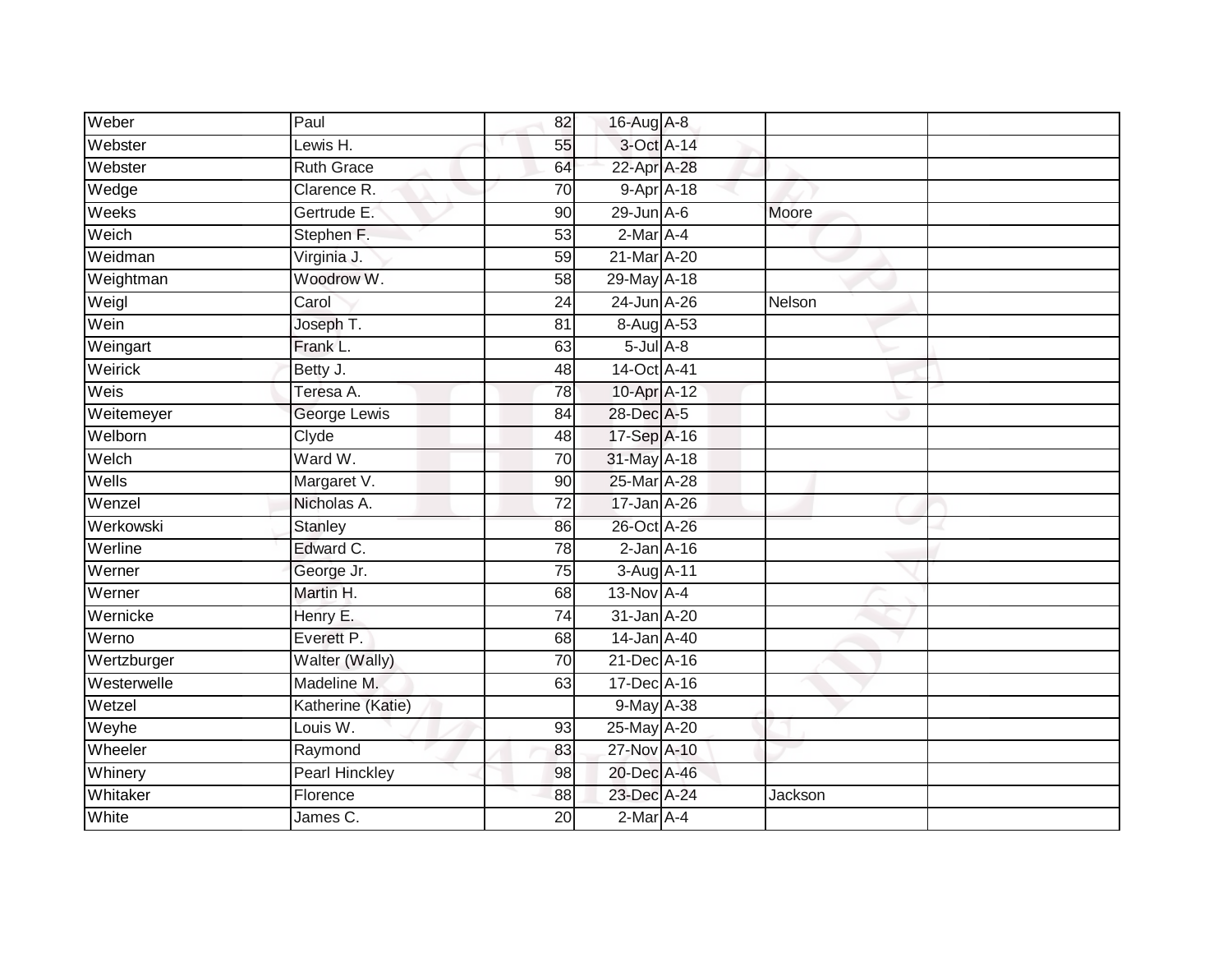| White           | Joe E.                                     | 49              | 29-Aug A-16      |                |         |                   |
|-----------------|--------------------------------------------|-----------------|------------------|----------------|---------|-------------------|
| White           | <b>Mable Frances</b>                       | 85              | 6-Nov A-10       |                |         |                   |
| Whitehouse      | Lillian M.                                 | 83              | 10-Aug A-10      |                |         |                   |
| Whiting         | Harold C.                                  | 62              | 13-Dec A-30      |                |         |                   |
| Whitler         | Guffie Jr.                                 | 30              | 18-Jan A-28      |                |         |                   |
| Whitmer         | Earl C.                                    | 62              | 18-Jun A-14      |                |         |                   |
| Whitmer         | Irene                                      | 81              | $6$ -May $A$ -58 |                |         |                   |
| Wickenden       | Rose S.                                    | 80              | 21-Sep A-13      |                | Stanley |                   |
| Wiers           | May                                        | 76              | 24-Sep A-9       |                |         |                   |
| Wierzbinski     | Theodosia                                  | $\overline{82}$ | 16-Apr A-30      |                |         |                   |
| Wigmore         | William R.                                 | $\overline{77}$ | 21-Sep A-13      |                |         |                   |
| Wilcox          | John W.                                    | 68              | 22-Mar A-20      |                |         |                   |
| Wilcox          | Percival                                   | 70              | 3-Apr A-4        |                |         |                   |
| Wildermuth      | Minnie                                     | 80              | 13-Mar A-4       |                |         |                   |
| Wilhelm         | Marjorie                                   | 61              | 16-Apr A-30      |                |         |                   |
| Wilhelm         | <b>Robert Earl</b>                         | 69              |                  | 29-Apr 1, A-22 |         | Picture included. |
| <b>Wilkins</b>  | Lola                                       | 69              | 31-Jan A-20      |                |         |                   |
| Will            | Emil P. Sr.                                | $\overline{72}$ | 22-Oct A-16      |                |         |                   |
| Williams        | Charles C.                                 | 42              | 8-Feb A-14       |                |         |                   |
| Williams        | Eddie J.                                   | $\overline{71}$ | 10-Aug A-10      |                |         |                   |
| Williams        | George H.                                  | 80              | $20$ -Feb $A$ -4 |                |         |                   |
| <b>Williams</b> | Gilbert J.                                 | 67              | $24$ -May A-6    |                |         |                   |
| Williams        | Gilbert Sr.                                | 75              | 23-Oct A-21      |                |         |                   |
| Williams        | Ira Jr.                                    | 14              | 26-Jan A-15      |                |         |                   |
| Williams        | <b>Ivo</b>                                 | 62              | 7-Sep A-4        |                |         |                   |
| Williams        | James Clarence (One<br>Hundred Dollar Jim) | 73              | 24-Jun A-26      |                |         |                   |
| Williams        | John Henry                                 | 50              | $1-Oct$ A-7      |                |         |                   |
| Williams        | John Herbert                               | 67              | 15-Nov A-26      |                |         |                   |
| Williams        | Pearl M.                                   | 56              | 6-Mar A-14       |                |         |                   |
| Williams        | Rosalee A.                                 | 41              | 8-Aug A-53       |                |         |                   |
| Williams        | Silas H. (Rev.)                            | 65              | 16-Sep A-59      |                |         |                   |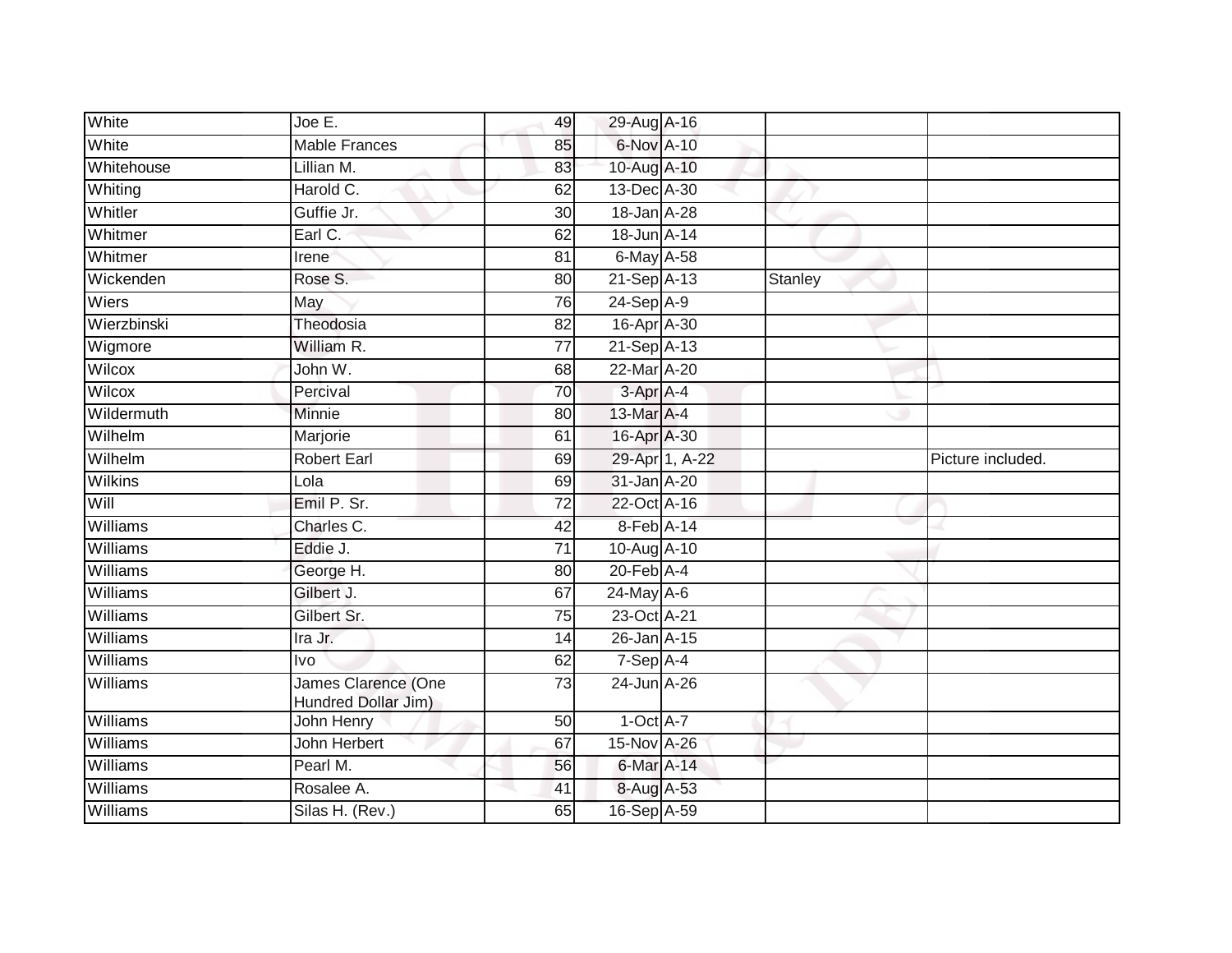| Williams    | $\overline{T}$ racy    | $\overline{4}$  | $5$ -Jul $A$ -8        |                |       |                          |
|-------------|------------------------|-----------------|------------------------|----------------|-------|--------------------------|
| Williamson  | David J. Sr.           | 82              | 19-Mar A-6             |                |       |                          |
| Williamson  | <b>Edward Louis</b>    | 28              | 25-Mar                 | $\mathbf{1}$   |       |                          |
| Wilson      | Ann                    |                 | 12-Aug A-18            |                |       |                          |
| Wilson      | Floyd                  | 62              | 2-May A-19             |                |       | Picture included.        |
| Wilson      | George G.              | 78              | 9-Oct A-6              |                |       |                          |
| Wilson      | Goldie E               |                 | 28-Mar A-22            |                |       |                          |
| Wilson      | Harry Lee              | $\overline{22}$ | 8-Feb                  | 1              |       |                          |
| Wilson      | Lester (Barney)        | 51              | 25-Jul A-39            |                |       |                          |
| Wilson      | Maude E.               | 79              | 12-Dec A-38            |                |       |                          |
| Wilson      | <b>Michael Anthony</b> | Infant          | $11$ -Jul A-10         |                |       |                          |
| Wilson      | Mitilida (Tillie)      | 69              | 25-Apr <sup>A-20</sup> |                |       |                          |
| Winebrenner | Lucille                | 42              | 14-Sep A-14            |                |       |                          |
| Wingeard    | C. Kenneth             | 74              | 28-Jan A-22            |                |       |                          |
| Wingis      | David (Pinky)          | 28              | 25-Jan A-35            |                |       |                          |
| Winiarz     | Anna                   | 80              | 21-May A-8             |                | Wloch |                          |
| Winicki     | Irene R.               | 63              | 28-Sep A-15            |                |       |                          |
| Winiecki    | William S.             | 76              | 1-Mar A-8              |                |       |                          |
| Winkler     | Lena B.                | 60              | 8-Oct A-15             |                |       |                          |
| Winscher    | William                | $\overline{50}$ | 28-Sep A-15            |                |       |                          |
| Winterhoff  | William H. Sr.         | $\overline{72}$ |                        | 8-Nov 1, A-23  |       | Picture included.        |
| Wirtz       | Caroline               | $\overline{57}$ | 17-Aug A-18            |                |       |                          |
| Wiser       | Cyril                  | 75              | $2$ -Dec $A$ -62       |                |       | Also listed as Popwiser. |
| Wisniewski  | Helen                  | 86              | 6-May A-58             |                |       |                          |
| Wisowaty    | Thomas G.              | 10              | 25-Feb A-22            |                |       |                          |
| Wittchen    | James                  | 32              |                        | 25-Feb 1, A-22 |       | Picture included.        |
| Witter      | Eva Mary               | 84              | 11-May A-16            |                |       |                          |
| Witter      | Roy C.                 | 87              | $14$ -May A-6          |                |       |                          |
| Wittmer     | Catherine E.           | 63              | 9-Jan A-12             |                |       |                          |
| Wleklinski  | Allie A.               | 79              | $10$ -Jul A-6          |                |       |                          |
| Wleklinski  | Henry A. Sr.           | 69              | 15-Feb A-12            |                |       |                          |
| Wleklinski  | Henry T.               | $\overline{57}$ | 8-Aug A-53             |                |       |                          |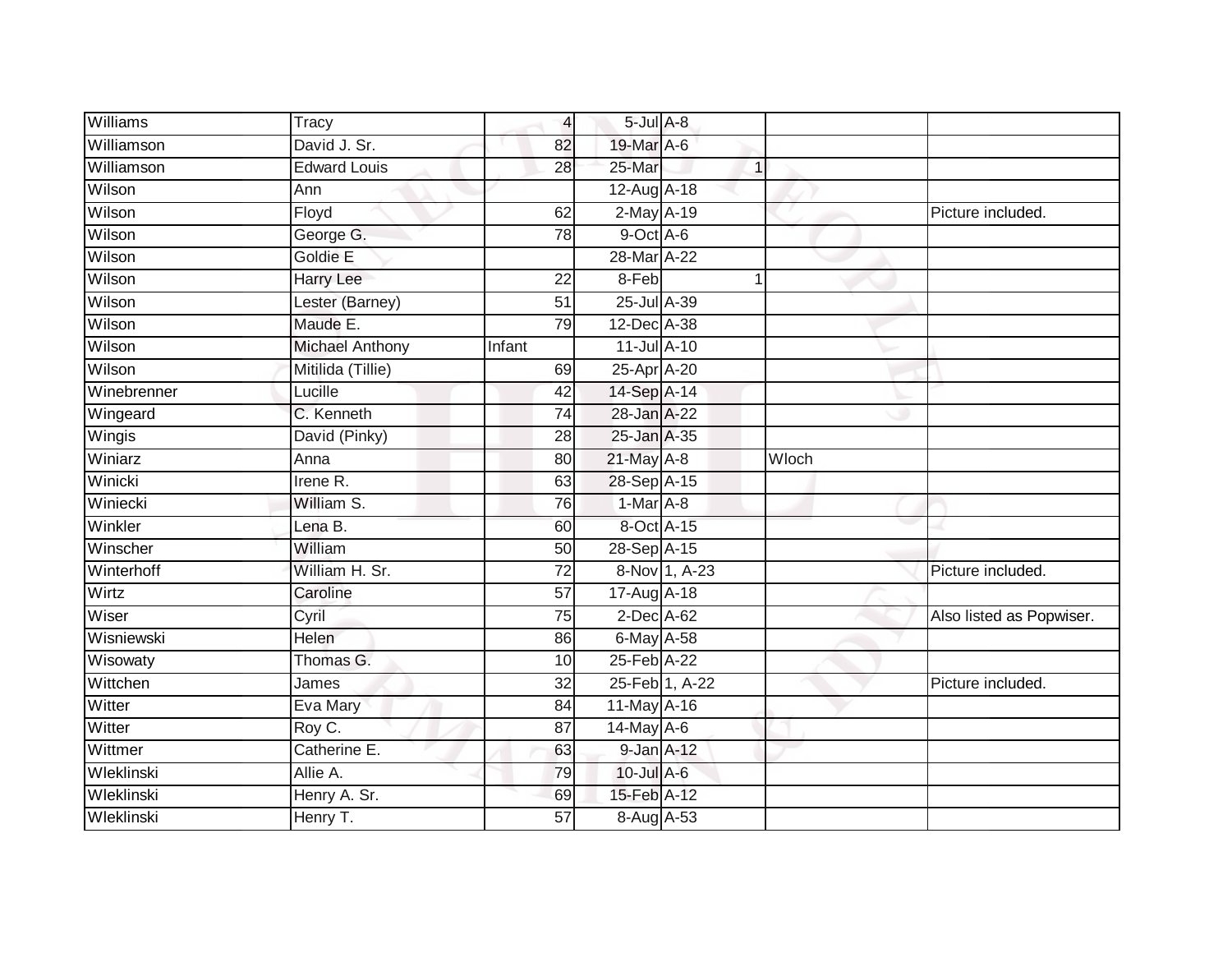| Woidke     | Donald E.        | 51              | 6-Nov A-10       |  |                   |
|------------|------------------|-----------------|------------------|--|-------------------|
| Woitkowiak | Walter           | 68              | 13-May A-38      |  |                   |
| Wojtak     | Edward           | 51              | $1$ -May $A$ -6  |  |                   |
| Wojtan     | Sophia           | 79              | 15-Jul A-36      |  |                   |
| Wojzik     | Henry L. (Cubsy) | 60              | 15-May A-6       |  |                   |
| Wolan      | Joseph           | 54              | 11-Mar A-46      |  |                   |
| Wolanin    | Joseph J.        | 60              | 22-Feb A-24      |  | Picture included. |
| Wolf       | John             | 83              | $25$ -Jun $A-4$  |  |                   |
| Wolf       | Melvin J.        | 55              | $19$ -Feb $A$ -6 |  |                   |
| Wolf       | Warren A.        | 58              | 11-Nov A-22      |  |                   |
| Wood       | Harold M.        | 70              | 23-Jul A-35      |  |                   |
| Woods      | Charlie Sr.      | 68              | 19-Aug A-22      |  |                   |
| Wooley     | William E.       | 79              | 14-Aug A-6       |  |                   |
| Woolsey    | Audre W.         | 67              | 30-Dec A-54      |  |                   |
| Worwa      | <b>Stella</b>    | $\overline{74}$ | 8-Nov A-23       |  |                   |
| Wounick    | Clara            | 62              | $19$ -Jan $A-8$  |  |                   |
| Wounick    | Michael          | $\overline{54}$ | 10-May A-52      |  |                   |
| Wozniak    | Helen J.         | 60              | 9-Dec A-20       |  |                   |
| Wright     | Edna Mae         | $\overline{74}$ | 14-May A-6       |  |                   |
| Wright     | Floyd            | $\overline{52}$ | 8-Oct A-15       |  |                   |
| Wright     | Garland L.       | 53              | $15$ -Oct $A-8$  |  |                   |
| Wright     | Myrtle           | 76              | 30-Aug A-14      |  |                   |
| Writt      | Roland M.        | 49              | $9$ -Oct $A$ -6  |  |                   |
| Writt      | Wayne            | 33              | 7-Jan A-64       |  |                   |
| Wrona      | Mary R.          | 73              | 14-Feb A-52      |  |                   |
| Wrona      | Walter           | 52              | 25-Jul A-39      |  |                   |
| Wronia     | Julia            | $\overline{77}$ | $17$ -Jul $A$ -6 |  |                   |
| Wydrzynski | Joseph J.        | 67              | 2-May A-19       |  |                   |
| Wyrozumski | Ted              |                 | 24-Apr A-4       |  |                   |
| Wzorek     | Joseph           | 69              | 24-Jun A-26      |  |                   |
| Yadron     | John F.          | 80              | 26-Dec A-18      |  |                   |
| Yaros      | George Sr.       | $\overline{87}$ | 25-Sep A-25      |  |                   |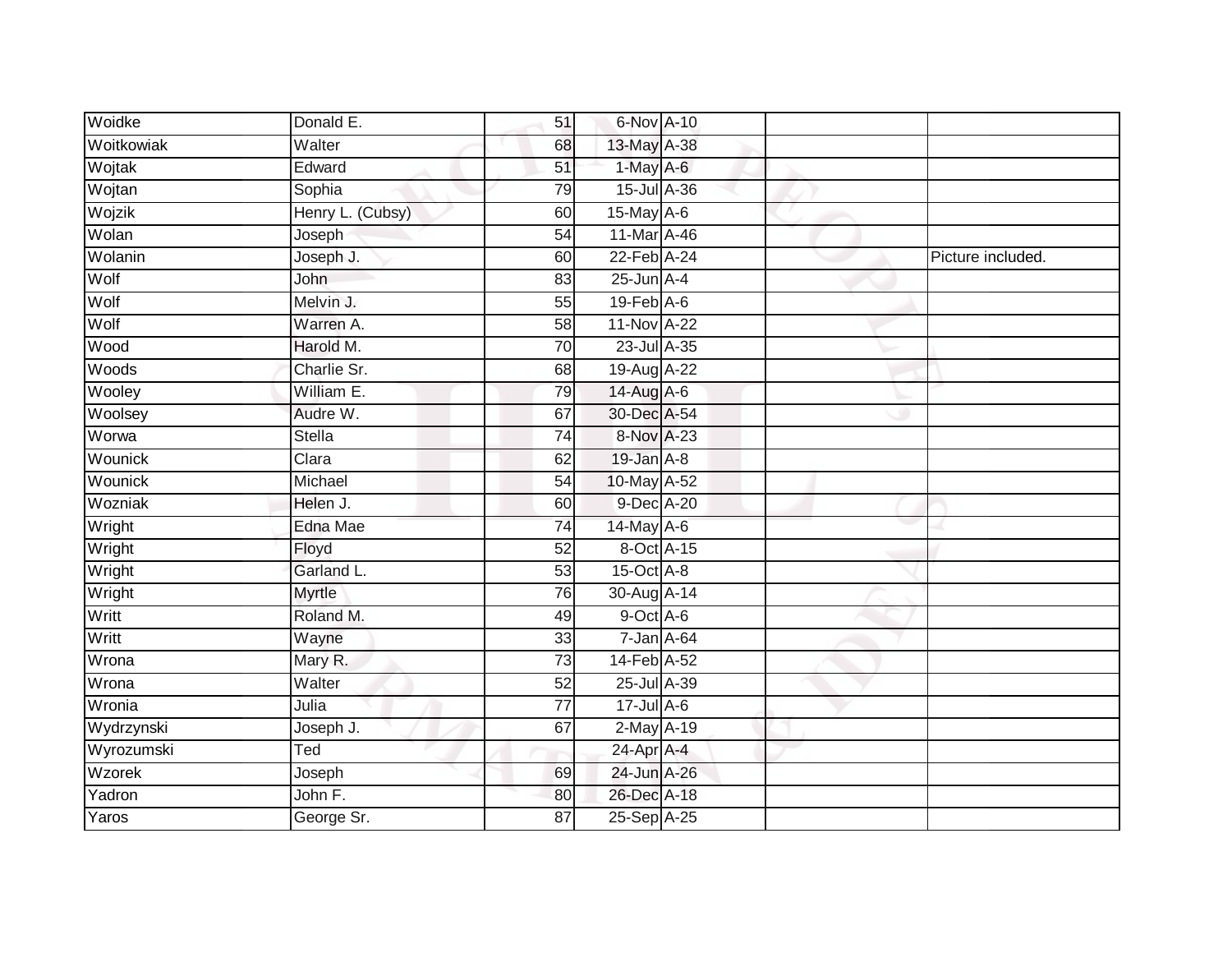| Yatczyshyn          | William                 | 78              | 14-Sep A-14      |                |           |  |
|---------------------|-------------------------|-----------------|------------------|----------------|-----------|--|
| Yates               | David C.                | 83              | 18-Sep A-8       |                |           |  |
| Yatsko              | <b>Paul Richard</b>     | 10 months       | 25-Jul A-39      |                |           |  |
| Yedinak             | Dorothy                 | 78              | $27-Sep$ A-4     |                |           |  |
| Yess                | Harold L.               | 48              | 19-Dec A-28      |                |           |  |
| Yokubaitis          | Joseph                  | 56              | 25-Nov A-66      |                |           |  |
| York                | Golden Marie            | 48              |                  | 25-Nov 1, A-66 |           |  |
| Yorke               | Fred J.                 | 70              | 11-Mar A-46      |                |           |  |
| $\overline{Y}$ oung | A. A.                   |                 | 24-Jan A-22      |                |           |  |
| Young               | Eva                     | 76              | 2-May A-19       |                |           |  |
| Young               | Janice                  | $\mathsf 9$     | 8-Oct A-15       |                |           |  |
| Young               | Marie C.                | 73              | 3-May A-25       |                | Zimmerman |  |
| Younkers            | Fred                    | 73              | 24-Jan A-22      |                |           |  |
| Ypma                | Andrew (Mac)            | 66              | 13-Jul A-10      |                |           |  |
| Zabala              | Leta                    | 59              | 1-Mar A-8        |                |           |  |
| Zabroski            | Helen L.                | 63              | 2-Nov A-6        |                |           |  |
| Zabroski            | Leonard R. Sr.          |                 | 14-Jan A-40      |                |           |  |
| Zachau              | Melvin G.               | 65              | 12-Jul A-22      |                |           |  |
| Zaczek              | Antonia                 | 84              | $21$ -May $A-8$  |                |           |  |
| Zaffore             | Frank                   | 83              | 5-Feb            |                |           |  |
| Zahrte              | Arthur W.               |                 | 18-Dec A-16      |                |           |  |
| Zaikis              | Michael                 | 60              | 14-Nov A-44      |                |           |  |
| Zajdel              | Joseph J. Jr.           | 35              | 4-Jan A-30       |                |           |  |
| Zajicek             | Suzanna                 | 84              | 4-Nov A-45       |                |           |  |
| Zander              | Clarence H.             | 56              | $24$ -Apr $A$ -4 |                |           |  |
| Zandstra            | Charles                 | 47              | 31-Aug A-10      |                |           |  |
| Zappa               | Mari                    | 64              | $2$ -Jan $A-16$  |                |           |  |
| Zappa               | Michael                 | 82              | $19$ -Jan $A$ -8 |                |           |  |
| Zarinelli           | Rose S.                 | 63              | 10-Aug A-10      |                |           |  |
| Zarndt              | Robert Sr.              | 89              | 7-Aug A-14       |                |           |  |
| Zasada              | Helen (Sister M. Leona) |                 | 8-May A-6        |                |           |  |
| Zavesky             | Joseph J.               | $\overline{58}$ | 24-Jul A-15      |                |           |  |